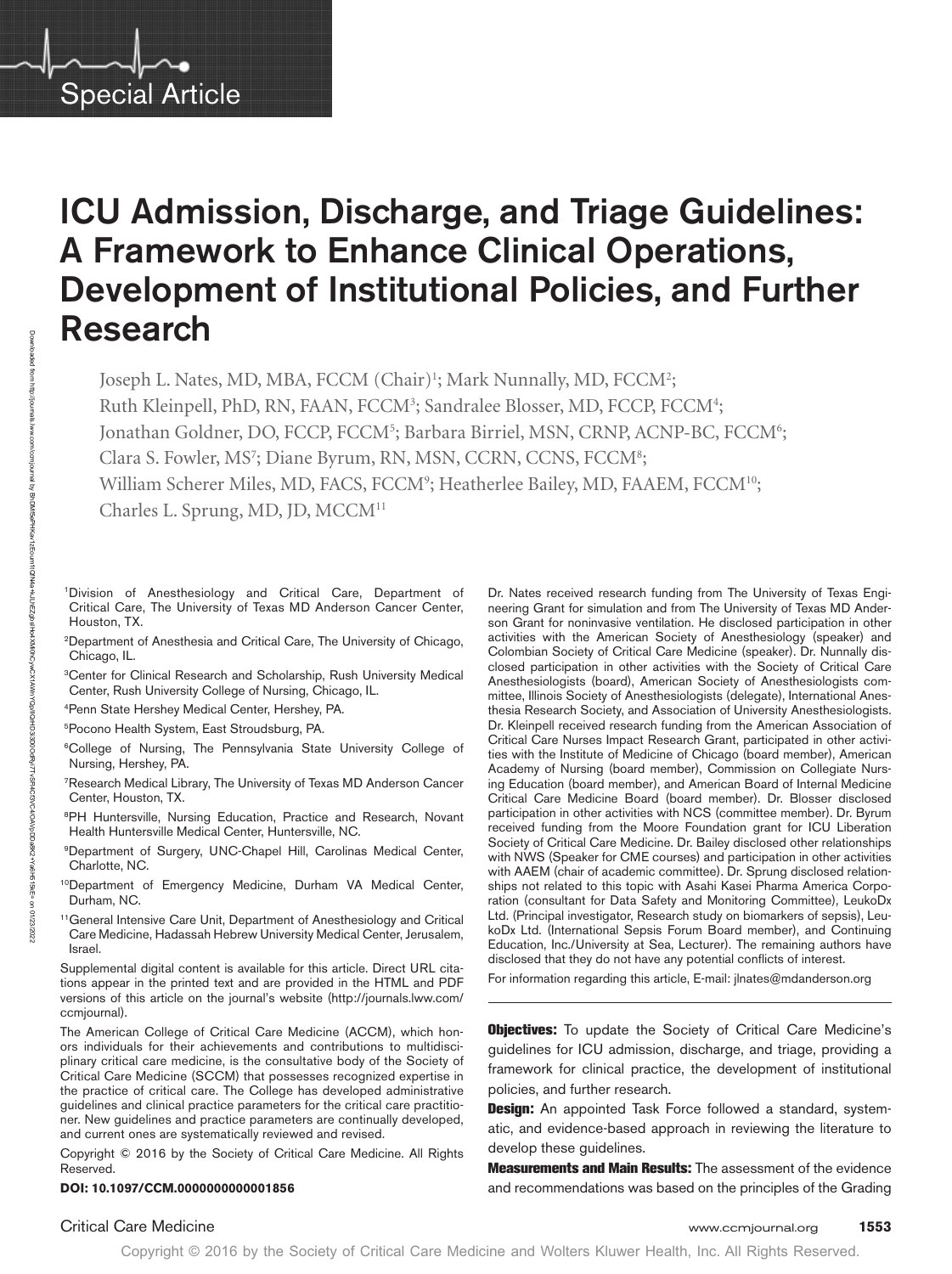of Recommendations Assessment, Development and Evaluation system. The general subject was addressed in sections: admission criteria and benefits of different levels of care, triage, discharge timing and strategies, use of outreach programs to supplement ICU care, quality assurance/improvement and metrics, nonbeneficial treatment in the ICU, and rationing considerations. The literature searches yielded 2,404 articles published from January 1998 to October 2013 for review. Following the appraisal of the literature, discussion, and consensus, recommendations were written.

**Conclusion:** Although these are administrative guidelines, the subjects addressed encompass complex ethical and medico-legal aspects of patient care that affect daily clinical practice. A limited amount of high-quality evidence made it difficult to answer all the questions asked related to ICU admission, discharge, and triage. Despite these limitations, the members of the Task Force believe that these recommendations provide a comprehensive framework to guide practitioners in making informed decisions during the admission, discharge, and triage process as well as in resolving issues of nonbeneficial treatment and rationing. We need to further develop preventive strategies to reduce the burden of critical illness, educate our noncritical care colleagues about these interventions, and improve our outreach, developing early identification and intervention systems. (*Crit Care Med* 2016; 44:1553–1602) Key Words: administration; admission; critical care; critically ill; discharge; futility; guideline; healthcare rationing; intensive care; intensive care unit; metrics; nonbeneficial treatment; triage; utilization

Tritical care resources are limited and expensive. The appropriate utilization of ICU beds is essential, but it is complex and a challenge to attain. In 2008, the cost of critical care in the United States was estimated to appropriate utilization of ICU beds is essential, but it is complex and a challenge to attain. In 2008, the cost of critical care in the United States was estimated to range between \$121 and \$263 billion (16.9–38.4% of hospital costs and 5.2– 11.2% of national healthcare expenditures) (1). The increasing cost of delivering healthcare has become an unsustainable burden accompanied by waste, overuse, care delays, and other delivery inefficiencies.

In 1998, the Advisory Commission on Consumer Protection and Quality in the Health Care Industry, created by President William J. Clinton to evaluate and provide advice on the healthcare system, released a report asking for a national commitment to improve the quality of healthcare (2). Consequently, the Institute of Medicine released recommendations for improving the 21st century American healthcare system, emphasizing the delivery of safe, effective, patient-centered, timely, efficient, and equitable healthcare (3, 4). The institute proposed an urgent overhaul of the healthcare system; it was considered imperative that the management of our systems be improved. As time has passed, the increasingly older and growing population, limited workforce, increased complexity of care and severity of illness of hospitalized patients, and other factors are adding to the pressure to change clinical processes to improve patient care.

Preceding some of these reports, in 1999, the Society of Critical Care Medicine (SCCM) published guidelines for ICU admission, discharge, and triage (ADT) (5). Since that time,

practitioners and administrators have considered these guidelines in formulating policies and establishing criteria for ICU ADT in their institutions. In light of the significant healthcare legislative changes and changes in ICU technologies and treatments that have occurred in the United States in the 15 years since the original ADT guidelines were published, the American College of Critical Care Medicine Board of Regents, through the Guidelines Management Committee, appointed a new Task Force to re-evaluate and update the guidelines.

The following recommendations are the result of the work of the ADT Task Force. The recommendations are divided into sections: admission criteria and benefits of different levels of care, triage, discharge timing and strategies, use of outreach programs to supplement ICU care, quality assurance/improvement and metrics, nonbeneficial treatment in the ICU, and rationing considerations and systems.

# **METHODOLOGY**

### **SCCM**

The Society is the largest multidisciplinary nonprofit medical organization dedicated to improve critical care practice, education, research, and advocacy. It embraces the delivery of timely interventions. SCCM's mission is "to secure the highest quality care for *all* critically ill and injured patients." At the same time, SCCM "envisions a world in which *all* critically ill and injured persons receive care from a present integrated team of dedicated trained intensivists and critical care specialists."

### **Task Force**

A group of nationally and internationally recognized clinical experts, authors, and leaders in critical care medicine integrated the ADT Task Force. After a planning and group consolidation period, a teleconference was held to establish and agree on the organizational and functional structure of the Task Force, review the work of previous SCCM Task Forces, and make decisions regarding the agenda, scope, timeline, grading system, educational tools, and other potential support needs. Additional meetings were scheduled as necessary. The subsequent work of the group was conducted individually and through web meetings, teleconferences, telephone discussions, e-mails, and face-to-face meetings during the SCCM annual congress.

### **Objectives**

The objectives of this Task Force were 1) to update the SCCM Guidelines for ICU ADT and 2) to provide a framework for the development of institutional policies, further research, and discussion for future refinement of these recommendations.

### **Topic Refinement**

The population considered for these guidelines consisted of adult critically ill patients who are candidates for critical care services or admission to the ICU. Adults are considered to be persons 18 years old and older. Critical care and critical illness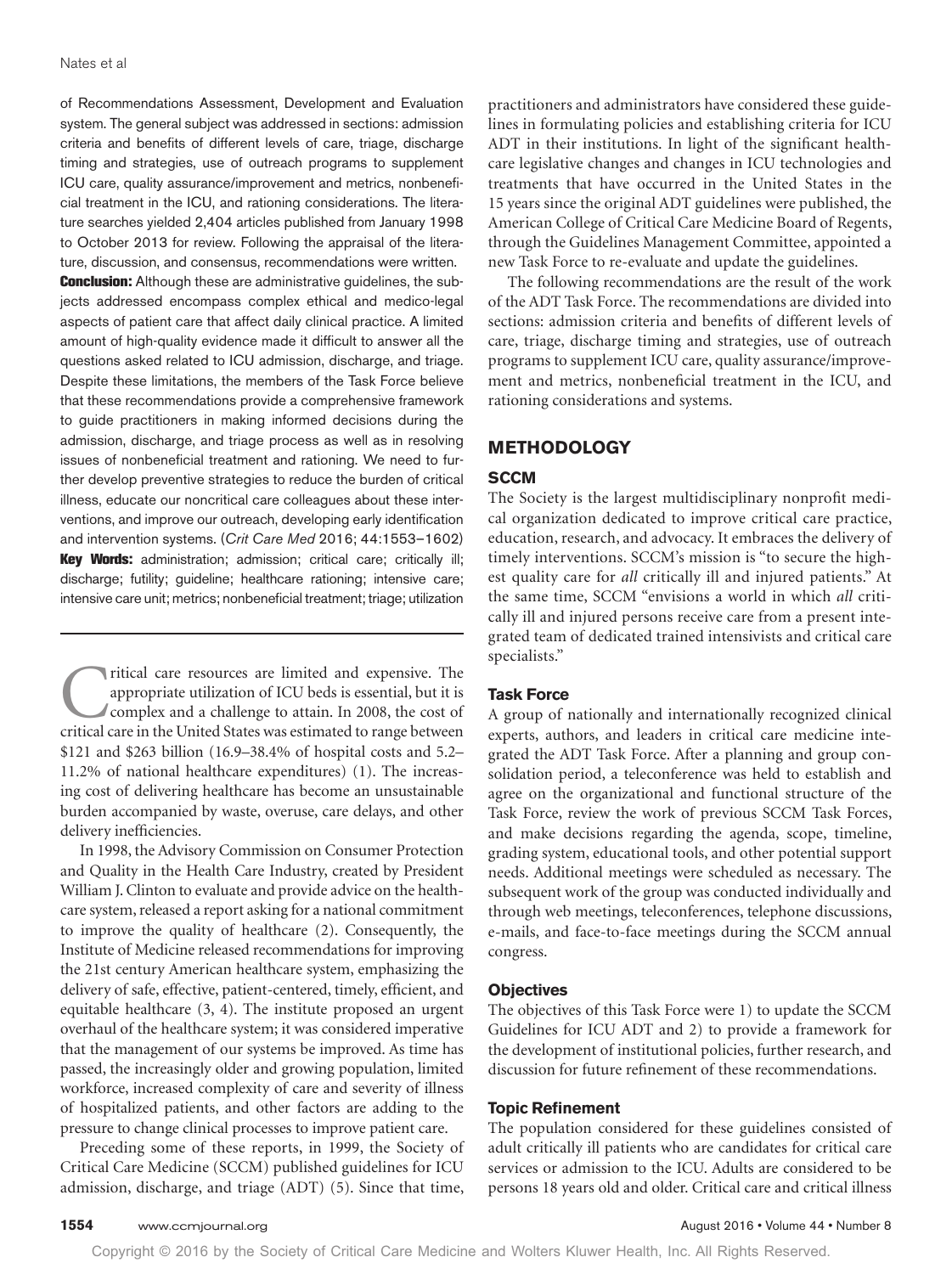are defined by the Centers for Medicare & Medicaid Services as follows: "Critical care is defined as the direct delivery by a physician(s) of medical care for a critically ill or critically injured patient. A critical illness or injury acutely impairs one or more vital organ systems such that there is a high probability of imminent or life-threatening deterioration in the patient's condition." (6)

Topic selection and organization were performed by the Task Force chair (J.L.N.) and agreed upon by all guideline authors. The broad sections for the guidelines addressed the following interventions: ICU ADT, outreach programs, nonbeneficial care, rationing, and quality assurance and performance improvement. Individual section assignments were based on author expertise and interest. Relevant questions defined the coverage and recommendations for each section. For example, the authors of the ICU discharge section considered whether patients discharged during the day have different outcomes than patients discharged at night. All authors were responsible for identifying areas in which further research is needed.

### **Search and Review of the Literature**

The Task Force chair, in consultation with the librarian (C.S.F.), clarified the topics and identified specific questions to be answered using the published literature. After group discussion and agreement, these questions served as a basis for constructing comprehensive literature searches in selected biomedical databases in order to identify relevant publications for each section of the guidelines. Using the 1999 ADT Guidelines as a starting point, searches in MEDLINE (Ovid), EMBASE (Ovid), and PubMed yielded 2,404 articles published from January 1998 to October 2013. Additional searches using Guidelines.gov, Scottish Intercollegiate Guidelines Network, Trip database, selected societies' websites, and handsearching yielded an additional 10 guideline documents and other articles that were considered by the authors. Detailed information about the search strategies is presented in **Appendix 1** (Supplemental Digital Content 1,<http://links.lww.com/CCM/B900>).

Each author received the set of citations and abstracts relevant to his or her section of the guidelines; references not directly related to the content area were excluded from the review. The full-text articles were retrieved, and the research presented in the articles was appraised prior to the formulation of the new recommendations.

### **Scoring of the Evidence**

Authors were directed to use the Grading of Recommendations Assessment, Development, and Evaluation (GRADE) system to appraise the literature and support their recommendations where applicable (7–9). In order to apply the GRADE criteria, the group underwent additional training on the use of GRADE through educational material provided by the librarian, a webinar led by a guideline co-author who had experience using GRADE (M.N.), and e-mail communication for consultation. SCCM resources were available to the team throughout the process.

The GRADE system explicitly separates the certainty of evidence from the strength of recommendation. It classifies evidence as high (grade A), moderate (B), low (C), or very low (D) certainty for individual study outcomes. Randomized controlled trials are initially classified as high-certainty evidence and observational studies as low-certainty evidence. Evidence can be downgraded on the basis of five factors: study limitations resulting in a likelihood of bias, inconsistency of results, indirectness of evidence, high likelihood of publication bias (publication of selective results), and imprecision of results. Evidence can be upgraded on the basis of three factors: a large effect size (10), presence of a dose-response gradient, and plausible confounding biases that would tend to blunt or negate findings.

### **Formulation of Recommendations**

Recommendations are classified as strong (grade 1) or weak (grade 2) (11). Four considerations influenced assignment of the strength of a recommendation: certainty of evidence, assessment of the balance of risks and benefits, relevant values and preferences, and burdens and costs of interventions. The scores given for certainty of evidence and strength of recommendation reflect the group's degree of confidence in their assessment. As an example, a strong recommendation based on high-certainty evidence is indicated as a grade 1A recommendation (**Table 1**).

Making a recommendation entails interpreting data and clinical culture through the lens of expertise. The Task Force composed of the guidelines to respect the history of the document, clinical needs in the medical community, available evidence, and the demands imposed by these elements. Using GRADE to arrive at the recommendations made as clear as possible the link between certainty of evidence and data. Specifics regarding patients, interventions, comparisons, and outcomes were essential to the linkage between the literature and the recommendation. In many cases, recommendations were such that the alternative was not plausible. In this case, the recommendation was left ungraded as a best-practice statement.

Using five factors (bias, heterogeneity, imprecision, indirectness, and publication bias) to downgrade evidence and three factors (effect size, dose-response gradient, and plausible blunting effects of biases) to upgrade evidence, Task Force members assigned a score to the supporting data for confidence in the evidence. Strength of recommendation was based on the confidence in the evidence, the balancing of positive and negative effects, values and preferences, and burdens and costs of interventions.

Each section author wrote and scored recommendations for his or her assigned topic. If no recommendations were offered, authors provided a statement to that effect. An initial completed draft was reviewed by all of the members of the Task Force. Comments were addressed, and a revised draft was circulated among previous Task Forces' members for comment before the final draft submission and approval. Finally, the members completed two rounds of Delphi surveys, and their responses were scored using a Likert scale. The scaling ranged from strongly disagree (score = 1) to strongly agree (score = 5).

### Critical Care Medicine www.ccmjournal.org **1555**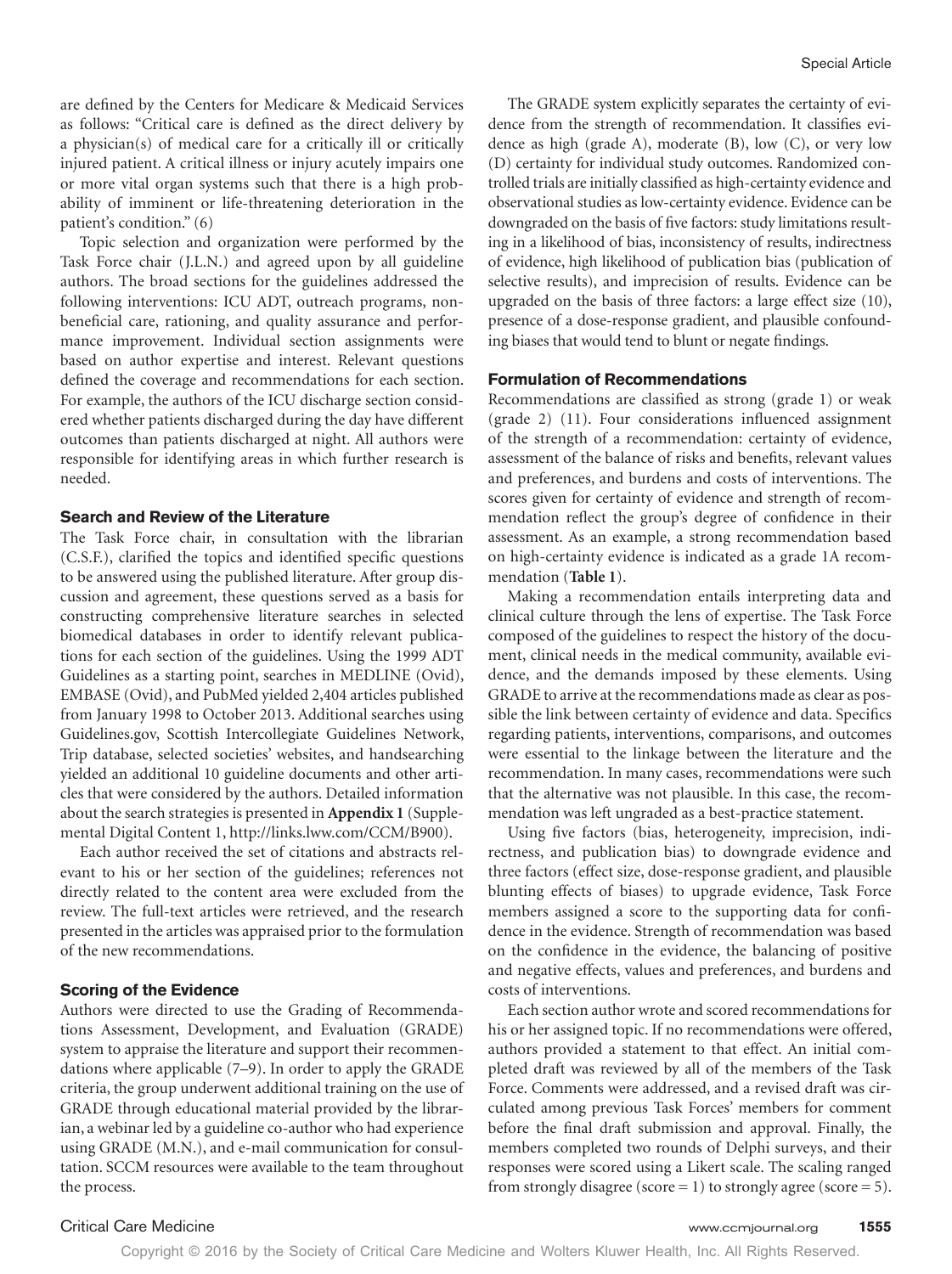# **Table 1. Scoring for Certainty of Evidence and Strength of Recommendation**

| <b>Certainty of</b><br><b>Evidence</b> | High (A)                                                          | Moderate (B)                                                    | Low (C)                                                                        | Very Low (D)                                                             |  |
|----------------------------------------|-------------------------------------------------------------------|-----------------------------------------------------------------|--------------------------------------------------------------------------------|--------------------------------------------------------------------------|--|
| Implications for<br>future research    | New data unlikely<br>to change current<br>confidence in findings  | New data likely to have<br>an important impact on<br>confidence | New data very<br>likely to have an<br>important impact<br>on confidence        | Current lack of confidence in<br>findings points to need for<br>research |  |
| Strength of<br>recommendation          | Strong (1)                                                        |                                                                 | Weak $(2)$                                                                     |                                                                          |  |
| Confidence in<br>recommendation        | Benefits definitively<br>outweigh associated<br>costs and burdens | Benefits worth<br>associated costs and<br>burdens               | Uncertain balance of<br>benefits vs costs<br>and burdens                       | Costs and burdens might<br>outweigh benefits                             |  |
| Meaning                                | To clinicians: most patients should get the intervention          |                                                                 | To clinicians: help patients make informed<br>decisions about the intervention |                                                                          |  |
|                                        | To patients: most people would want the intervention              |                                                                 | To patients: many people would not want the<br>intervention                    |                                                                          |  |
|                                        | To policymakers: consider adopting the intervention<br>as policy  |                                                                 | To policymakers: the intervention's value is<br>debatable                      |                                                                          |  |

Adapted from Andrews et al (11). Adaptations are themselves works protected by copyright. So in order to publish this adaptation, authorization must be obtained both from the owner of the copyright in the original work and from the owner of copyright in the translation or adaptation.

A score of 4 or greater was considered general agreement. Any differences after the second survey were decided by vote. General agreement was reached for all final recommendations and their grades.

## **Limitations and Strengths**

Historically, administrative guidelines have not been developed using evidence-based methodology, but rather using a nonsystematic expert-opinion approach; this approach was used for the previous ADT recommendations (5). Even the most recent SCCM guidelines continue to follow this approach, possibly because of the lack of traditional sources for evidence in administrative fields (12). Some recent clinical guidelines, such as the American Society of Anesthesiologists' latest difficult airway management and central venous access guidelines, were supported by a methodical mixture of evidence and expert opinion (13, 14). Despite the administrative nature of the ADT guidelines, the Task Force decided to use a systematic approach to review the literature and avoid an expert-opinion system to generate recommendations. Recommendations were left "ungraded" when there was no evidence to support a recommendation by the panel, the particular practice was considered "best practice," and/or the alternative statement did not make sense. The panel sought to base recommendations on evidence when it existed.

## **Target Audiences**

The target audiences of these guidelines are the critical care professionals and administrators who make daily administrative and clinical decisions in the ICU, government agencies, nongovernment organizations, and any other healthcare legislative body evaluating the utilization of these resources. However, some of these recommendations may be inadequate in regions outside the United States. Major geographical, geopolitical, and economic differences in other parts of the world could represent barriers for implementation or appropriateness.

# **Conflict of Interest**

These administrative guidelines were formulated with no direct industry interference at any level. We did not discuss drugs, devices, software applications, or other industrial products during the development of this document. In the first meeting, the members of the ADT Task Force indicated that they have no significant financial or nonfinancial conflict of interest with participation in this project. In addition, all the members fulfilled the requirements of filling out and submitting the standard SCCM conflict of interest disclosure forms, which were evaluated and cleared by the SCCM Guidelines Management Committee for potential conflicts.

## **Guidelines Revision and Updates**

Considering the complexity of a frequent review of this document and the potential lack of additional substantive evidence that would merit the revision of the current body of work, we do not foresee a full review of the guidelines in less than 3 years. However, the ADT Task Force has set a publication monitoring process that will allow the early identification of studies of enough significance to prompt an earlier update in any of the recommendations. This update would be linked to the electronic version of the article and would not require the revision of the entire document.

# **SUMMARY STATEMENT**

**Table 2** summarizes the Task Force's recommendations. The evidence and rationale for each recommendation, as well as suggestions for future research, are described in the remaining sections of this document.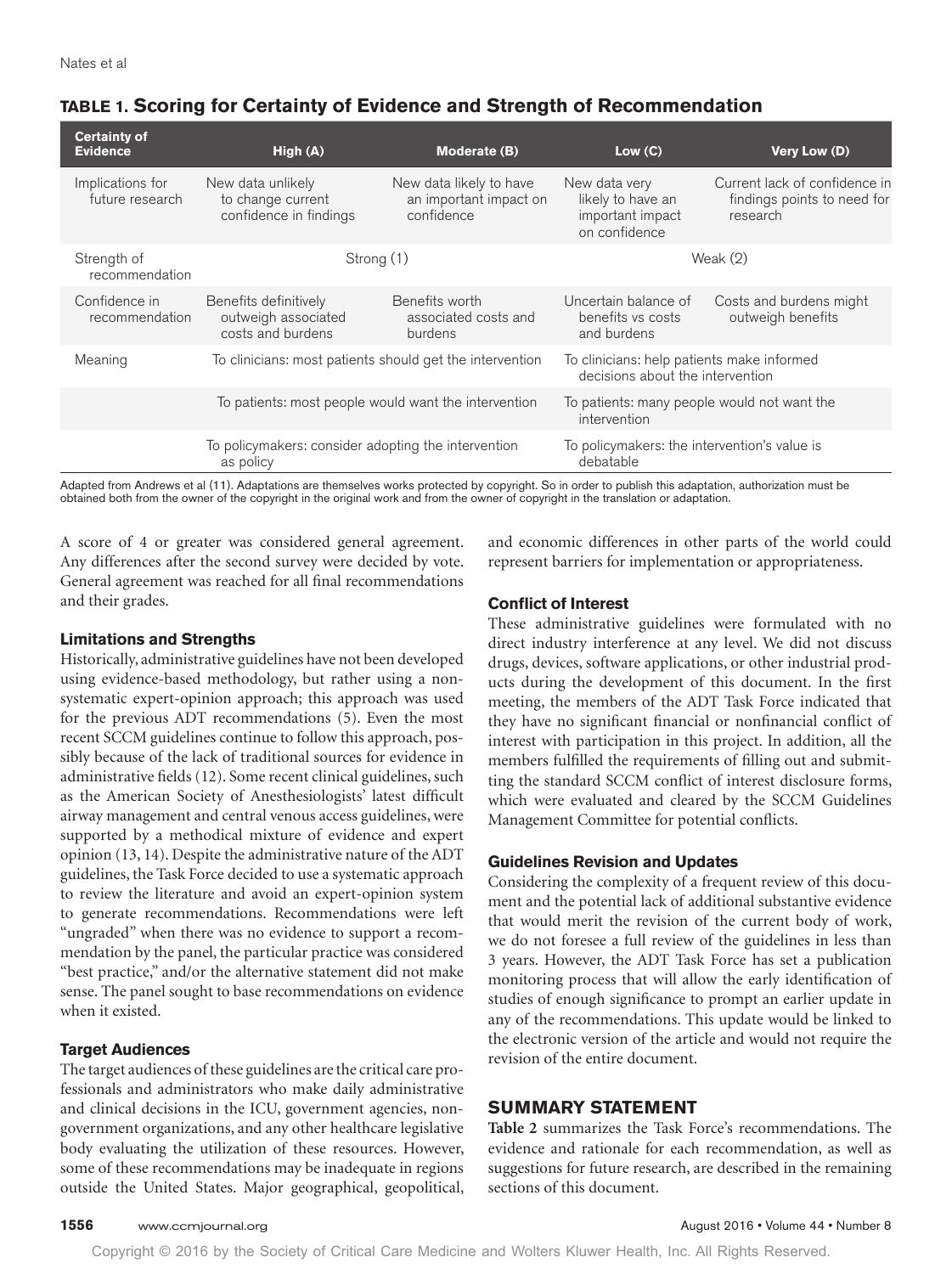# **Table 2. Summary of Evidence-Based Recommendations and Best Practices**

| <b>Recommendations</b>                                                                                                                                                                                                                                                                                                                  | Grade    |
|-----------------------------------------------------------------------------------------------------------------------------------------------------------------------------------------------------------------------------------------------------------------------------------------------------------------------------------------|----------|
| ICU admission                                                                                                                                                                                                                                                                                                                           |          |
| We suggest that individual institutions and their ICU leaders develop policies to meet their specific<br>population needs (e.g., trauma, burns, and neurological), taking into consideration their institutional<br>limitations such as ICU size and therapeutic capabilities                                                           | Ungraded |
| To optimize resource use while improving outcomes, we suggest guiding ICU admissions on the basis<br>of a combination of                                                                                                                                                                                                                | 2D       |
| • Specific patient needs that can be only addressed in the ICU environment, such as life-supportive<br>therapies                                                                                                                                                                                                                        |          |
| • Available clinical expertise                                                                                                                                                                                                                                                                                                          |          |
| • Prioritization according to the patient's condition                                                                                                                                                                                                                                                                                   |          |
| • Diagnosis                                                                                                                                                                                                                                                                                                                             |          |
| • Bed availability                                                                                                                                                                                                                                                                                                                      |          |
| • Objective parameters at the time of referral, such as respiratory rate                                                                                                                                                                                                                                                                |          |
| • Potential for the patient to benefit from interventions                                                                                                                                                                                                                                                                               |          |
| • Prognosis                                                                                                                                                                                                                                                                                                                             |          |
| We suggest using the following tools for bed allocation during the admission and triage processes                                                                                                                                                                                                                                       | Ungraded |
| • Guide to resource allocation of intensive monitoring and care (Table 3)                                                                                                                                                                                                                                                               |          |
| • ICU admission prioritization framework (Table 4)                                                                                                                                                                                                                                                                                      |          |
| We suggest patients needing life-sustaining interventions who have a higher probability of recovery<br>and would accept cardiopulmonary resuscitation receive a higher priority for ICU admission than<br>those with a significantly lower probability of recovery who choose not to receive cardiopulmonary<br>resuscitation (Table 4) | 2D       |
| We suggest that patients with invasive mechanical ventilation or complex life-threatening conditions,<br>including those with sepsis, be treated in an ICU. Patients should not be weaned from mechanical<br>ventilation on the general ward unless the ward is a high-dependency/intermediate unit                                     | 2C       |
| We suggest that critically ill patients in the emergency department or on the general ward be<br>transferred to a higher level of care, such as the ICU, in an expeditious manner                                                                                                                                                       | 2D       |
| We suggest avoiding admitting to a specialized ICU patients with a primary diagnosis not associated<br>with that specialty (i.e., boarding)                                                                                                                                                                                             | 2C       |
| We suggest the admission of neurocritically ill patients to a neuro-ICU, especially those with a<br>diagnosis of intracerebral hemorrhage or head injury                                                                                                                                                                                | 2C       |
| We recommend a high-intensity ICU model, characterized by the intensivist being responsible for day-<br>to-day management of the patient, either in a "closed ICU" setting (in which the intensivist serves as<br>the primary physician) or through a hospital protocol for mandatory intensivist consultation                          | 1B       |
| We do not recommend a 24-hr/7-d intensivist model if the ICU has a high-intensity staffing model<br>(vide supra) during the day or night                                                                                                                                                                                                | 1A       |
| We suggest optimizing ICU nursing resources and nursing ratios, taking into consideration available<br>nursing resources (e.g., levels of education, support personnel, specific workloads), patients' needs,<br>and patients' medical complexity                                                                                       | 2D       |
| Because of current constraints on the availability and cost of 24-hr intensivist coverage, further studies<br>are needed to address the efficacy of coverage with critical care-trained advance practice providers,<br>including nurse practitioners and physician assistants, and critical care telemedicine                           | Ungraded |
| We suggest that patients receive ICU treatment if their prognosis for recovery and quality of life is<br>acceptable regardless of their length of ICU stay. However, factors such as age, comorbidities,<br>prognosis, underlying diagnosis, and treatment modalities that can influence survival should be taken<br>into account       | Ungraded |

(*Continued*)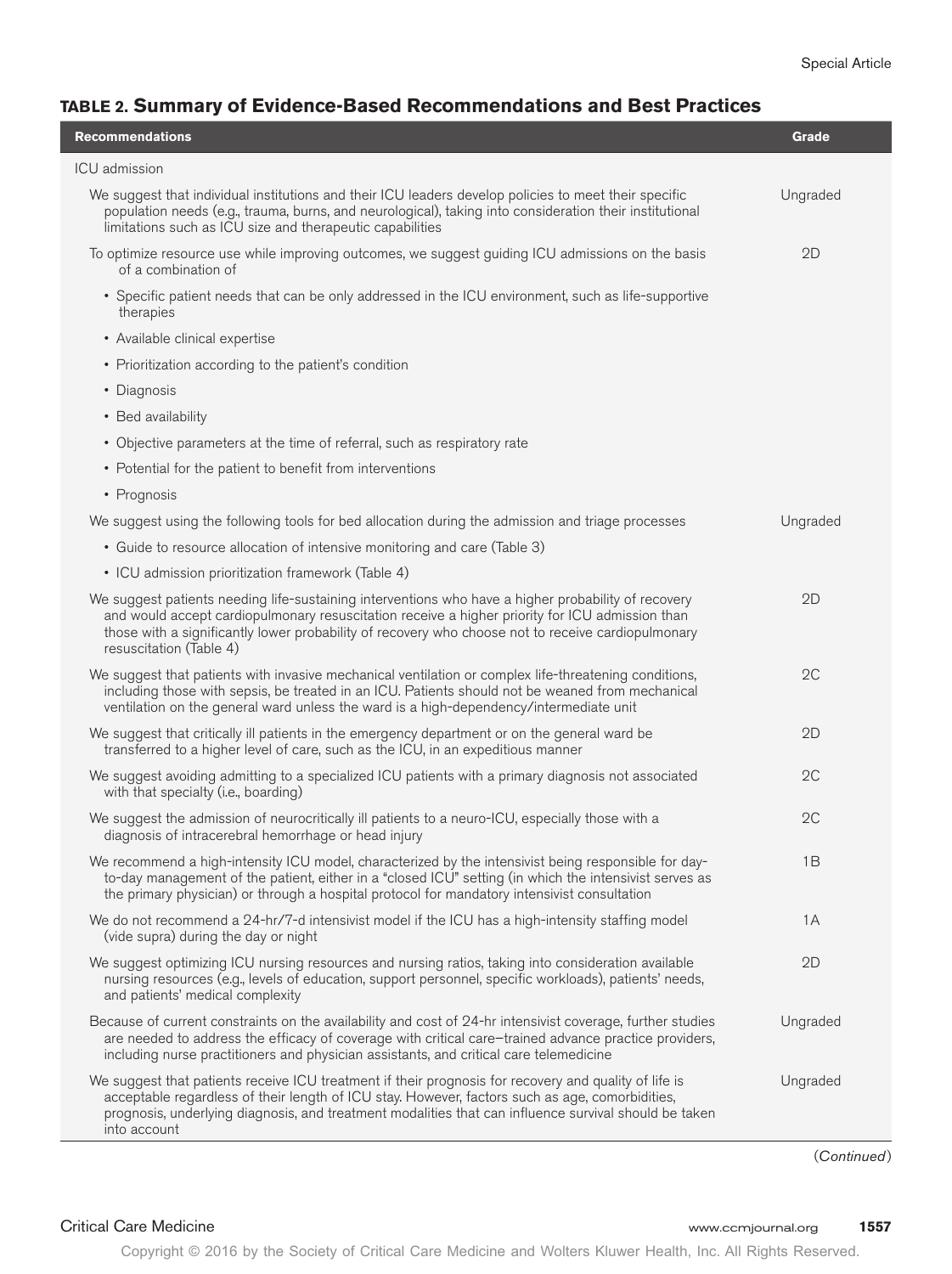# **Table 2. (***Continued***). Summary of Evidence-Based Recommendations and Best Practices**

| <b>Recommendations</b>                                                                                                                                                                                                                                                                                                                                                                                                                                                                                                                                | Grade             |
|-------------------------------------------------------------------------------------------------------------------------------------------------------------------------------------------------------------------------------------------------------------------------------------------------------------------------------------------------------------------------------------------------------------------------------------------------------------------------------------------------------------------------------------------------------|-------------------|
| ICU triage                                                                                                                                                                                                                                                                                                                                                                                                                                                                                                                                            |                   |
| We suggest that every ICU institute methods for prioritizing and triaging patients, with policies and<br>guidelines that are disclosed in advance                                                                                                                                                                                                                                                                                                                                                                                                     | Ungraded          |
| We suggest that triage decisions are made explicitly and without bias. Ethnic origin, race, sex, social<br>status, sexual preference, or financial status should never be considered in triage decisions                                                                                                                                                                                                                                                                                                                                              | Ungraded          |
| We suggest that, under ideal conditions, patients be admitted or discharged strictly on their potential to<br>benefit from ICU care                                                                                                                                                                                                                                                                                                                                                                                                                   | Ungraded          |
| We suggest that some overtriage is more acceptable and preferable to undertriage                                                                                                                                                                                                                                                                                                                                                                                                                                                                      | 2D                |
| We suggest minimizing the transfer time of critically ill patients from the emergency department to the<br>$ICU$ $(<$ 6 hr in nontrauma patients)                                                                                                                                                                                                                                                                                                                                                                                                     | 2D                |
| We suggest that, considering the frequent lack of rapid ICU bed availability, emergency medicine<br>practitioners be prepared to deliver critical care in the emergency department                                                                                                                                                                                                                                                                                                                                                                    | Ungraded          |
| In addition to optimization of the triage process from the emergency department to the ICU, we<br>suggest close monitoring and timely intervention for those who are triaged to the ward. These<br>interventions might reduce delayed transfers to the ICU of undertriaged patients and prevent acute<br>deterioration of those still requiring stabilization after hospital admission                                                                                                                                                                | 2D                |
| We suggest that patients with risk factors for postoperative instability or decompensation be closely<br>monitored and managed in a higher level of care unit than the ward in the immediate postoperative period                                                                                                                                                                                                                                                                                                                                     | Ungraded          |
| There are insufficient data to make a recommendation for or against ICU-to-ICU interhospital transfer                                                                                                                                                                                                                                                                                                                                                                                                                                                 | No recommendation |
| We suggest that all ICUs have designated additional equivalent beds, equipment, and staff necessary<br>to support the critically ill during a mass casualty incident emergency response                                                                                                                                                                                                                                                                                                                                                               | Ungraded          |
| We suggest that a designated person or service, with control over resources and active involvement, be<br>responsible for making ICU triage decisions during normal or emergency conditions                                                                                                                                                                                                                                                                                                                                                           | Ungraded          |
| We suggest basing the decision to admit an elderly $(> 80 \text{ yr})$ patient to an ICU on the patient's<br>comorbidities, severity of illness, prehospital functional status, and patient preferences with regard to<br>life-sustaining treatment, not on their chronological age                                                                                                                                                                                                                                                                   | 2C                |
| We suggest that ICU access of cancer patients be decided on the basis established for all critical care<br>patients, with careful consideration of their long-term prognosis                                                                                                                                                                                                                                                                                                                                                                          | Ungraded          |
| We suggest that ICU care of all critically ill patients, in particular, cancer patients with advanced<br>disease, be reassessed and discussed with the patient, next of kin, legal representative, or power of<br>attorney at regular intervals                                                                                                                                                                                                                                                                                                       | Ungraded          |
| We suggest not using scoring systems alone to determine level of care or removal from higher levels<br>of care because these are not accurate in predicting individual mortality                                                                                                                                                                                                                                                                                                                                                                      | 2C                |
| We suggest that all hospitals and regional areas develop a coordinated triage plan for epidemics. The<br>hospital plans should include both triage and dissemination of patients throughout the hospital                                                                                                                                                                                                                                                                                                                                              | Ungraded          |
| We suggest that during epidemics, nontraditional settings be considered and utilized for the care of<br>critically ill patients                                                                                                                                                                                                                                                                                                                                                                                                                       | Ungraded          |
| We suggest not using routine laboratory studies alone in determining the nature of illness during an epidemic                                                                                                                                                                                                                                                                                                                                                                                                                                         | Ungraded          |
| We suggest that activation of the hospital disaster plan and a coordinated response of the entire healthcare<br>team (e.g., physicians, nursing staff, environmental staff, administrators) follow the announcement of<br>a mass casualty incident. The team should ensure that their institution and critical areas (emergency<br>department, operating room, and ICU) are ready for the rapid and efficient transition from normal to<br>emergency operations and increase their capacity to accommodate a larger volume of critically ill patients | Ungraded          |
| We suggest that the disaster response teams identify all patients in need of ICU care and those<br>already hospitalized who could be discharged, and then triage and transfer the incoming patients to<br>the most appropriate setting as soon as possible                                                                                                                                                                                                                                                                                            | Ungraded          |
| We suggest that in areas at risk, ICUs be prepared to deal with the victims of not only external disasters<br>but also internal disasters, including collapse of surrounding services in large-scale disasters such<br>as an earthquake, tsunami, or major tornado. Every ICU should have general disaster and evacuation<br>plans such as those required by the Joint Commission Standards in the United States                                                                                                                                      | Ungraded          |

(*Continued*)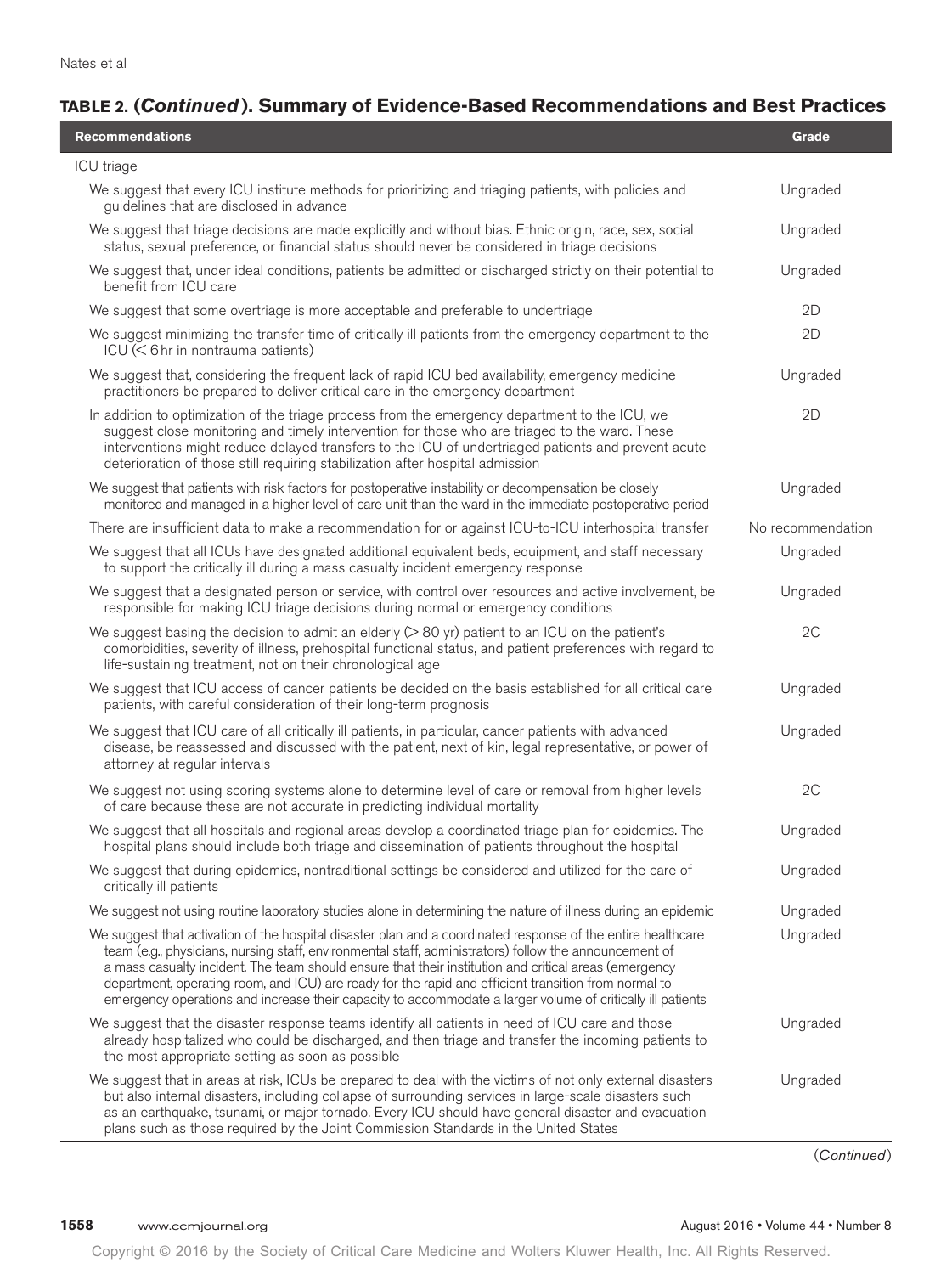# **Table 2. (***Continued***). Summary of Evidence-Based Recommendations and Best Practices**

| <b>Recommendations</b>                                                                                                                                                                                                                                                                                                                                                                                                       | Grade                |
|------------------------------------------------------------------------------------------------------------------------------------------------------------------------------------------------------------------------------------------------------------------------------------------------------------------------------------------------------------------------------------------------------------------------------|----------------------|
| ICU discharge                                                                                                                                                                                                                                                                                                                                                                                                                |                      |
| We suggest that every ICU stipulate specific discharge criteria in its ADT policy                                                                                                                                                                                                                                                                                                                                            | Ungraded             |
| We suggest that it is appropriate to discharge a patient from the ICU to a lower acuity area when a<br>patient's physiologic status has stabilized and there no longer is a need for ICU monitoring and<br>treatment                                                                                                                                                                                                         | Ungraded             |
| We suggest that the discharge parameters be based on ICU admission criteria, the admitting criteria<br>for the next lower level of care, institutional availability of these resources, patient prognosis,<br>physiologic stability, and ongoing active interventions                                                                                                                                                        | Ungraded             |
| We suggest that, to improve resource utilization, discharge from the ICU is appropriate despite a<br>deteriorated patient's physiological status if active interventions are no longer planned                                                                                                                                                                                                                               | Ungraded             |
| We suggest refraining from transferring patients to lower acuity care areas based solely on<br>severity-of-illness scores. General and specific severity-of-illness scoring systems can identify<br>patient populations at higher risk of clinical deterioration after ICU discharge. However,<br>their value for assessing the readiness for transfer of individual patients to lower acuity care has not<br>been evaluated | Ungraded             |
| We suggest avoiding discharge from ICU "after hours" ("night shift", after 7 PM in institutions with 12-hr<br>shifts). In addition, best practice would seek to optimize evening and night coverage and services                                                                                                                                                                                                             | Grade 2C<br>Ungraded |
| We suggest discharging patients at high risk for mortality and readmission (high severity of illness,<br>multiple comorbidities, physiologic instability, ongoing organ support) to a step-down unit or long-<br>term acute care hospital as opposed to the regular ward                                                                                                                                                     | Grade 2C             |
| We suggest that a standardized process for discharge from the ICU be followed; both oral and written<br>formats for the report may reduce readmission rate                                                                                                                                                                                                                                                                   | Ungraded             |
| Outreach programs to supplement ICU care                                                                                                                                                                                                                                                                                                                                                                                     |                      |
| We suggest that rapid response systems be utilized for early review of acutely ill non-ICU patients<br>to identify patients who need or would benefit from ICU admission and treatment and to prevent<br>unnecessary ICU admissions                                                                                                                                                                                          | 2C                   |
| We suggest that ICU consult teams be considered for use to facilitate transition from the ICU, assist<br>ward staff in the management of deteriorating patients, facilitate transfer to ICU, and reduce rates of<br>readmission to critical care                                                                                                                                                                             | 2C                   |
| Quality assurance/improvement and metrics of ADT practices                                                                                                                                                                                                                                                                                                                                                                   |                      |
| We suggest following the SCCM's guidelines as described in "critical care delivery in the ICU: defining<br>clinical roles and the best practice model" (currently undergoing revision)                                                                                                                                                                                                                                       | Ungraded             |
| We suggest that every ICU have a written ADT policy, as an administrative best practice, to guide<br>appropriate patient placement                                                                                                                                                                                                                                                                                           | Ungraded             |
| We suggest following the metrics identified as indicators of ADT performance in this<br>framework (Table 5). This information should be collected electronically through the<br>electronic health record, if available                                                                                                                                                                                                       | Ungraded             |

(*Continued*)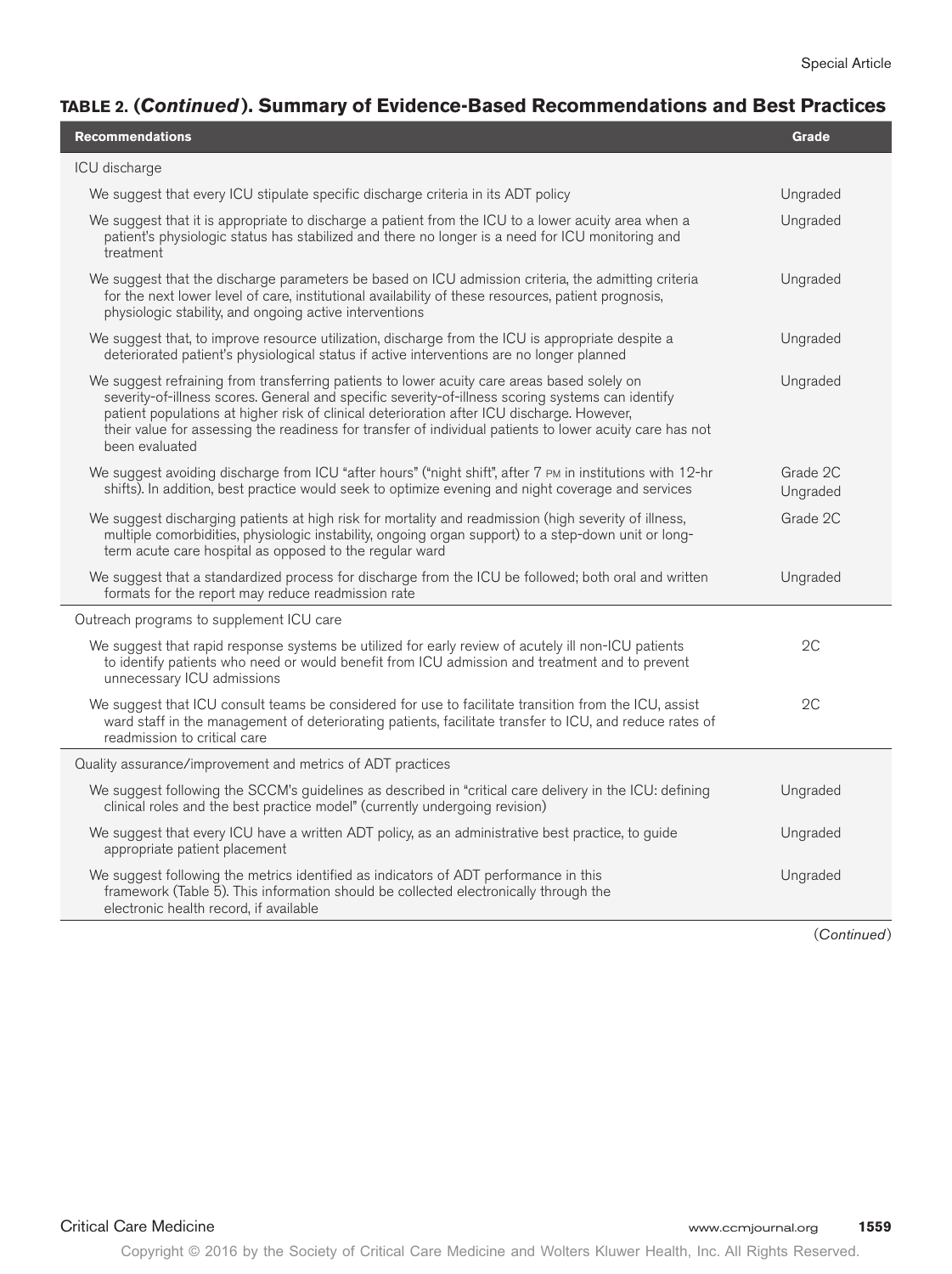# **Table 2. (***Continued***). Summary of Evidence-Based Recommendations and Best Practices**

| <b>Recommendations</b>                                                                                                                                                                                                                                                                                                                                                                                                                                                                                                                                                                     | Grade             |
|--------------------------------------------------------------------------------------------------------------------------------------------------------------------------------------------------------------------------------------------------------------------------------------------------------------------------------------------------------------------------------------------------------------------------------------------------------------------------------------------------------------------------------------------------------------------------------------------|-------------------|
| Nonbeneficial treatment in the ICU                                                                                                                                                                                                                                                                                                                                                                                                                                                                                                                                                         |                   |
| We suggest employing the term "nonbeneficial treatment" whenever clinicians consider further care<br>"futile"                                                                                                                                                                                                                                                                                                                                                                                                                                                                              | Ungraded          |
| We suggest avoiding the current quantitative definitions of nonbeneficial treatment because of the lack<br>of consensus on a single definition                                                                                                                                                                                                                                                                                                                                                                                                                                             | Ungraded          |
| We suggest against the routine use of the currently available severity-of-illness scores for identifying<br>nonbeneficial treatments in specific patients                                                                                                                                                                                                                                                                                                                                                                                                                                  | 2C                |
| We suggest that the information provided by healthcare professionals be quantitative to reduce<br>disagreement between the prognostic information delivered to the patients' surrogates and their<br>understanding and acceptance of the message                                                                                                                                                                                                                                                                                                                                           | 2C                |
| We suggest developing clear ICU and institutional nonbeneficial treatment policies through consensus<br>of all the parties involved (physicians, nurses, administrators, lawyers, ethicists, and family<br>representatives)                                                                                                                                                                                                                                                                                                                                                                | Ungraded          |
| We suggest that prudent clinical judgment, in conjunction with the latest American Heart Association<br>guidelines and specific local and hospital policies, be followed in deciding when to withhold or<br>terminate cardiopulmonary resuscitation                                                                                                                                                                                                                                                                                                                                        | Ungraded          |
| We suggest that life-supportive therapies be removed in cases of patients declared dead by<br>neurological criteria in accordance with local law (including potential legal restrictions associated<br>with the patient's religious beliefs), hospital policies, and standard medical practice and after<br>appropriate organ donation considerations                                                                                                                                                                                                                                      | Ungraded          |
| We suggest the early involvement of ethicists (within 24 hr of identifying potential or actual conflict) to<br>aid in conflicts associated with nonbeneficial treatment                                                                                                                                                                                                                                                                                                                                                                                                                    | 2C                |
| Although palliative medicine consultations have been previously associated with reduction in critical<br>care resources, the most recent evidence does not support a recommendation, emphasizing the<br>need for additional high-quality research on this subject                                                                                                                                                                                                                                                                                                                          | No recommendation |
| We suggest following the SCCM Ethics Committee's 1997 general recommendations for determining<br>when treatments are nonbeneficial and for resolving end-of-life conflicts regarding withholding or<br>withdrawing life support. We also support the fair-process approach recommended by the American<br>Medical Association's Council on Ethical and Judicial Affairs committee                                                                                                                                                                                                          | Ungraded          |
| There is growing concern that nonbeneficial treatment affects not only the individuals receiving these<br>treatments but also the rest of the population. Providing nonbeneficial treatments reduces the<br>availability of the same resources in more appropriate situations, treatments, or patients and could<br>cause unwanted and unrecognized harm. The effect of this practice has an unknown effect on<br>the healthcare system as a whole, leading to an urgent need to better understand the impact of<br>misallocation of critical care resources in the U.S. healthcare system | Ungraded          |
| As a result of the major knowledge gaps identified, we suggest that more research be performed on all<br>aspects of the determination and provision of nonbeneficial ICU treatment                                                                                                                                                                                                                                                                                                                                                                                                         | Ungraded          |
| Rationing                                                                                                                                                                                                                                                                                                                                                                                                                                                                                                                                                                                  |                   |
| We suggest adhering to the recommendations of the SCCM Ethics Committee, the Council on Ethical<br>and Judicial Affairs of the American Medical Association, and the Bioethics Task Force of the<br>American Thoracic Society for the ethical allocation of scarce medical resources until updated or<br>appropriate evidence-based operational frameworks become available                                                                                                                                                                                                                | Ungraded          |
| Further research is needed on all aspects of rationing critical care resources to narrow the current<br>gaps in allocating scarce resources                                                                                                                                                                                                                                                                                                                                                                                                                                                | Ungraded          |

ADT = admission, discharge, and triage, SCCM = Society of Critical Care Medicine.

# **ICU ADMISSION**

The ICU is an area within a medical facility equipped with advanced technologies such as ventilators and personnel trained to provide intensive, advanced life-supportive care to critically ill patients. These units can be general or specialized and can be organized by specific systems, pathologies, or

problems (e.g., neurological, burn, or trauma ICUs, and medical or surgical ICUs) or by age groups (e.g., adult or PICUs). Given the scarce human and economic resources available to support these units and the inappropriateness of delivering therapies that are not medically indicated, whether knowingly or not, the admission to these units is heavily guarded.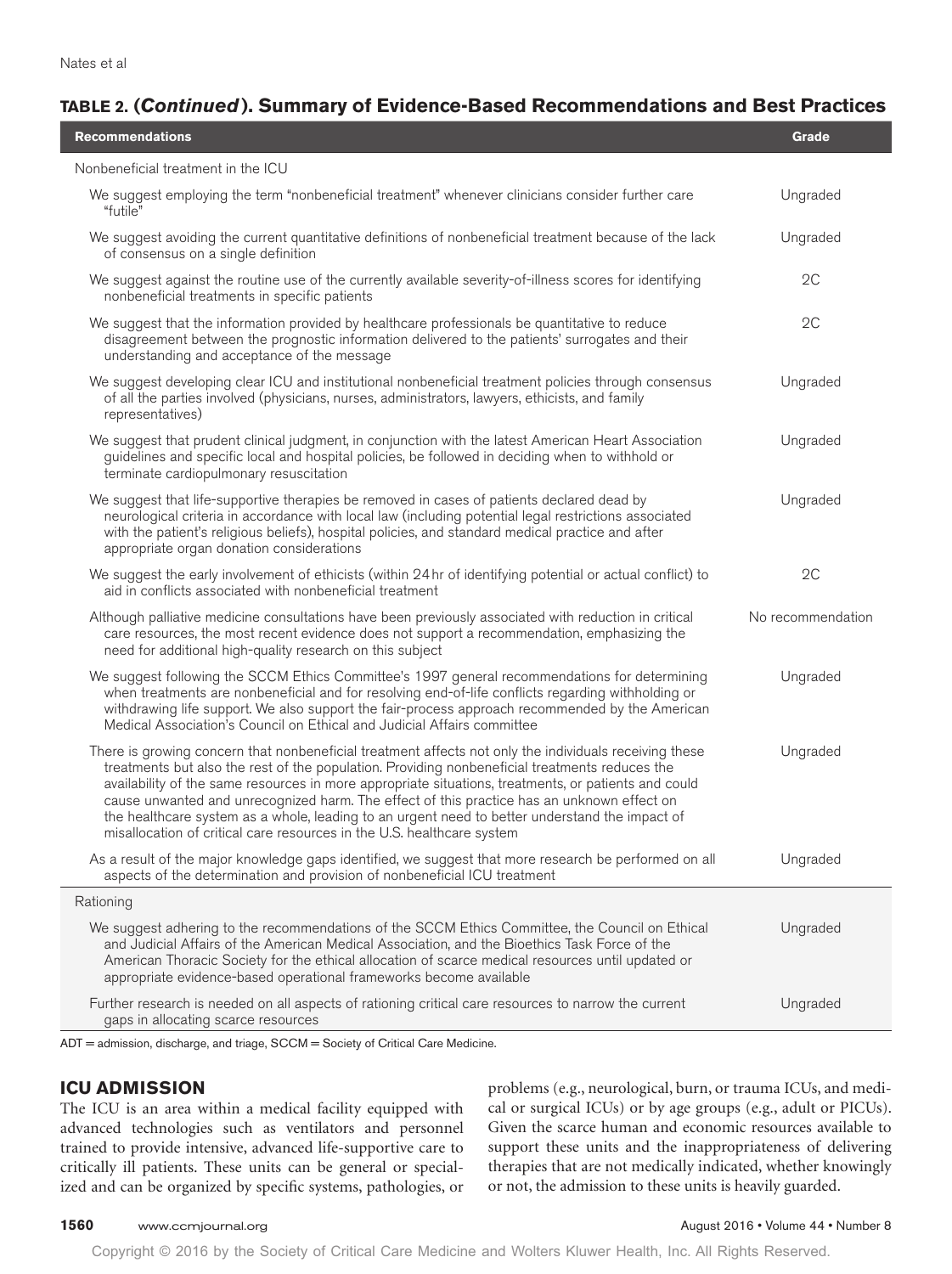# **Criteria for Admission to the ICU** *Recommendations:*

- We suggest that individual institutions and their ICU leaders develop policies to meet their specific population needs (e.g., trauma, burns, and neurological), taking into consideration their institutional limitations such as ICU size and therapeutic capabilities (ungraded).
- To optimize resource use while improving outcomes, we suggest guiding ICU admissions on the basis of a combination of 1) specific patient needs that can be only addressed in the ICU environment, such as life-supportive therapies, 2) available clinical expertise, 3) prioritization according to the patient's condition, 4) diagnosis, 5) bed availability, 6) objective parameters at the time of referral, such as respiratory rate, 7) potential for the patient to benefit from interventions, and 8) prognosis (grade 2D).
- We suggest using the following tools for bed allocation during the admission and triage processes (ungraded):
	- Guide to resource allocation of intensive monitoring and care including levels of monitoring, care, and nursing ratios (**Table 3**).
	- Prioritization framework (**Table 4**).
- We suggest patients needing life-sustaining interventions who have a higher probability of recovery and would accept cardiopulmonary resuscitation receive a higher priority for ICU admission than those with a significantly lower probability of recovery who choose not to receive cardiopulmonary resuscitation (Table 4) (grade 2D).

*Previous Guidelines and Current Status*. In the previous guidelines (5), three models for guiding admission were discussed: the prioritization model, the diagnosis model, and the objective parameters model. In the prioritization model, patients are categorized by four priority levels based on how likely they are to benefit from admission to the ICU. In the diagnosis model, a list of specific conditions and diseases is offered for deciding which patients should be admitted to the ICU. In the objective parameters model, specific vital signs, laboratory values, imaging or electrocardiogram findings, and physical findings are offered for deciding which patients should be admitted. All these models have limitations, and none have been properly validated. Nevertheless, the need for objective criteria has been outlined as a part of the Joint Commission's requirements; currently, the Joint Commission requires that hospitals have a written process for accepting and admitting patients, including criteria to determine a patient's eligibility for care, treatment, and services rendered. The commission does not specifically address admission criteria in its latest publication (15).

Currently, there are no conclusive studies showing allencompassing, definitive criteria for ICU admissions. The evidence gathered during the development of the current guidelines highlights the lack of high-quality evidence supporting specific ICU admission criteria and demonstrating improved outcomes. Furthermore, our literature review revealed the diversity and the range of methodological quality of the studies investigating this subject.

# **Table 3. Guide to Resource Allocation of Intensive Monitoring and Care**

| <b>Level</b>                                                          | <b>Type of Patients</b>                                                                                                                                                                                          | <b>Nursing-to-Patient</b><br><b>Ratios</b> | <b>Interventions</b>                                                                                                                                                                                                                                                                                                                                                       |
|-----------------------------------------------------------------------|------------------------------------------------------------------------------------------------------------------------------------------------------------------------------------------------------------------|--------------------------------------------|----------------------------------------------------------------------------------------------------------------------------------------------------------------------------------------------------------------------------------------------------------------------------------------------------------------------------------------------------------------------------|
| ICU (very high) or level 3                                            | Critically ill patients who need hourly<br>and/or invasive monitoring, such as<br>continuous blood pressure monitoring<br>via an arterial cannula                                                                | 1:1 to $\leq 1:2$                          | Invasive interventions not provided<br>anywhere else in the institution,<br>such as cerebrospinal fluid<br>drainage for elevated intracranial<br>pressure management, invasive<br>mechanical ventilation, vasopressors,<br>extracorporeal membrane<br>oxygenation, intraaortic balloon<br>pump, left ventricular assist device, or<br>continuous renal replacement therapy |
| Intermediate medical<br>unit (high-medium)<br>or level 2 <sup>a</sup> | Unstable patients who need nursing<br>interventions, laboratory workup, and/or<br>monitoring every 2-4 hr                                                                                                        | $\leq 1:3$                                 | Interventions such as noninvasive<br>ventilation, IV infusions, or titration<br>of vasodilators or antiarrhythmic<br>substances                                                                                                                                                                                                                                            |
| Telemetry (medium-low)<br>or level 1 <sup>a</sup>                     | Stable patients who need close<br>electrocardiographic monitoring for<br>nonmalignant arrhythmias or laboratory<br>work every 2-4 hr. This type of unit or<br>ward service is mainly for monitoring<br>purposes. | $\leq 1:4$                                 | IV infusions and titration of<br>medications such as vasodilators or<br>antiarrhythmics                                                                                                                                                                                                                                                                                    |
| Ward (low) or level 0                                                 | Stable patients who need testing and<br>monitoring not more frequently than<br>every 4 hr                                                                                                                        | ≤ 1:5                                      | IV antibiotics, IV chemotherapy,<br>laboratory and radiographic<br>work, etc                                                                                                                                                                                                                                                                                               |

a If an institution does not have this capability, the patient should be admitted to the next highest level.

## Critical Care Medicine www.ccmjournal.org **1561**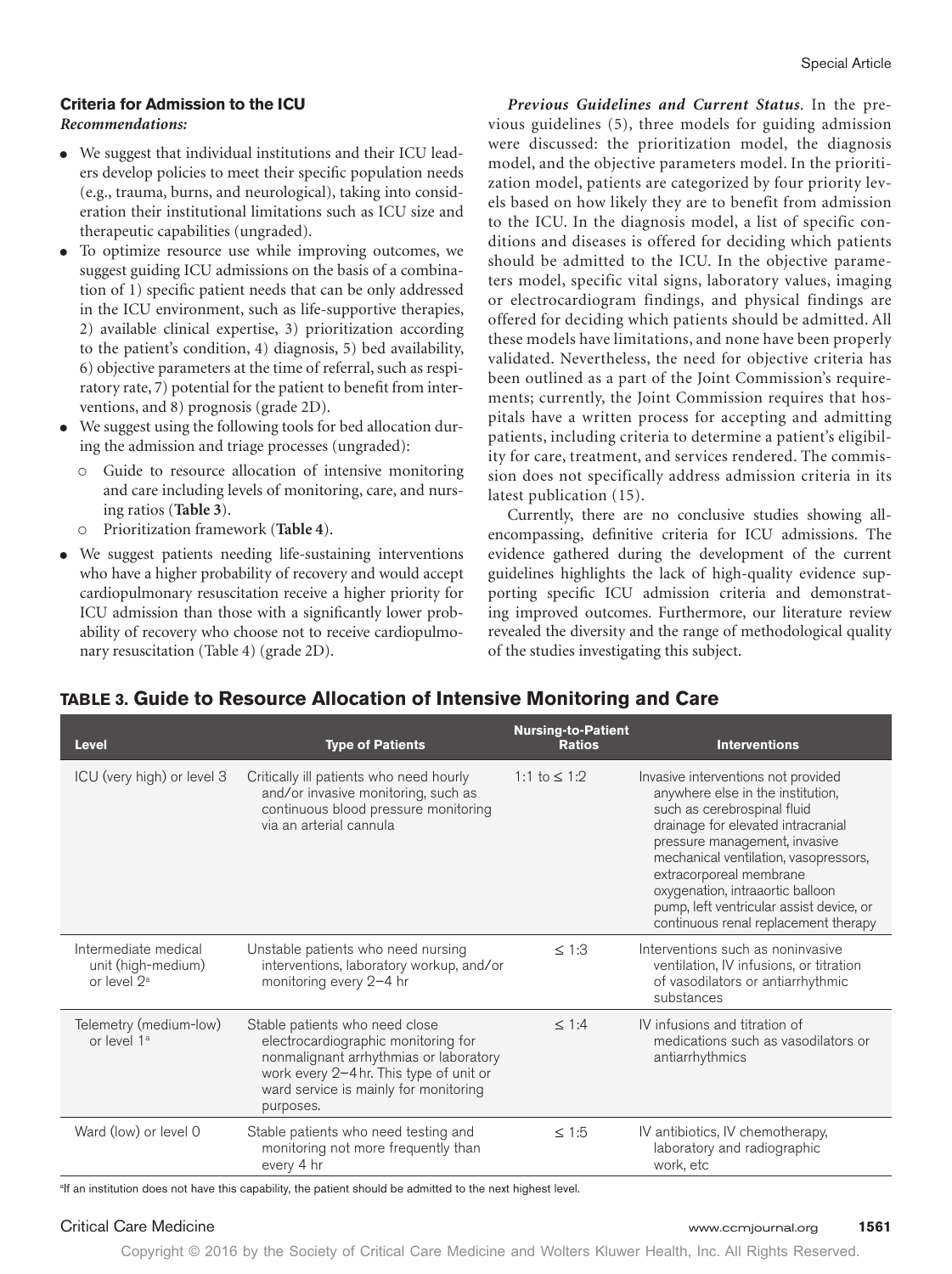| <b>Level of Care</b> | <b>Priority</b> | <b>Type of Patient</b>                                                                                                                                                                                                                                                                                                                                                                                                                                                                                                                                                                                                          |
|----------------------|-----------------|---------------------------------------------------------------------------------------------------------------------------------------------------------------------------------------------------------------------------------------------------------------------------------------------------------------------------------------------------------------------------------------------------------------------------------------------------------------------------------------------------------------------------------------------------------------------------------------------------------------------------------|
| ICU                  | Priority 1      | Critically ill patients who require life support for organ failure, intensive monitoring,<br>and therapies only provided in the ICU environment. Life support includes invasive<br>ventilation, continuous renal replacement therapies, invasive hemodynamic monitoring<br>to direct aggressive hemodynamic interventions, extracorporeal membrane oxygenation,<br>intraaortic balloon pumps, and other situations requiring critical care (e.g., patients with<br>severe hypoxemia or in shock)                                                                                                                                |
|                      | Priority 2      | Patients, as described above, with significantly lower probability of recovery and who would<br>like to receive intensive care therapies but not cardiopulmonary resuscitation in case of<br>cardiac arrest (e.g., patients with metastatic cancer and respiratory failure secondary to<br>pneumonia or in septic shock requiring vasopressors)                                                                                                                                                                                                                                                                                 |
| <b>IMU</b>           | Priority 3      | Patients with organ dysfunction who require intensive monitoring and/or therapies (e.g.,<br>noninvasive ventilation), or who, in the clinical opinion of the triaging physician, could<br>be managed at a lower level of care than the ICU (e.g., postoperative patients who<br>require close monitoring for risk of deterioration or require intense postoperative care,<br>patients with respiratory insufficiency tolerating intermittent noninvasive ventilation).<br>These patients may need to be admitted to the ICU if early management fails to prevent<br>deterioration or there is no IMU capability in the hospital |
|                      | Priority 4      | Patients, as described above but with lower probability of recovery/survival (e.g., patients<br>with underlying metastatic disease) who do not want to be intubated or resuscitated. As<br>above, if the hospital does not have IMU capability, these patients could be considered<br>for ICU in special circumstances                                                                                                                                                                                                                                                                                                          |
| Palliative care      | Priority 5      | Terminal or moribund patients with no possibility of recovery; such patients are in general<br>not appropriate for ICU admission (unless they are potential organ donors). In cases<br>in which individuals have unequivocally declined intensive care therapies or have<br>irreversible processes such as metastatic cancer with no additional chemotherapy or<br>radiation therapy options, palliative care should be initially offered                                                                                                                                                                                       |

IMU = intermediate medical unit.

*Systems of Prioritization*. With the lack of consensus in regard to the main approach to prioritizing/triaging admissions, several groups have proposed and tested new systems. Cohen et al (16) have suggested that admissions to the ICU should be based on functional impairment, rather than just severity of illness. In a study of medical admissions during 1 year, they showed that functional impairment at the time of intensivist evaluation was the determining factor influencing ICU acceptance. Patients were less likely to be admitted if their functional status was poor or they had a do-not-resuscitate order.

The most structured triage system using some vital signs available is Swedish Adaptive Process Triage, developed in 2006, which uses a combination of complaints and vital signs to create a total triage score (17). In the validation study, Barfod et al (18) found that among the vital signs, the best predictors of hospital mortality were respiratory rate, oxygen saturation, systolic blood pressure, and Glasgow Coma Scale score. Among the complaints, dyspnea and altered mental status had the highest association with mortality (12% and 11%, respectively).

Other studies have reviewed the use of abnormal vital signs for deciding ICU admissions. O'Connell et al (19) reviewed their data after starting a program in which abnormal vital signs were used as criteria to trigger patients to be admitted to an ICU until their condition improved or stabilized. In a comparison of data over 2 years for more than 5,700 patients,

211 patients met a trigger for ICU admission based on vital signs. Because tachypnea is a direct sign of critical illness, as outlined in the SCCM's Fundamental Critical Care Support course (20), another study looked at just tachypnea (21) as a sign for ICU admission. Although this was a retrospective casecontrol study, Farley et al (21) determined that respiratory rate alone should be a major determinant for ICU admission. Unfortunately, there is not a reliable list of objective indicators or their respective specific thresholds for identifying candidates for ICU admission. As a matter of fact, there is evidence that some groups of critically ill patients do not present these signs. Lamantia et al (22) have shown that the sensitivity and the specificity of abnormal signs to predict death or ICU admission at triage were only 73% (95% CI, 66–81) and 50% (95% CI, 48–52), respectively, with a positive likelihood ratio of 1.47 (95% CI, 1.3–1.6) and negative likelihood ratio of 0.54 (95% CI, 0.3–0.6). Although these systems continue to improve and integrate response algorithms, their low predictive value and poor performance impede our sole reliance on them (23, 24).

Severe metabolic abnormalities may direct admissions to the ICU and overall outcomes. Jung et al (25) conducted a prospective observational, multiple-center study involving 155 patients to evaluate the use of bicarbonate therapy in the ICU and mortality. Severe metabolic acidemia (pH < 7.20) was associated with a greater than 57% chance of death. The authors suggested that earlier admission to the ICU and bicarbonate use were variables associated with better outcome.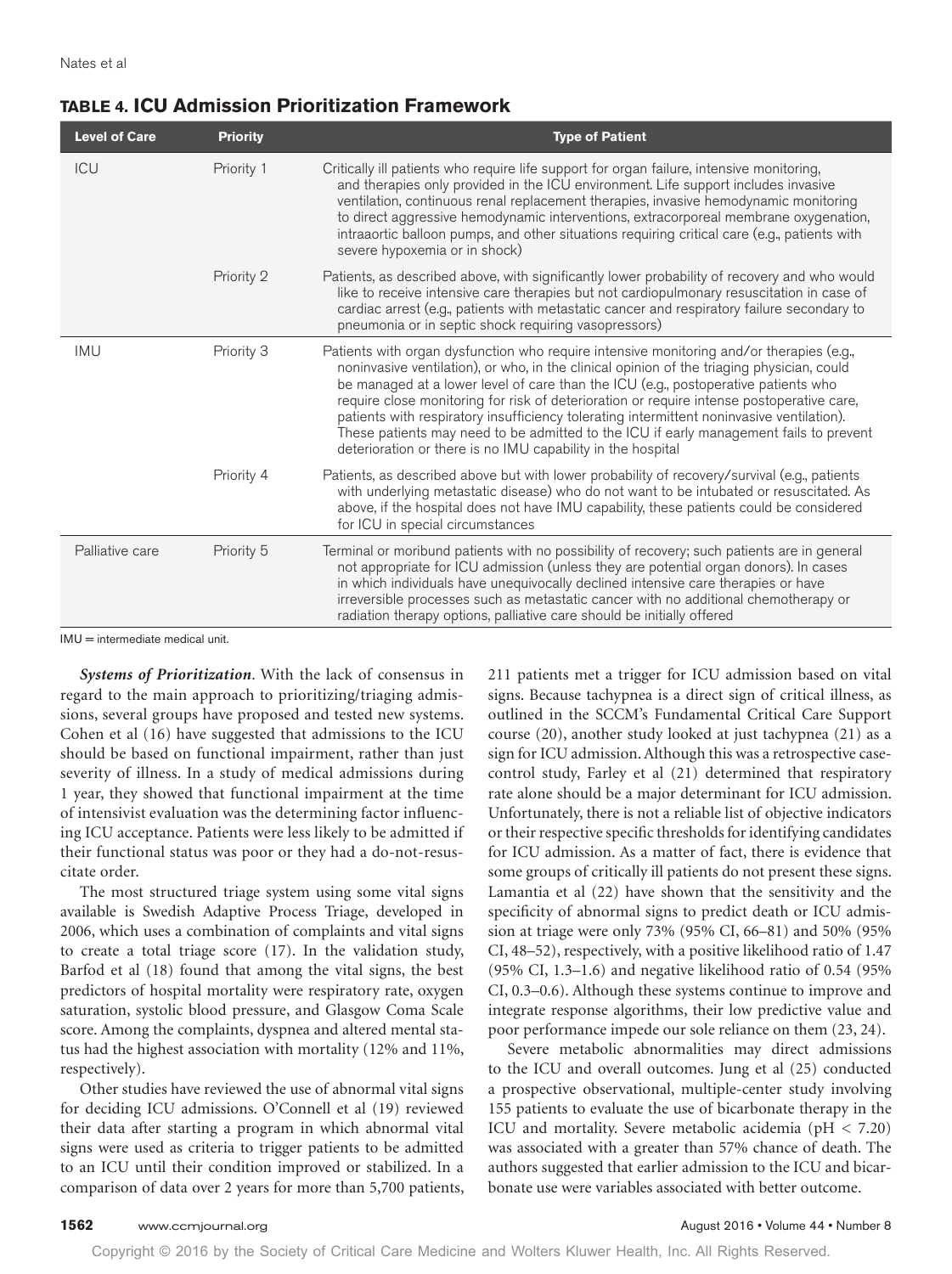Sprung et al (26) went further by investigating the feasibility of using a triage score to assist in deciding about ICU admissions. The score incorporated age; diagnosis; systolic blood pressure; pulse; respiratory rate; Pao<sub>2</sub>; concentrations of creatinine, bilirubin, bicarbonate, and albumin; vasopressor use; Glasgow Coma Scale score; Karnofsky performance status score; operative status; and chronic disorders. The training and validation samples showed excellent discrimination (area under the receiving operating characteristic curve > 0.8). However, the tool is in its early stages, the assignment of the individual score is not simple (a computerized process), and its appropriateness for making decisions for individual patients is clearly limited pending further validation; therefore, it would be premature to introduce it in clinical practice (26). In another example, Bayraktar et al (27) evaluated a specific comorbidity index in hematopoietic stem cell transplantation patients in an effort to identify who would benefit from an ICU stay; however, the authors did not recommend denying ICU admission based on this score alone.

Several groups base admission to the ICU on severity of illness as determined by other national organization or local institutional scores (21, 28–38). Most of these tools represent the best guidance that is available, but most have only been validated locally and without high-quality data. Most have not been studied as preadmission tools, but rather in retrospective assessments. The Sequential Organ Failure Assessment (SOFA) score has been studied to evaluate outcomes in septic patients with evidence of hypoperfusion at the time of arrival to the emergency department (ED) and subsequent ICU evaluation 72 hours after admission (39). The authors showed that the SOFA score provided potentially valuable prognostic information for patients who needed ICU admission. Yet, Sinuff et al (40) have shown that 24 hours after admission, physicians predict more accurately than scoring systems whether ICU patients will survive.

*Identifying the Required Level of Care*. To reduced preventable cardiac arrests and late ICU admissions, several ways of providing critical care outside the ICU have been developed. In 1990, Schein et al (41) demonstrated that in-hospital cardiac arrests are preceded by detectable pathophysiologic changes associated with clinical deterioration within 8 hours of the arrest. This led to the establishment of the rapid response team, also called the "rapid response system" (RRS). These personnel, trained in critical care medicine, are dispatched when patients in general hospital wards have deteriorating conditions that might merit ICU admission. Several studies have evaluated the impact of RRS outreach care on ICU admissions (30, 42–45). Most have shown that RRSs have actually reduced ICU admission rates and mortality; however, the widespread use of RRS tools and validation of these teams are not based on robust data (45). This subject is discussed at length in *Use of Outreach Programs to Supplement ICU Care* section.

In 1999, a group of experts appointed by the Department of Health in the United Kingdom and led by Dr. Valerie Day suggested that patients in the hospital should be assigned a level of care based on an assessment of their clinical needs, regardless of

their location (46). In their review of critical care services published in 2000, they described these levels as follows:

- Level 0: regular hospitalized patients with no intensive monitoring or care requirements.
- Level I: patients requiring additional monitoring such as continuous electrocardiographic monitoring.
- Level II: patients requiring more frequent monitoring and interventions, such as those with single-organ dysfunction, that cannot be provided in the previous levels.
- Level III: patients requiring life-supportive therapies, such as those with single- or multiorgan failure, which can only be provided in the ICU.

This classification removes the division between ICU and other ward services and focuses on each patient's specific monitoring and care needs. In fact, intensivists provide critical care services beyond the ICU borders; now even more with a variety of critical care outreach programs, including intermediate units, early warning systems, and medical emergency teams (47). Day and colleagues (46) clearly identified the major groups of patients regularly managed by intensivists; however, their system does not address terminal patients requiring life support and moribund patients.

Maintaining patients in flexible hospital beds can be easy if there are only monitoring needs such as electrocardiography but could create logistical problems for intensive care delivery. One possible solution is critical care outreach. In a recent ward (cluster)-randomized study of early interventions by a 24-hour outreach nurse-led team and critical care physician, Priestley et al (48) showed a significant hospital-mortality reduction for patients who received the outreach intervention, with an odds ratio (OR) of death of 0.52 (95% CI, 0.32–0.97).

*Draft Tools to Aid in Patient Prioritization for ICU Admission*. Acknowledging the limitations discussed above (e.g., lack of high-level evidence and validated functional admission/ triage instruments), the ADT Task Force created the following tools for the use during the admission and triage processes (these tools are only offered as a framework for practical purposes, further study, and validation):

- A guide to levels of monitoring, care, and nursing ratios for bed allocation (Table 3): This tool matches the level of care the patient needs with the type of patient considered appropriate, the nursing ratios expected, and the type of interventions needed.
- An ICU admission prioritization framework based on these levels of monitoring and care requirements (Table 4): this tool provides guidance for prioritizing the patients referred to ICU for admission.

# **Benefits of Different Levels and Models of Critical Care**

The survival benefit of critical care for different populations by age group, diagnosis, length of ICU stay, and place of treatment remains somewhat elusive (49, 50). Although ICU mortality rates are dependent on severity of illness, comorbidities,

### Critical Care Medicine www.ccmjournal.org **1563**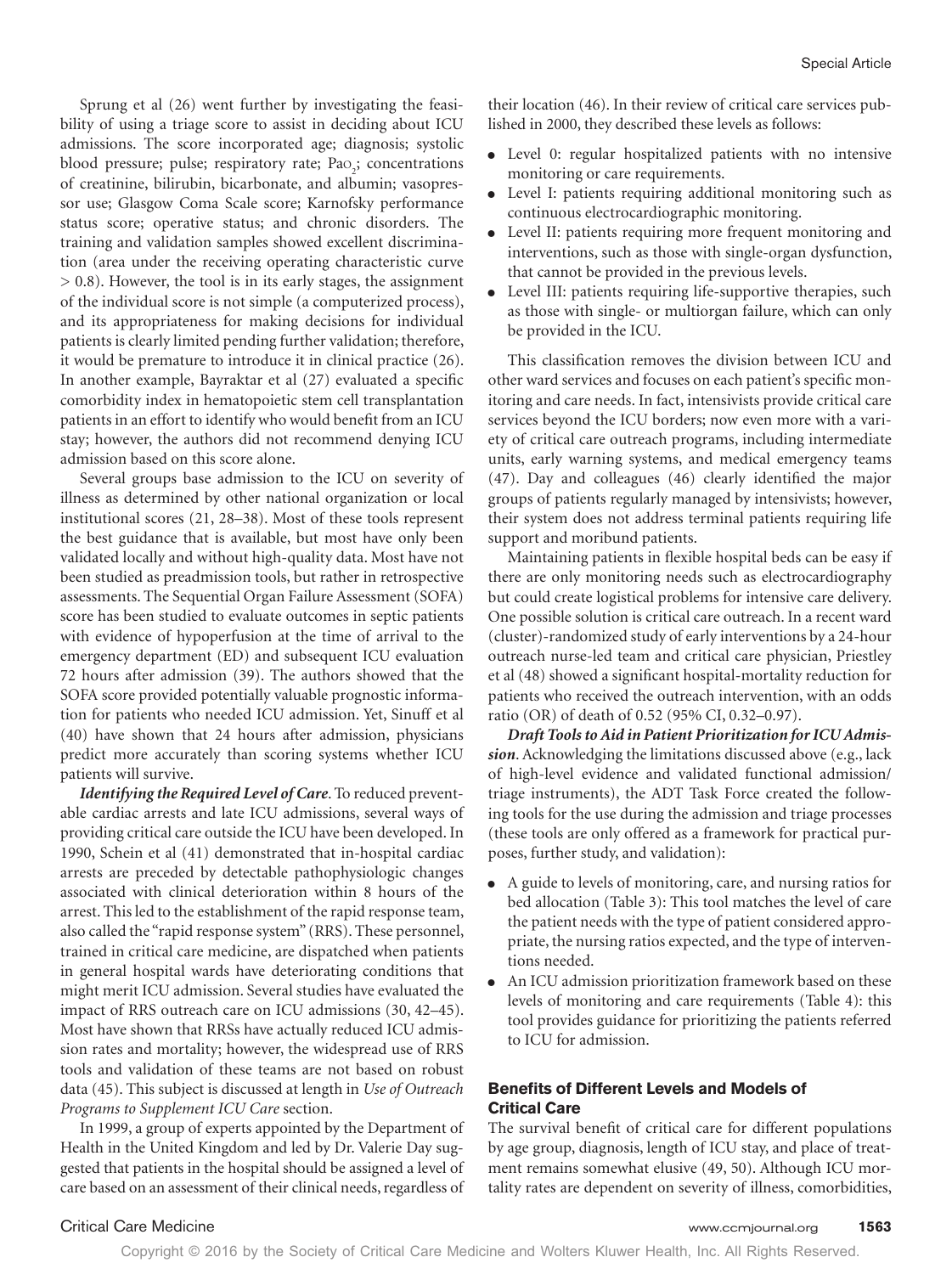and diagnosis, among other factors, patients hospitalized in an ICU are at increased risk of mortality after hospital discharge compared with patients who did not. In a recent survey characterizing the organizational structure and processes of care in 69U.S. ICUs, 25 of which were medical (36%), 24 surgical (35%), and 20 of mixed type (29%), the average annual ICU mortality rate was 11% (49). In multivariable linear regression adjusted for severity of illness as measured by the Acute Physiology and Chronic Health Evaluation (APACHE) II score, as well as multiple ICU structure and process factors, the annual ICU mortality rate was lower in surgical ICUs than in medical ICUs (5.6% lower [95% CI, 2.4–8.8]) or mixed ICUs (4.5% lower [95% CI, 0.4–8.7]). A lower annual ICU mortality rate was found among ICUs that had a daily plan-of-care review (5.8% lower [95% CI, 1.6–10.0]) and a lower bed-to-nurse ratio (1.8% lower when the ratio decreased from 2:1 to 1.5:1 (95% CI, 0.25–3.4]). In contrast, 24-hour intensivist coverage  $(p = 0.89)$  and "closed ICU" status  $(p = 0.16)$  were not associated with a lower annual ICU mortality rate (51).

In a recent cohort study of ICU admissions from a Dutch national ICU registry linked to administrative records from an insurance claims database for 91,203 patients from 81 ICUs, the mortality rates at 1, 2, and 3 years after hospital discharge after an ICU stay were 13%, 19%, and 28%, respectively. Medical patients and patients admitted for cancer had statistically significantly worse mortality outcomes (adjusted hazard ratios, 1.41 and 1.94, respectively) compared with other ICU patients. Urgent surgery patients and patients with a subarachnoid hemorrhage, trauma, acute renal failure, or severe community-acquired pneumonia did not differ statistically from the other ICU patients after adjustment for case-mix differences. Although mortality after hospital discharge varied widely among subgroups, most ICU patients had an increased mortality risk in the subsequent 1–5 years after hospital discharge compared to the general population (52).

Overall, studies assessing the benefit of ICU care are limited to observational studies because of the ethical considerations of performing randomized controlled trials to answer these questions. We have categorized studies of ICU benefit into four types of comparisons in order to best evaluate the literature and to make recommendations.

# *Care in the ICU Versus Intensive Care in the Wards*. *Recommendations:*

- We suggest that patients with invasive mechanical ventilation or complex life-threatening conditions, including those with sepsis, be treated in an ICU. Patients should not be weaned from mechanical ventilation on the general ward unless the ward is a high-dependency/intermediate unit (grade 2C).
- We suggest that critically ill patients in the ED or on the general ward be transferred to a higher level of care, such as the ICU, in an expeditious manner (grade 2D).

Critical care does occur in hospital wards, usually during the activation of a RRS, deploying a rapid response team, or when a critical care bed is not immediately available to an acutely ill general ward patient. In some institutions, chronic critically ill patients are transferred from the ICU to the general ward for such processes as weaning from mechanical ventilation or starting rehabilitation. Although a randomized controlled trial would be difficult, several retrospective and observational studies have favored the benefits of critical care in an ICU. Worse than predicted survival is noted in the absence of ICU care for critically ill patients who receive mechanical ventilation and for those diagnosed with sepsis on general wards (53, 54). The ICU provides better monitoring, decreased endotracheal tube–related complications, and more active ventilator management (55). There is an increased risk of cardiac arrest for sicker ward patients when medical ICU beds are not available and increased risk of mortality and ICU length of stay (LOS) if there is a delay in admitting a critically ill patient from the hospital ward to the ICU (55–57). A delay of 4 hours or more in transferring patients from the hospital ward to the ICU was associated with a significant increase in mortality in a community hospital (58). Young et al (58) found that patients who were rapidly transferred to the ICU after identification of a problem (rapid transfers) had a hospital mortality rate of 11%, whereas those who arrived in the ICU after 4 hours (slow transfers) had a hospital mortality rate of 41% (relative risk [RR], 3.5; 95% CI, 1.4–9.5; *p* = 0.004). The "slow transfer" patients had a lower, but not significantly so, mean pre-ICU APACHE II score ( $16 \pm 2$  vs  $19 \pm 2$ ;  $p = 0.09$ ); in addition to a higher mortality rate, the "slow transfers" had a longer median hospital LOS (14 vs 9 d;  $p = 0.03$ ) and higher median hospital cost (\$34,000 vs \$21,000; *p* = 0.01). A similar increase in ICU and hospital mortality and increase in LOS have been found for critically ill ED patients who have a 6-hour or longer delay in transfer to an ICU (59). Although complex postoperative patients benefit from admission to the ICU, the routine surgical patient may well be monitored in a non-ICU environment provided that the nursing staff has been adequately educated in the care of those patients (60–62).

# *General ICU Versus Specialized ICUs*.

### *Recommendations:*

Although investment in ICU specialization may not improve survival:

- We suggest avoiding admitting to a specialized ICU patients with a primary diagnosis not associated with that specialty (i.e., boarding) (grade 2C).
- We suggest the admission of neurocritically ill patients to a neuro-ICU, especially those with a diagnosis of intracerebral hemorrhage or head injury (grade 2C).

Multispecialty or general ICUs are typically located within smaller, community-based hospitals or may be utilized in tertiary institutions for critically ill patients who have diagnoses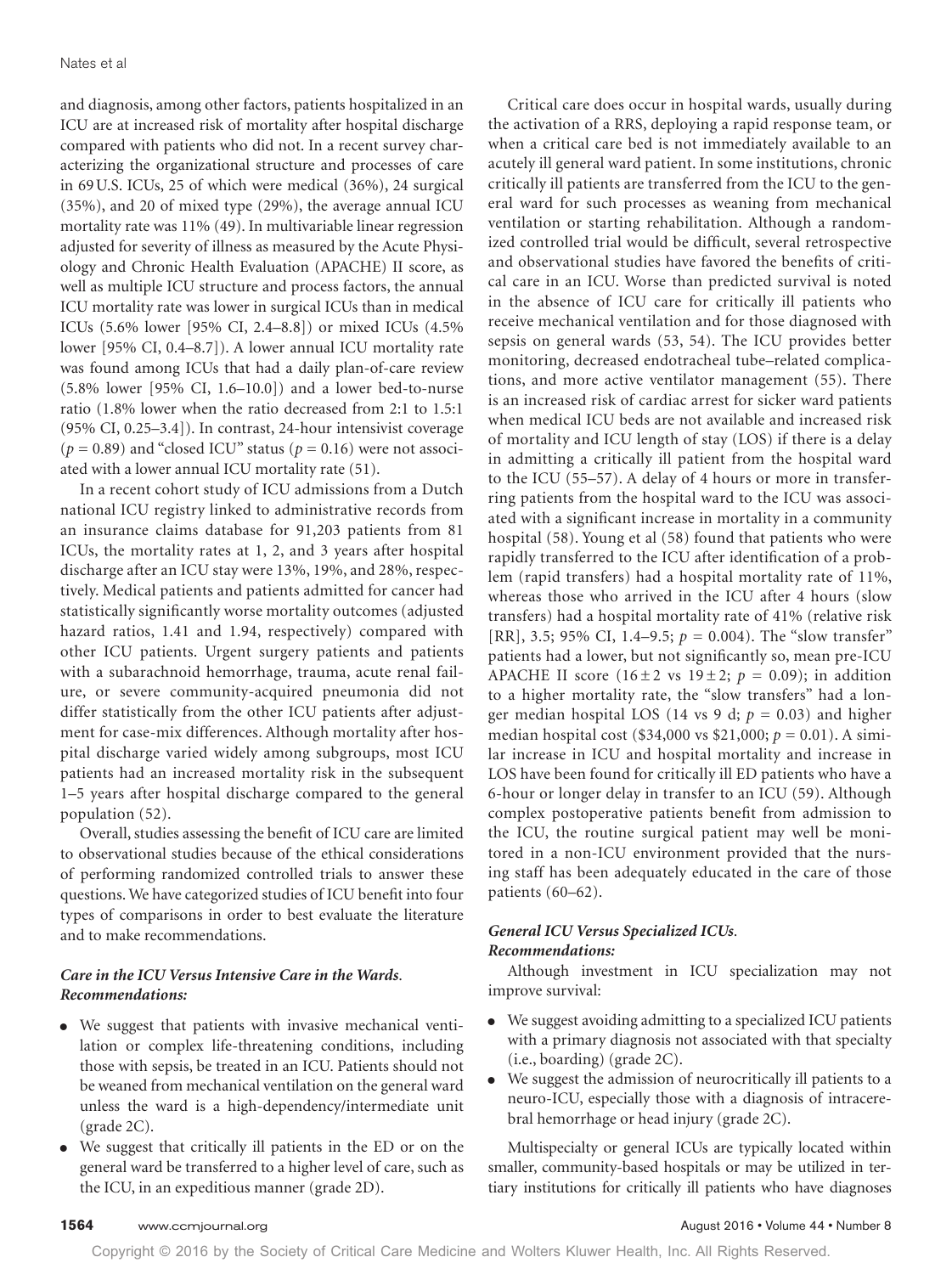that do not fit into one of the specialty ICUs. However, the complexities of critical care make it difficult to conclusively demonstrate efficacy for specialization (63). Studies have suggested that the organization and management of an ICU may have more of an effect on outcomes (64, 65). ICU specialization is likely motivated by physician convenience and the pooling of clinical resources around specialty departments to improve efficiency (66). Although some studies have shown the benefit of specialization of ICUs for certain fields, the literature does not support a survival benefit for specialized over general ICU care in the case of common admitting diagnoses such as acute coronary syndrome, ischemic stroke, intracranial hemorrhage, pneumonia, abdominal surgery, or coronary artery bypass graft surgery. Admission to a specialized ICU of a patient with a primary diagnosis not associated with that specialty (i.e., "boarding") is associated with increased risk-adjusted mortality (66).

Although there are notable limitations in published studies, cumulative evidence suggests that neurocritical care unit patients show improved outcomes when compared with the treatment in a general ICU, especially for intracerebral hemorrhage and head injury (67–70). Neuro-ICU patients were reported to undergo more invasive intracranial and hemodynamic monitoring, continuous electroencephalogram monitoring, tracheostomy, and nutritional support as well as to receive less IV sedation compared with general ICU patients, possibly explaining the observed differences in outcome between neurocritical care and general ICUs (68, 69).

Modern trauma care has also become highly specialized for the critically ill patient with multiple-system injuries. Despite the development of surgical trauma ICUs, little information currently exists to compare outcomes with general ICUs. Most patients admitted to a trauma ICU appear to be sicker and more severely injured than general-ICU patients, making accurate comparisons and retrospective studies difficult (71).

### *Different Staffing Models*. *Recommendations:*

- We recommend a high-intensity ICU model, characterized by the intensivist being responsible for day-to-day management of the patient, either in a "closed ICU" setting (in which the intensivist serves as the primary physician) or through a hospital protocol for mandatory intensivist consultation (grade 1B).
- We do not recommend a 24-hour/7-day intensivist model if the ICU has a high-intensity staffing model (as described above) during the day or night (grade 1A).
- We suggest optimizing ICU nursing resources and nursing ratios, taking into consideration available nursing resources (e.g., levels of education, support personnel, specific workloads), patients' needs, and patients' medical complexity (grade 2D).
- Because of current constraints on the availability and cost of 24-hour intensivist coverage, further studies are needed

to address the efficacy of coverage with critical care–trained advanced practice providers, including nurse practitioners and physician assistants, and critical care telemedicine (ungraded).

This section will assess staffing models in regard to intensity of ICU physician participation in treatment of the critically ill patient, both in terms of low- and high-intensity ICU models and 24-hour intensivist care. The high-intensity model is characterized by the intensivist being responsible for dayto-day management of the patient, either in a closed ICU setting or through a hospital protocol for mandatory intensivist consultation. A low-intensity model involves elective intensivist consultation, either in an "open ICU" setting (in which patient management is mainly by another primary physician) or because there is no intensivist available. The superiority of closed ICU and high-intensity staffing in improving the outcomes of critically ill patients is supported by an abundant amount of evidence, as well as recommendations from the Leapfrog Group and the American College of Critical Care Medicine (72–79). Results of the latest systematic review and meta-analysis of ICU physician staffing models (80) further support the high-intensity staffing model. The authors showed that when compared with low-intensity staffing, the highintensity model was associated with lower hospital mortality (pooled RR, 0.83; 95% CI, 0.70–0.99) and lower ICU mortality (pooled RR, 0.81; 95% CI, 0.68–0.96).

Our assessment of the literature reveals that the greater use of intensivists in the ICU led to significant reductions in ICU and hospital mortality and LOS. Although most of the studies were observational, these findings were consistent across a variety of populations and hospital settings. These improved outcomes were not only limited to medical ICUs but also included neurological and surgical ICUs and oncologic patient populations (81–85). Patients receiving care under the high-intensity intensivist staffing model were more likely to receive evidencebased care, including prophylaxis for deep vein thrombosis, stress ulcer prophylaxis, and spontaneous breathing trials (86). Interestingly, one study showed a higher mortality rate with the use of a high-intensity staffing model, but it was limited to patients with low severity of illness, suggesting that patients who are not critically ill may be exposed to unnecessary risk in the ICU (74, 87).

The literature supporting the need for 24-hour/7-day intensivist coverage of the ICU is not as abundant and presents several controversial issues. Although continuous 24-hour onsite critical care specialist coverage of an ICU has benefits in improved processes of care, increased staff and family satisfaction, decreased complication rate, and shorter hospital LOS, the evidence on improving patient mortality is weaker (88–90). In a retrospective study of 49 ICUs, the mortality rate improved with nighttime coverage of the ICU only when a low-intensity daytime staffing model was used (90). Although there was no difference in mortality in comparison with partial-day highintensity coverage, 24-hour intensivist coverage was associated with improved compliance with evidence-based processes of

### Critical Care Medicine www.ccmjournal.org **1565**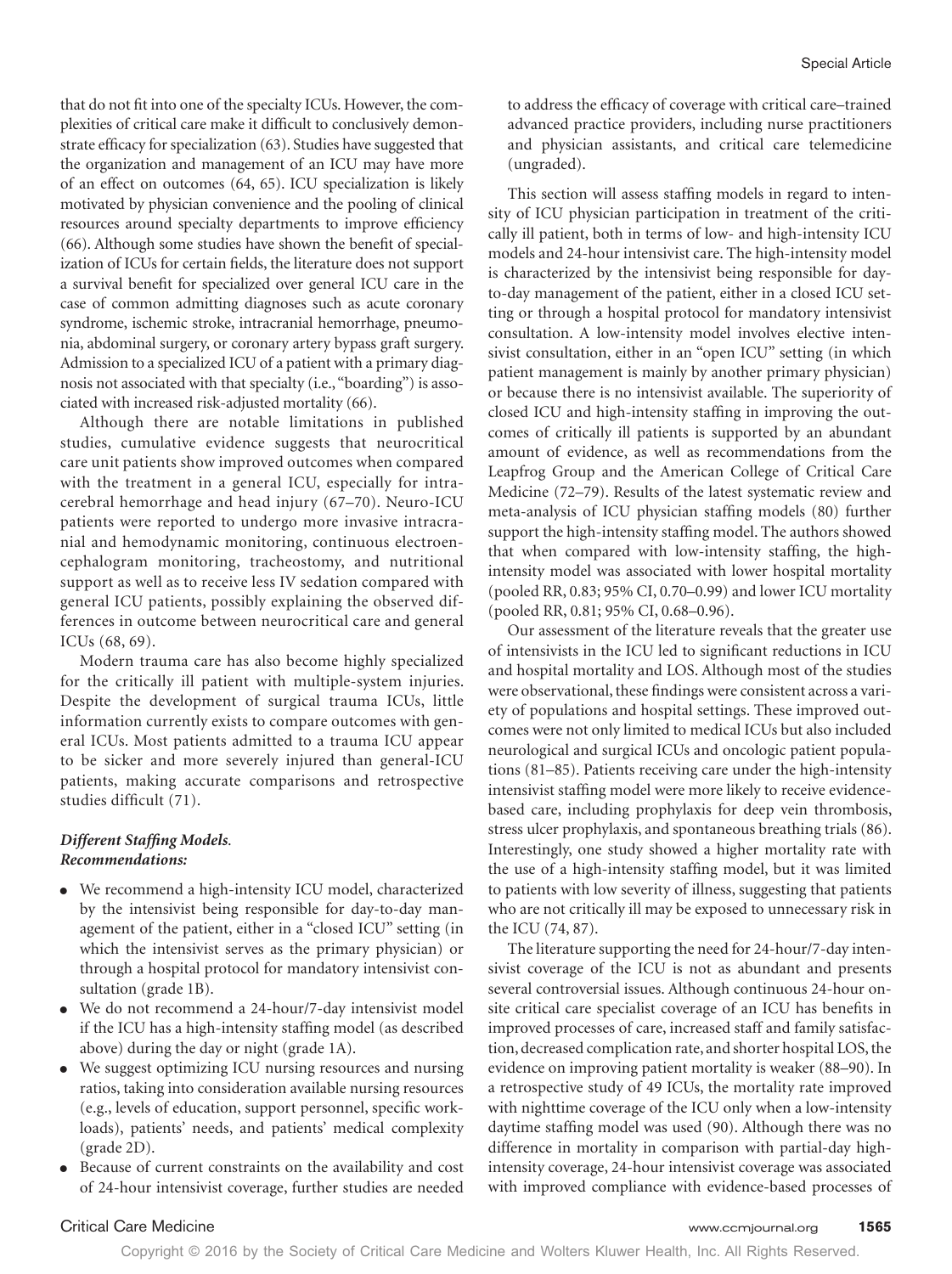care. This study supports previous studies showing that intensivists improve outcomes regardless of the time of day (day or night) that they care for critically ill patients. However, adding intensivists at night after being present during the day did not confer an additional benefit. In a more recent study, van der Wilden et al (91) showed no improvement in mortality among 2,829 patients admitted during two 13-month periods, before and after a 24-hour/7-day intensivist program was introduced in their ICU. Although they found that fewer blood products and radiographs were ordered, they suggested that the healthcare value may be decreased under the 24/7 model. A recent Canadian crossover study on the effects of 24-hour intensivist presence in the ICU showed no difference in adjusted hospital mortality (OR, 1.22;  $p = 0.44$ ), ICU LOS ( $p = 0.46$ ), or family satisfaction ( $p = 0.79$ ). In addition, nurses reported significantly more role conflicts  $(p < 0.001)$  (92).

In the systematic review and meta-analysis mentioned above (80), 24-hour in-hospital intensivist coverage did not improve hospital mortality (pooled RR, 0.97; 95% CI, 0.89–1.1) or ICU mortality (RR, 0.88; 95% CI, 0.70–1.1). The authors also found that hospital mortality varied throughout different decades, ranging from a significant effect of this type of coverage in the 1980s (pooled RR, 0.74; 95% CI, 0.63–0.87) to a nonsignificant effect from 2010 to 2012 (pooled RR, 1.2; 95% CI, 0.84–1.8). The impact on ICU mortality followed this same pattern; pooled RR was 0.49 for 1980–1989 (95% CI, 0.33–0.71) and 1.0 for 2010–2012 (95% CI, 0.53–2.1). Kerlin et al (93) published the only randomized study to date, in which daytime in-hospital intensivist coverage was supplemented by either nighttime coverage by in-hospital intensivists or by nighttime availability of the daytime intensivists for telephone consultation; the results clearly demonstrated that there was no difference in ICU or hospital LOS, in-hospital mortality, or readmission.

A multidisciplinary model led by an intensivist and 24-hour care delivery by highly skilled physicians gained popularity during the past decade (74, 94). However, around-the-clock on-site intensivist coverage may not be feasible for all ICUs because of the shortage of available intensivists, the financial constraints in today's healthcare climate, and the lack of evidence supporting this approach. Coverage with critical care–trained advanced practice providers, including nurse practitioners and physician assistants, and telemedicine may be feasible alternatives (74, 95, 96).

Nursing staffing has been a matter of serious debate for more than a decade in the United States (97), but the lack of consensus in regard to the appropriate ratios, projected nursing deficits, and costs have prevented widespread acceptance. Cho and Yun (98) have shown that increased ICU and general ward nursing staffing are associated with lower in-hospital and 30-day mortality and better delivery of basic care. In a review of the literature investigating the effect of hospital staffing on infection rates, Stone et al (99) found that, among 38 studies where nursing staffing was considered, only seven did not find a statistical association. Another recent literature review spanning 2002–2011 failed to find a significant correlation

between ICU nursing staffing and adverse patient outcomes; most of the studies were observational and retrospective (100). Needleman et al (101) reported an association between better care and nursing hospital staffing. More recently, Needleman et al (102) correlated inadequate nursing staffing and increased hospital mortality. Regardless, government bodies have already established parameters for reimbursement that require specific nursing ratios of one nurse to two patients in areas in which critically ill patients are managed, such as the ICU and burn units (103). In the United States, California was the first state to introduce mandatory staffing ratios (1:2) (104).

Although 1:1 and 1:2 nurse-to-patient ratios are commonly used for critically ill patients, depending on severity of illness and patient care needs, there is insufficient evidence to establish a particular nursing ICU staffing ratio because the inadequacy of nursing resources and patients' needs and their complexity also need to be considered in the equation (105–108). However, there is growing evidence that inadequate staffing affects delivery of basic care and increases the risk of in-hospital death (106, 109). The impact of nursing rationing, and of the complexity of the evaluation of nursing resources, on outcomes is further discussed in *Impact of Rationing on ICU Outcomes* section.

The organizational structure and the system of healthcare delivery may actually influence the process of care and patient outcome more than intensivist staffing alone. Intensivists practicing medicine must organize their ICUs in ways that are ideal for implementing the standards of care based on the available evidence. Appropriately organized ICUs that utilize evidencebased bundles and protocols for delivering care to the critically ill have generated improved patient outcomes (64, 65).

## *Short Versus Long ICU Care*. *Recommendation:*

● We suggest that patients receive ICU treatment if their prognosis for recovery and quality of life is acceptable regardless of their length of ICU stay. However, factors such as age, comorbidities, prognosis, underlying diagnosis, and treatment modalities that can influence survival should be taken into account (ungraded).

Practicing critical care medicine involves treatment to sustain and prolong the life of the critically ill patient. The evolution of critical care has been to treat patients of all ages with a wide variety and severity of illness. For most of these patients, establishing a good quality of life is important because prolongation of life may result in an unacceptable health outcome (110, 111). The longer one remains in ICU, the worse one's prognosis is likely to be and the more resources that are likely to be expended (112). Older patients and those with prolonged requirement for life-supportive therapies (mechanical ventilation, dialysis, and vasopressor support), pre-existing comorbidities, and multisystem organ failure have higher mortality rates (112, 113). The dominant reason for prolonged ICU stays is often multiple organ failure, ventilatory support, or single-organ failure in nonventilated patients (112). Thus, the question that arises for patients that remain in the ICU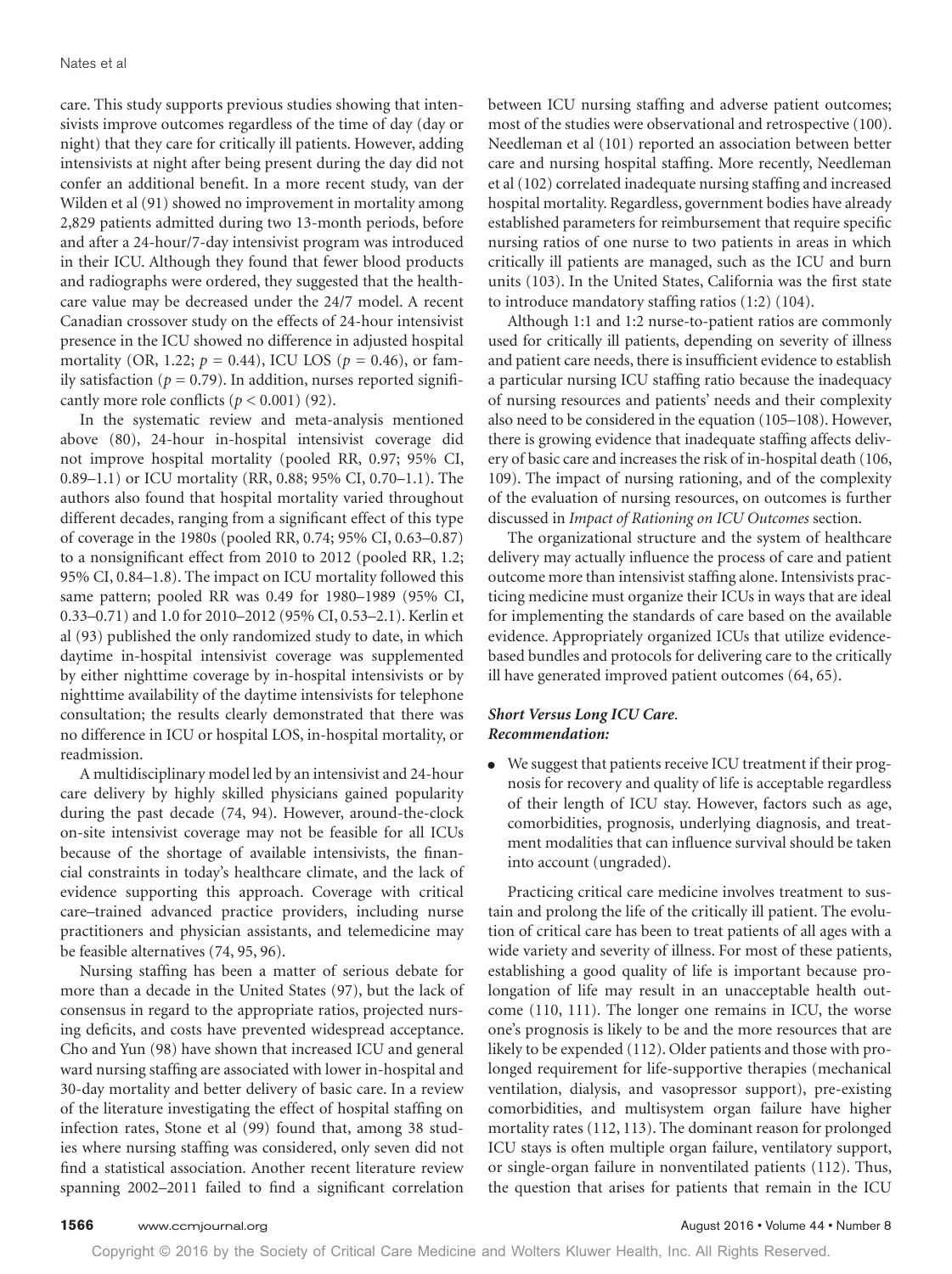for a prolonged stay is: Will their outcome or quality of life be acceptable after discharge? Despite tremendous variation in what is considered a prolonged ICU stay (varying from over 5 d to over 21 d), studies have shown that even with high levels of ICU therapeutic intensity, there were reasonable hospital survival rates and quality of life after discharge (110, 114–119). This was seen in both medical and surgical ICUs, except for one study that showed a poor rate of survival and return to previous quality of life after cardiac surgery associated with a prolonged ICU stay (120). The benefit of prolonged ICU intervention can be seen even for elderly patients and those with a malignancy (118, 119). However, comparison among these studies was significantly limited because of lack of consistency in what was considered a prolonged ICU stay or quality of life. Further research with standardization of these variables is necessary to determine both predictors and sequelae of a prolonged ICU course (121). Until that time, limiting care on the basis of length of ICU stay, diagnosis, or treatment will be difficult. In future research, attention must be given as well to how transfer practices to long-term acute-care hospitals (LTACHs; *Long-Term Acute Care Hospitals* section) affect in-hospital mortality and LOS (122).

### **Future Directions and Research**

Additional admission-related research should be focused on developing and validating specific criteria for determining appropriate admissions for ICU care, underlining the need for the development of simple and accurate ICU admission triage scoring. Unlike the severity-of-illness scoring systems developed to predict the outcome of patients already in the ICU, pre-ICU scoring focuses on determining the point at which patients would benefit from intensive care interventions. The development and proper validation of ICU criteria for admissions should be based on available resources (e.g., number of beds, staffing), acuity, diagnosis, specific measurable parameters, and other factors such as prognosis.

Research is needed in the areas of ICU staffing models and practitioners to patients' ratios, effects of teaching, burnout, factors that influence optimal ratios, impact of technology, and addition of other medical professionals (123). The current literature provides multiple beneficial effects associated with the integration of physician assistants and advance nurse practitioners in the ICU and other acute-care settings (124). Consequently, staffing models that include advance practitioners in acute and critical care environments could be a viable model to address intensivists shortages. The impact of introducing all these variables on patients' outcomes and healthcare costs needs to be further explored.

# **Triage**

### **General Considerations** *Recommendations:*

● We suggest that every ICU institute methods for prioritizing and triaging patients, with policies and guidelines that are disclosed in advance (ungraded).

- We suggest that triage decisions are made explicitly and without bias. Ethnic origin, race, sex, social status, sexual preference, or financial status should never be considered in triage decisions (ungraded).
- We suggest that, under ideal conditions, patients be admitted or discharged strictly on their potential to benefit from ICU care (ungraded).

Triage is the process of placing patients at their most appropriate level of care, based upon their need for medical treatment and the assessment that they will benefit from ICU care. Patients are admitted to the ICU from several sources (ED, operating room, intermediate care unit, general ward or floor bed, or by transfer from another hospital). Whatever the source of these patients, most ICU admissions are emergent and unplanned.

ICU care has been demonstrated to reduce mortality in severely ill patient populations (28-d mortality OR, 0.73; 95% CI, 0.62–0.87; and 90-d mortality OR, 0.79; 95% CI, 0.66–0.93) (125). However, in a prospective observational study, Simchen et al (126) showed that, after adjusting for age and severity of illness, 3-day survival was higher in the ICU patient population than in patients admitted to other areas of the hospital  $(p = 0.018)$ , but thereafter, there was no difference in survival  $(p = 0.9)$ . The authors concluded that there is a "window of critical opportunity" that is lost if access is not granted in time (126).

Triage decisions are based upon a combination of factors, including written criteria, available resources, and biases in the triage process that vary from person to person (127) and from institution to institution (128). A study of hospitals within the Veterans Administration system showed wide variability in ICU admission for patients with the same predicted mortality; the investigators concluded that access to critical care services may depend, in part, on the hospital at which a patient seeks his or her care.

In general, patients admitted to the ICU should meet one or more of the following criteria:

- Require care involving specialized competency of ICU staff that is not widely available elsewhere in the hospital (e.g., invasive mechanical ventilation, management of shock, extracorporeal membrane oxygenation, and intraaortic balloon pump).
- Have clinical instability (e.g., status epilepticus, hypoxemia, and hypotension).
- Be at high risk for imminent decline (e.g., impending intubation).

The process for triage described in the 1994 SCCM consensus statement on this topic (129) has the following common elements: patient assessment, urgency determination, priority of care based on urgency, resource analysis, documentation, and disposition. The statement recommends consideration of factors such as likelihood of successful outcome, patient's life expectancy in the context of the disease, wishes of the patient and/or surrogate, and missed opportunities to treat other patients. The authors recommend that decisions made during

### Critical Care Medicine www.ccmjournal.org **1567**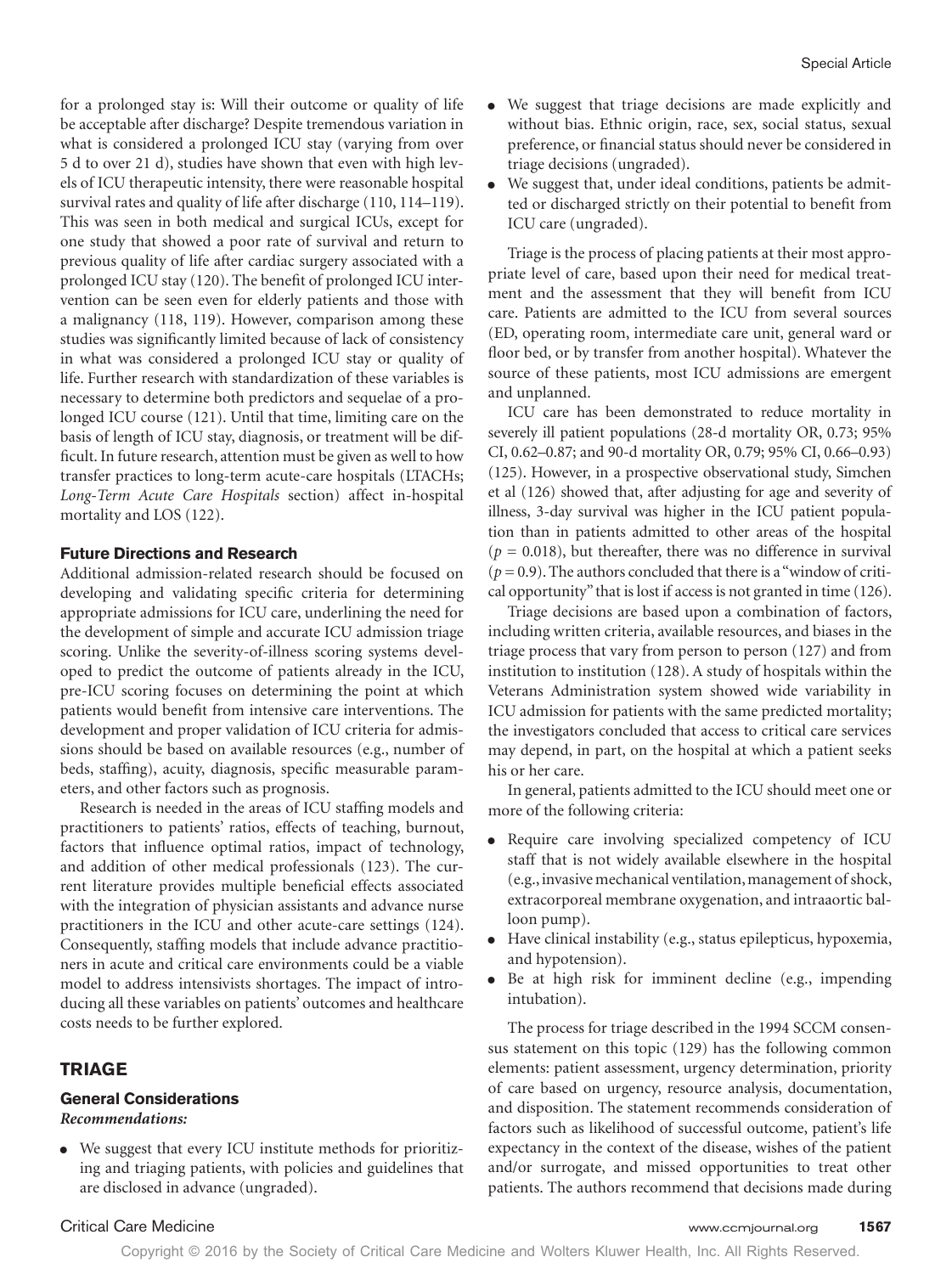the triage process be explicit, fair, and just without biases such as religion, ethnicity/race, sexual orientation, social background, or ability to pay.

In 2007, a Task Force for Mass Critical Care Working Group made several suggestions for expanding critical care services emergently and conducting the triage process in disaster situations (130). Among the suggestions was that healthcare facilities need to develop the infrastructure, acquire the necessary resources, or ensure the transfer of patients to facilities that have these capabilities before any decision to ration critical care is made during disaster situations where critical care capacity is exceeded and augmentation has to be implemented. The European Society of Intensive Care Medicine's Task Force for Intensive Care Unit Triage during an Influenza Epidemic or Mass Disaster has recommended that units develop, among other things, an Incident Management System, objective criteria for triage that can be applied ethically and transparently, and fair policies with admission and discharge criteria (131). (In addition to the information on triage in epidemics, mass casualty incidents (MCIs), and natural disasters later in this section, further discussion about triage in times of bed shortage is found in *Rationing* section.)

# **Overtriage Versus Undertriage**

- *Recommendation:*
- We suggest that some overtriage is more acceptable and preferable to undertriage (grade 2D).

A patient may not need intensive care if effective therapeutic treatment can be delivered in another hospital setting without significantly compromising the patient's care. An ideal triage model would identify all patients in need of ICU care with an acceptable level of overtriage, or the understanding that some patients admitted will, in retrospect, not have been sick enough to have required the ICU. Because triage involves the use of judgment, not all decisions will be accurate all of the time. Some overtriage may be preferable to undertriage in order to reduce life-threatening undertriage.

Over- and undertriage rates are affected by who performs the patient selection (132) and what definitions are used (133). It has been reported that for trauma patients anesthesiologists have lower overtriage (35% vs 66%, respectively) and undertriage rates (2% vs 35%, respectively) than paramedics making decisions in the field (132). In that study, undertriage was associated with a significantly higher mortality risk (OR [adjusted for injury severity score], 2.34; 95% CI, 1.59–3.43; *p* < 0.001). However, in mass casualty events, overtriage can be as deleterious as undertriage because a large volume of noncritical casualties could affect the management of the critically ill (134). A linear correlation has been noted between a higher mortality rate and a higher percentage of overtriaged patients in mass casualties due to terrorist bombings (135). Secondary overtriage, or transfer of patients between facilities to higher levels of care, has been found to range from as low as 6.8–38% in a rural trauma setting (136). In a prospective observational study of 17 unannounced mass casualty-training exercises in Berlin

hospitals between 2010 and 2011, the accuracy of in-hospital triage was only 61%. They found a 24% rate of overtriage and a 16% rate of undertriage (137).

### **Transfer to the ICU From the ED** *Recommendations:*

- We suggest minimizing the transfer time of critically ill patients from the ED to the ICU (< 6hr in nontrauma patients) (grade 2D).
- We suggest that, considering the frequent lack of rapid ICU bed availability, emergency medicine practitioners be prepared to deliver critical care in the ED (ungraded).

In many hospitals, the majority of ICU admissions are through the ED. Patients are seen and stabilized by emergency medicine personnel. Because of a shortage of readily available empty beds in many ICUs, patients may spend hours being cared for in the ED by its staff. In one survey of 3,562 ED caregivers, half answered that ED patients requiring admission to the ICU were rarely transferred from the ED to the ICU within 1 hour (138). In a cross-sectional analytical study, ED patients with a 6-hour or higher delay in ICU transfer had higher ICU mortality (10.7% vs 8.4% for patients transferred within 6hr; *p* < 0.01) and hospital mortality (17.4% vs 12.9%; *p* < 0.001) (59). In a study of trauma and emergency general surgery patients, the authors concluded that experienced clinicians could effectively triage more critically injured patients to earlier ICU admission and thereby prevent any increased mortality associated with a longer ED stay. The authors initially categorized patients as "nondelayed" when the transfer occurred within the first 3 hours, but they changed the time threshold to compare their results to the findings of Chalfin et al (59). They found that patients admitted with less than a 6-hour delay were more seriously injured and had worse outcomes than those admitted with a longer delay (139). Horwitz et al (140) showed that the transfer of a patient from the ED to an internal medicine ward is associated with adverse events that can be due to issues with poor communication, environment, workload, information technology, patient flow, and assignment of responsibility. The authors suggested that system-based interventions aimed at these issues could improve patient safety. These findings also suggest the existence of a care gap between the ED and the ward that should not necessarily be solved in the ICU. With a projected increase in numbers of critically ill patients presenting to EDs, the shortage of intensivists, and the shortage of readily available ICU beds, there will be an increased emphasis on the provision of critical care by the ED physician (141). A potential alternative could be the admission of some of these patients to intermediate care units.

### **ICU Transfer After Admissions From ED to a Less Intense Level of Care** *Recommendation:*

● In addition to optimization of the triage process from the ED to the ICU, we suggest close monitoring and timely intervention for those who are triaged to the ward. These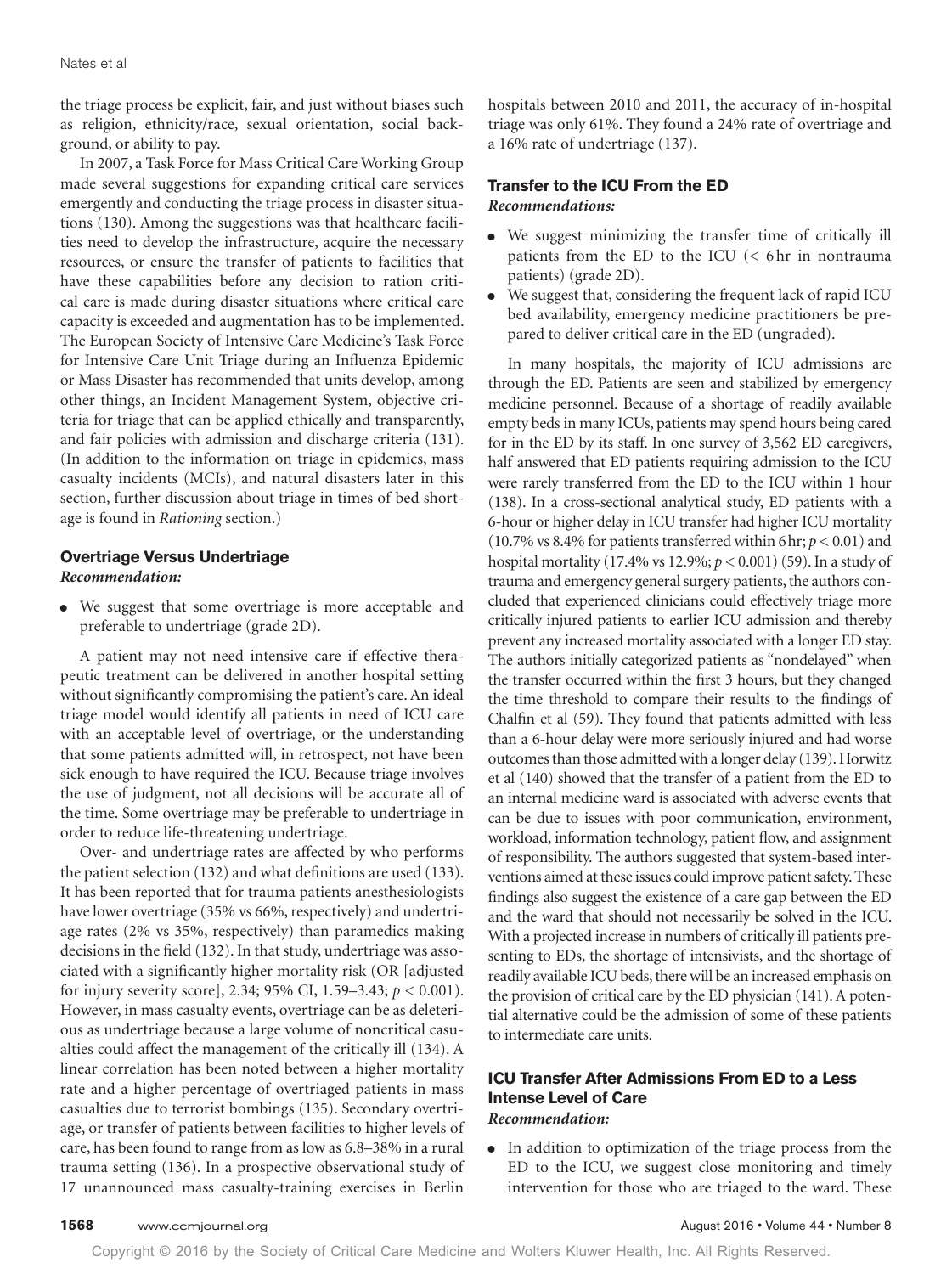interventions might reduce delayed transfers to the ICU of undertriaged patients and prevent acute deterioration of those still requiring stabilization after hospital admission (grade 2D).

Delgado et al (142) found that ED patients admitted to a less intense level of care with pneumonia, chronic obstructive pulmonary disease, myocardial infarction, or sepsis were at increased risk for unplanned transfer to the ICU. The authors concluded that "better triage from the ED, earlier intervention, or closer monitoring to prevent acute decompensation" might benefit this population. In another study of patients with community-acquired pneumonia, Brown et al (143) showed that initial ward triage of patients who were later transferred to the ICU was associated with a twofold higher 30-day mortality rate. Likewise, a retrospective Australian study showed that patients transferred to the ICU within 24 hours of admission to the ward from the ED had a significantly higher 30-day mortality rate than patients admitted to the ICU directly from the ED (144). Other studies also show that patients transferred to a more intense level of care following admission to the hospital have higher mortality and LOS (145–147). RRSs were created to minimize delays in ICU admission through early recognition and response to patients who are deteriorating in general wards. Use of these teams is discussed further in *Use of Outreach Programs to Supplement ICU Care* section.

# **Unplanned ICU Admissions From the Operating Room**

### *Recommendation:*

● We suggest that patients with risk factors for postoperative instability or decompensation be closely monitored and managed in a higher level of care unit than the ward in the immediate postoperative period (ungraded).

Unplanned admissions to the ICU from the operating room may be anesthetic related (19.4%) or due to the surgical and medical conditions of the patient (148). In a study by Sobol et al (149), a low surgical Apgar score, which gives a numeric value to intraoperative estimated blood loss, lowest mean arterial pressure, and lowest heart rate, correlated with clinical decision making regarding ICU admission after high-risk intraabdominal surgery. However, the authors did not provide information about the outcomes of these patients (e.g., LOS, mortality) or about patients with similar scores who were triaged to the wards but later admitted to the ICU. In another study of unplanned admissions to the ICU after elective total hip arthroplasty, factors predictive of unplanned ICU admission were age greater than 75 years, revision surgery, creatinine clearance less than 60mL/min, prior myocardial infarction, and body mass index greater than 35kg/m2 . With one risk factor, the risk of ICU admission was 40%, and with two, three, four, and five factors, the risks of admission were 75%, 93.5%, 98.5%, and greater than 99%, respectively (150). Another study identified RRS activations that occurred within 48 hours after surgery and found that preoperative opioid use, history of central neurologic disease,

and intraoperative hemodynamic instability were associated with postoperative decompensation (151).

### **Transfer of Patients From Outside Facilities** *Recommendation:*

● There are insufficient data to make a recommendation for or against ICU-to-ICU interhospital transfer (no recommendation).

Transfer of patients to a tertiary-care ICU from the ED of a referring hospital is associated with lower mortality and LOS than transfers from referring hospitals' ICUs (152). Gerber et al (152) showed a significant difference in the outcomes of patients transferred to their ICU from outside facilities' EDs and ICUs. For patients transferred from an ED, they found a lower mortality rate (21% vs 33%; *p* = 0.0031), ICU LOS (4.7±9.3 vs  $17.3 \pm 9.1$  d;  $p = 0.018$ ), and hospital LOS (14.4 $\pm 21.8$  vs  $21.8 \pm 30.8$  d;  $p = 0.017$ ), despite the fact that the two groups of patients had similar survival probability (Simplified Acute Physiology Score [SAPS] II 0.77 for ED-transferred patients vs 0.71 for ICU-transferred patients;  $p = 0.13$ ). In another study by Duke and Green, acute interhospital transfers due to lack of available ICU beds in the referring hospital were associated with a delay in ICU admission and a longer stay in the ICU and hospital, but the study was underpowered to show whether there was a statistically significant difference in mortality (153).

Newgard et al (154) investigated the impact of transferring patients out of non–tertiary centers within the Oregon State Trauma System. Among the 10,176 trauma patients first evaluated in 42 non–tertiary centers, 37% were transferred to level I and II centers. A propensity-adjusted analysis suggested that early transfer to a higher level of care was associated with lower in-hospital mortality (OR, 0.67; 95% CI, 0.48–0.94; *p* = 0.009). The benefit was noted in patients transferred to a level I center (OR, 0.62; 95% CI, 0.40–0.95; *p* = 0.001), but not in patients transferred to a level II center (OR, 0.82; 95% CI, 0.47–1.43;  $p = 0.42$ ) (154).

In 2009, there were over 128 million estimated ED visits in the United States, and approximately 1.5% of these patients were transferred to a higher level of care facility to receive treatments not available in the referring centers. Kindermann et al (155) reported that certain populations are more prone to transfer; among them, patients aged 65 years or older and infants. They also found that the 10 most frequent causes for transfer were, in order, shock, intrauterine hypoxia/birth asphyxia, live birth, respiratory distress syndrome (newborn), aneurysm, intentional self-injury, paralysis, acute myocardial infarction, short gestation, and acute cerebrovascular disease. The Emergency Medical Treatment and Labor Act from 1986 regulates transfer activities.

### **Factors That Affect Triage Decisions** *Recommendation:*

● We suggest that all ICUs have designated additional equivalent beds, equipment, and staff necessary to support the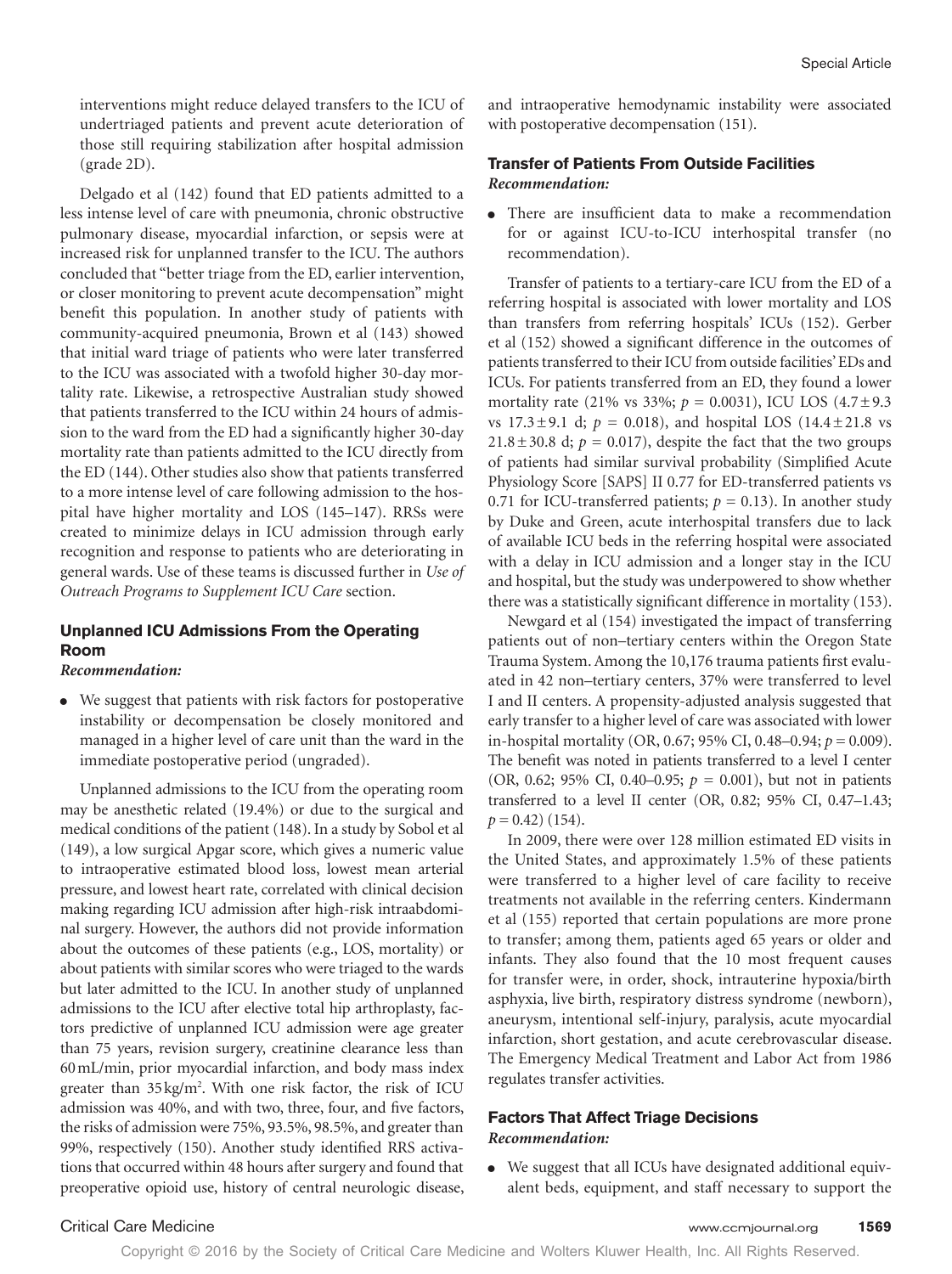critically ill during a MCI emergency response (ungraded).

The goal of triage is to match resources to the needs of critically ill and injured patients. In times of ICU bed shortages, age, illness severity, code status (156), baseline functional status, and admission diagnosis have been used to triage patients (127, 157, 158). Some of the variables used for triage include age, diagnosis, creatinine clearance, WBC count, platelet count, albumin level, use of vasopressors, Glasgow Coma Scale score, Karnofsky performance status score, operative status, and chronic disorders (26). Abnormal vital signs, including the type and number, are also strongly associated with ICU admission and adverse outcome (19, 159); however, in the multivariate analysis, only heart rate greater than 111 beats/min, peripheral capillary oxygen saturation  $(SpO<sub>2</sub>)$  less than 89%, and Glasgow Coma Scale score less than 8 were significantly associated with outcome (159). Sprung et al (160) showed that physicians use age, admitting diagnosis, severity of illness, the number of ICU beds available, and operative status to make triage decisions. Reasons for ICU refusal include patient too well, patient too sick, lack of beds, and need for more information (161, 162). In a prospective evaluation of ICU refusals, Joynt et al (163) demonstrated that denying ICU admission is common and that age, severity of illness, and diagnosis were important factors in making the decision. In a multicenter, multinational cohort study, Iapichino et al (125) found that the following factors were all associated with supporting ICU admission: bed availability (OR, 3.22; 95% CI, 2.76–3.75), Karnofsky score of greater than 70 (OR, 1.82; 95% CI, 1.42–2.33), Karnofsky score of 40–70 (OR, 2.84; 95% CI, 2.23–3.62), no SAPS comorbidities (OR, 1.5; 95% CI, 1.05–2.15), hematological malignancy (OR, 4.08; 95% CI, 2.26–7.36), emergency surgery (OR, 4.44; 95% CI, 3.49–5.64), elective surgery (OR, 4.10; 95% CI, 3.30– 5.09), trauma (OR, 1.94; 95% CI, 1.24–3.01), vascular involvement (OR, 1.68; 95% CI, 1.26–2.24), and treatment versus observation (OR, 2.99; 95% CI, 2.54–3.52). Performing more than one triage was associated with refusal (OR, 0.69; 95% CI,  $0.58 - 0.82$ ).

Triage over the phone has been associated with significantly poorer compliance with triage recommendations and with refusal (127). Garrouste-Orgeas et al (164) have also shown that refusals were associated with the ability of the physician to examine the patients.

Mery and Kahn (165) showed that for patients with sudden clinical deterioration, lack of ICU beds decreases the probability of ICU admission and increases the probability of initiating comfort measures on the ward, but did not affect hospital mortality. Their study corroborated the findings of Sprung et al (160), indicating that number of beds available is an important factor associated with triaging, as are ICU physician seniority and autonomy. A policy that directs critically ill medical patients to an alternative coronary care unit within the institution has been suggested as a safe practice with careful planning during times of lack of bed availability (166). Delayed ICU admission due to a lack of bed availability when first referred is associated with increased mortality, as is refusal of ICU admission (106, 160, 167). More recently, Gabler

et al (168) have reported an increase in ICU mortality associated with high census secondary to surges in capacity strain. The relationship was stronger if the patients' acuity was higher or the ICU had a closed physician-staffing model (OR, 1.07; 95% CI, 1.02– 1.12). In contrast to the lack of calls for increasing ICU capacity during normal operations, several groups of experts advocate for increasing surge capacity when the available critical care services are overwhelmed by disasters (169, 170). Recommendations to expand critical care surge capacity include 1) stockpiling equipment, medications, and other essential supplies to provide critical care services (e.g., endotracheal tubes, sedatives, ventilators), 2) using first all additional monitored beds in the facility (e.g., telemetry beds, post anesthesia care unit beds), 3) using non-ICU areas with emergency enhancements (e.g., using reserve monitors, beds), 4) organizing mobile units, and 5) transferring patients to other facilities not affected (170–172).

# **Triage Decision Makers** *Recommendation:*

● We suggest that a designated person or service, with control over resources and active involvement, be responsible for making ICU triage decisions during normal or emergency conditions (ungraded).

Intensivists make the majority of the triage decisions to admit to an ICU, but in some hospitals, the decisions are made by the hospitalists, residents, ICU charge nurse, hospital nursing supervisor, ED physician, or other attending physicians. In one study, an ICU triage service led by critical care physicians from 7:30 am to 10 pm was shown to have an impact on patient flow by reducing the number of pending admissions, the number of patients waiting for ICU discharge, and the surgical ICU LOS (173). All of these reductions would make an ICU bed more readily available for new admissions. In another study, hospitalists made triage decisions for patients to be admitted, facilitated their transfer from the ED, made twice-daily ICU bed management rounds, and regularly visited the ED to assess flow. These interventions decreased the transfer time from the ED to the ICU (174). These observations seem to indicate that having clinicians monitoring and coordinating admissions improves patient flow.

In a recent study, Rathi et al (175) showed the lack of agreement among clinicians prioritizing patients for triage using the prioritization model from the previous SCCM ADT guidelines (5) (described in *Previous Guidelines and Current Status* section). This finding suggests that even with apparently clear guidelines, significant disagreement among practitioners is possible and that a more robust algorithm is necessary. It also indicates that there are subjective elements during the prioritization process that need to be better understood. A study by Azoulay et al (127) investigating the compliance with recommendations for triage to intensive care in 26F ICUs showed that triage recommendations were rarely observed. They also showed that patients with certain diagnoses were more frequently admitted (e.g., patients in shock or respiratory failure with no cancer) than others (e.g., patients  $> 65$  yr, with metastatic cancer or heart failure).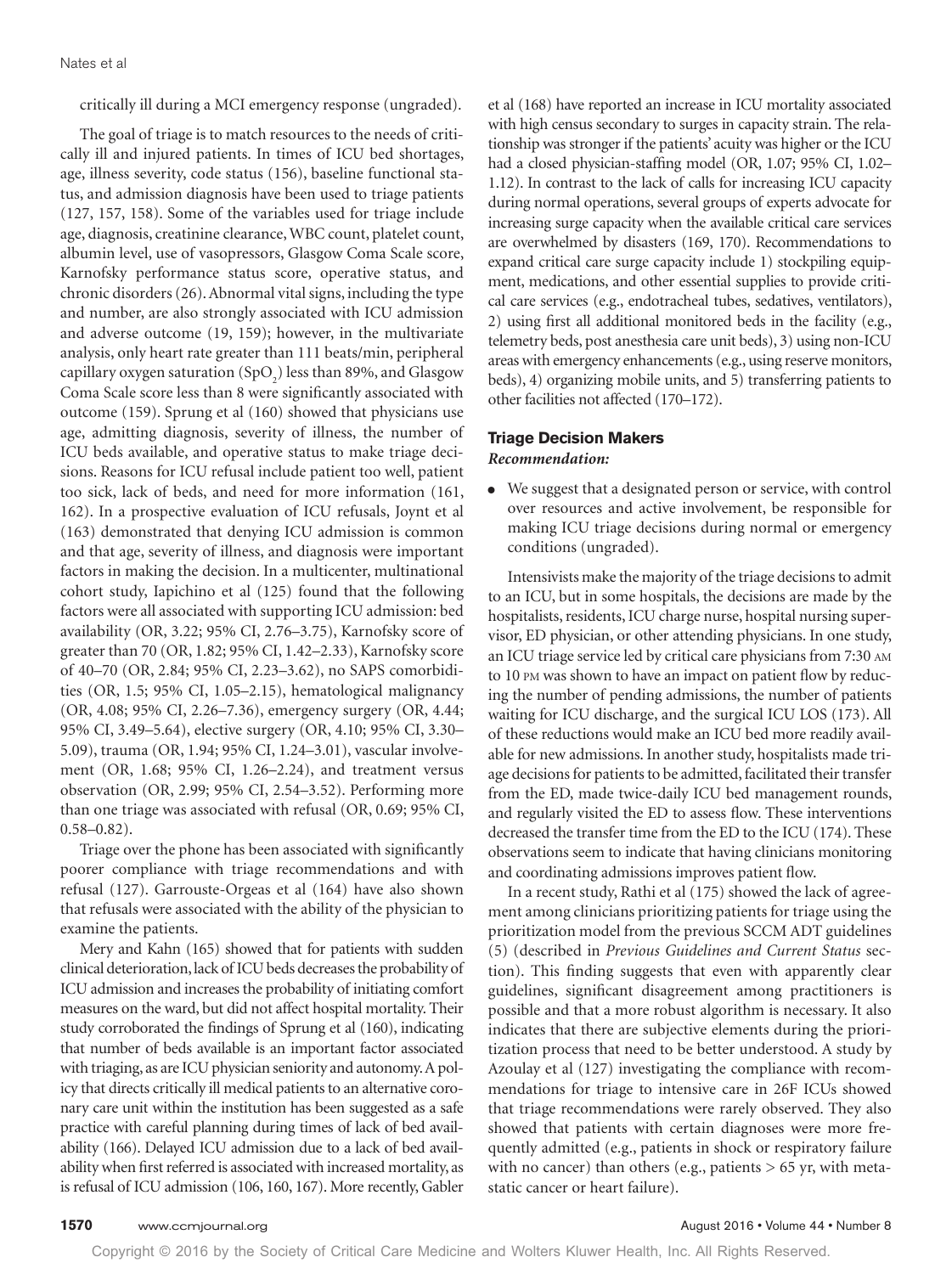### **Triage for Admission of Elderly Patients** *Recommendation:*

• We suggest basing the decision to admit an elderly  $(> 80 \text{ yr})$ patient to an ICU on the patient's comorbidities, severity of illness, prehospital functional status, and patient preferences with regard to life-sustaining treatment, not on their chronological age (grade 2C).

With the aging of America, using age as a potential criterion for triage will have implications for resource utilization and potential admissions to an ICU. In a retrospective study of 1,970 patients evaluated by the trauma team, Peschman et al (176) indicated that independent of specific physiologic parameters, age alone was a risk factor to be admitted to the hospital after a trauma. Other studies reviewed age as it relates to sepsis and trauma and concluded that elderly patients may need to be admitted to the ICU based on associated risk factors and comorbid conditions (177–181). However, many studies have shown that elderly patients have more ICU rejections than younger patients (160, 163, 164, 182). In the observational Eldicus study, Sprung et al (182) showed a greater benefit in the elderly population admitted to European ICUs than in those who were not admitted. Most authors now agree that ICU triage decisions should not be based on the age of the patient alone (183–185). The admission diagnosis and severity of illness, but not age, determine ICU survival (180).

In 2013, Sprung et al (186) published the results of the most recent Eldicus consensus process to develop recommendations on triage. The authors agreed that the percentage of elderly patients seeking a higher level of care will increase in the near future and that age per se should not be the reason for critical care services denial, rather the decision should be based on physiological status (100% consensus among the participants). In regard to triage, the participants in the consensus agreed that the most important factors to take into consideration when triaging are 1) likelihood of successful outcome (100% consensus), 2) patient's life expectancy due to disease(s) (97% agreement), 3) health and other needs of the community (97% agreement), 4) missed opportunities to treat other patients (94% agreement), 5) anticipated quality of life of the patient (93% agreement), 6) wishes of the patient and/or surrogate (93% agreement), 7) burden of those affected, including financial or psychological costs (71% agreement), and 8) institution's moral and religious values (32% agreement).

In addition, assessing treatment preferences for life-sustaining therapies is important, especially in elderly patients. This information is essential considering that many triage decisions are made without adequate informed consent. The recent twopart Elderly's Thoughts about Intensive Care unit Admission for life-sustaining treatments study (187, 188) showed that individuals aged 80 years and older were more likely to refuse ICU treatments (27% refusal for noninvasive mechanical ventilation, 43% for invasive mechanical ventilation, and 63% for renal replacement therapy) after viewing films of scenarios involving the use of ICU treatments. In the second part of the observational simulation study, examining physician decisions

for the same patients, decisions that noninvasive mechanical ventilation, invasive mechanical ventilation, and renal replacement therapy were warranted were made 86%, 78%, and 62% of the time (187). The findings identified that physicians making these decisions for elderly patients had low agreement. Previous ICU stay or cancer affected medical decisions regarding invasive mechanical ventilation; a living spouse or respiratory disease affected renal replacement therapy decisions. The physicians' decisions also changed based on ICU bed availability and on knowledge of patient preferences, which in many instances is unknown to the practitioner when making emergency decisions.

# **Triage for Admission of Patients With Malignancies** *Recommendations:*

- We suggest that ICU access of cancer patients be decided on the basis established for all critical care patients, with careful consideration of their long-term prognosis (ungraded).
- We suggest that ICU care of all critically ill patients, in particular cancer patients with advanced disease, be reassessed and discussed with the patient, next of kin, legal representative, or power of attorney at regular intervals (ungraded).

Cancer patients, in particular patients with hematologic malignancies, are often considered poor candidates for ICU admission because of their historic high mortality rates, and their access to critical care services may be limited. In a study of 320 consecutive patients with hematological malignancies admitted to an ICU, Magid et al (189) reported ICU and 1-year mortality rates of 44% and 77%, respectively. The mortality rate of these patients (77%) was more than twice that of the other patients admitted to the ICU (33%). However, the authors concluded that they did not have tools to differentiate between those for whom transfer to an ICU would and would not be beneficial, and they recommended a strategy of admitting hematological patients to an ICU using the same criteria that are used with any other patient (189). In another study, hospital survival rates were 40% in mechanically ventilated cancer patients who survived to day 5 and 22% in all cancer patients. In this study, Lecuyer et al (190) recommended that an ICU admission trial be given to all cancer patients for whom life-extending therapy is available and who are not bedridden, with full-code status followed by reassessment on day 6.

In a study to validate the SOFA score in 6,645 critically ill cancer patients, Cárdenas-Turanzas et al (191) reported overall ICU and in-hospital mortality rates of 11% and 17%, respectively. Medical patients (2,609 patients, including hematological patients) had higher ICU and in-hospital mortality rates (25% and 37%, respectively) than surgical patients (4,036 patients) (2% and 4%). These results were confirmed by Azoulay et al (192) in another prospective, multicenter study of 1,011 critically ill patients with hematologic malignancies in France and Belgium. The hospital, 90-day, and 1-year mortality rates were 39%, 48%, and 57%, respectively (192). Similar short-term survival was noted in these two studies (hospital

### Critical Care Medicine www.ccmjournal.org **1571**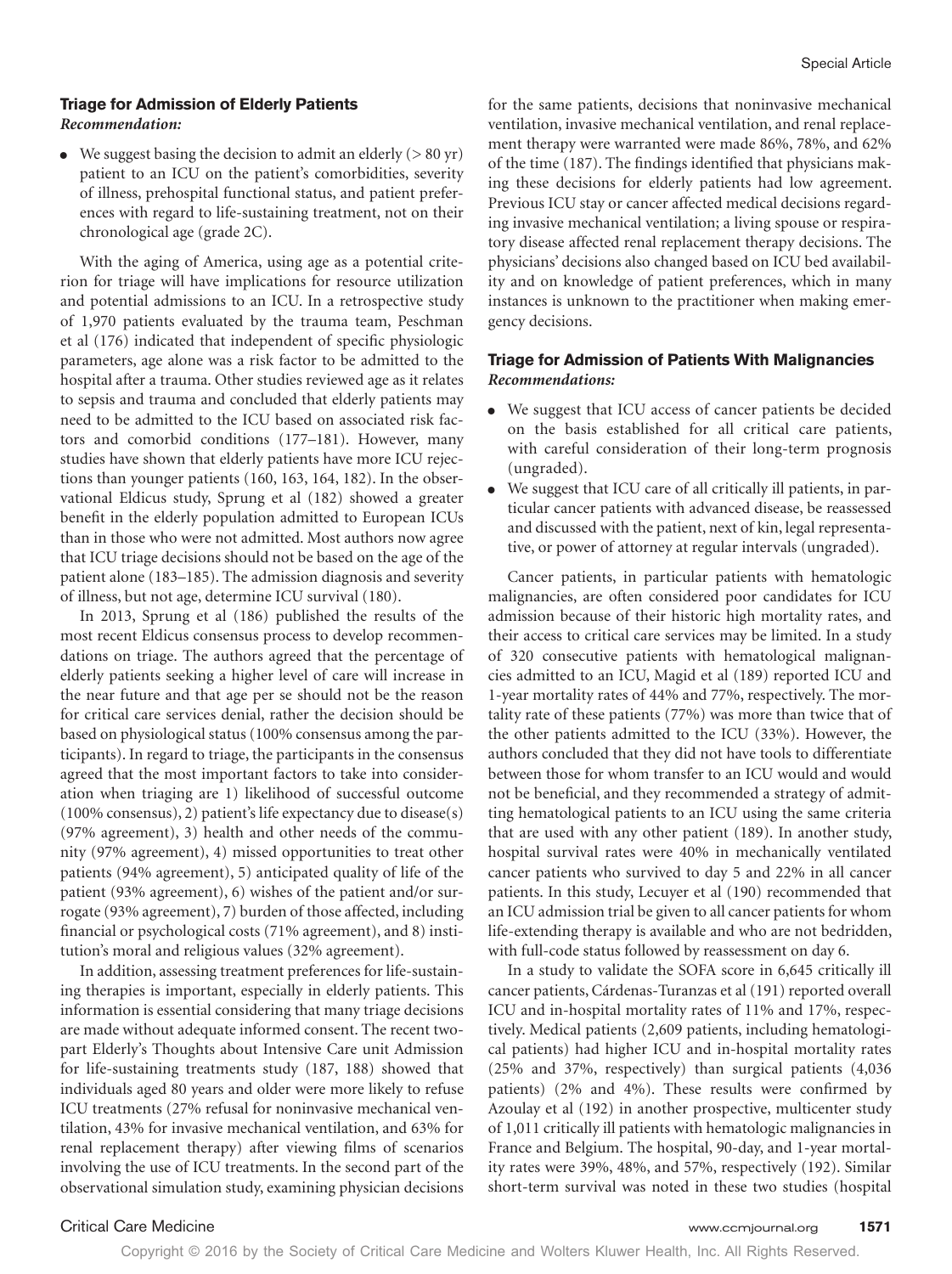survival rates, 63% and 61%, respectively) (191, 192). Horster et al (193) reported overall ICU mortality of 46% among patients with hematological malignancies. Bos et al (194) have recently reported low elective cancer surgery mortality rates, with ICU and hospital mortalities of 1% and 5%, respectively, and in-hospital mortality of 17% among cancer patients with unplanned ICU admissions (195). Despite that many other recent studies corroborate the above survival trends, the comparison of overall mortality or survival rates between studies can be misleading because of factors such as differences in mortality among subgroups (medical vs surgical), volumes of specific cancer groups (i.e., hematological patients), age distribution, differences in severity of illness, and variations in admission criteria.

In a nationwide study of 12,180 patients admitted to Finnish ICUs, Niskanen et al (196) showed that short-term survival was similar between cancer and noncancer patients and depended on the severity of illness; the survival of cancer and trauma patients with APACHE II scores greater than 24 was also similar. Patients admitted after cardiac arrest had the highest mortality (79%). Likewise, the mortality rates of burn patients with more than a 70% burn area are extremely high if they have associated thrombocytopenia (67% mortality at 60 d) or sepsis (76% mortality at 60 d). Based on newer mortality prediction models, burn patients with 50% full-thickness surface area burns and APACHE III-*j* scores of 120 have a predicted mortality rate between 40% and 60% (197). In contrast, patients with breast cancer metastatic to the liver have a 5-year survival rate of 50% (198). The above-cited studies suggest that ICU access of cancer patients should be decided on the basis of their severity of illness and long-term prognosis, which is rapidly and continuously changing (as in the case of metastatic breast cancer outcomes), rather than on the basis of the presence of a malignancy or metastasis.

## **Triage in Epidemics**

### *Recommendations:*

- We suggest not using scoring systems alone to determine level of care or removal from higher levels of care because these are not accurate in predicting individual mortality (Grade 2C).
- We suggest that all hospitals and regional areas develop a coordinated triage plan for epidemics. The hospital plans should include both triage and dissemination of patients throughout the hospital (ungraded).
- We suggest that during epidemics, nontraditional settings be considered and utilized for the care of critically ill patients (ungraded).
- We suggest not using routine laboratory studies alone in determining the nature of illness during an epidemic (ungraded).

As with many sections of these guidelines, there is a paucity of literature that relates to triage for epidemics. The current literature is divided into two main categories.

The first category describes the importance of each hospital or region developing and maintaining a generic plan for dealing with epidemics. Each hospital system must have in place a coordinated disaster plan for mass casualty/epidemic events. Key individuals must have defined roles and responsibilities. Pre-event training must include uniform instruction in communication, coordination, and cooperation, both within the hospital and community/region wide (199).

Hick et al (200) recommended that a surge plan for epidemics be in place at all hospitals. Developing such a plan would include a working draft that incorporated a feedback cycle with all involved parties. It was also recommended that following the development of the initial plan and orientation of staff, a "tabletop" exercise, in which the response to an epidemic is talked through, would be conducted in an attempt to determine the adequacy of the plan. The goal of this exercise would be to determine the potential to care for critically ill patients in nontraditional settings in the face of an epidemic threat at that facility.

The second category of literature encompasses studies of epidemic triage practices, which are typically retrospective and observational in nature. The majority of the literature on triage during specific epidemics that was published during the reviewed time frame (1998–2013) focused on respiratory illness such as influenza—specifically H1N1 and severe acute respiratory syndrome (SARS). Interestingly, even though the majority of the period reviewed was after September 2001, no literature was found on other types of infectious epidemics, such as potential terrorist release of smallpox.

Barr et al (201) developed a survey to determine healthcare workers' attitudes about their duties and resource utilization during a hypothetical influenza pandemic in the United Kingdom. On review of the case scenarios, the researchers noted wide variability in resource allocation, with only 54% of the respondents choosing the same patient for the last ICU bed. The majority of hospital staff (79%) felt that professional healthcare workers would continue to work, and 83% felt that it would be unprofessional for doctors to leave work (201).

An Italian prospective observational study during the H1N1 influenza epidemic demonstrated that patients with moderate intermediate disease could be appropriately managed in an intermediate care unit, not in an ICU. Moderate intermediate disease was defined as the presence of any of the following: pH less than 7.35 or greater than 7.45, respiratory rate of greater than 25 breaths/min, oxygen saturation of less than 94%, heart rate greater than 110 beats/min, WBC count less than 4,000 μL or greater than 12,000 μL, or evidence of organ dysfunction that required hospitalization. Only 10% of the studied patients required noninvasive ventilation, 96% were treated with antibacterial agents, and 83% were treated with antivirals. Only 2% required admission to an ICU. In this population, there were no deaths (202).

The Pandemic Medical Early Warning Score (PMEWS) was developed in the United Kingdom to facilitate admission and discharge decisions. Challen et al (203) validated this scoring system using community-acquired pneumonia as a surrogate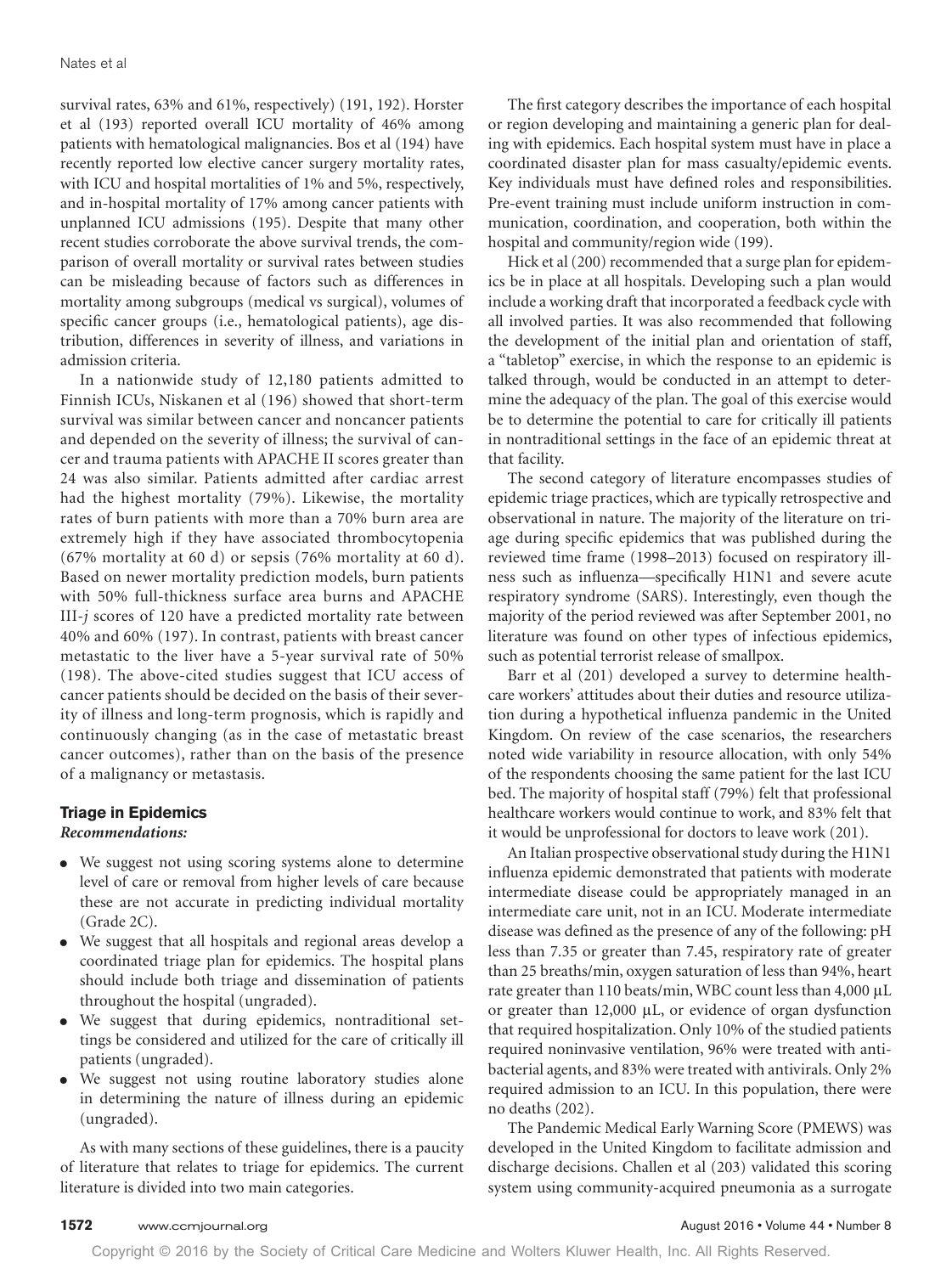illness. This clinical scoring system is intended to identify patients who need admission to a hospital and to reassure the "worried well." This scoring system evaluates acute physiologic derangements and also incorporates age, comorbidities, and other social factors, such as being a displaced person. The authors found that PMEWS was a better predictor for need for admission (area under the curve 0.944 vs 0.881) and higher level of care (area under the curve 0.881 vs 0.640) than the CURB-65, but not as good at predicting mortality (area under the curve 0.663 vs 0.788).

Guest et al (204) applied the U.K. government-recommended triage process for an influenza pandemic to their ICU patient population. The investigators discovered that 46% of their current ICU population would have been denied ICU care based on the government recommendations. Of the "denied" population, 39% survived to hospital discharge. The conclusion was that the scoring system used by the United Kingdom was inadequate to determine admission criteria for a critical care setting. Talmor et al (205) created and validated a triage scoring system for use during epidemics. The score was based on five independent variables identified in a cohort of patients with suspected infection in the ED: age more than 65 years, altered mental status, respiratory rate greater than 30 breaths/min, low oxygen saturation, and a shock index greater than 1 (heart rate > blood pressure). The validation of this simple triage decision scoring system in two different cohorts had an area under the curve greater than 0.7. An Australian retrospective study evaluated the utility of procalcitonin to differentiate between viral and bacterial causes of respiratory tract infections; the authors wanted to determine the utility of laboratory data to help with the placement of ICU patients during an epidemic. They concluded that procalcitonin was neither sensitive nor specific in determining the presence or absence of influenza and should be used with caution for this purpose (206).

An interesting phenomenon was noted in Taiwan during the height of the SARS epidemic: the total volume of patients seeking emergency care significantly decreased after the news report of nosocomial transmission of SARS. This decrease was seen across most principal ED diagnosis types, from cardiovascular disease to trauma. It did not affect the number requiring critical care. Simultaneously, there was an increase in the volume of patients suffering from respiratory illness and from suicide attempts via drug overdose, but this increase was not statistically significant (207).

A retrospective chart review was conducted in Singapore, an active site during the 2009 H1N1 influenza outbreak. The review showed that patients who had complaints of breathlessness, were tachycardiac, were hypoxemic by pulse oximetry, had leukocytosis, or had an elevated protein C or low albumin level on presentation were statistically more likely to have moderate (needing treatment in a hospital ward) to severe disease (needing treatment in a high-dependency unit or ICU) than mild disease. Of the patients who required ICU admission, 94% did so within the first 24 hours of presentation to the hospital (208).

Khan et al (209) performed a retrospective review using the SOFA score to evaluate patients admitted to their ICU with H1N1 influenza. They discovered that SOFA is not a valid scoring system to predict outcome in these patients. For five patients, the SOFA scores predicted that they would have had support withdrawn at 48 hours, yet all patients in the cohort survived. It appears that respiratory failure requiring ventilatory support in patients with H1N1 influenza requires a longer duration of support but still can result in good outcomes. A task force reviewing the allocation of resources in an influenza epidemic or mass critical care events suggests the use of the SOFA score in appropriate patients (130). Inclusion criteria include the need for mechanical ventilation and vasopressors; exclusion criteria consider little likelihood of survival, such as a SOFA score-predicted mortality equal or greater than 80%. A SOFA score of greater than 11 has also been proposed to exclude patients from critical care resources during influenza epidemics (131). Christian et al (131) created a prioritization tool based on the SOFA score and divided patients into four groups designated by colors; they also established inclusion and more detailed exclusion criteria. Any of the exclusion criteria or a SOFA score greater than 11 (Blue Category) on the initial assessment or at the subsequent evaluation stages at 48 hours and 120 hours triages patients to medical management with or without palliative care and terminates critical care; a SOFA score of less than or equal to 7 or single-organ failure (Red Category) places patients in the highest priority; a SOFA score of 8–11 (Yellow Category) places patients in the intermediate priority; and no significant organ failure (Green Category) places patients on reassessment or defer priority. However, in a retrospective cohort study, Shahpori et al (210) found that their hospital mortality rate exceeded 90% only for patients with SOFA scores of greater than 20; H1N1 patients who had SOFA scores of greater than 11 had a mortality rate of only 31%. Although the SOFA score seems to be the most widely accepted tool assisting triage prioritization of patients to the ICU, there is insufficient evidence to support its use in clinical decision-making for individuals.

### **Triage in Other Types of MCIs** *Recommendations:*

- We suggest that the activation of the hospital disaster plan and a coordinated response of the entire healthcare team (e.g., physicians, nursing staff, environmental staff, and administrators) follow the announcement of a MCI. The team should ensure that their institution and critical areas (ED, operating room, and ICU) are ready for the rapid and efficient transition from normal to emergency operations and increase their capacity to accommodate a larger volume of critically ill patients (ungraded).
- We suggest that the disaster response teams identify all patients in need of ICU care and those already hospitalized who could be discharged, and then triage and transfer the incoming patients to the most appropriate setting as soon as possible (ungraded).

### Critical Care Medicine www.ccmjournal.org **1573**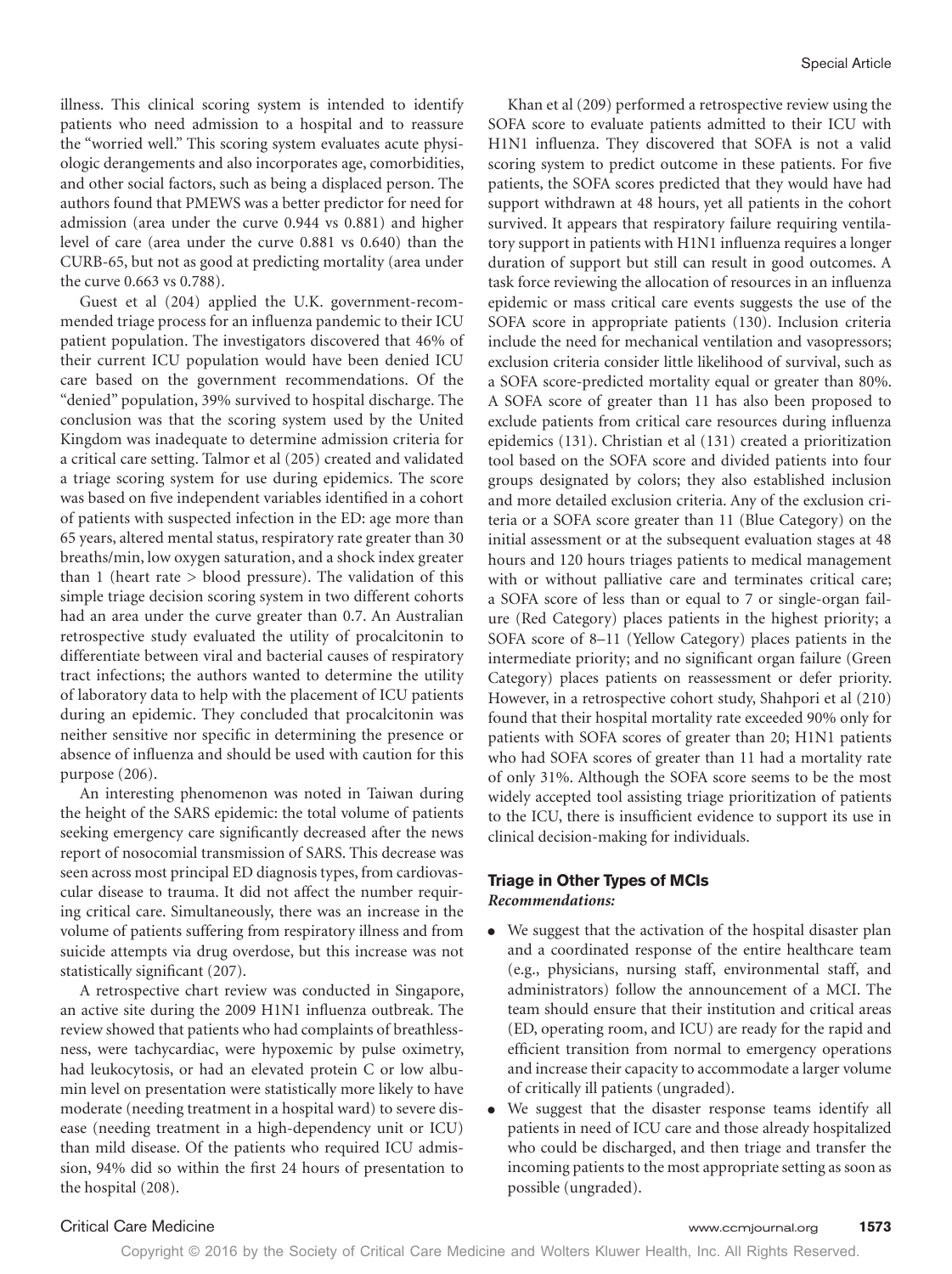Because we cannot address this subject in its entirety due to its complexity and scope, we suggest that the readers needing guidance beyond this work refer to more comprehensive guides. For example, the comprehensive program developed by a multidisciplinary team of experts sponsored by SCCM, Fundamental Disaster Management, provides a practical approach for the management of disasters and the basis for medical response in multiple scenarios ranging from MCIs to natural disasters (211). In addition, the Task Force for Mass Critical Care Working Group, under the umbrella of the Critical Care Collaborative Initiative, has made recommendations to guide the allocation of critical care resources in situations such as those described above (130); recently, on behalf of the American College of Chest Physicians, the group published a Consensus Statement about the care of critically ill and injured patients during pandemics and disasters (212).

Given the nature of such events, there have been no randomized controlled trial studies of MCIs. Most of the relevant literature is observational or descriptive in nature. One such publication describes the experience in the Netherlands of the Major Incident Hospital that it opened in 1991. This facility is designed to provide immediate emergency care in a largescale capacity for disasters and mass casualty events. It is also designed for quarantine situations. The facility has designated areas for triage, emergency care, OR, radiology, and varying levels of care from low level to ICU. With set protocols, the facility can be opened and functional in 15 minutes. In a 19-year period, the Major Incident Hospital was deployed 34 times (213).

MCIs affect not only the disaster victims but also routine patients who are not directly affected by the event. A retrospective review of a hospital system after a mass casualty event that filled the hospital to greater than 105% capacity showed spillover effect to the noncasualty patients as well (214). All patients experienced an increased LOS and increased charges compared with patients cared for during nonmass casualty times. The authors suggested that the longer hospitalization was caused by limited resources of personnel, space, and material. A Canadian regional trauma center conducted a retrospective review examining MCIs occurring over a 12-month period. An MCI was defined as treating and admitting at least three trauma patients in a maximum time of 3 hours. Ten percent of the center's patients received care during an MCI. Compared with the rest of the center's patients, the MCI patients did have a statistically longer hospital LOS, time to first surgical procedure, time to emergent laparotomy, and ED LOS. However, there was no overall increase in hospital mortality after admission (215).

Certain injury patterns may help identify injury severity and need for ICU care. A prospective database was collected for patients suffering injury after attacks from suicide bombers. Independent predictors of admission to the ICU were the presence of facial fractures, peripheral vascular injury, skull fractures, and injury to greater than four body parts (216). The authors suggested that these types of injuries be used as surrogate markers for severe injury and advocated prompt

admission of such patients to the ICU. Clinicians at Rhode Island Hospital shared their experience caring for multiple casualties from a fire caused by a presumed malfunction of pyrotechnics during a concert. This type of MCI is different from others in that many victims not only had significant burns that needed immediate and prolonged care but also suffered from inhalational injuries that required extensive ICU and pulmonary care (217).

Many factors can affect the outcome and care of patients during an MCI. An MCI from a bombing in 1998 in Northern Ireland demonstrated challenges in communication. Landlines were damaged, and mobile towers were overloaded; local EMS members were able to communicate only by radio. There were challenges in tracking patients. An information board was utilized, but patients still were transferred to beds scattered around the hospital and temporarily forgotten (218). The unpredictable nature of MCIs makes them challenging to prepare for. In urban bombings, most patients arrive at hospital facilities within 30 minutes of the initial event (219). The Israeli medical system has perfected, and documented, the ability to be prepared and function at a high level of care literally at a moment's notice (220). It has been shown that after terrorist-related MCIs in Israel, injuries that result in an Injury Severity Score greater than 16 are seen more frequently (in about 30% of patients) than after nonterror events (20% of patients) (221). About 26% of terror victims are admitted to the ICU for at least 24 hours. A difference has also been shown between mechanism of injury, with a greater amount and severity of injuries for explosions than for gunshot wounds. Those injured by explosion and by gunshot had about the same rates of admission to an ICU, 26%, but victims of explosions had a significantly longer LOS in the ICU. The authors stratified patients by the number of body regions injured; those with only one injured region had about a 9% admission rate to the ICU, whereas those with greater than two injured regions had a 71% ICU admission rate (222).

Data from an Israeli trauma registry study showed that terrorism victims who suffer burns are much more likely to have other associated injuries (87% vs 10%) and be admitted to an ICU (50% vs 12%) than burned nonterrorism victims (223). The burned terrorism victims had a similar mortality rate to the nonburned terrorism victims (6% vs 7%), which was higher than that of burned nonterrorism patients (3%). In another study in Israel, there was no difference in rates of ICU admission for victims of gunshot wounds occurring during an MCI vs not. The likelihood of death from gunshot wounds was 2.7 times higher (95% CI 1.09–7.02) if they occurred during an MCI than if they did not (224). Another study comparing blast-wounded terrorism victims to gunshot wound victims showed that blast-wounded victims were more likely to have an Injury Severity Score greater than 16 and be admitted to the ICU; the mortality rate and LOS were also significantly higher in the blast-wounded victims (225).

Avidan et al (226) performed a two-decade retrospective review of their trauma patients who were victims of terrorist bombing attacks. The focus of the review was patients who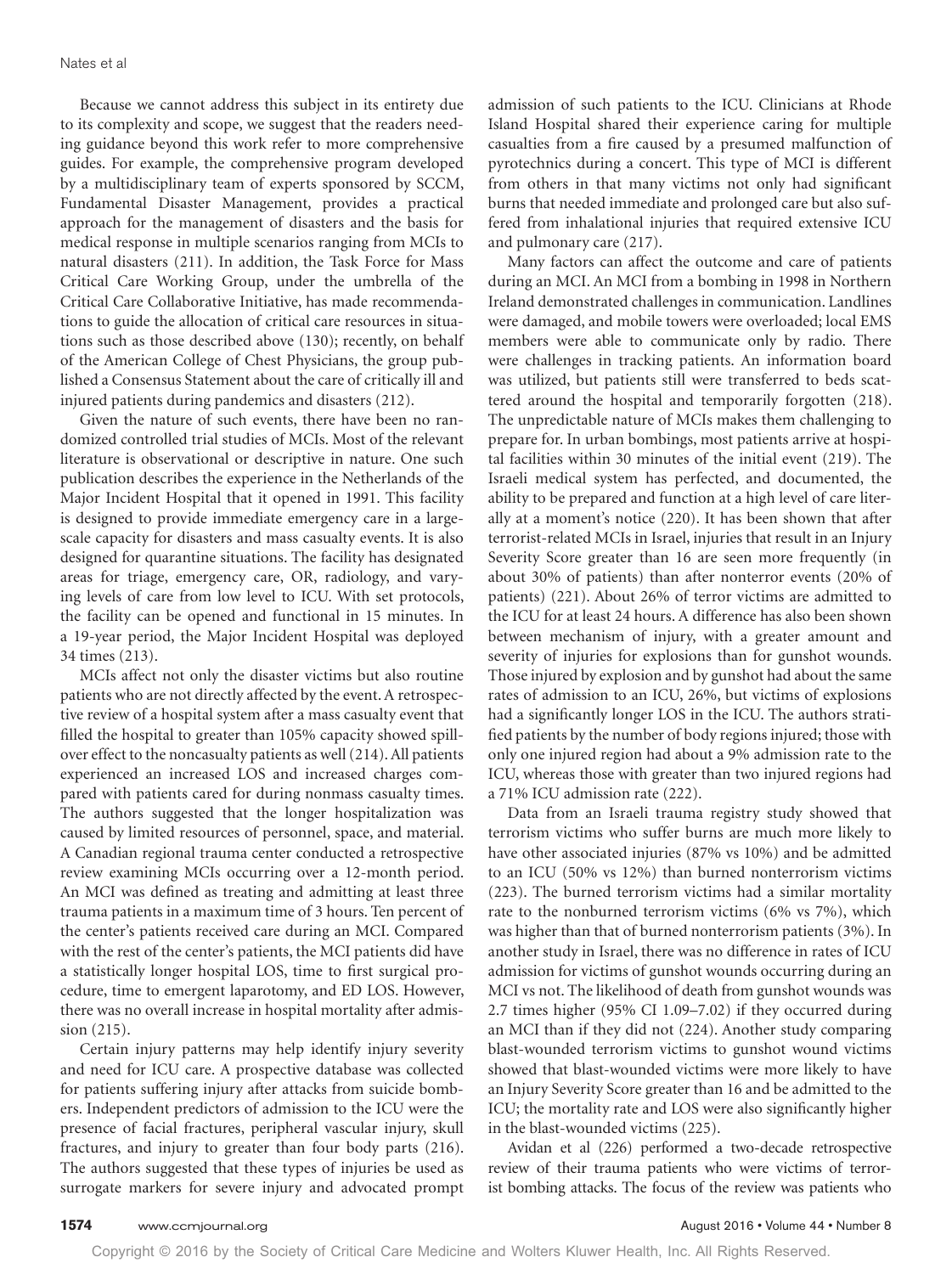suffered from blast lung injury. Terrorist bombing attacks that occurred in closed spaces, such as a bus or café, were more likely to cause blast lung injury. Blast lung injury was a significant cause of on-the-scene death of victims. This center admitted all patients with blast lung injury to the ICU. Patients who developed blast lung injury did so within the first few hours after injury. Those who required mechanical ventilation did so within the first 2 hours after injury. Mechanical ventilation with the lowest levels of positive end-expository pressure to maintain oxygenation and limited IV fluid to reduce lung edema were the mainstays of therapy. This cohort of patients had a 96% survival rate.

ICU availability is one of the major concerns during initial deployment of an MCI plan as ICU bed demand is the second only to ED demand in the typical MCI. About one-third of patients are admitted to the ICU, many directly from the ED. High staffing levels for the ED, OR, and ICU are required during an MCI. Einav et al (227) recommend that the postanesthesia care unit also be used as an overflow ICU. The initial 48 hours of care is just the initial step on a potentially long road to recovery for the significantly injured victim. One report showed that terrorism victims who were hospitalized and survived their initial injuries had almost a 50% readmission rate (228), typically for complications from the initial injury or reconstructive surgery. Terrorism victims who were initially cared for in the ICU had a greater than 40% readmission rate in the first 3 months after discharge.

Shamir et al (229) have published an informative review for ICU personnel. Their work covers the typical progression of events of an MCI, the potential number of expected patients, and the types of injuries to anticipate in the ICU. These authors have also described the importance of the chain of command and perioperative care provided through what they call "forward deployment" of anesthesiologists. Instead of leaving anesthesiologists in the operating room, their hospital MCI response system mobilizes anesthesiologists outside the operating room to facilitate the care of victims throughout the institution, from the moment of arrival at the ED to the transportation to CT scanners, angiography suite, operating room, post-anesthesia care unit, and ICU (219). This system not only facilitates patient flow but also provides expert and continuous intensive care from hospital arrival to the operating room (in their study, an average of 2hr after arrival) and ICU admission (several hours later) (219).

Pulmonary blast injury is associated with suicide bombings, as are penetrating head injury, skull fractures, and burns. Patients suffering from blast lung injury can experience rapid progression that may be fatal. It is recommended that patients at risk be quickly transported to the ICU. Another key point is that access to the ICU should not be a limiting factor during these events. Administration and staff need to work expeditiously to clear ICU beds so that they can readily accept victims who need ongoing resuscitation. However, this process should be preplanned and part of the critical care surge operational arrangements contained in every hospital disaster response plan, a requirement of the Joint Commission in the United States (230).

### **Triage in Natural Disasters** *Recommendation:*

● We suggest that in areas at risk, ICUs be prepared to deal with the victims of not only external disasters but also internal disasters, including collapse of surrounding services in large-scale disasters such as an earthquake, tsunami, or major tornado. Every ICU should have general disaster and evacuation plans such as those required by the Joint Commission Standards in the United States (ungraded).

Events such as earthquakes, volcanic eruptions, tsunamis, floods, hurricanes, and tornados can devastate entire healthcare systems. In the past decade, we have seen a record number of severe disasters in the continental United States and around the world. As a matter of fact, since 1960, the numbers of disasters and people affected have increased exponentially, suggesting that we will be exposed to these events more frequently (231). Because we cannot stop disasters, it is important to recognize our role and capabilities for preventing, containing, and/or mitigating the impact of these catastrophic events on the population at risk.

Hospitals, and in particular ICUs, are vulnerable during natural disasters. Relatively minor events such as a tropical storm could lead to the closing of a complete healthcare system (171). During tropical storm Allison in 2001, at a major teaching and trauma center in the heart of Houston, a power outage and generator failure rendered useless all the services and devices that depended on electricity (e.g., elevators, water and infusion pumps, ventilators, dialysis machines, medication stations, electronic records, labs, telephones, and drugs). All aspects of medical care and basic needs were affected. In the case of a major hurricane such as Katrina in 2005, the devastation extended not only to the medical center, as happened in Houston, but also to the entire city of New Orleans (232).

Some of the key lessons learned from recent floods and hurricanes include the importance of

- Adequate leadership before, during, and after a disaster (e.g., a clear leader, no confusion about who is in charge, clearly defined roles of national agencies [in large-scale disasters]).
- Appropriate coordination of the human response (at small and large scales, such as regional hospital coordinating groups).
- Preservation of essential critical services (e.g., electricity, water supplies).
- Appropriate planning and equipment for vertical evacuation from tall hospital buildings when elevators are not working (e.g., during loss of electrical power).
- Continuity of care with an adequate patient-logging system and solutions for enhancing the portability of health records (e.g., in sharp contrast to systems at neighboring hospitals, the Veterans Administration electronic health records performed well during the New Orleans evacuation).
- Adequate communication (internal and external), considering the potential and reported failure of telephone networks.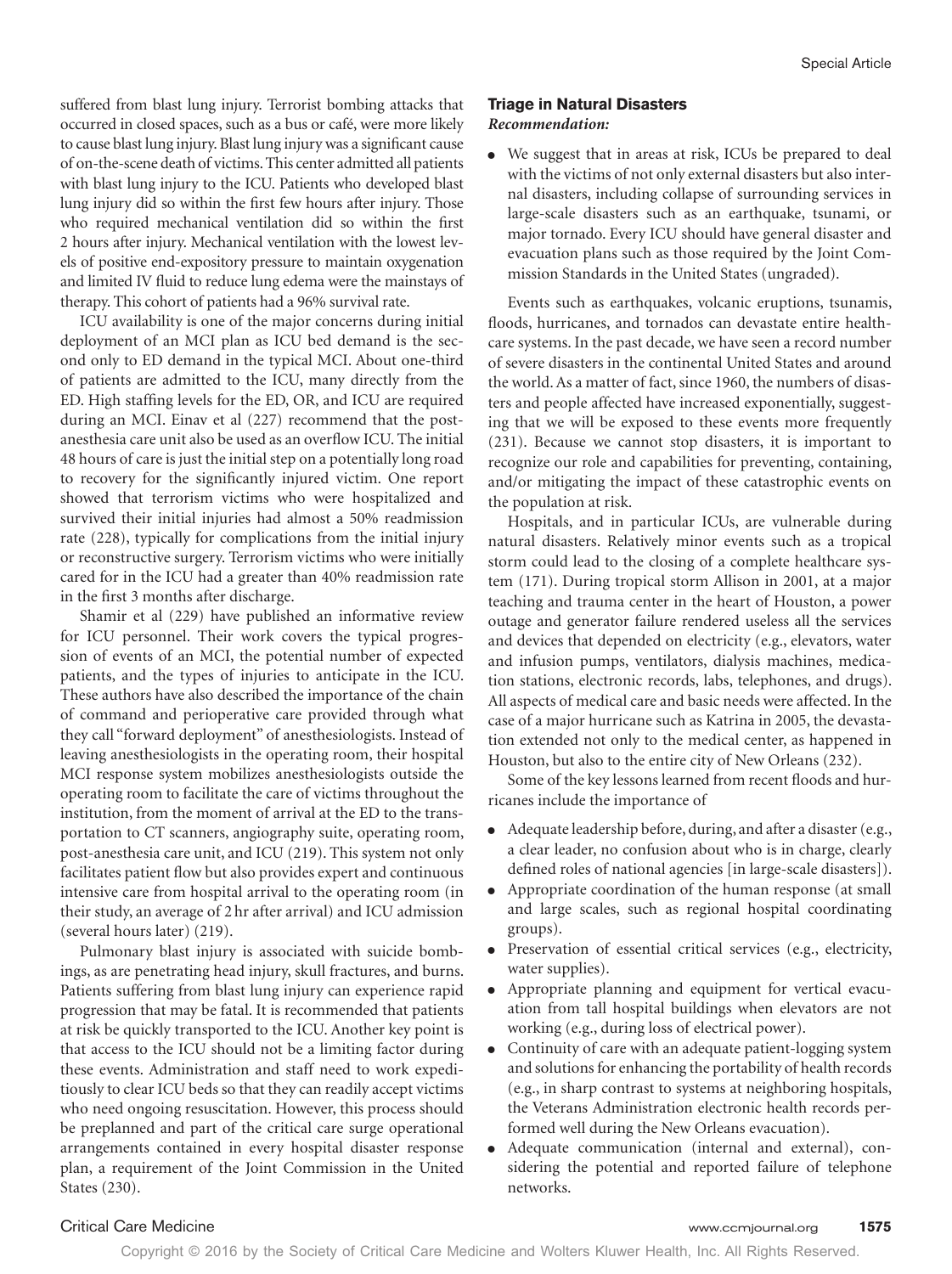- Availability of adequate ventilation resources (e.g., ventilators, oxygen).
- Appropriate use of available military resources (e.g., helping with helicopter evacuations and medical personnel).
- Attention to potential dangers to the security of medical personnel (171, 232, 233).

In small-scale emergencies such as tropical storm Allison, the surrounding still-standing healthcare systems can provide the necessary support to maintain services to the patients and residents affected. In larger scale events such as Hurricane Katrina, the nearby facilities were affected, leading to total collapse of the system. Healthcare organizational leaders should ensure that their emergency plans have backup systems at the local, regional, and national levels.

Large-scale disasters like earthquakes can lead to additional catastrophic events. In 2011, the Great East Japan Earthquake and subsequent tsunami devastated the information infrastructure of the region affected and damaged the Fukushima Daiichi nuclear power plant, triggering the isolation of a 30-km zone (234). In contrast to U.S. storms, evacuation of patients was hindered by fear of radioactive material contamination in the vicinity of the reactor or outside the 30-km radius because the official priority was the evacuation zone (234). The medical teams that came to assist did not have any information on the conditions and actual needs of the area. A Nippon Medical School team reported that during their medical rounds in the Kesennuma City evacuation shelters, many basic needs were lacking (e.g., no water or food) (235); however, some services such as blood banks were not overwhelmed and able to respond effectively (236). Evacuations in these conditions are more complex and require long-distance trips with triage on arrival at the destination ICU; in the Richter magnitude scale 9 earthquake that affected Southeast Asia in 2004, some European tourists were transferred to German ICUs via medevac aircraft (237).

The common picture that emerges from the review of the literature on natural disasters caused by storms or associated floods is one of ICU/hospital evacuation after extensive destruction of the healthcare infrastructure. Triage is mainly performed for evacuation from the area of disaster. In the case of disasters caused by Enhanced Fujita (EF) scale 3 tornados, severely injured patients in the rural community were transferred from local hospitals by helicopters to level I trauma centers with a broad spectrum of bodily injuries, from fractures to thoracic crush, abdominal, or head injuries (238). In an EF4 mass casualty event that affected Georgia and Tennessee in 2011, 104 patients were evacuated with injuries, 28 admitted to the hospital, and 11 to the ICU. The ICU LOS was  $10.9 \pm 11.8$  days, but all survived, with three patients (11%) transferred to skilled nursing facilities (239). In cases of larger-EF-scale tornados, entire communities and their healthcare facilities are totally destroyed, and there is a need for long-distance transportation. Ablah et al (240) reported a "critical mortality" (mortality rate of the critically ill survivors) of about 18% in the EF5 tornado that affected Greensburg, Kansas, in 2007. Frykberg reported a

slightly lower critical mortality (13%) in a review of 10 terrorist bombing incidents (135).

As described above, most healthcare centers are devastated during these types of events, and evacuation is the most likely outcome of the incident. Very few examples of successful medical responses to major incidents, such as the citywide devastation following Hurricane Katrina, have been documented. The complexity of the massive response by the entire Houston healthcare system and the recommendations of some of the teams involved are worth using to guide future planning and responses to MCIs (171, 241, 242).

### **Future Directions and Research**

There is a need for more objective and validated tools for accurate triage and reduction of variability among ICU admission practitioners. Further work using a prospective approach is needed to establish which parameters have the highest predictive validity for benefit from ICU care. Given the heavy financial burden and potential dangers associated with interhospital transfers, more research is needed to determine the actual impact of transfers to a higher level of care from one institution to another. There is a need for triage models that would work during normal operations and catastrophic situations. Efforts must continue to increase critical care resources at lower costs and to develop more efficient systems to respond to the needs of the population adequately in order to minimize rationing.

## **ICU DISCHARGE**

### *Recommendations:*

- We suggest that every ICU stipulate specific discharge criteria in its ADT policy (ungraded).
- We suggest that it is appropriate to discharge a patient from the ICU to a lower acuity area when a patient's physiologic status has stabilized and there no longer is a need for ICU monitoring and treatment (ungraded).
- We suggest that the discharge parameters be based on ICU admission criteria, the admitting criteria for the next lower level of care, institutional availability of these resources, patient prognosis, physiologic stability, and ongoing active interventions (ungraded).
- We suggest that, to improve resource utilization, discharge from the ICU is appropriate despite a deteriorated patient's physiological status if active interventions are no longer planned (ungraded).
- We suggest refraining from transferring patients to lower acuity care areas based solely on severity-of-illness scores (ungraded). General and specific severity-of-illness scoring systems can identify patient populations at higher risk of clinical deterioration after ICU discharge. However, their value for assessing the readiness for transfer of individual patients to lower acuity care has not been evaluated.

Patients admitted to the ICU must be reevaluated continuously to identify those who no longer require ICU care. Ideally,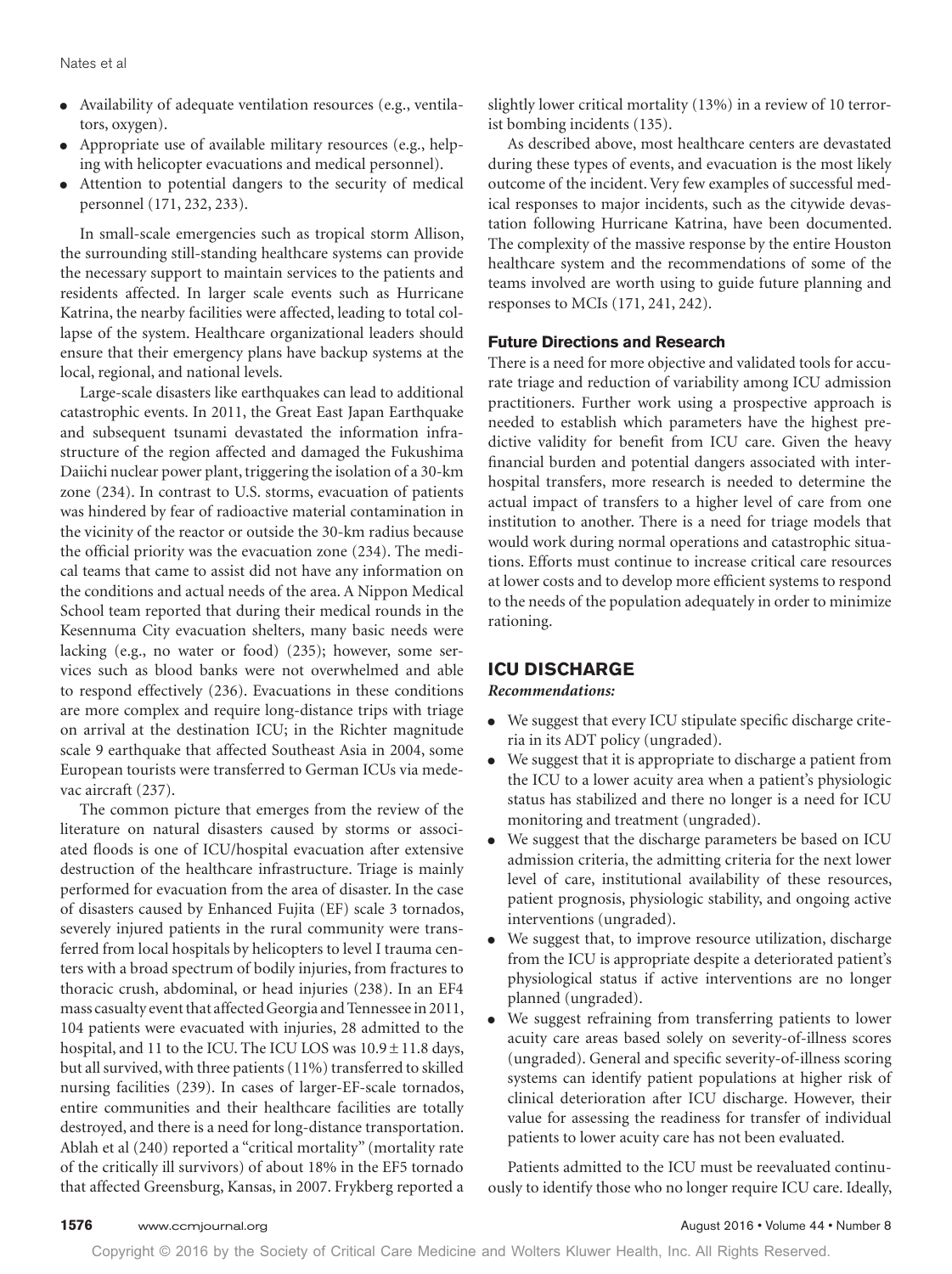transfer from the ICU occurs when the patient no longer meets ICU admission criteria and meets admitting criteria for a lower level of care. The decision is made difficult by the absence of clear and objective metrics to indicate which patients will continue to benefit from critical care. Marked heterogeneity exists in critical care discharge practices, often influenced by institutional factors (243). This observation is confirmed in the daily practices among the members of the Task Force.

Investigations of ICU discharge processes were divided into four major categories: 1) timing of discharge, both day versus night and weekday versus weekend; 2) the effectiveness of discharge to specialty facilities such as step-down units and LTACHs; 3) the causes and risk factors for readmission to the ICU; and 4) ICU outflow limitations.

# **Timing of Discharge From ICU** *Day Versus Night Discharge. Recommendation:*

● We suggest avoiding discharge from ICU "after hours" ("night shift", after 7 pm in institutions with 12-hr shifts) (grade 2C). In addition, best practice would seek to optimize evening and night coverage and services (ungraded).

The effect of time of discharge from the ICU has been investigated both in terms of mortality and readmission rates. Discharge in the evening or night hours is an independent risk factor for increased mortality (244–250) and readmission (245, 247, 248, 251). Reports from conference proceedings confirm this relationship (252–255). The findings have been consistent in diverse large samples (1,870–76,690 patients) in multiple countries, supporting generalizability. However, a few studies have found no relationship between the discharge time of day and risk of readmission (252, 256) or between the discharge time of day and mortality (245, 254).

The reason for the increased mortality noted in the latedischarge population is not clear. The increased risk may be related to decreased coverage and services available after hours. In fact, the time defined as evening or night varies across studies based on the institutional definition of "after hours" (e.g., after hours would start after 7 pm in the case of 12-hr nursing shift changes). Another possible explanation for the higher mortality rate is ICU bed capacity and the requirement for triage to accommodate incoming emergencies. The patients discharged from ICU in the evening or night, therefore, may be of higher acuity than those discharged during the day. Studies to date do not differentiate between patients who are discharged after hours due to delayed availability of the non-ICU beds (ICU outflow limitation), patients triaged earlier in the day as "ready for discharge" if needed, and patients discharged from the ICU only because patients with a higher acuity emergency need to be admitted.

*Weekday Versus Weekend Discharge*. Weekend discharge from the ICU has not been found to be associated with increased mortality (247, 256, 257). Reports on the relationship between day of discharge and risk for readmission have varied, with some evidence for increased risk following weekend discharge (257) and some for increased risk following weekday discharge (256). These differential results may be due to institutional factors; the causes have not been validated. If higher acuity patients are discharged from the ICU during the week due to bed capacity issues but kept in the ICU on the weekends when bed demand is not as high, increased risk of readmission for weekday discharges could be expected because of the severity of illness. On the other hand, if higher acuity patients are discharged from the ICU on the weekends or less coverage is available during the weekends, increased risk of readmission for weekend discharges could be expected. Premature discharge may be affected by increased strain on the ICU capacity, including new admissions, high acuity, and high unit census (258).

## **Discharge Strategies to Reduce ICU LOS** *Recommendation:*

● We suggest discharging patients at high risk for mortality and readmission (high severity of illness, multiple comorbidities, physiologic instability, and ongoing organ support) to a step-down unit or LTACH as opposed to the regular ward (grade 2C).

The organization of patient care areas within the institution influences patient readiness for discharge from the ICU. Quality and quantity of care on the general ward (floor) may be inadequate to meet the needs of some patients otherwise meeting criteria for ICU discharge. Utilization of specialized care facilities such as step-down units within the hospital or discharge to an LTACH can decrease LOS in the ICU while still providing safe care for the patient.

*Step-Down Units*. Step-down units are variously referred to as "high-dependency units," "intermediate care units," or "transitional care units." The existence and capabilities of such units vary greatly among institutions. Perhaps because of this, little formal investigation has been undertaken to evaluate outcomes. Descriptions of the types of patients discharged to step-down units include those with ongoing neurologic, circulatory, or respiratory conditions, particularly those with high severity-of-illness scores (259, 260).

Evaluation of outcomes comparing care in these units to care in the ICU is incomplete. There is some evidence for success with weaning from mechanical ventilation (261) and for decreasing ICU bed utilization without increasing mortality or readmissions (262). The paucity of data here may not reflect ineffectiveness of the step-down unit but rather a large gap in research to validate effectiveness.

*Long-Term Acute-Care Hospitals*. LTACHs are hospitals that provide continuing care expected to be needed for at least 25 days after discharge from an acute-care hospital. LTACHs may provide many ICU-level services, including vasoactive medications and mechanical ventilation, although these vary at individual facilities. Attempts have been made to develop a scoring system to determine early in the ICU stay whether an individual patient will qualify for discharge to an LTACH (263). Such a discharge can significantly decrease both ICU

# Critical Care Medicine www.ccmjournal.org **1577**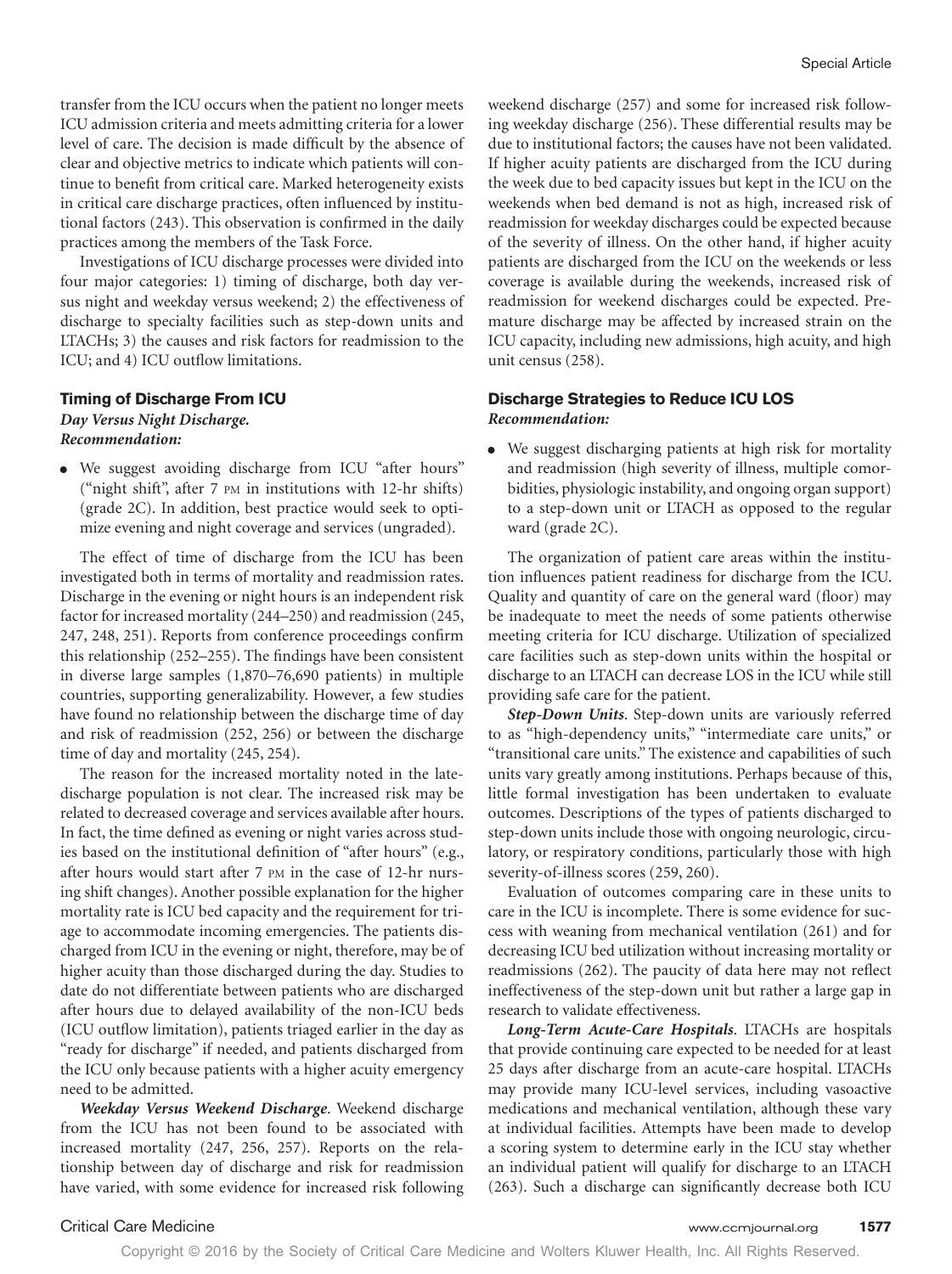and hospital LOS while positioning the patient to receive continuing effective care.

There are wide variations in LTACH use, more than can be accounted for by the location and availability of facilities. Utilization occurs more often with discharge from larger hospitals, for-profit hospitals, and academic teaching institutions, and when the LTACH is located within the acute-care hospital (264). Discharge to an LTACH is more frequent when the patient has commercial insurance, rather than Medicaid (265) because Medicaid does not recognize LTACHs for payment. Outcomes evaluation has primarily focused on the success in weaning from mechanical ventilation (266, 267). However, the prevalence of chronic critical illness is expected to increase with the aging of the population; inability to the transfer of chronic ICU patients still requiring ventilatory support to LTACHs or ventilated hospice beds could become a serious discharge outflow limitation (268).

### **Readmission to ICU** *Recommendation:*

● We suggest that a standardized process for discharge from the ICU be followed; both oral and written formats for the report may reduce readmission rate (ungraded).

Readmission to the ICU after initial discharge is most often due to respiratory failure; cardiovascular failure, sepsis, and neurologic issues (251, 256, 269–274). Prevention of the need for readmission is vital, as readmission adds to patient risk. Readmission to the ICU significantly increases mortality beyond that predicted by patient acuity alone (256, 273–275). However, adjusting for the effect of case mix on the mortality rate may moderate or negate the correlation between readmission and poorer outcomes, as demonstrated by Kramer et al (276).

Readmission rates are a frequently measured quality criterion. However, the time frame considered varies among studies, limiting comparison of results. One large study, analyzing data for 214,692 critically ill patients from the 2001 to the 2008 Project IMPACT database, found the optimal interval to evaluate to be two full calendar days (rather than 48hr) although uncertainty remained about the validity of the data as a measure of quality (277).

Knowledge of which patients are at risk for readmission to the ICU would enable the ICU team to either postpone discharge or identify the patients as high risk during transfer to the accepting providers. General severity-of-illness scoring systems such as APACHE (II and III), SAPS II, SOFA, and the Therapeutic Intervention Scoring System have been shown to correlate with mortality after discharge from the ICU (251, 269, 270, 272–275, 278, 279). In addition, multiple factors have been independently associated with unplanned readmission to the ICU, including age, comorbidities, admission source other than planned surgery, and ongoing requirements for organ support (251, 256, 271, 272, 274, 275, 280–285).

There is some evidence that the risk of readmission is greater when patients are discharged from the ICU to admit new patients to the ICU during periods of high demand. Although there are not a great number of studies to support this, one study documented a highly significant increase in risk of ICU readmissions on days when there were more than nine patients admitted to a neurosciences unit than days with less than eight admissions (OR, 2.43; 95% CI, 1.39–4.26) (286). Another study of 200,730 patients demonstrated that although readmission rate increased relative to ICU capacity strain, there was no association with increased odds of death, reduced odds of being discharged to home, or increased hospital LOS (258). Several predictive models have been developed, with initial significant results but variable results upon attempted validation in other ICU populations (251, 280, 287–293).

Lower nursing staffing levels in the post-ICU unit are associated with an increased rate of ICU readmission. Interestingly, in non-ICU patients with the highest levels of severity of illness, this association is not apparent (294). Similarly, higher nursing workload on the day of ICU discharge is associated with decreased levels of readmission (295). Although limited by the number of studies, the findings suggest that the most severely ill patients have their needs met. However, this may be at the expense of less severely ill patients. In a qualitative study, nurses identified the following factors as associated with readmission to the ICU: premature discharge from ICU, delayed medical care at the ward level, heavy nursing workloads, lack of adequately qualified staff, and clinically challenging patients (296). Thematically, these factors are in agreement with the quantitative findings discussed earlier.

Interventions to decrease the prevalence of readmissions to the ICU may occur within institutions as performance improvement projects, but published research is rare. At an urban teaching hospital, institution of a discharge process that included a transfer phone call, charted care summary, and discharge physical re-examination by the discharging provider resulted in a decrease in readmission rate from 41% to 10%. Of those readmitted cases, 30% were found to be noncompliant with the new processes (297). In another study, the institution of ICU discharge phone reports by the ICU physician or nurse practitioner, nurse, and respiratory therapist also resulted in a significant decrease in readmissions (298). Although they represent only two studies, these findings reinforce that we can improve patient outcomes after discharge from ICU.

## **ICU Outflow Limitations**

Although outflow limitations and bottlenecks produced in the ICU discharge process are common in daily practice, this problem has not received enough attention in the past. Levin et al (299) have reported that among 856 attempts to discharge 703 patients over a period of 16 months, 18% (153 attempts) of the discharges could not be completed within 24 hours. Fortysix percent of the failures to discharge were associated with lack of beds on the floors or lack of agreement with the accepting teams outside the ICU. In addition, a simulation model identified the ICU as the first potential bottleneck in surge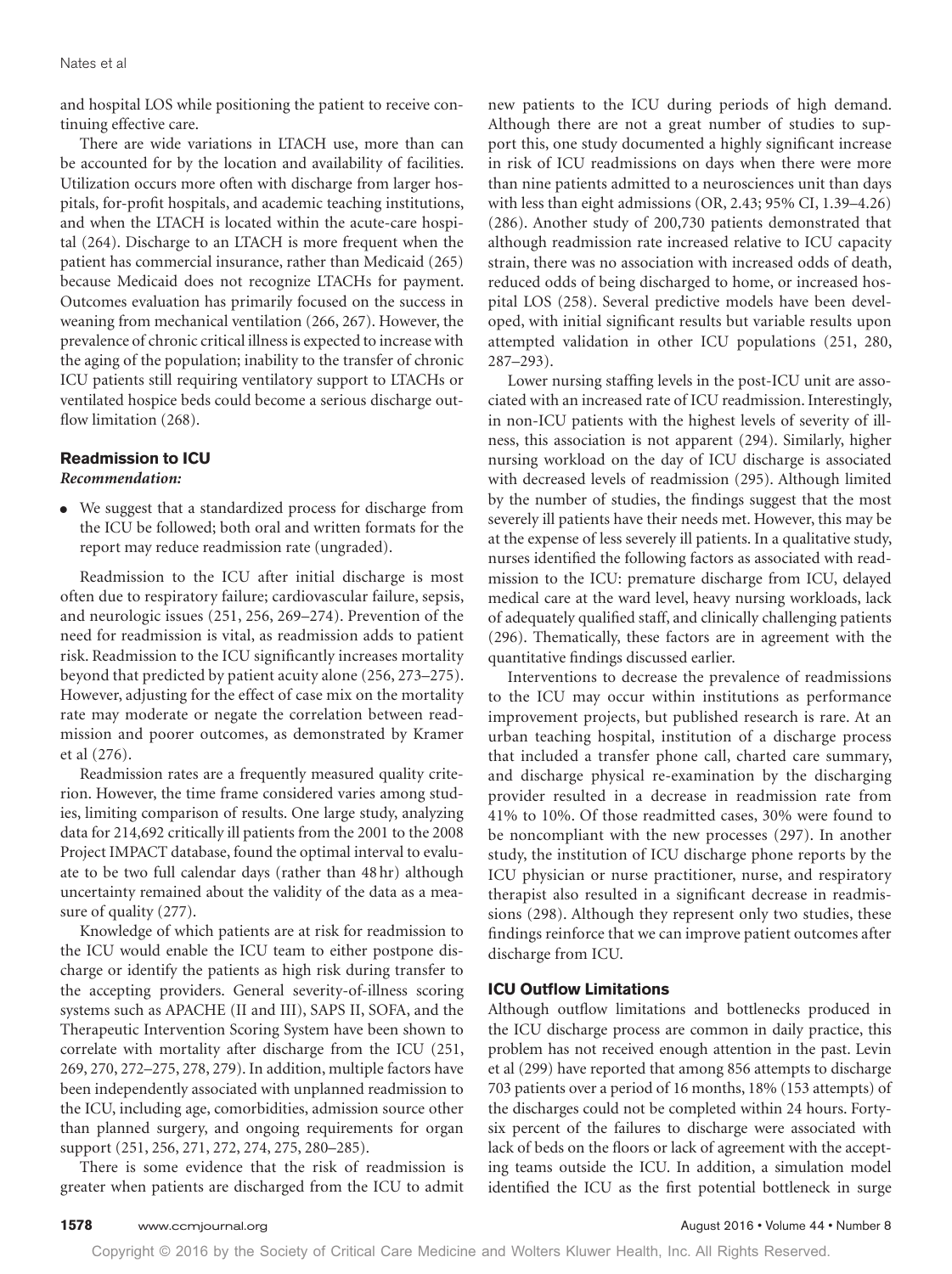capacity during disasters (300). No additional relevant studies were identified.

## **Future Directions and Research**

We believe that there is need for

- Further development and validation of predictive models (e.g., mortality and ICU readmission).
- Evaluation of outcomes in both step-down units and LTACHs in comparison with continued ICU care.
- Research in the area of outflow limitations and the impact of high hospital bed occupancy rates on ICU utilization and outcomes.
- Further intervention studies on reducing rates of readmission to the ICU, evaluating transfer location, staffing levels, and handoff report components.

# **USE OF OUTREACH PROGRAMS TO SUPPLEMENT ICU CARE**

Unplanned (unexpected) transfers to the ICU are often preceded by physiologic instability (301). Yet often, recognition of critical illness states that require ICU admission is delayed or inadequate (302). RRSs have been used by some institutions to identify patients who need or would benefit from early ICU admission and treatment, as well as to prevent unnecessary ICU admissions (45, 303–307).

### **RRS Intervention Prior to ICU Admission** *Recommendation:*

● We suggest that RRSs be utilized for early review of acutely ill non-ICU patients to identify patients who need or would benefit from ICU admission and treatment and to prevent unnecessary ICU admissions (grade 2C).

A number of single-center studies demonstrate significant differences in mortality rates with the use of RRSs for both adult and PICU patients (308–310), including decreases in hospital-wide mortality, out-of-ICU mortality, and out-of-ICU cardiac arrest codes (311). In a synthesis review of the outcomes for RRSs of 26 before-and-after studies and a metaanalysis of 18 studies, RRSs were associated with reduced rates of cardiorespiratory arrest outside the ICU and reduced mortality (312). Several additional systematic reviews and meta-analyses on the effects of RRSs on clinical outcomes have associated implementation of an RRS with a reduction in the rate of cardiopulmonary arrest outside the ICU (up to 34%; RR, 0.66; 95% CI, 0.54–0.80), but not with lower hospital mortality rates (RR, 0.96; 95% CI, 0.85–1.09) (313). In children, implementation of an RRS correlated with reduced rates of cardiopulmonary arrest outside the ICU (up to 38%) and a reduction in hospital mortality rates (up to 21%) (RR, 0.79; 95% CI, 0.63–98) (313). A meta-analysis of 13 studies one cluster randomized controlled trial, one interrupted time series, and 11 before-and-after studies—identified no effect on clinical outcomes in the randomized controlled trial but a

reduction in inpatient mortality (RR, 0.82; 95% CI, 0.74–0.91) and cardiac arrest (RR, 0.73; 95% CI, 0.65–0.83) in the other studies (314). However, some of the studies were considered to be of poor methodological quality and control hospitals in the randomized controlled trial reported reductions in mortality and cardiac arrest rates comparable with those in the beforeand-after studies (314). Similarly, a systematic review of eight studies on RRSs found "weak" evidence that RRSs are associated with a reduction in hospital mortality (pooled RR, 0.76 [95% CI, 0.39–1.48] between two randomized studies and 0.87 [95% CI, 0.73–1.04] among five observational studies). RRSs were associated with a decreased cardiac arrest rate (the pooled RR was 0.94 [95% CI, 0.79–1.13] in a single randomized study and 0.70 [95% CI, 0.56–0.92] in four observational studies), but limitations in the quality of the studies, the wide CIs, and the presence of heterogeneity limited the ability to conclude that RRSs are effective interventions (315).

The Medical Emergency Response, Intervention and Therapy (MERIT) trial, a large cluster-randomized controlled trial involving 23 hospitals in Australia, attempted to study the effects of an RRS during a study period of 6 months after RRS activation. The study found no differences in the composite outcome of cardiac arrest, unexpected death, or unplanned admission to the ICU between the control hospitals and the RRS hospitals (5.86 vs 5.31 per 1,000 admissions, respectively;  $p = 0.640$ ), nor in the individual secondary outcomes: cardiac arrests (1.64 [control hospitals] vs 1.31 [RRS hospitals];  $p = 0.736$ ), unplanned ICU admissions (4.68 vs 4.19;  $p = 0.599$ ), and unexpected deaths  $(1.18 \text{ vs } 1.06; p = 0.752)$  (316).

Chen et al (317), in a study analyzing 11,242 serious adverse events and 3,700 emergency team calls, showed that for every 10% increase in the proportion of early emergency team calls, the number of unexpected cardiac arrests decreased by 2 per 10,000 hospital admissions (95% CI, –2.6 to –1.4). The investigators also found a reduction in overall cardiac arrests of 2.21 per 10,000 hospital admissions (95% CI,  $-2.9$  to  $-1.6$ ) and a reduction in unexpected deaths of 0.94 per 10,000 admissions (95% CI, –1.4 to –0.5). No significant relationships were found for unplanned ICU admissions or for the aggregate of unexpected cardiac arrests, unplanned ICU admissions, and unexpected deaths. The results demonstrated that as the proportion of early emergency team calls increases, the rate of cardiac arrests and unexpected deaths decreases. This inverse relationship provides support for early review of acutely ill non-ICU patients by an RRS.

Further review of the MERIT study identified that across the 12 intervention hospitals, a median of 86% of RRS activations were not related to a cardiac arrest or death. In addition, RRS utilization varied significantly across the 12 hospitals  $(p = 0.002)$  and was significantly associated with knowledge of the activation criteria ( $p = 0.048$ ), understanding of the purpose of the RRS ( $p = 0.01$ ), and an overall positive attitude toward the RRS ( $p = 0.003$ ). Overall, measures related to the process of implementation of the RRS were significantly associated with the level of its use (318). It has been cited that the evidence in support of an RRS or equivalent system is not

### Critical Care Medicine www.ccmjournal.org **1579**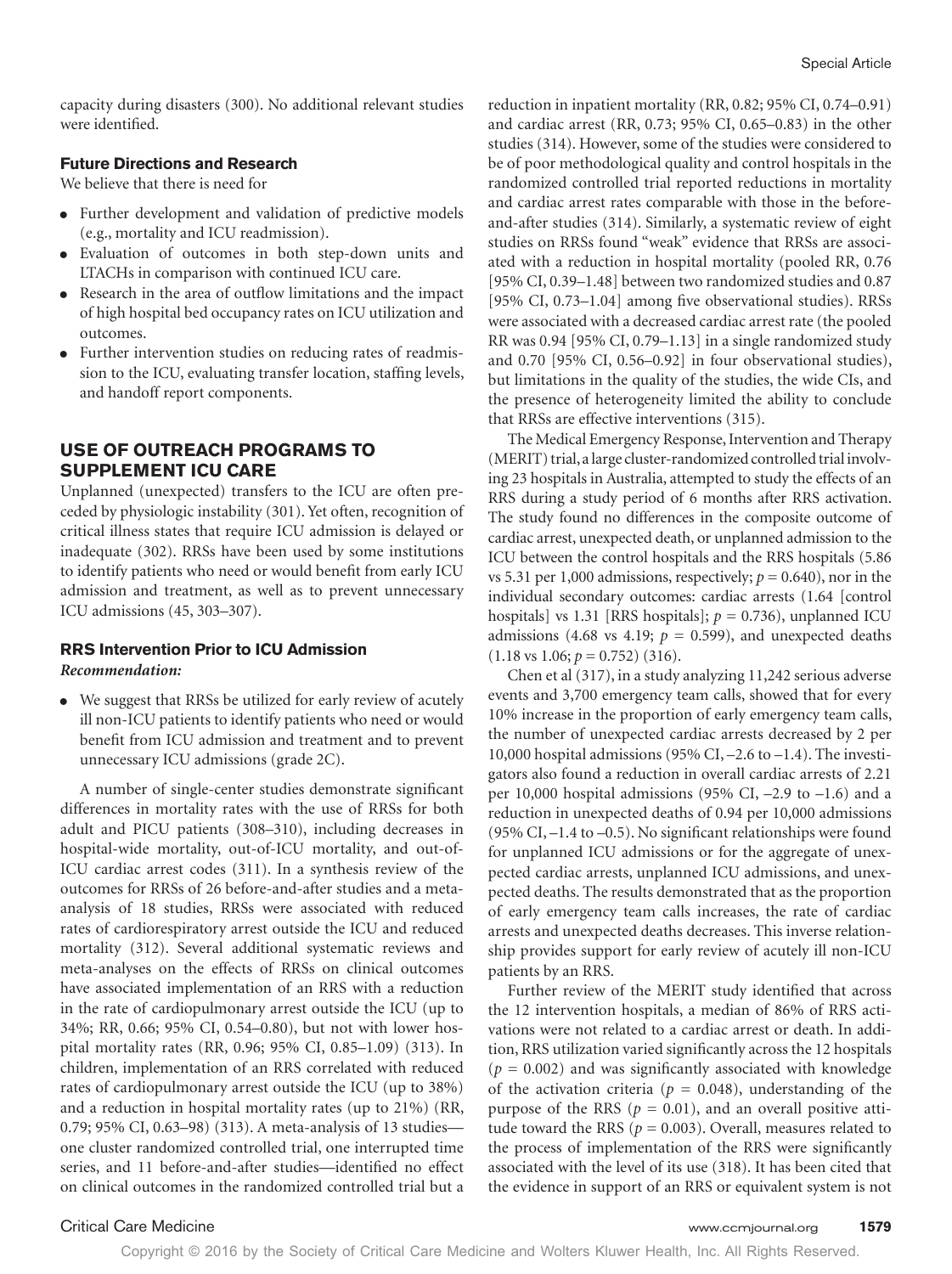straightforward, as issues such as education, resources, and communication are vital to implementation success (319).

Physiological track-and-trigger warning systems, which seek to identify patients outside critical care areas who are at risk of deterioration, were studied in a systematic review and evaluation of 15 studies, including a cohort study of data from 31 acute-care hospitals in England and Wales. A number of study limitations, including little evidence of reliability, validity, and utility and insufficient data to identify the best type of warning system, precluded comparisons between systems or the ability to establish the best track-and-trigger system (320). The authors highlight that because of the lack of rigorous testing and poor sensitivity in the evaluation of the available data, attributed in part to rapidly deteriorating patients and infrequent and nonstandardized measurement of physiological function, there is not sufficient evidence to support discontinuing the use of track-and-trigger systems. Rather, the authors suggest that additional work is needed to validate the impact of such systems.

During RRS activations, the following factors have been associated with the need for ICU admission: need for noninvasive ventilation (321), hypoxia as the reason for the RRS call, and ward "staff worried about the patient" (322). Several studies have demonstrated a decrease in unplanned ICU admissions with the use of an RRS, which has implications for ICU patients. A single-center study of RRS calls during a 3-year interval identified that the RRS was associated with a 36% reduction in the rate of unplanned transfers to the ICU following an RRS event (30). Similarly, a single-center pre-/ post-implementation study of an RRS that also utilized routine 48-hour follow-up for patients discharged from the ICU found that the RRS was associated with a reduction of inhospital cardiac arrests and ICU readmissions. The number of ICU readmissions was reduced from 112 of 712 (16%) to 56 of 586 (10%) by the third year (*p* = 0.05) (323). In addition, a single-center study of an RRS over a 1-year period, during which there were 344 RRS calls, demonstrated a decrease of cardiac arrests from 7.6 to 3.0 per 1,000 discharges per month. Overall hospital mortality decreased from 3% to 2%, and unplanned ICU admissions decreased from 45% to 29% (*p* < 0.05) (324). Other studies, however, have not demonstrated a change in unplanned admissions to the ICU (325).

Failure of clinical bedside staff to activate the RRS has also been identified as a factor in the overall effectiveness of the RRS (326, 327). A point prevalence survey focused on identifying the incidence of staff failure to activate the RRS revealed that while the prevalence of physiological instability in acutecare patients was 4%, nearly half of these patients (42%) did not receive an appropriate clinical response from staff, despite the fact that most (69%) met physiologic criteria for activating the RRS (327). Lack of an associated RRS call despite the presence of documented RRS calling criteria has been termed "RRS afferent limb failure." Of clinical significance, RRS afferent limb failure has been demonstrated to be associated with unanticipated ICU admissions and higher hospital mortality rates (328, 329).

Delay in activating the RRS has been attributed to delays in the time for nursing staff to call for assistance and where needed, in the time for physicians to call for higher-level care (330). Structured interviews with 91 staff members identified predominantly sociocultural reasons for failure to activate the RRS. Other studies examining RRS activation delays have found that the implementation, utilization, and impact of the RRS are shaped by problems with team cohesion, including poor communication and team efficiency, lack of resources, inexperience of staff, lack of availability of ICU beds, and contextual features such as leadership, organizational culture, and training (331, 332).

## **ICU Consult Teams in the Wards** *Recommendation:*

● We suggest that ICU consult teams be considered for use to facilitate transition from the ICU, assist ward staff in the management of deteriorating patients, facilitate transfer to ICU, and reduce rates of readmission to critical care (grade 2C).

ICU consult teams have been used to promote follow-up of patients recently discharged from the ICU and to recognize deteriorating patients on the ward requiring ICU admission. The aim of an ICU outreach or consult team is to facilitate discharges from the ICU, educate ward staff in the management of deteriorating patients, reduce ICU readmission rates, and facilitate transfer to ICU when merited (333). An extension of the ICU consult team that has demonstrated a significant impact in preventing ICU readmissions is the use of an ICU liaison or outreach nurse. This model is used in Australia and in the United Kingdom, where the ICU liaison nurse emerged as a member of the multidisciplinary team to assist in the transition of patients from the ICU to the ward and sometimes to also act as a member of the RRS (334). The areas of focus of the liaison nurse are providing support for patients recently discharged from the ICU, support for acutely ill patients on general wards, formal and information education and skills training for ward staff, and support for families (335). Although this role is a recognized clinical service role in Australia, a lack of data on its effect on patient outcomes after ICU discharge has been cited (336). Overall, research on the impact of ICU outreach teams has demonstrated a positive effect of such teams on a number of outcomes, including a decrease in discharge delays (337, 338), prevention of adverse events (339), a decrease in unplanned ICU admissions/readmissions (333, 340, 341), reduced mortality rates in general hospital wards (342), and staff evaluations suggesting that care was more timely, referrals to the ICU were fewer, and ICUs felt more able to discharge patients to the hospital wards (343).

Several single-center observational studies have found a positive impact of an ICU liaison nurse service on patient outcomes. The impact of the service in a 36-month before-andafter study on ICU and hospital LOS, mortality rate, and ICU step-down days found a 13% increase in patient throughput after the introduction of the ICU liaison nurse service (344).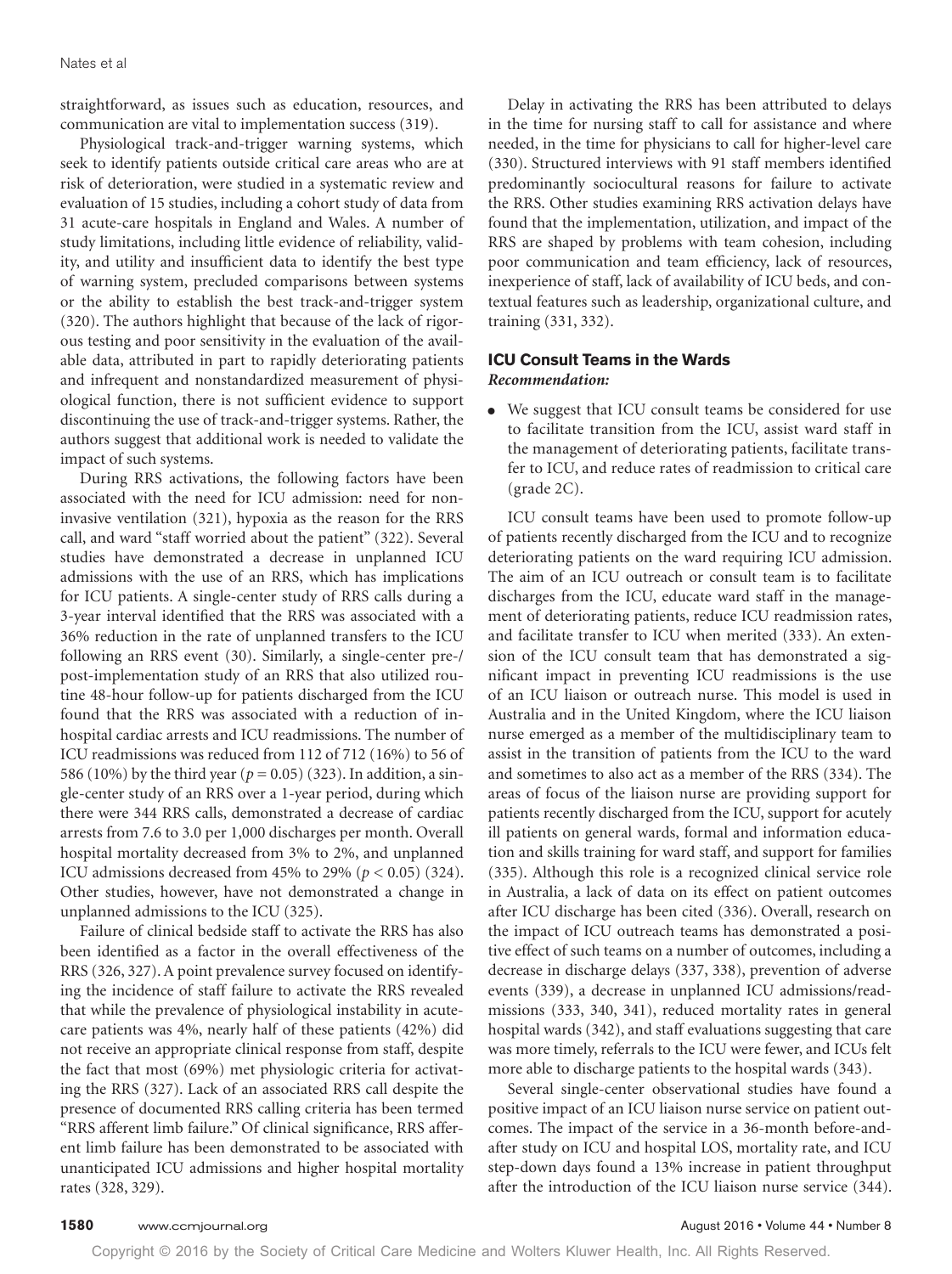Despite trends toward improvement, there was no significant change in median ICU LOS (2.2 d before compared with 2.1 d after) or median hospital LOS (12.0 d before compared with 11.5 d after) or in ICU or hospital mortality (ICU, 15% before compared with 14% after; hospital, 23% before compared with 22% after). However, ICU step-down days were significantly decreased by 48% (71 $\pm$ 14.2 d before compared with 37 $\pm$ 15.5 d after;  $p > 0.001$ ). For the patient group readmitted to the ICU (49 patients before compared with 55 patients after), there was a 25% decrease in median ICU LOS (4.0 vs 3.0 d) and a trend toward decreased mortality in both the ICU (18% before compared with 16% after) and hospital (35% before compared with 26% after), demonstrating trends toward more efficient ICU discharge (increased throughput, decreased ICU step-down days, and ICU readmission LOS) (344).

An integrative review and meta-synthesis of 20 studies assessing the scope and impact of intensive care liaison and outreach services concluded that the outreach services had a beneficial impact on ICU mortality, hospital mortality, discharge delay, and rates of adverse events (340). A variety of research methods were used, however, and it was not possible to conclude unequivocally that the ICU liaison/outreach service had resulted in improved outcomes. Potential sources of bias that were identified included selection bias (use of a single site), performance bias (nonstandardized intervention), and no or limited control of confounders (340). Outcomes for nurses in the form of improved confidence, knowledge, and critical care skills were identified in qualitative studies but not formally measured. A noteworthy major benefit across the studies, although not measured quantitatively, was improved communication pathways between critical care and ward staff (340).

A systematic review of the effectiveness of critical care outreach services conducted in the United Kingdom identified two randomized controlled trials, 16 uncontrolled before-andafter studies, three quasi-experimental studies, one controlled before-and-after study, and one post-implementation-only controlled study (345). The most frequent outcomes measured were mortality rate, cardiac arrest, unplanned critical care admission from wards, LOS, and critical care readmission rates. Review of the studies identified improvements in patient outcomes yet insufficient evidence to demonstrate such outcomes conclusively.

A Cochrane database systematic review of outreach and early warning systems for the prevention of ICU admission and of death of critically ill adult patients on general hospital wards identified two cluster randomized controlled trials, one randomized at the hospital level (23 hospitals in Australia) and one at the ward level (16 wards in the United Kingdom) (45). The primary outcome in the Australian trial (a composite score including incidence of unexpected cardiac arrests, unexpected deaths, and unplanned ICU admissions) demonstrated no significant difference between control and outreach team hospitals (adjusted  $p = 0.640$ ; adjusted OR, 0.98; 95% CI, 0.83–1.16). The U.K.-based trial found that outreach reduced in-hospital mortality (adjusted OR, 0.52; 95% CI, 0.32–0.85) compared with the control group. Meta-analysis was not possible due to heterogeneity of the interventions, settings, outcomes and study design and their review of similar works found that most studies investigating outreach were diverse and had poor methodological quality (45).

Proactive rounding by the RRS team, which, similar to an ICU consult team, is aimed at promoting early detection of patients with clinical deterioration, has not been found to decrease the ICU readmission rate, ICU LOS, or hospital mortality of patients discharged from the ICU (346). In contrast, a recent systematic review and meta-analysis on the use of critical care transition programs identified a reduced risk of ICU readmission (risk ratio, 0.87 [95% CI, 0.76–0.99];  $p = 0.03$ ). The risk of readmission was not affected by the presence or absence of an intensivist or by type of program (e.g., within an outreach team or a nurse liaison program). Although there was no significant reduction in hospital mortality, the authors concluded that critical care transition programs appear to reduce the risk of ICU readmission in patients discharged from ICU to a general unit (347).

### **Future Directions and Research**

Clearly, the lack of evidence on ICU outreach requires further multisite randomized controlled trials to determine its potential effectiveness. As different models of outreach exist, additional research that identifies the specific roles of various types of outreach liaisons and their impact on ICU and ward patients is needed.

Despite the demonstrated benefit of RRSs, a number of factors have been identified that can affect the effectiveness of the RRS, including staff skill set and activation criteria (326, 327). In countries such as Australia and the United Kingdom, RRS teams commonly include a physician team member, while in the United States, teams may be composed of critical care nurses and respiratory therapists who conduct a first-line assessment and identify the need for physician support. The effect of these differences in RRS models on outcomes has not been explored. Regardless of the organizational commitment to the RRS, clinical staff may act on the basis of local cultural rules that need to be better understood in order to ensure appropriate activation of the RRS.

With respect to ICU ADT criteria, research on RRSs has demonstrated an impact on decreased unplanned ICU readmissions. Additional research on the impact of RRSs is indicated as the studies to date have demonstrated conflicting results with respect to impact on hospital mortality, cardiac arrest, and unexpected death.

# **QUALITY ASSURANCE/IMPROVEMENT AND METRICS OF ICU ADT PRACTICES**

# **Quest for Appropriate ICU Metrics** *Recommendations:*

● We suggest following the SCCM's guidelines as described in "Critical Care Delivery in the Intensive Care Unit: Defining Clinical Roles and the Best Practice Model" (currently undergoing revision) (ungraded).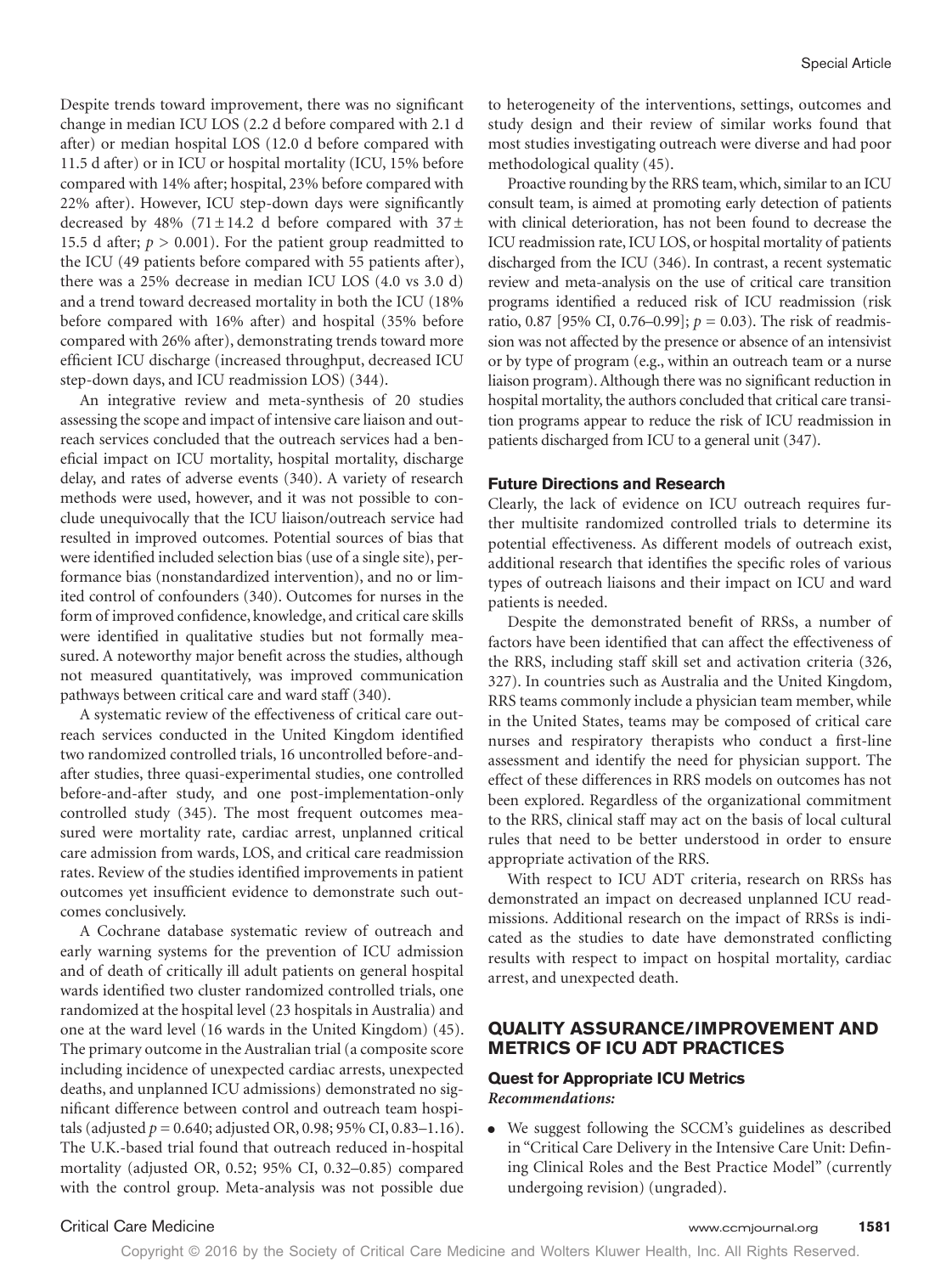- We suggest that every ICU have a written ADT policy, as an administrative best practice, to guide appropriate patient placement (ungraded).
- We suggest following the metrics identified as indicators of ADT performance in this framework (**Table 5**). This information should be collected electronically through the electronic health record, if available (ungraded).

ICUs should be administered following the SCCM's "Critical Care Delivery in the Intensive Care Unit: Defining Clinical Roles and the Best Practice Model" (a revision of these guidelines is under way) (348). The ADT process should be monitored, as with any administrative and clinical activity within the healthcare system. Administrative and clinical best practices include having policies to guide patients' flow throughout their hospital stay. An ICU's ADT policies should encompass a broad scope of practice, including management and leadership, multidisciplinary team members, patient types, processes, and procedures. These policies should also provide clear directives to prevent conflicts and patient care delays, a process to deal with conflict and provisions for escalation to higher levels should be delineated.

In 2002, the Joint Commission developed a set of six performance measures (ventilator-associated pneumonia prevention, stress ulcer prophylaxis, deep vein thrombosis prophylaxis, central line-associated bloodstream infection prevention, ICU LOS, and hospital mortality rate) for the ICU, which were later aligned with its ORYX performance measurement system (349). These measures are specific processes that, if undertaken/addressed, are expected to improve patient outcomes. The Joint Commission chose the APACHE version IV scoring system for risk adjustment of the two outcome measures (ICU LOS and hospital mortality); the implementation of these two measures was put on hold in 2005 to allow alignment with the new requirements established. In 2010, the Commission divided its performance measures into accountability and nonaccountability measures. The first, measures that have the greatest impact on patient outcomes, are identified by four criteria: strong research evidence that the process will improve patient outcomes, proximity of the measured process to the outcomes, ability to accurately measure the process, and minimization of unintended adverse effects caused by the process (350). On the updated list (2012), only one of the almost 50 accountability measures was specific to ICU care, ICU venous thromboembolism prophylaxis (351).

We identified three works on ICU quality indicators that are considered important for the scope of these guidelines—a systematic review of the literature by Berenholtz et al (352); the guidelines of the Spanish SCCM and Coronary Units (SEMICYUC) Multidisciplinary Steering Committees and Working Teams, titled "Quality Indicators in Critically Ill Patients" (353); and a report from the Task Force on Safety and Quality of the European Society of Intensive Care Medicine (ESICM) (354). These documents all used an evidence-based approach to summarize the quality indicators identified.

The first study identified six outcome, six process, four access, and three complications measures. The access quality indicator measures were 1) rate of delayed admissions, 2) rate of delayed discharges, 3) rate of cancelled surgical cases, and 4) number of ED bypass hours (352).

The 188 pages of the SEMICYUC document, published in 2011 after 2 years of revising the original 2005 publication, proposed 120 quality indicators; among the planning/organization and management quality indicators, they identified: 1) rate of delayed admissions, 2) rate of delayed discharges, 3) rate of premature discharges, 4) rate of suspensions of scheduled surgeries, 5) regulated exchange of information, and 6) daily rounds by multidisciplinary teams. Among the indicators for perceived quality at discharge from the ICU, they identified standardized mortality rate and use of an ICU discharge report. Unscheduled readmission was also identified as an adverse-event quality indicator (353).

For the third publication, the members of the ESICM task force evaluated 111 potential indicators and came to more than 90% agreement on nine: 1) the need for ICUs to meet the national standard requirements for resource allocation and reporting, 2) 24-hour availability of a consultant-level intensivist, and for times that the intensivist was not immediately available, having a provider capable of initiating immediate resuscitation, 3) an adverse-event reporting system, 4) multidisciplinary rounds, 5) a standardized handover system for discharge, 6) reporting and analysis of standardized mortality ratios, 7) rate of ICU readmission at 48 hours, 8) rate of central venous catheterrelated infections, and 9) rate of unplanned extubations (354).

After considering the literature reviewed and discussed throughout these guidelines, our Task Force has developed a number of ICU ADT-focused quality indicator metrics, delineated in Table 5. The purpose of these metrics is to assist in evaluating the ICU ADT process and making necessary changes to improve the specific unit/multidisciplinary team performance. In addition, a few tools developed by the ADT Task Force have been included to guide practitioners in the process of:

- Developing an ICU admission, discharge and triage policy (**Appendix 2,** Supplemental Digital Content 2, [http://links.](http://links.lww.com/CCM/B901) [lww.com/CCM/B901](http://links.lww.com/CCM/B901)).
- Allocating critical care resources (**Appendix 3,** Supplemental Digital Content 3, <http://links.lww.com/CCM/B902>).
- Prioritizing ICU admission or discharge based on specific patient needs (**Appendix 4,** Supplemental Digital Content 4,<http://links.lww.com/CCM/B903>).
- Instructions to create a two-sided pocket card with the tools in Appendix 3 (Supplemental Digital Content 3, [http://](http://links.lww.com/CCM/B902) [links.lww.com/CCM/B902\)](http://links.lww.com/CCM/B902) and Appendix 4 (Supplemental Digital Content 4, [http://links.lww.com/CCM/B903\)](http://links.lww.com/CCM/B903) are provided in **Appendix 5** (Supplemental Digital Content 5, <http://links.lww.com/CCM/B904>).

### **Future Directions and Research**

Developing a perfect policy and/or tool to measure acuity is extremely challenging. ADT policy development is a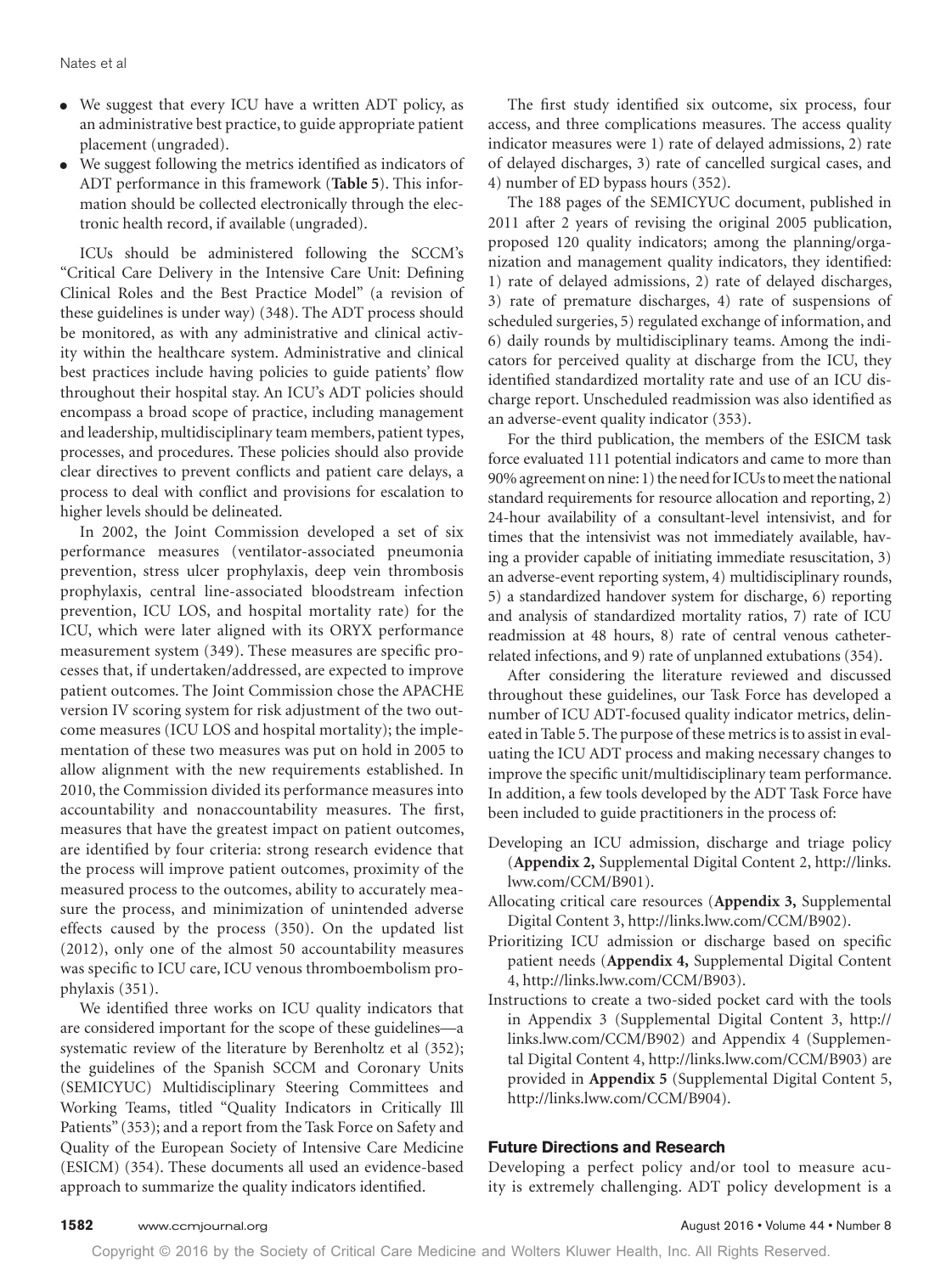# **Table 5. Quality Assurance/Improvement and Metrics of ICU Admission, Discharge, and Triage Practices**

|                          | <b>Monitor and Evaluate</b>                                                                                                                                                                                                                                                                        |
|--------------------------|----------------------------------------------------------------------------------------------------------------------------------------------------------------------------------------------------------------------------------------------------------------------------------------------------|
| Admission                | ICU admissions and the basic administrative information of the patients (e.g., source of referral [such as the<br>emergency department, ward patients, RRS, or the ICU consult team], number per day, number per month, time of<br>day or night, outcomes [including standardized mortality rate]) |
|                          | Daily census (e.g., ICU census every 8-12hr). This allows determining staffing needs (e.g., number of nurses needed<br>during the day, evening, and night shifts or during the week vs the weekend)                                                                                                |
|                          | Surgery cancellations (e.g., lack of ICU beds versus hospital beds; track together with hospital/ED bypass)                                                                                                                                                                                        |
|                          | Admission delays (e.g., source, time between referral and admission, outcomes for these patients)                                                                                                                                                                                                  |
|                          | Physician and nursing staffing and its impact on admission delays and refusals (e.g., correlation of high or low staff<br>availability/workloads leading to admission delay or denial and the associated referral sources)                                                                         |
|                          | Admissions via RRS referral (e.g., number of patients treated by the RRS, admission rate, outcomes)                                                                                                                                                                                                |
|                          | ICU consults in the wards, if this service is provided (e.g., number of patients, type of patients, admission rate,<br>outcomes)                                                                                                                                                                   |
| Triage                   | Denied admissions (e.g., source of referral, reason, number per day, number per month, time of day, weekday versus<br>weekend, outcomes)                                                                                                                                                           |
|                          | Interhospital transfers (e.g., from other EDs, other ICUs)                                                                                                                                                                                                                                         |
|                          | Cancelled transfers as a result of hospital/ED bypass (e.g., number of cancellations, hours on bypass)                                                                                                                                                                                             |
|                          | Conflicts (e.g., rate and type of conflicts during referral and admission)                                                                                                                                                                                                                         |
| ICU stay                 | ICU utilization (e.g., LOS, ventilator days)                                                                                                                                                                                                                                                       |
|                          | Ethics and palliative care consults (e.g., rates, outcomes [LOS, ventilator days, end-of-life interventions such as do-not-<br>resuscitate orders or comfort care])                                                                                                                                |
|                          | Unexpected cardiac arrests (e.g., source of admission, rate, outcomes for correlation with admission delays, use of<br>prior RRS intervention or ICU consultation in the ward)                                                                                                                     |
|                          | Conflicts (e.g., rate and type of conflicts during ICU stay, including admission-discharge-triage and futility<br>disagreements)                                                                                                                                                                   |
|                          | Unexpected deaths (e.g., source of admission, number)                                                                                                                                                                                                                                              |
| Discharge                | Delay in discharges (overutilization) (e.g., avoidable ICU days and reason, such as no beds in the wards)                                                                                                                                                                                          |
|                          | Time and day of discharge (e.g., discharge at night, weekends)                                                                                                                                                                                                                                     |
|                          | Patient discharge status (alive or dead) and site of discharge (e.g., ward, intermediate care unit, long-term acute care<br>hospital, operating room, morgue)                                                                                                                                      |
|                          | Outcomes of all patients adjusted by severity of illness and expected mortality on the basis of standardized mortality<br>rates                                                                                                                                                                    |
|                          | Unplanned readmissions (e.g., rate, source, reason for readmission, outcomes)                                                                                                                                                                                                                      |
|                          | Conflicts (e.g., rate and type of conflicts or disagreements during discharge, including those between medical teams<br>and families)                                                                                                                                                              |
|                          | Family/patient satisfaction. If patients or families are not satisfied with service, identify the problems and address<br>them                                                                                                                                                                     |
| <b>ICU ADT</b><br>policy | Compliance with the ICU ADT policy (e.g., number of policy violations, number of inappropriate admissions, number of<br>delayed discharges)                                                                                                                                                        |
|                          | Overall ICU performance. A multidisciplinary committee should review and discuss the metrics on an ongoing basis,<br>and the outcomes should be analyzed and considered for implementation of improvement measures                                                                                 |
|                          | Needed changes to the ICU ADT policy upon periodic reviews according to needs and changes at each institution                                                                                                                                                                                      |
|                          |                                                                                                                                                                                                                                                                                                    |

RRS = rapid response system, ED = emergency department, LOS = length of stay, ADT = admission, discharge, and triage.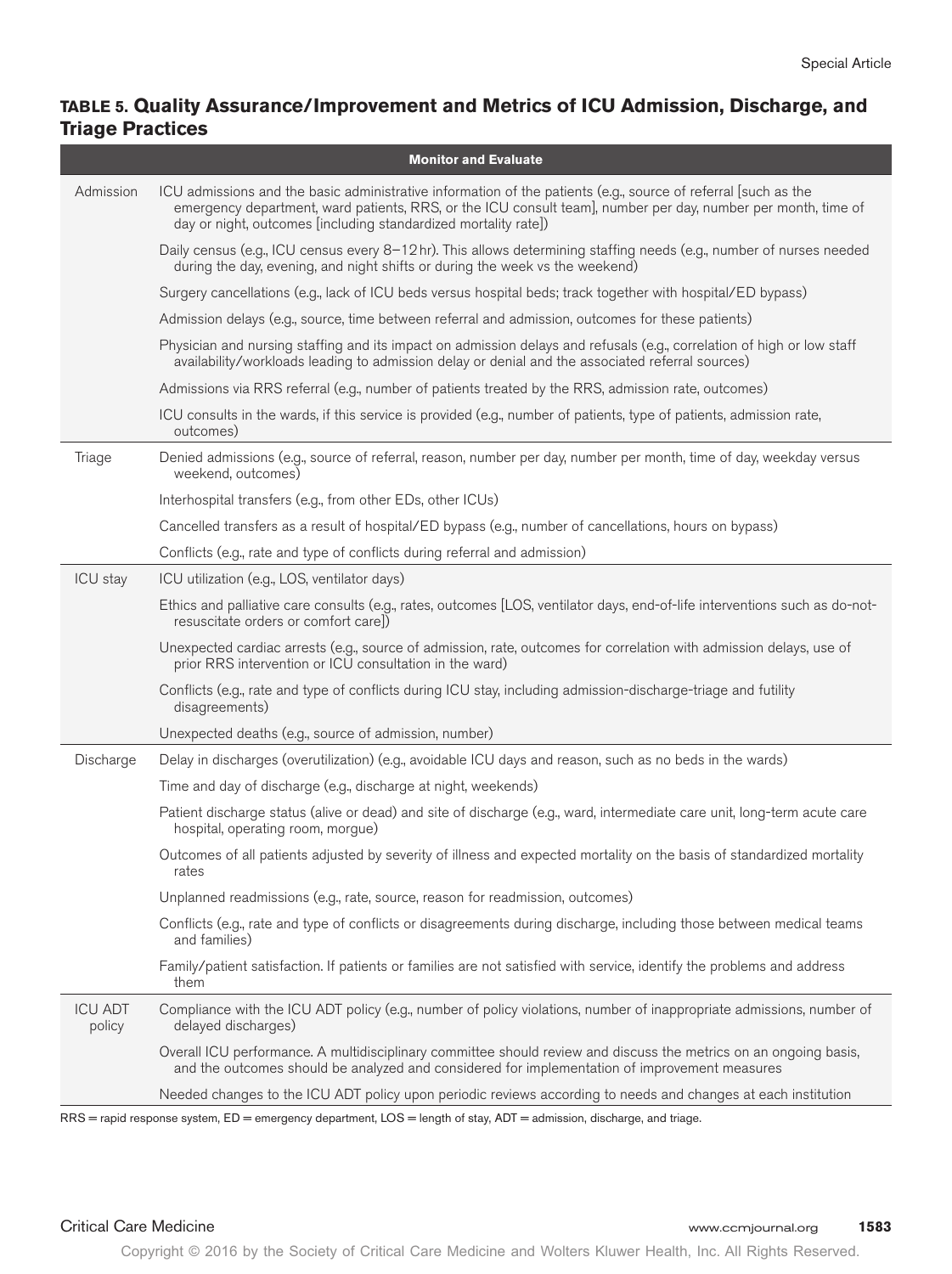task complicated by the numerous of variables to consider, the complexity of critically ill patients, and the diversity of healthcare systems. Tools can be developed that can assist with guiding decisions; however, no policy or tool can replace the clinical judgment of the critical care multiprofessional team. Future directions for developing the most predictable process for determining patient placement should focus on

- Improving accuracy of severity scoring tools (APACHE, SAPS, and Mortality Prediction Model) and nursing productivity models.
- Utilizing electronic medical record documentation to automatically capture patient characteristics and developing a self-populating tool for ADT.
- Utilizing telemedicine to monitor discharged patients and "capture" red flags to increase timeliness of intervention and prevent readmission to critical care.
- Utilizing telemedicine to assist with monitoring critical care patients who were triaged to a nontraditional critical care unit because of lack of critical care bed availability.
- Determining how standardization of all critical care processes (policies, team hand-off reports, rounds reports, nurse-driven protocols, and standing orders) influences ADT decisions.
- Determining how the use of nonintensivist physicians admitting to a critical care unit affects decisions about patient placement.
- Determining how hardwiring of safety and quality measures can be captured as a characteristic of nurse workload to determine the impact on discharge and triage/transfer criteria.
- Exploring including a palliative care/end-of-life specialist as a member of the critical care team to build relationships with families and assist in decision making.

# **NONBENEFICIAL TREATMENT (FUTILE CARE) IN THE ICU**

Nonbeneficial treatment, or futile care, was not addressed in the previous version of these guidelines (5). Medical futility received a lot of attention in the early nineties during the intense national debates regarding healthcare reform (355). With the exception of the 1999 report by the Council on Ethical and Judicial Affairs committee of the American Medical Association (AMA) (356), the subject received progressively less attention during the next decade, and it has not been directly addressed in guidelines for critically ill patients since 1997 (357, 358), when futility was extensively discussed by the Ethics Committee of the SCCM in a consensus statement regarding futile and otherwise inadvisable treatments (357) and by the American Thoracic Society in an official statement on the fair allocation of intensive care resources (358). Because of the difficulties associated with the type of evidence for determining futility, the extreme complexity of the subject, and the infeasibility of covering the subject in its entirety in these guidelines, here we only briefly comment on a few aspects of the topic related to ADT.

### **Terminology** *Recommendation:*

● We suggest using the term "nonbeneficial treatment" whenever clinicians consider further care "futile" (Ungraded).

The definition of "futile care" remains controversial; there is no current consensus or definitive, objective definition (359, 360). Futile care has been described as an intervention that only prolongs the final stages of the dying process (356), but many other definitions have also been published (356, 357, 359, 360). The AMA's Council on Ethical and Judicial Affairs has stated that a fully objective and concrete definition of futility is unattainable (356). Qualitative definitions of futile care are value laden and have not helped to resolve disagreements among patients, families, healthcare providers, and courts (355). Regrettably, quantitative definitions have not helped solve this problem either.

The Ethics Committee of the SCCM has discouraged using the concept of futility to establish policies that limit care (357) and has recommended not using the term futile care. We concur with this recommendation. Until critical care practitioners can accurately predict specific outcomes in clinical practice and reach consensus regarding which clinical situations are futile, we suggest avoiding the term futile at the bedside.

Instead of futile care, the SCCM Ethics Committee recommended the term "inadvisable treatment"; others have recommended the term "nonbeneficial treatment" (361). The terms, regardless of how they are defined, are subjective, as are many of the factors that we use to determine benefit (e.g., likelihood of success of an intervention, the life expectancy or quality of life of the patient, burdens to all affected by the event, wishes of the patient and their closest relatives). Nevertheless, among these terms, nonbeneficial appears to confer a less threatening connotation (compared to futile) and a more professional estimation (compared with inappropriate or inadvisable) that providing or continuing to provide treatments is not, in our opinion, in the best interest of the patient. An example would be continuing to provide ventilatory support to a leukemia patient in respiratory failure and multiorgan failure with poor prognosis. However, in certain circumstances, such as requests for interventions that in our medical opinion are unethical, the term "inappropriate treatment" should be used. An example would be performing cardiopulmonary resuscitation (CPR) in a patient with metastatic cancer, in multiorgan failure, with a devastating intracranial hemorrhage.

# **Attempts to Design Objective Models for Determining Nonbeneficial Treatment Status** *Recommendations:*

- We suggest avoiding the current quantitative definitions of nonbeneficial treatment because of the lack of consensus on a single definition (ungraded).
- We suggest against the routine use of the currently available severity-of-illness scores for identifying nonbeneficial treatments in specific patients (grade 2C).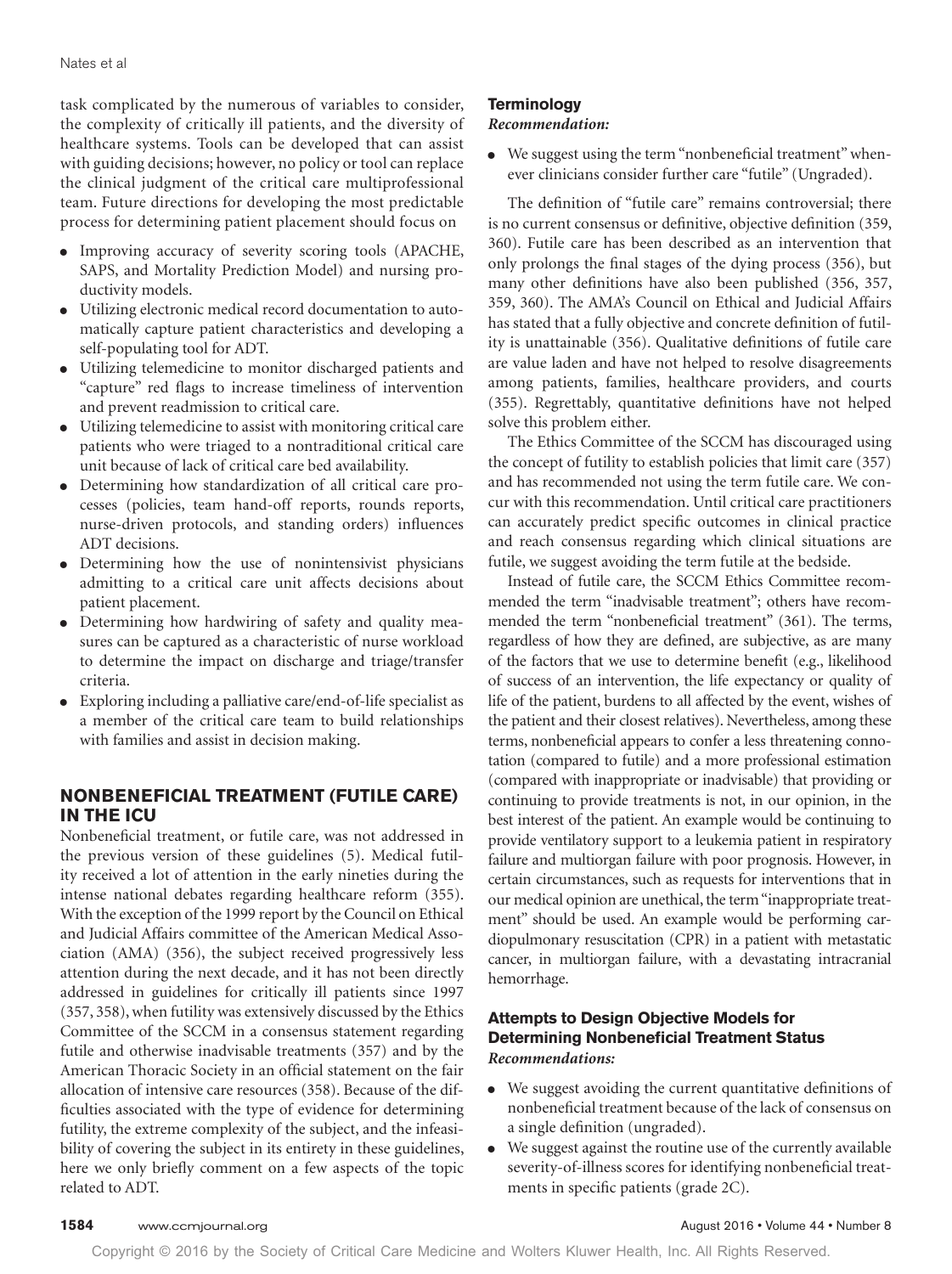● We suggest that the information provided by healthcare professionals be quantitative to reduce disagreement between the prognostic information delivered to the patients' surrogates and their understanding and acceptance of the message (grade 2C).

Several quantitative approaches to determining futility were developed in the early 1990s, but they have failed to be adopted in clinical practice. Schneiderman et al (360, 362) suggested the following threshold for deciding when a treatment is nonbeneficial or "futile": when a medical treatment has fewer than one success in 100 uses or when it only helps to preserve permanent coma. However, the risk of error in these calculations and lack of data for all the disorders and populations admitted to the ICU have led to the use of clinicians' actual experience and individual biases instead. In addition, individualized predictions based on any of the numerous scores available are not appropriate and should not be used alone to make such decisions (357, 358). In a comprehensive response to the numerous criticisms of their approach, Schneiderman et al (363) addressed the lack of professional or societal consensus about the definition of futility, the concern that empirical data could not be applied with certainty to any given patient, the concern that empirical data may suggest decisions that conflict with patients' religious beliefs, and the fact that rationing and resource allocation will ultimately determine medical futility, among other criticisms.

Other quantitative approaches proposed included a mathematical model by Murphy and Matchar (364) to identify thresholds for deciding the medical and economical appropriateness of a given treatment, as well as a cost-effectiveness ratio. Teno et al (365) suggested implementation of a strict prognosis-based futility guideline. They analyzed 4,301 patients enrolled in the Study to Understand Prognoses and Preferences for Outcomes and Risks of Treatment (SUPPORT) and identified 115 individuals (2.7%) with less than a 1% chance of surviving 2 months. In a simulation of the model, they found that stopping treatment of those 115 patients earlier would have saved \$1.2 million (14%) of the \$8.8 million in total charges. Also, nearly 75% of the reduction in the total number of hospital days was due to the simulated discontinuation of treatment of only 12 patients. The researchers concluded that patients at high risk of dying could be identified, but the implementation of a strict, prognosis-based futility guideline on the third day would have resulted in only modest savings.

Regardless of the model used and its limitations, the discrepancies among healthcare providers' opinions remain an important obstacle to standardizing decisions about nonbeneficial treatments (366). In a study about the prevalence of withholding and withdrawal of life support from the critically ill, Prendergast and Luce (367) showed that only 4% of physicians considered medical futility on the basis of low probability of survival alone. Others considered comorbid diseases leading to recurrent hospitalizations or death, poor quality of life, patient's suffering, and even resource allocation in their decisions. In the recent Eldicus Triage Consensus, physicians were

not able to agree to a cutoff probability for triage even when the chance of survival was estimated at 0.1% (186).

Although the use of predictive models or scores has been suggested to aid in the identification of nonbeneficial treatment, these models, in addition to having large margins of error, have been developed for group predictions and are not appropriate for establishing futility in individual cases. The early adoption of any of futility prediction models or recommendations could slow medical progress in terms of the development of adequate therapies to improve the survival of patients with conditions that have initially high mortality rates. Neither doctors nor nurses have been able to demonstrate accurate predictive abilities (366). However, this problem is more complex than providers being able to make accurate predictions. A recent randomized study (368) comparing the reliability of quantitative versus qualitative statements in discussions conveying prognostic estimates in two video versions of a simulated family conference showed that there was a big gap between what was conveyed by the doctors and what patients' surrogates understood from the doctor's predictions. The patients' understanding of the physician's estimates did not differ based on whether the information was provided quantitatively (17% likelihood of patient survival  $\pm$  22% sp) versus qualitatively (16 $\pm$ 17%;  $p = 0.62$ ). Almost half of the surrogates (47%) believed that their relatives had much better prognosis than the prognosis provided by the physicians, and the surrogates' own estimates of likelihood of patient survival did not differ based on whether the information was provided qualitatively (mean likelihood  $26 \pm 24\%$  sp) versus quantitatively ( $22 \pm 23\%$ ;  $p = 0.26$ ). Among the group as a whole, the surrogates' mean estimate of patients' survival likelihood  $(23\pm22\%)$  was more than twice the rate provided by the physician (10%;  $p < 0.0001$ ). In the multivariate analysis, the authors found that the two variables associated with less discordance were trust in the patient's physician (coefficient, –0.85; 95% CI,  $-1.7$  to  $-0.04$ ;  $p = 0.04$ ) and receiving the prognostic information quantitatively (coefficient, -9.2; 95% CI, -14.5 to -3.8;  $p = 0.001$ ). Another publication noted that nonbeneficial interventions can be perceived differently if they are cheap, easy, and without morbidity versus aggressive, technologically intensive, and entailing great pain and suffering (369).

## **Delivery of Nonbeneficial Treatment in the ICU** *Recommendation:*

● We suggest developing clear ICU and institutional nonbeneficial treatment policies through consensus of all the parties involved (physicians, nurses, administrators, lawyers, ethicists, and family representatives) (ungraded).

Care that is considered to be nonbeneficial continues to be delivered around the world. For example, Hariharan et al (370) reported in Barbados the continued provision of aggressive treatment to patients whose prognoses were considered "futile" by some of the healthcare providers. A third of the patients who died in the investigators' ICU, 5% of the 662 admissions, met their futility criteria, including patients diagnosed as dead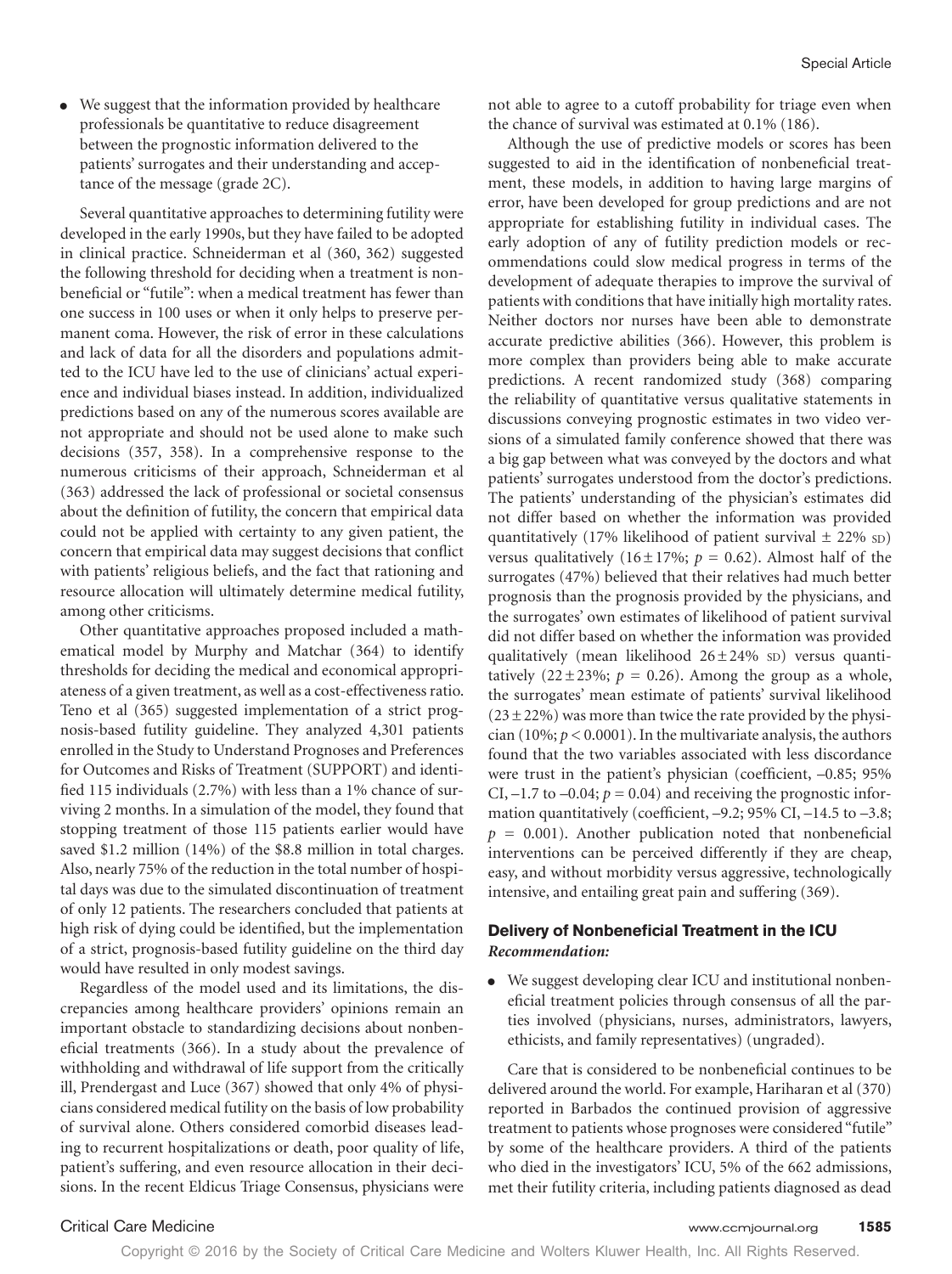by neurological criteria, or brain dead. The authors found that age, legal considerations, family wishes, and disagreement among treating physicians were the main reasons for the futile treatment (370).

In a Canadian survey, Palda et al (371) reported that 95% of the nurses and 87% of the physicians responding to the survey had provided "futile" care during the past year. They identified eight main reasons for the provision of nonbeneficial treatment by these practitioners. The most common reason was the perception of death as a treatment failure by the physicians, and the second was poor communication between the providers and families. Among the other reasons recognized were prognostic uncertainty, legal pressures, and fragmented care owing to the involvement of multiple subspecialists.

The study of Palda et al (371) showed a significant difference between the opinions of nurses and physicians regarding "futile" care (368). Frick et al (366) have also described such disagreements between nurses and doctors. The higher the severity score and the longer the ICU stay, the higher the discrepancy between nurses' and doctors' opinions regarding nonbeneficial treatment. Nurses were more pessimistic in general; of the 284 days in which daily judgments were recorded, nurses considered withdrawal on 123 days and physicians on 26 days ( $p < 0.001$ ). Nurses also more frequently than doctors considered care to be "futile" for survival  $(92 \text{ vs } 61 \text{ d}; p < 0.001)$ and quality of life (119 vs 70 d; *p* < 0.001).

In a more recent study, Huynh et al (372) studied the frequency of provision of perceived "futile treatments" defined through a focus group consensus process and identified via a multivariate model. The investigators found that 134 patients among 1,136 patients in five Californian ICUs received 464 days of nonbeneficial treatments for a total cost of \$2.6 million. The authors considered the costs to be substantial, in contrast to others who have downplayed the economical impact of these interventions, such as the SUPPORT study investigators (365) and Luce and Rubenfeld (373).

# **Nonbeneficial Cardiopulmonary Resuscitation** *Recommendation:*

● We suggest that prudent clinical judgment, in conjunction with the latest American Heart Association guidelines and specific local and hospital policies, be followed in deciding when to withhold or terminate cardiopulmonary resuscitation (ungraded).

Modern CPR was developed from efforts to resuscitate patients from sudden cardiac death in the 1700s, and this technique has been a main focus during medical training since (374). CPR is performed on any patient in cardiac arrest even if the arrest is the result of a chronic and debilitating terminal disease or the patient is dying, as long as there is not an advance directive to the contrary or an objective sign of irreversible death (e.g., rigor mortis or decapitation).

Deciding not only when to start CPR but also when to stop is difficult. The evolution of termination-of-resuscitation rules is an excellent example of the complexity and challenges we face

when considering using the term "nonbeneficial treatment" as a justification for setting limits on medical interventions. Decision rules for termination of nonbeneficial resuscitations for in-hospital cardiac arrests were proposed in 1999 (375). Guidelines by the National Association of Emergency Medical Services Physicians Standards and Clinical Practice Committee for termination of resuscitation in the prehospital setting (376) were published in 2000. These were followed in 2003 by guidelines for withholding or terminating resuscitation in cases of prehospital traumatic cardiopulmonary arrest, authored by the same group in association with the American College of Surgeons Committee on Trauma (377, 378). However, since those guidelines were published, the practices have come into question in light of changes made to the American Heart Association (AHA) resuscitation recommendations in 2005 (379, 380).

The AHA dedicates a chapter of its guidelines to the ethical aspects of CPR and the issue of futility. In the past, the chapter included ethical guidelines, a simple decision algorithm in cases of cardiopulmonary arrest, as well as recommendations on when to stop CPR. The recommendations clearly stated that the burden of the decision to terminate resuscitation rested with the responsible clinician and that clinical judgment always trumps clinical criteria: "In the final analysis, the decision that a resuscitation attempt would be futile is a matter of medical judgment that only a responsible physician can make" (381). This leaves room for variability in the delivery and termination of any resuscitative effort, as two physicians could easily disagree in any given case. Additional interventions, such as therapeutic cooling (382) and the introduction of extracorporeal membrane oxygenation as a part of the management of circulatory arrest (383), have further complicated adherence to these recommendations, despite studies validating the guidelines' rules (380, 384). The AHA continues narrowing the rules for termination of resuscitation and in the most recent recommendations published at the end of 2010 questioned the reliability of the evidence calling for prospective validation (385). Regardless, CPR continues to be provided in conditions that have been considered nonbeneficial even by the practitioners who provide the treatment (386, 387). Family, peer pressure, and legal pressures are among the important reasons for this practice.

# **Death by Neurological Criteria**

*Recommendation:*

• We suggest that life-supportive therapies be removed in cases of patients declared dead by neurological criteria in accordance with local law (including potential legal restrictions associated with the patient's religious beliefs), hospital policies, and standard medical practice and after appropriate organ donation considerations (ungraded).

Guidelines for the determination of death by neurological criteria were updated and published by the American Academy of Neurology in 2010 (388). Most of the recommendations are classified by the academy as grade U, or "studies not meeting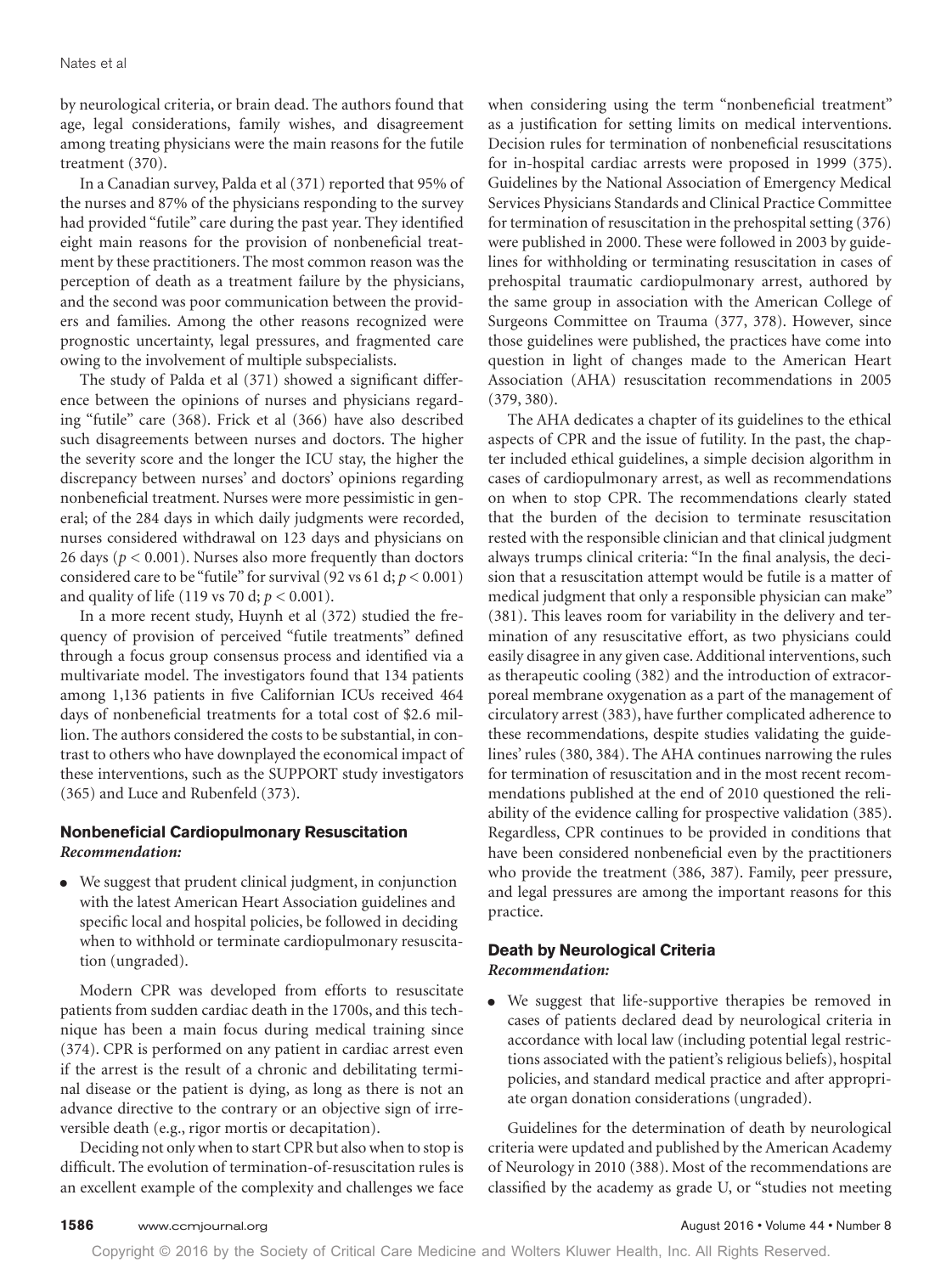level of evidence from class I to III; data inadequate or conflicting; given current knowledge, treatment is unproven." Brain death could be seen as a diagnosis that leads to simple medical decisions. However, a family's reluctance or religious beliefs can complicate or lead to challenging decisions about life-supportive therapy withdrawal.

In some circumstances, legal considerations can affect clinical practice. For example, for the declaration of brain death, the State of New Jersey includes in its law exemptions to accommodate personal religious beliefs as well as specific examination guidelines and physician standards (389). Similarly, in Israel, the Brain Death Law prohibits the discontinuation of ventilation in brain-dead patients if the family disagrees with the life-support withdrawal (390); in addition, another law addressing terminally ill patients prohibits the withdrawal of ventilators (391). Physicians and other healthcare providers (e.g., nurses, respiratory therapists) who find themselves in analogous circumstances need the assistance of the legal services of their institutions for multiple reasons, including the risk of harm to healthcare providers, the legal implications of continuing life support to a patient declared dead or even not yet declared brain dead, additional costs for the institution, and the inappropriate utilization of critical care resources (392).

When a patient's relatives object to withdrawal despite expert attempts to explain that the patient is brain dead, unsatisfactory agreements or legal conflicts may result. In a recent report, Smith and Flamm (393) described the case of a brain-dead patient dispute between a very religious Jewish family and the medical team. The authors described in detail all the social, ethical, medical, and legal ramifications of the opposition to accepting the diagnosis, complicated by the vagueness of the state law's statements that require "reasonable short-term accommodation"; the patient was finally transferred to another institution's ICU, leaving the case essentially unresolved. Laws of the states of New York and New Jersey require a "reasonable accommodation period" in cases in which the family objects on religious or moral grounds. The lack of clear recommendations by the authors exemplifies the challenges of providing clear advice for future similar cases.

Such legal battles are not infrequent, do not happen only in New York and New Jersey, and can involve other religious groups that disagree with the diagnosis of brain death. Buddhist beliefs also represent a challenge for many practitioners that find themselves in these situations; recently, a Buddhist family obtained a restraining order against Beth Israel Deaconess Medical Center in Massachusetts to prevent the withdrawal of life support of their relative who had been declared brain dead. Because of deterioration of the patient's extremities, the hospital pursued stopping life support by seeking an order from the court (394). In addition to legal and religious challenges, the potential for organ donation also has to be considered when confronted with the decision to admit a patient to the ICU as well as the decision to withdraw life-supportive therapies. The ramifications of these decisions reach beyond local practices

and policies affecting the lives of numerous patients waiting for organ transplantation.

### **Reducing the Delivery of Nonbeneficial Treatment** *Ethics Teams. Recommendation:*

• We suggest the early involvement of ethicists (within 24 hr of identifying potential or actual conflict) to aid in conflicts associated with nonbeneficial treatment (grade 2C).

Ethics consultations have been suggested as a means of resolving conflicts associated with nonbeneficial treatment. Since the publication of the SCCM (357), American Thoracic Society (358), and AMA (395) consensus guidelines, only three randomized studies have investigated the role of these consultations (396–398). The first study, from a single center, explored the impact of ethics consultations in the ICU on reducing the number of nonbeneficial treatments for patients who could not survive until hospital discharge (396). The investigators randomized 74 patients who had value-based conflicts during their management and found that although there was no difference in mortality rates between patients who were offered ethics consultations and those who were not, the intervention group had fewer ICU hospital days and life-sustaining treatments. The second study, a multicenter study, was a larger-scale replication of the first study; 551 patients from seven U.S. hospitals were randomized into the two groups (397). The researchers demonstrated a significant reduction in the number of hospital days (–2.95 d; *p* = 0.01), ICU days (–1.44 d; *p* = 0.03), and ventilator days  $(-1.7 \text{ d}; p = 0.03)$  in the intervention group, and most participants (87%) involved in the process, including healthcare providers and patients' surrogates, thought ethics consultations were helpful in resolving their conflicts. The third randomized study investigated the impact of a proactive intervention by a bioethicist in reducing utilization of ICU resources in a large tertiary center medical/surgical ICU (398). This study failed to demonstrate any significant difference in hospital LOS, number of nonbeneficial treatments, surrogate satisfaction, or hospital costs, conflicting with the previous two studies.

In a multicenter study, Gilmer et al (399) investigated the costs associated with nonbeneficial ICU treatment and found a mean cost difference of \$5,246 per patient. They estimated that in a 40-bed ICU with the same rate of consultation, a mortality rate of 60%, and savings of \$5,246 per patient, treatment costs would be reduced by \$157,380 per year if the nonbeneficial therapy were withheld. These modest savings further strengthen the findings of the SUPPORT study (365) and suggest that conflicts arising from futility discussions leading to costly legal confrontations may negate the potential healthcare savings intended by enforcing a strict policy of nonbeneficial treatment. Other authors have estimated more substantial savings; Huynh et al (372) estimated \$2.6 million in costs of nonbeneficial treatment during a 3-month study in five ICUs, equivalent to \$10.4 million/yr.

### Critical Care Medicine www.ccmjournal.org **1587**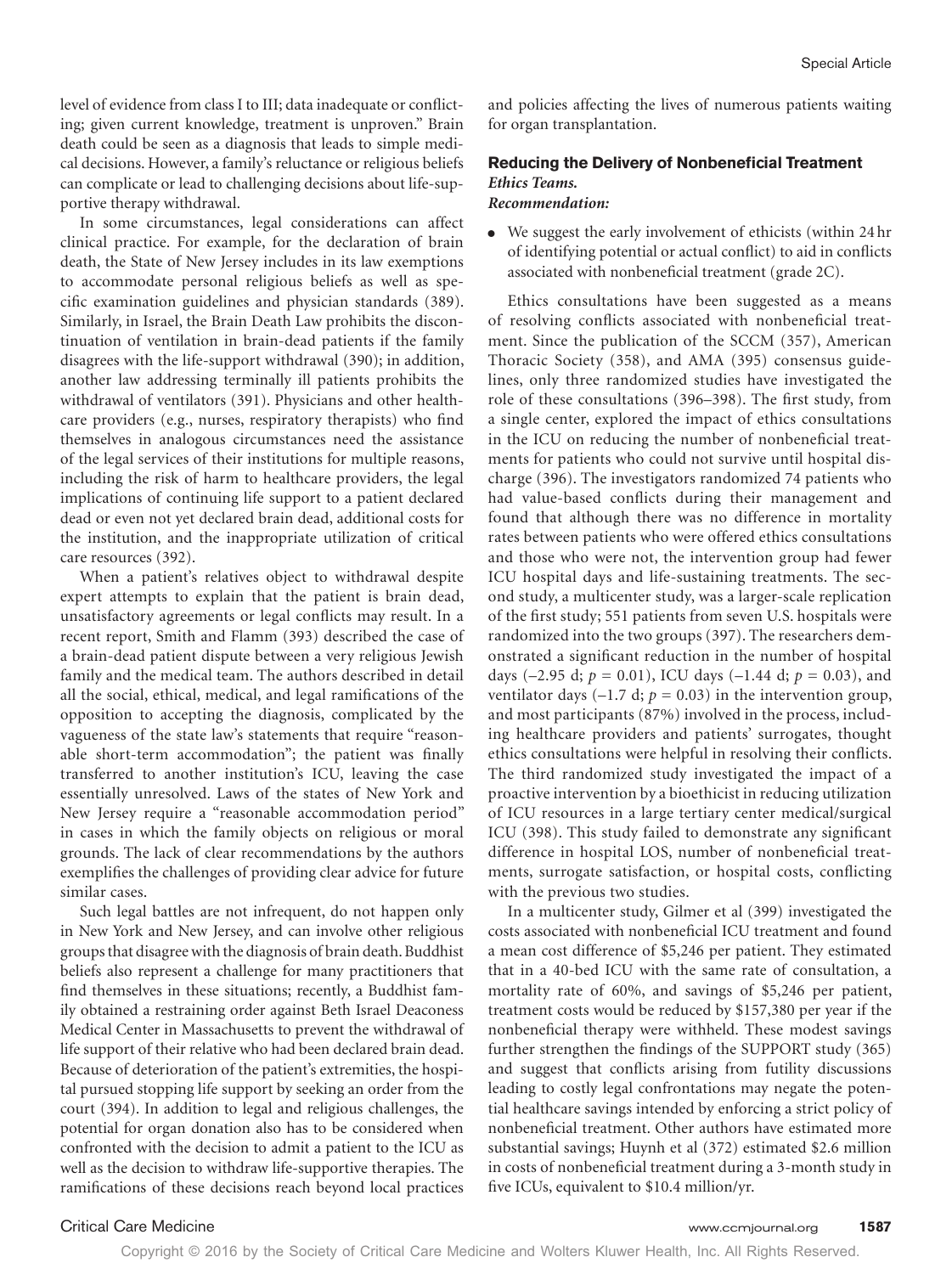# *Palliative Care Teams*. *Recommendation:*

Although palliative medicine consultations have been previously associated with reduction in critical care resources, the most recent evidence does not support a recommendation, emphasizing the need for additional high-quality research on this subject (no recommendation).

A recent study of two retrospective cohorts investigated the role of palliative medicine consultations on do-not-resuscitate (DNR) designations and LOS of patients with terminal disease in a medical ICU. There was a significant increase in the utilization of life-supportive limitations with a higher rate of DNR designations in the intervention group (86% vs 68%) (400). The authors also found a reduction in hospital LOS  $(p < 0.01)$  and ICU LOS  $(p < 0.01)$ . In contrast, the Educate, Nurture, Advise, Before Life Ends II randomized controlled trial did not show improvements in outcomes (some of the symptoms, LOS, and ICU or ED utilization) after palliative care consultations (intervention group); at the same time, the costs of management of these patients increased (400). In a systematic review, Zimmermann et al (401) showed that after a palliative care intervention, a cost reduction was seen in only one of seven studies, improved quality of life in only four of 13 studies, and improvement in symptoms in one of 14 studies. The authors concluded that because of methodological shortcomings, more carefully planned trials are needed and that standardized palliative care interventions and specific measures for this population are needed.

In a before-and-after study of a palliative care qualityimprovement intervention conducted in a single-center ICU, Curtis et al (402) found no significant changes in quality of dying (from the family's perspective) or family satisfaction. Furthermore, Curtis et al (403), in a cluster randomized study of a multifaceted intervention in 12 hospitals with 2,318 eligible patients, showed no improvement after the intervention in perceived quality of dying, ICU LOS before death, or time from ICU admission to withdrawal of life-supportive therapies. A subanalysis of 2003–2008 data collected for that study did not show significant changes over time although they identified significant interhospital variation in palliative care delivery and ratings (404). Finally, it may be that these services were underutilized, as suggested by the editorial of Truog (405); only 8% and 1% of the patients had palliative care and ethics consults, respectively.

Research on the use of early palliative care for patients with complex conditions such as metastatic lung cancer has demonstrated beneficial effects, including improvements in quality of life and mood and less aggressive care at the end of life. In a randomized study of early palliative care intervention, patients in the intervention group reported better quality-oflife scores and less depression and had more documentation of resuscitation preferences and less aggressive care at the end of life, compared with the control group (406). Yet ICU use in the last days of life continues to increase, as demonstrated in multiple reports in the United States and Canada (407–409).

Despite the conflicting results between retrospective/ observational and systematic review/randomized studies, the use of early implementation and integration of palliative care in the patient's plan of care is promulgated by experts (410). Unfortunately, the unclear value of these interventions in the ICU setting, reports of increased costs associated with implementation of these programs, the lack of widespread public awareness of the goals of palliative care, and poor implementation of palliative medicine at early or even late stages of disease demand further focused research to answer these questions (400, 405, 410).

## **Potential for Nonbeneficial Treatment to be Harmful**

Although the discussion of potential harm caused by nonbeneficial treatment is beyond the scope of this article, it is important to highlight some of the current concerns about the misallocation of critical care resources and bring them to public attention for further discussion. Recent voices have questioned the indiscriminate delivery of nonbeneficial treatment even in systems with unlimited resources (411). Some examples of unethical treatment include the delivery of less effective treatments to demanding patient populations (e.g., aggressive life-supportive treatments at the end of life) and providing antibiotics even when they are considered nonbeneficial treatment, which could lead to antibiotic resistance, making it more difficult or impossible to treat other patient populations in need. In addition, the individuals receiving nonbeneficial treatments could be also negatively affected; while expending all their economic resources on expensive treatments that do not improve the outcome of their disease, they could be left with no coverage for later treatable ailments or have their lives shortened by opting for aggressive therapies prone to more complications. In a randomized study of patients with metastatic lung cancer, Temel et al (412) recently compared standard oncologic care integrated with early palliative care versus standard oncologic care alone. They showed that patients receiving early palliative care used less aggressive care at the end of life and yet lived longer. Niederman and Berger (411) and others consider the delivery of nonbeneficial treatment to be not only an individual decision but also a societal problem, requiring a solution to reduce the unequal allocation of progressively scarcer healthcare resources.

# **Conflicts in Determining Nonbeneficial Treatment** *Recommendation:*

• We suggest following the SCCM Ethics Committee's 1997 general recommendations for determining when treatments are nonbeneficial and for resolving end-of-life conflicts regarding withholding or withdrawing life support. We also support the fair-process approach recommended by the AMA's Council on Ethical and Judicial Affairs committee (ungraded).

Occasionally, patients or their relatives have opposing views about the provision or termination of life-supportive therapies. There seems to be a developing emphasis on family-centered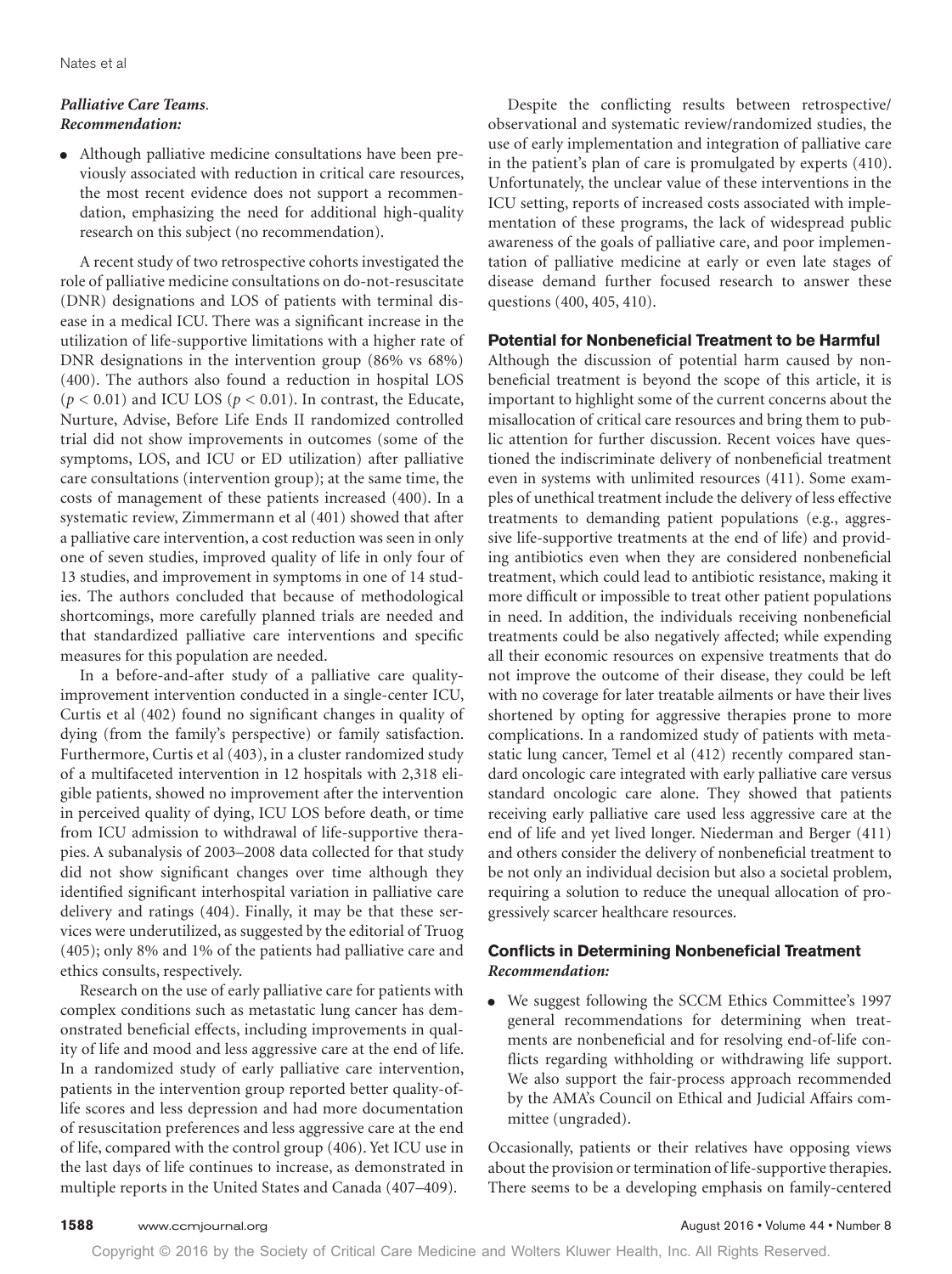care and a shared decision-making process for addressing the withholding and withdrawal of life-supportive therapies. This consensus-based approach could reduce potentially nonbeneficial treatment (355, 413, 414). In cases in which conflict between patients or their families and the healthcare team arises, the adoption of the fair process recommended by the Council on Ethical and Judicial Affairs of the AMA has gained strength. This process has been adopted by many institutions and has even been incorporated into law in the states of Texas and California (217, 414, 415). However, concerns about the constitutionality of some of these processes have been raised and remain unresolved (416).

### **Future Directions and Research**

### *Recommendations:*

- There is growing concern that nonbeneficial treatment affects not only the individuals receiving these treatments but also the rest of the population. Providing nonbeneficial treatments reduces the availability of the same resources in more appropriate situations, treatments, or patients and could cause unwanted and unrecognized harm. The effect of this practice has an unknown effect on the healthcare system as a whole, leading to an urgent need to better understand the impact of misallocation of critical care resources in the U.S. healthcare system (ungraded).
- As a result of the major knowledge gaps identified, we suggest that more research be performed on all aspects of the determination and provision of nonbeneficial ICU treatment (ungraded).

The need for guidance in making decisions to administer or withdraw life support has led to the development of a multitude of tools and guidelines. Recently, Giacomini et al (417) identified life-support decision tools as an important area of critical care practice and research. In their review of 49 publications addressing this problem, the researchers critically appraised what they considered to be an abundant body of literature reporting a wide variety of tools to aid in different aspects of this process. However, they pointed out some of the discrepancies of the different documents in their positions on key life support, as well as in their scope and practicality. The investigators recommended that future research focus on how to interpret and apply these tools, as well as on their impact on the quality of patient care and outcomes. The cost reduction associated with the reduction of nonbeneficial therapy has been reported to be modest (365, 399). However, the costeffectiveness of such efforts to reduce nonbeneficial therapy, including enlarging palliative/supportive care teams, is still under debate.

### **RATIONING**

As with the issue of nonbeneficial treatment, the rationing of medical care has been extensively discussed in the past. Rationing has been interpreted in several ways (362). More recently, the Task Force on Values, Ethics, and Rationing in Critical Care

defined it as "the allocation of potentially beneficial healthcare services to some individuals in the face of limited availability that necessarily involves the withholding of those services from other individuals" (158). The definition can be customized according to the specific service rationed. For example, rationing of nursing care has been defined as "the withholding or failure to carry out necessary nursing tasks due to inadequate time, staffing level, and/or skill mix" (107).

As the U.S. healthcare system changes and critical care costs increase (418), attention to this old problem has reintensified. A recent study by Ward et al (419) examined perceptions of nurse and physician directors regarding resource use and constraints in 447U.S. hospitals with ICUs. Their results indicated that nurses have a larger role than physicians do in managing ICU costs; 91% of nurse directors versus 38% of physician directors were given feedback on expenditures, and nurse directors played a larger role in ICU budgetary decisions. Interestingly, many of the responders agreed that "too much" care (excessive care for some patients) was being provided in their units; for this question, 46% of the physician directors and 39% of the nurse directors chose the responses "sometimes" (25–75% of the time) or "frequently" ( $> 75\%$  of the time). In contrast, only 7% of both nurse and physician directors thought that patients received "too few" resources sometimes or frequently. The additional pressure of the diminishing physician workforce has led to new coverage models, including telemedicine, the use of nurse practitioners and physician assistants, and hospitalists, that have the potential to improve resource utilization (418).

### **Impact of Rationing on ICU Outcomes**

Although earlier studies failed to demonstrate a difference in outcomes between those admitted to the ICU versus those denied ICU admission (395), many subsequent studies indicate otherwise. Sinuff et al (158) found that the mortality rate was higher for patients refused ICU admission than for patients admitted to the ICU (OR, 3.04; 95% CI, 1.49–6.17). In their systematic review, they found that age, illness severity, and medical diagnosis were used to triage patients and refuse patients at times of ICU bed shortages. During bed shortages, those admitted to the ICU were sicker, were less often admitted for monitoring, and had shorter ICU stays than during times of greater bed availability. In practice, intensivists made the majority of the triage and rationing decisions. The authors stated that the relative importance of the factors used to triage (e.g., age, illness severity, and medical diagnosis) was uncertain. The data were not sufficient to provide clear recommendations or guidance for rationing based on this systematic review.

Simchen et al (126) also showed in a prevalence study an improvement in survival among those admitted to the ICU, but only in the first 3 days after deterioration and after adjusting for age and severity of illness. They concluded that there was a window of critical opportunity that could be used to increase the turnover of patients in ICUs under economic constraints or with bed shortages. Vanhecke et al (420) showed that of 1,302 patients referred to the ICU, 353 (27%) were not admitted, mostly because they were "too well" to benefit. Among

### Critical Care Medicine www.ccmjournal.org **1589**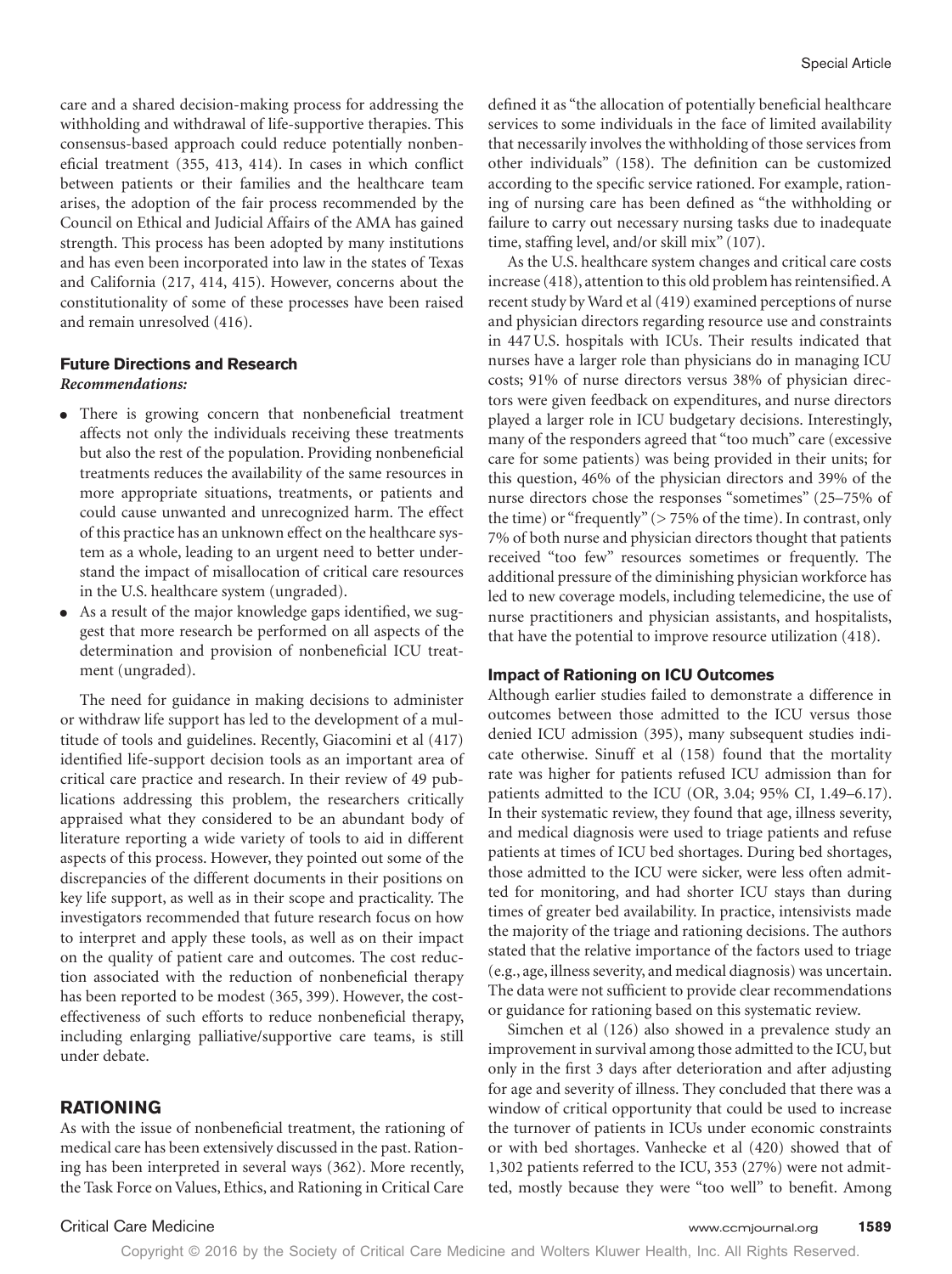the patients who were not admitted, those who died within 6 months were characterized by older age, more severe illnesses, greater likelihood of being enrolled in hospice at the time of the evaluation, and more likely to decline care than those still living at 6 months. Among the 324 patients analyzed, 9% of the patients considered "too well" to benefit from the critical care services deteriorated and required admission within 48 hours, and they had a 36% mortality rate at 6 months. Another study by Simchen et al (421) showed that only a small percentage of patients eligible for ICU care actually were admitted to the unit; of 44,000 patients screened, 749 patients (1.7%) met predetermined ICU admission criteria, but only 13% of these patients were admitted. The majority of the patients (55%) were admitted to general wards, and 32% were admitted to special units.

Edbrooke et al (422) have suggested that intensive care therapies are as effective as therapies considered "essential"; however, they lamented that because ICU care was considered expensive, this led to an unreasonable restriction in the availability of these resources. In their multicenter, multinational study that encompassed 11 hospitals in seven European countries, they found an overall relative mortality risk among the patients triaged to ICU of 0.70 (95% CI, 0.52–0.94) at 28 days. As the predicted mortality of the patients increased, the RR of ICU admission decreased, with a RR of 0.55 (95% CI, 0.37– 0.83) in patients with a predicted mortality of greater than 40%. The estimated mean difference in total cost per hospital stay between patients accepted and not accepted into the ICU was \$6,156 (95% CI, \$5,028–7,283), with a cost per life-year saved of \$7,065 (95% CI, \$3,009–\$11,073).

Data from the Rationing of Nursing Care in Switzerland study have shown worsening in all the variables studied during rationing (107). Schubert et al (107) explored the association between implicit rationing of nursing care and six selected patient outcomes in a cross-sectional study of patients and nurses in eight acute-care hospitals. They used a validated instrument that includes 20 items, the Basel Extent of Rationing of Nursing Care (BERNCA). During implicit rationing (combination of low nursing resources, high nurse workloads, and increased patient complexity and care needs), significantly worse outcomes were found for patient satisfaction, nurse-reported medication errors (adjusted OR, 1.68; 95% CI, 1.17–2.41), patient falls (adjusted OR, 2.81; 95% CI, 1.65–4.78), nosocomial infections (adjusted OR, 1.61; 95% CI, 1.03–2.51), pressure ulcers (adjusted OR, 1.15; 95% CI, 1.06–1.25), and critical incidents (adjusted OR, 1.1; 95% CI, 1.04–1.17) (105).

In 2012, the same investigators reported the impact of rationing of nursing care on inpatient mortality (106). In this cross-sectional correlational study, they found that patients were 51% more likely to die in hospitals with the highest rationing level (in terms of the patient-to-nurse ratio as measured with the BERNCA tool) when compared with the other centers studied (adjusted OR, 1.51; 95% CI, 1.34–1.70). Patients treated in hospitals with a higher-quality nurse work environment (measured with the nurse work environment index-revised,

a validated tool with 51 items) had a significantly lower risk of death (adjusted OR, 0.8; 95% CI, 0.67–0.97); in contrast, patients treated in hospitals with high patient-to-nurse ratios of 10:1 had a 37% higher risk of death (adjusted OR, 1.37; 95% CI, 1.24–1.52).

Other studies have examined bed occupancy and mortality risk. Staffing concerns have also been raised from the significant increased mortality observed during higher bed occupancy rates in Danish hospitals between 1995 and 2012 (109). Madsen et al (109) found an overall 1.2% mortality risk increase for each additional 10% bed occupancy rate, with significant increases in both in-hospital and 30-day mortality rates. Gabler et al (168) have also reported this association in strained ICUs.

### **Systems for Rationing Critical Care** *Recommendation:*

● We suggest adhering to the recommendations of the SCCM Ethics Committee, the Council on Ethical and Judicial Affairs of the American Medical Association, and the Bioethics Task Force of the American Thoracic Society for the ethical allocation of scarce medical resources until updated or appropriate evidence-based operational frameworks become available (ungraded).

As described in *General Considerations* section, General Considerations (Triage), in a consensus statement published in 1994, the SCCM Ethics Committee addressed the distribution of scarce resources during the process of triage of critically ill patients (129). In addition to the important elements to consider during triage, the committee highlighted the need for a benefit to be derived from the ICU admission. In other words, the committee considered that the provision of these resources should be linked with likelihood of benefit. The main principles proposed by the committee included 1) "providers should advocate for patients"; 2) "members of the provider team should collaborate"; 3) "care must be restricted in an equitable system"; 4) "decisions to give care should be based on expected benefit"; 5) "mechanisms for alternative care should be planned"; 6) "explicit policies should be written"; 7) "prior public notification is necessary." The Ethics Committee clearly recommended against admitting patients with a likely poor outcome and stated that "patients who are not expected to benefit from intensive care, such as those with imminently fatal illnesses or permanent unconsciousness, should not be placed in the ICU."

The Council on Ethical and Judicial Affairs committee of the AMA has also addressed some of the ethical considerations required for the allocation of scarce medical resources (395). In the 1995 statement, the Council proposed several important elements to take into consideration during allocation of scarce resources; among them: "1) the likelihood of benefit to the patient, 2) the impact of treatment in improving the quality of the patient's life, 3) the duration of benefit, 4) the urgency of the patient's condition (i.e., how close the patient is to death), and in some cases, 5) the amount of resources required for successful treatment."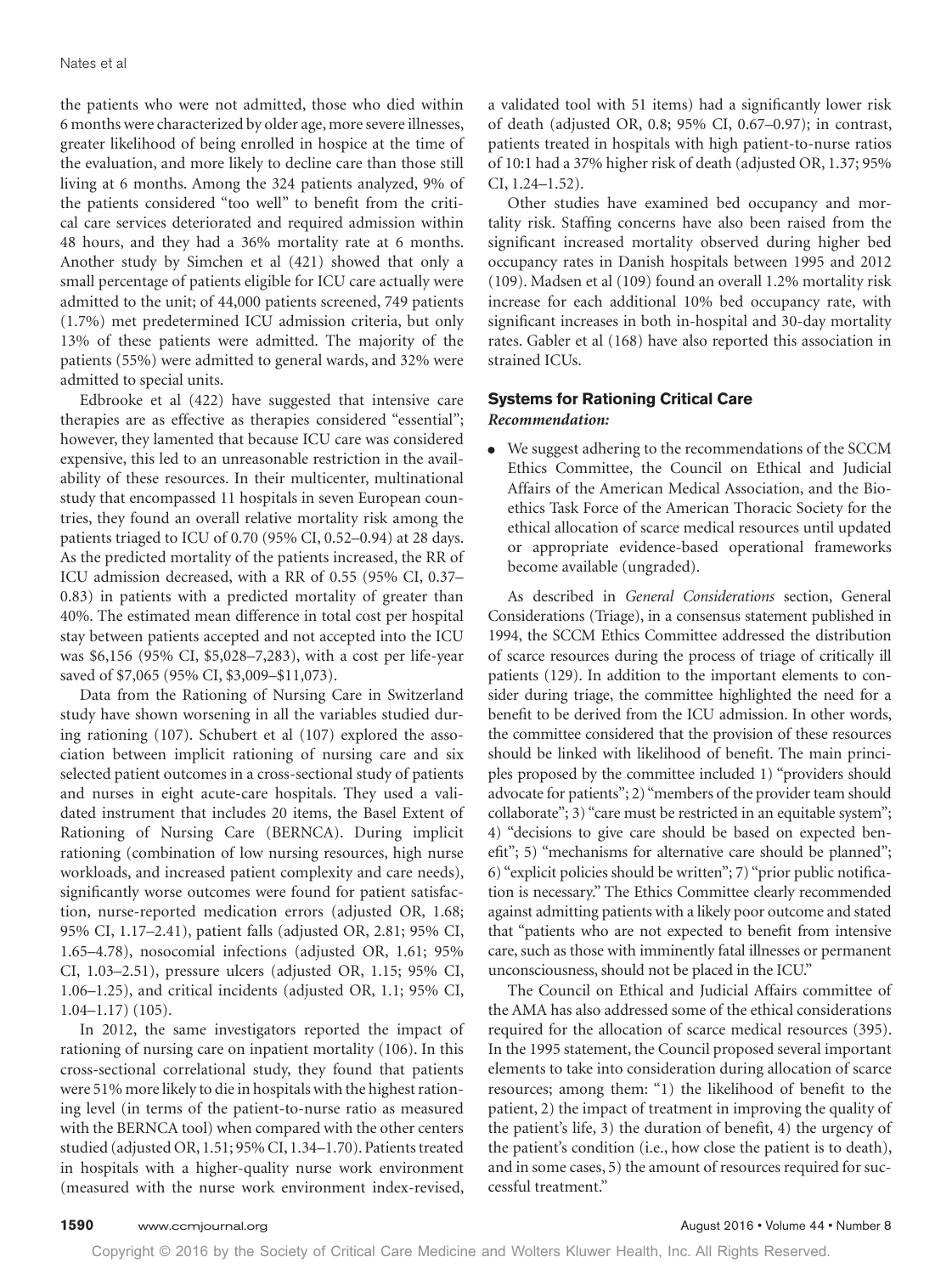In 1997, a multidisciplinary Bioethics Task Force of the American Thoracic Society (ATS) published an extensive and detailed advisory statement on the fair allocation of intensive care resources (358). The ATS Task Force proposed five principles and 12 position statements in regard to fair allocation of resources. Among the principles, the group sustained that: 1) "ICU care, when medically appropriate, is an essential component of a basic package of health care services that should be available for all"; and 2) "The duty of health care providers to benefit an individual patient has limits when doing so unfairly compromises the availability of resources needed by others." Among the position statements, the group affirmed that: "access to ICU care requires that patients have sufficient medical need"; "whenever feasible, patients should give their informed consent for initiation and continuation of ICU care"; "when demand for ICU beds exceeds supply, medically appropriate patients should be admitted on a first-come, first-served basis"; "access for marginally beneficial ICU care ... may be restricted on the basis of its limited benefit relative to cost"; "prior to health care institutions limiting access to ICU care on the basis of limited benefit relative to cost, prerequisites for efficient use of health care resources, fair redistribution of savings, and public disclosure must be fulfilled"; "health care institutions and their providers should ensure availability of ICU beds by matching supply to medical need"; and "health care institutions and their providers should limit access to ICU resources by means of explicit policies that are made known to patients and the public."

The ATS Task Force recommendations mention a firstcome, first-served basis for ICU admission, whereas the SCCM Ethics Committee recommendations indicate that patient benefit be considered. However, in the most recent recommendation by the participants in the Eldicus study consensus process (186), 100% of respondents stated that decisions should not be made on a first-come, first-served basis. In addition, despite the fact that most of the participants represented practiced in ICUs where patients frequently had to be refused ICU admission, they agreed that patients should be refused ICU admission only when the chance of survival was exceedingly low: the agreement levels for refusing admission were 48% if the chance of survival was less than or equal to 1% (one in 100); 65% if the chance of survival was less than or equal to 0.2% (one in 500); and 77% if the chance of survival was less than or equal to 0.1% (one in 1,000). There seems to be a shift away from obligations to patients already hospitalized, perhaps because of the recent pandemics/disasters and resultant planning, and more of an emphasis on age. There was 100% consensus that "Age should never be the sole determining factor in triage decisions" and "Physiological status is more important than chronological age in triage decisions." These principles nothwithstanding, during epidemics or mass disaster conditions when benefit is even more difficult to determine, a first-come, first-served approach may have to be used.

Truog et al (423) provided a taxonomical framework of rationing in critical care for further development through empirical evidence and ethical analysis. They divided rationing

decisions into three main categories: decisions made on the basis of external constraints, those made on the basis of clinical guidelines, and those made on the basis of clinical judgment. Hurst and Danis (424) further advanced this framework by dividing clinical judgment into three categories: decisions made on the basis of triage (e.g., limited time, limited beds, and limited staff), those made on the basis of fixed resources (e.g., insufficient blood supplies), and those made on the basis of physician opinion (e.g., assessment of individual benefit or cost). The authors also outlined a proposal to apply the proposed rationing framework. In an innovative approach to gain a better understanding of this complex problem, Strosberg (425) has recently experimented with simulations, including role-playing and incorporating organizational theory perspective. However, despite our growing concerns about rationing for over two decades (426, 427), to date, no practical or consistent guidelines exist to systematically allocate scarce intensive care resources (423).

### **Future Directions and Research** *Recommendation:*

● Further research is needed on all aspects of rationing critical care resources to narrow the current gaps in allocating scarce resources (ungraded).

Cook and Giacomini (428) have suggested that investigating rationing is central to understanding the practice of medicine as we approached the new millennium. As our understanding continues to improve with the increasing body of knowledge in this area, the limited role that bedside clinicians and ICU directors play in the management of ICU resources must be taken into account (419). Some bedside clinical interventions, such as identification of those at the end of life with the intent of reducing LOS and costs, do not seem to be matched with significant cost savings (373). Some have suggested that a better approach may be to improve efficiency in ICU settings by increasing our reliance on information technology and increasing the role of telemedicine in the delivery of critical care, but studies to support these assertions are needed (429– 432). Recent experiences of various healthcare systems utilizing "tele-ICU" have been reported to be positive (433); however, in a study including more than 4,000 patients, Thomas et al (434) were not able to demonstrate a significant impact of electronic ICU systems on LOS or on ICU or hospital mortality rates. It is still too early to fully understand the multidimensional aspects and impact of the use of this technology in the delivery of critical care services, and the topic demands further study (430).

The misutilization of scarce or expensive resources remains a present and future important problem that needs to be addressed. We must educate primary care physicians, cardiologists, pulmonologists, hematologists, oncologists, and other clinicians to talk to their patients with serious illnesses and determine the patients' real wishes. Patients should be provided with proper advance care planning (a process through which patients, in consultation with their relatives and physicians, make individual decisions regarding their current and

### Critical Care Medicine www.ccmjournal.org **1591**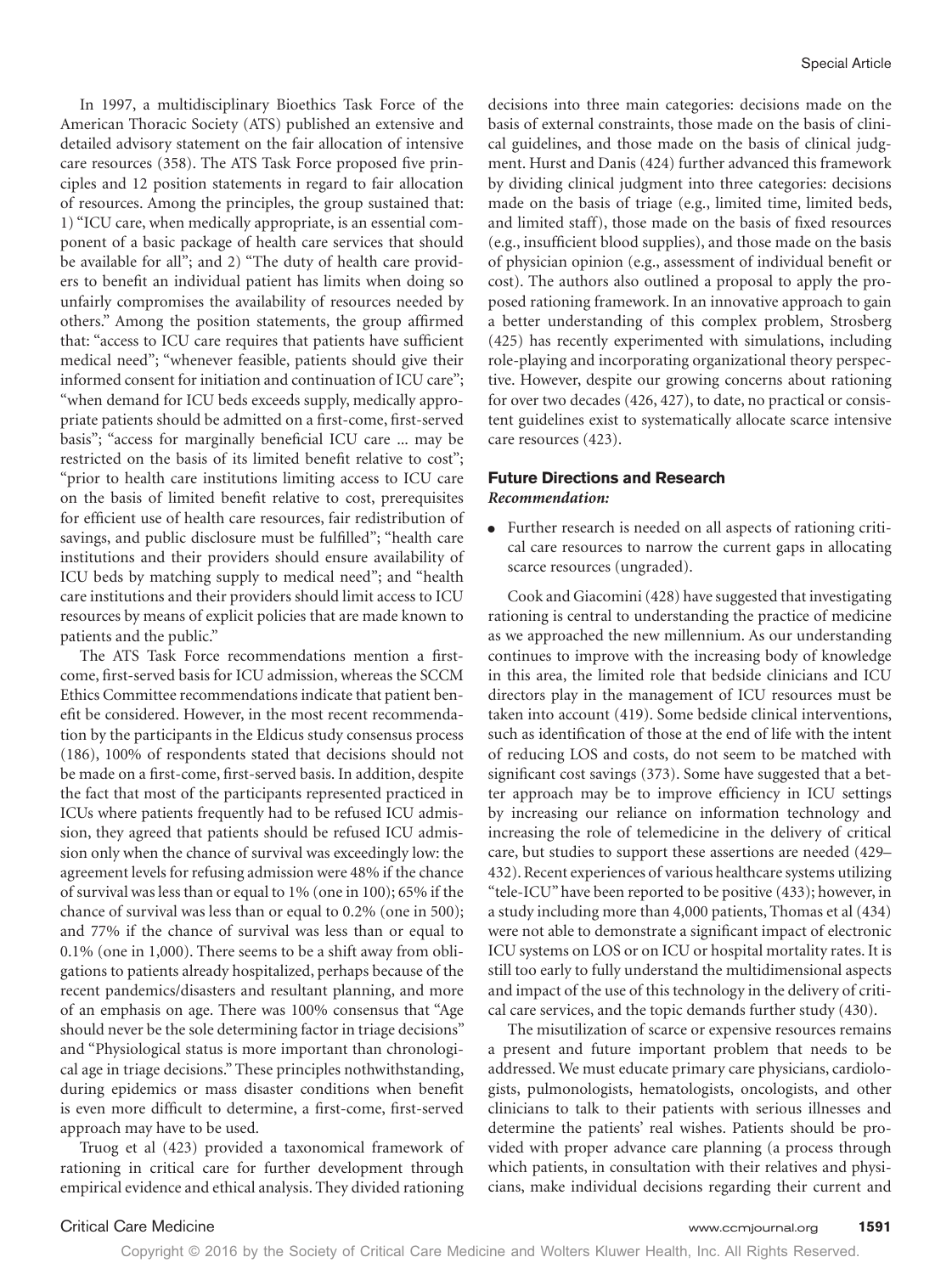future medical treatments) (435), including discussions about realistic probabilities of cure, benefits of interventions, probabilities of dying despite interventions, hospice, and other options (436, 437).

We must find appropriate and acceptable alternatives to the ICU to care for dying patients. We must re-examine practices such as 1) admitting patients to the ICU because ward attending physicians or hospitalists are "uncomfortable caring for the patient on the ward," 2) placing dying or moribund patients on life support simply to prolong life in the ICU under the argument of "doing everything," but in the process adding to the suffering of the patients and their families without any clear benefits, and 3) obtaining blanket consent upon ICU admission to receive a series of life-supportive interventions, which some patients probably would not accept if they were fully informed about each intervention and other alternatives such as end-of-life or palliative care (438).

# **CONCLUSION**

Although these are administrative guidelines, the subjects addressed encompass complex ethical and medico-legal aspects of patient care that affect daily clinical practice. A limited amount of high-quality evidence made it difficult to answer all the questions raised related to ICU ADT, and other processes. After an arduous process of appraising the literature and generating recommendations, it is certain that extensive research is needed to address many specific dilemmas at all levels. Despite these limitations, the members of the Task Force believe that these recommendations provide a comprehensive framework for guiding practitioners in making informed decisions during the ADT process, as well as in resolving issues of nonbeneficial treatment and rationing.

The decision to admit to the ICU can be very easy when resources are abundant or very difficult when limited. Scarce resources may threaten or impede the allocation of critical care services to patients; misusing these resources can aggravate the problem. The ICU should be reserved for critically ill patients who require life-supportive therapies from a trained team of healthcare providers; however, we cannot ignore our responsibility outside the boundaries of these units. We need to further develop preventive strategies to reduce the burden of critical illness, educate our noncritical care colleagues about these interventions, and improve our outreach, developing early identification and intervention systems.

# **ACKNOWLEDGMENTS**

We would like to thank Ms. Sunita Patterson for her aid in the preparation of the article. We would like to also thank the members of all the previous admission, discharge, and triage task forces for their preliminary contributions (Appendix 6, Supplemental Digital Content 6, [http://links.lww.com/](http://links.lww.com/CCM/B905) [CCM/B905\)](http://links.lww.com/CCM/B905).

The members of the Task Force acknowledge the limitations of these guidelines. As a result of the vast amount of medical and healthcare management information to consider, constraints to evaluate the published and rapidly available new evidence, human fallibility and fast progress among others, the reader has to use his own judgment on how best apply our suggestions and recommendations. Therefore, neither the Society of Critical Care Medicine nor the authors of this document assume responsibility for any injury to individuals as a result of the use of this guide.

### **REFERENCES**

- 1. Coopersmith CM, Wunsch H, Fink MP, et al: A comparison of critical care research funding and the financial burden of critical illness in the United States. *Crit Care Med* 2012; 40:1072–1079
- 2. Agency for Healthcare Research and Quality: President's Advisory Commission on Consumer Protection and Quality in the Healthcare Industry: Consumer Bill of Rifghts and Responsibilities. Rockville, MD, AHRQ, 1997
- 3. Kohn LT, Corrigan JM, Donaldson MS (Eds): To Err Is Human: Building a Safer Health System. Washington, DC, The National Academies Press, 2000
- 4. Institute of Medicine: Crossing the Quality Chasm: A New Health System for the 21st Century. Washington, DC, The National Academies Press, 2001
- 5. Guidelines for intensive care unit admission, discharge, and triage. Task Force of the American College of Critical Care Medicine, Society of Critical Care Medicine. *Critical Care Medicine* 1999; 27:633–638
- 6. Centers for Medicare & Medicaid Services: Medicare Claims Processing Manual. Chapter 12 - Physicians/Nonphysicians Practitioners. Baltimore, MD, Centers for Medicare & Medicaid Services, 2013
- 7. Guyatt GH, Oxman AD, Kunz R, et al; GRADE Working Group: Going from evidence to recommendations. *BMJ* 2008; 336:1049–1051
- 8. Guyatt GH, Oxman AD, Kunz R, et al; GRADE Working Group: What is "quality of evidence" and why is it important to clinicians? *BMJ* 2008; 336:995–998
- 9. Guyatt GH, Oxman AD, Vist GE, et al; GRADE Working Group: GRADE: An emerging consensus on rating quality of evidence and strength of recommendations. *BMJ* 2008; 336:924–926
- 10. Guyatt G, Oxman AD, Akl EA, et al: GRADE guidelines: 1. Introduction-GRADE evidence profiles and summary of findings tables. *J Clin Epidemiol* 2011; 64:383–394
- 11. Andrews J, Guyatt G, Oxman AD, et al: GRADE guidelines: 15. Going from evidence to recommendations: The significance and presentation of recommendations. *J Clin Epidemiol* 2013; 66:726–735
- 12. Thompson DR, Hamilton DK, Cadenhead CD, et al: Guidelines for intensive care unit design. *Crit Care Med* 2012; 40:1586–1600
- 13. Apfelbaum JL, Hagberg CA, Caplan RA, et al; American Society of Anesthesiologists Task Force on Management of the Difficult Airway: Practice guidelines for management of the difficult airway: An updated report by the American Society of Anesthesiologists Task Force on Management of the Difficult Airway. *Anesthesiology* 2013; 118:251–270
- 14. Rupp SM, Apfelbaum JL, Blitt C, et al: Practice guidelines for central venous access: A report by the American Society of Anesthesiologists Task Force on Central Venous Access. *Anesthesiology* 2012, 116:539–573
- 15. Joint Commission: Hospital Accreditation Standards 2012. *In*: Standards, Elements of Performance, Scoring, Accreditation Policies 2012. Joint Commission Resources; 1st edition (December 5, 2011)
- 16. Cohen RI, Eichorn A, Silver A: Admission decisions to a medical intensive care unit are based on functional status rather than severity of illness. A single center experience. *Minerva Anestesiol* 2012; 78:1226–1233
- 17. Nordberg M, Lethvall S, Castrén M: The validity of the triage system ADAPT. *Scand J Trauma Resusc Emerg Med* 2010, 18:P36
- 18. Barfod C, Lauritzen MM, Danker JK, et al: Abnormal vital signs are strong predictors for intensive care unit admission and in-hospital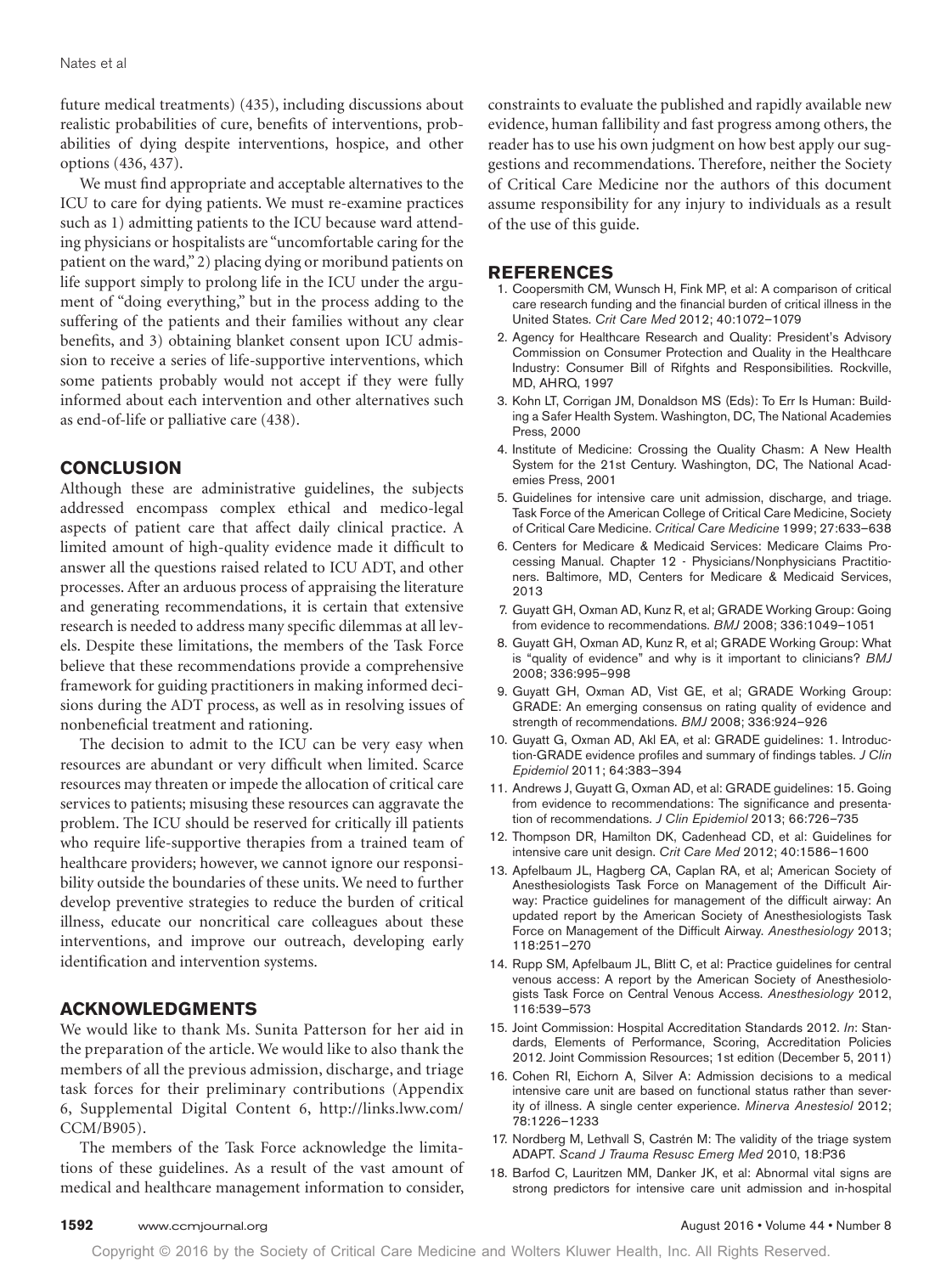mortality in adults triaged in the emergency department - a prospective cohort study. *Scand J Trauma Resusc Emerg Med* 2012; 20:28

- 19. O'Connell FJ, McGillicuddy DC, Canham LS, et al: Abnormal triage vital signs are associated with intensive care unit admission. *In*: 2011 Annual Meeting of the Society for Academic Emergency Medicine. Vol. 18. Society for Academic Emergency Medicine (Ed). Boston, MA, Society for Academic Emergency Medicine; 2011, p S195
- 20. Society of Critical Care Medicine: Fundamental critical care Support. *In*: Fundamental Critical Care Support. Second Edition. Zimmerman JL (Ed). Des Plaines, IL, Society of Critical Care Medicine, 2001, pp 1–5
- 21. Farley H, Zubrow MT, Gies J, et al: Emergency department tachypnea predicts transfer to a higher level of care in the first 24 hours after ED admission. *Acad Emerg Med* 2010; 17:718–722
- 22. Lamantia MA, Stewart PW, Platts-Mills TF, et al: Predictive value of initial triage vital signs for critically ill older adults. *West J Emerg Med* 2013; 14:453–460
- 23. Jansen JO, Cuthbertson BH: Detecting critical illness outside the ICU: The role of track and trigger systems. *Curr Opin Crit Care* 2010; 16:184–190
- 24. Smith GB, Prytherch DR, Schmidt PE, et al: Review and performance evaluation of aggregate weighted 'track and trigger' systems. *Resuscitation* 2008; 77:170–179
- 25. Jung B, Rimmele T, Le Goff C, et al; AzuRea Group: Severe metabolic or mixed acidemia on intensive care unit admission: Incidence, prognosis and administration of buffer therapy. A prospective, multiplecenter study. *Crit Care* 2011; 15:R238
- 26. Sprung CL, Baras M, Iapichino G, et al: The Eldicus prospective, observational study of triage decision making in European intensive care units: Part I–European Intensive Care Admission Triage Scores. *Crit Care Med* 2012; 40:125–131
- 27. Bayraktar UD, Shpall EJ, Liu P, et al: Hematopoietic cell transplantation-specific comorbidity index predicts inpatient mortality and survival in patients who received allogeneic transplantation admitted to the intensive care unit. *J Clin Oncol* 2013; 31:4207–4214
- 28. Chalmers JD, Taylor JK, Mandal P, et al: Validation of the Infectious Diseases Society of America/American Thoratic Society minor criteria for intensive care unit admission in community-acquired pneumonia patients without major criteria or contraindications to intensive care unit care. *Clin Infect Dis* 2011; 53:503–511
- 29. Nseir S, Grailles G, Soury-Lavergne A, et al: Accuracy of American Thoracic Society/Infectious Diseases Society of America criteria in predicting infection or colonization with multidrug-resistant bacteria at intensive-care unit admission. *Clin Microbiol Infect* 2010; 16:902– 908
- 30. Hatlem T, Jones C, Woodard EK: Reducing mortality and avoiding preventable ICU utilization: Analysis of a successful rapid response program using APR DRGs. *J Healthc Qual*. 2010; 33:7–16
- 31. Caldeira VM, Silva Júnior JM, Oliveira AM, et al: Criteria for patient admission to an intensive care unit and related mortality rates. *Rev Assoc Med Bras* 2010; 56:528–534
- 32. Meisel ZF, Mathew R, Wydro GC, et al: Multicenter validation of the Philadelphia EMS admission rule (PEAR) to predict hospital admission in adult patients using out-of-hospital data. *Acad Emerg Med* 2009; 16:519–525
- 33. Kontou P, Kuti JL, Nicolau DP: Validation of the Infectious Diseases Society of America/American Thoracic Society criteria to predict severe community-acquired pneumonia caused by *Streptococcus pneumoniae*. *Am J Emerg Med* 2009; 27:968–974
- 34. Duke GJ, Piercy M, DiGiantomasso D, et al: Comparison of intensive care outcome prediction models based on admission scores with those based on 24-hour data. *Anaesth Intensive Care* 2008; 36:845–849
- 35. Wunsch H, Brady AR, Rowan K: Impact of exclusion criteria on case mix, outcome, and length of stay for the severity of disease scoring methods in common use in critical care. *J Crit Care* 2004; 19:67–74
- 36. Procaccio F, Stocchetti N, Citerio G, et al: Guidelines for the treatment of adults with severe head trauma (part I). Initial assessment; evaluation and pre-hospital treatment; current criteria for hospital admission; systemic and cerebral monitoring. *J Neurosurg Sci* 2000; 44:1–10
- 37. Meek K, Toosie K, Stabile BE, et al: Simplified admission criterion for predicting severe complications of gallstone pancreatitis. *Arch Surg* 2000; 135:1048–1052
- 38. Dahm P, Tuttle-Newhall JE, Yowell CW, et al: Indications for surgical intensive care unit admission of postoperative urologic patients. *Urology* 2000; 55:334–338
- 39. Jones AE, Trzeciak S, Kline JA: The Sequential Organ Failure Assessment score for predicting outcome in patients with severe sepsis and evidence of hypoperfusion at the time of emergency department presentation. *Crit Care Med* 2009; 37:1649–1654
- 40. Sinuff T, Adhikari NK, Cook DJ, et al: Mortality predictions in the intensive care unit: Comparing physicians with scoring systems. *Crit Care Med* 2006; 34:878–885
- 41. Schein RM, Hazday N, Pena M, et al: Clinical antecedents to in-hospital cardiopulmonary arrest. *Chest* 1990; 98:1388–1392
- 42. Laurens N, Dwyer T: The impact of medical emergency teams on ICU admission rates, cardiopulmonary arrests and mortality in a regional hospital. *Resuscitation* 2011; 82:707–712
- 43. Siddiqui S, Razzak J: Early versus late pre-intensive care unit admission broad spectrum antibiotics for severe sepsis in adults. *Cochrane Database Syst Rev* 2010:CD007081
- 44. Ersoy N, Akpinar A: Turkish nurses' decision making in the distribution of intensive care beds. *Nurs Ethics* 2010; 17:87–98
- 45. McGaughey J, Alderdice F, Fowler R et al: Outreach and Early Warning Systems (EWS) for the prevention of intensive care admission and death of critically ill adult patients on general hospital wards. *Cochrane Database Syst Rev* 2007:CD005529
- 46. Comprehensive Critical Care: A review of adult critical care services. Available at[:http://webarchive.nationalarchives.gov.uk/+/www.](http://webarchive.nationalarchives.gov.uk/+/www.dh.gov.uk/en/publicationsandstatistics/publications/publicationspolicyandguidance/dh_4006585.AccessedMay2,2016) [dh.gov.uk/en/publicationsandstatistics/publications/publicationspoli](http://webarchive.nationalarchives.gov.uk/+/www.dh.gov.uk/en/publicationsandstatistics/publications/publicationspolicyandguidance/dh_4006585.AccessedMay2,2016)[cyandguidance/dh\\_4006585. Accessed May 2, 2016](http://webarchive.nationalarchives.gov.uk/+/www.dh.gov.uk/en/publicationsandstatistics/publications/publicationspolicyandguidance/dh_4006585.AccessedMay2,2016)
- 47. Naeem N, Montenegro H: Beyond the intensive care unit: A review of interventions aimed at anticipating and preventing in-hospital cardiopulmonary arrest. *Resuscitation* 2005; 67:13–23
- 48. Priestley G, Watson W, Rashidian A, et al: Introducing Critical Care Outreach: A ward-randomised trial of phased introduction in a general hospital. *Intensive Care Med* 2004; 30:1398–1404
- 49. Nguyen YL, Angus DC, Boumendil A, et al: The challenge of admitting the very elderly to intensive care. *Ann Intensive Care* 2011; 1:29
- 50. Shmueli A, Sprung CL: Assessing the in-hospital survival benefits of intensive care. *Int J Technol Assess Health Care* 2005; 21:66–72
- 51. Checkley W, Martin GS, Brown SM, et al; United States Critical Illness and Injury Trials Group Critical Illness Outcomes Study Investigators: Structure, process, and annual ICU mortality across 69 centers: United States Critical Illness and Injury Trials Group Critical Illness Outcomes Study. *Crit Care Med* 2014; 42:344–356
- 52. Brinkman S, Bakhshi-Raiez F, Abu-Hanna A, et al: Determinants of mortality after hospital discharge in ICU patients: Literature review and Dutch cohort study. *Crit Care Med* 2013; 41:1237–1251
- 53. Hampshire PA, Welch CA, McCrossan LA, et al: Admission factors associated with hospital mortality in patients with haematological malignancy admitted to UK adult, general critical care units: A secondary analysis of the ICNARC Case Mix Programme Database. *Crit Care* 2009; 13:R137
- 54. Tang WM, Tong CK, Yu WC, et al: Outcome of adult critically ill patients mechanically ventilated on general medical wards. *Hong Kong Med J* 2012; 18:284–290
- 55. Hersch M, Sonnenblick M, Karlic A, et al: Mechanical ventilation of patients hospitalized in medical wards vs the intensive care unit–an observational, comparative study. *J Crit Care* 2007; 22:13–17
- 56. Huber M, Town J, Yuen T, et al: The relationship between ICU bed availability and cardiac arrest on the general wards. *In*: 2012 Annual Meeting of the Society of Hospital Medicine, SHM 2012. Vol. 7. Society of Hospital Medicine (Ed). San Diego, CA, Society of Hospital Medicine, 2012, pp S3–S4
- 57. Jayaraman D, University M, Mardini L, et al: Delay in ICU admission from hospital wards increases mortality. *In*: 39th Critical Care Congress of the Society of Critical Care Medicine. Vol. 37. Society of Critical Care Medicine (Ed). Miami Beach, FL, Society of Critical Care Medicine, 2009, A316

### Critical Care Medicine www.ccmjournal.org **1593**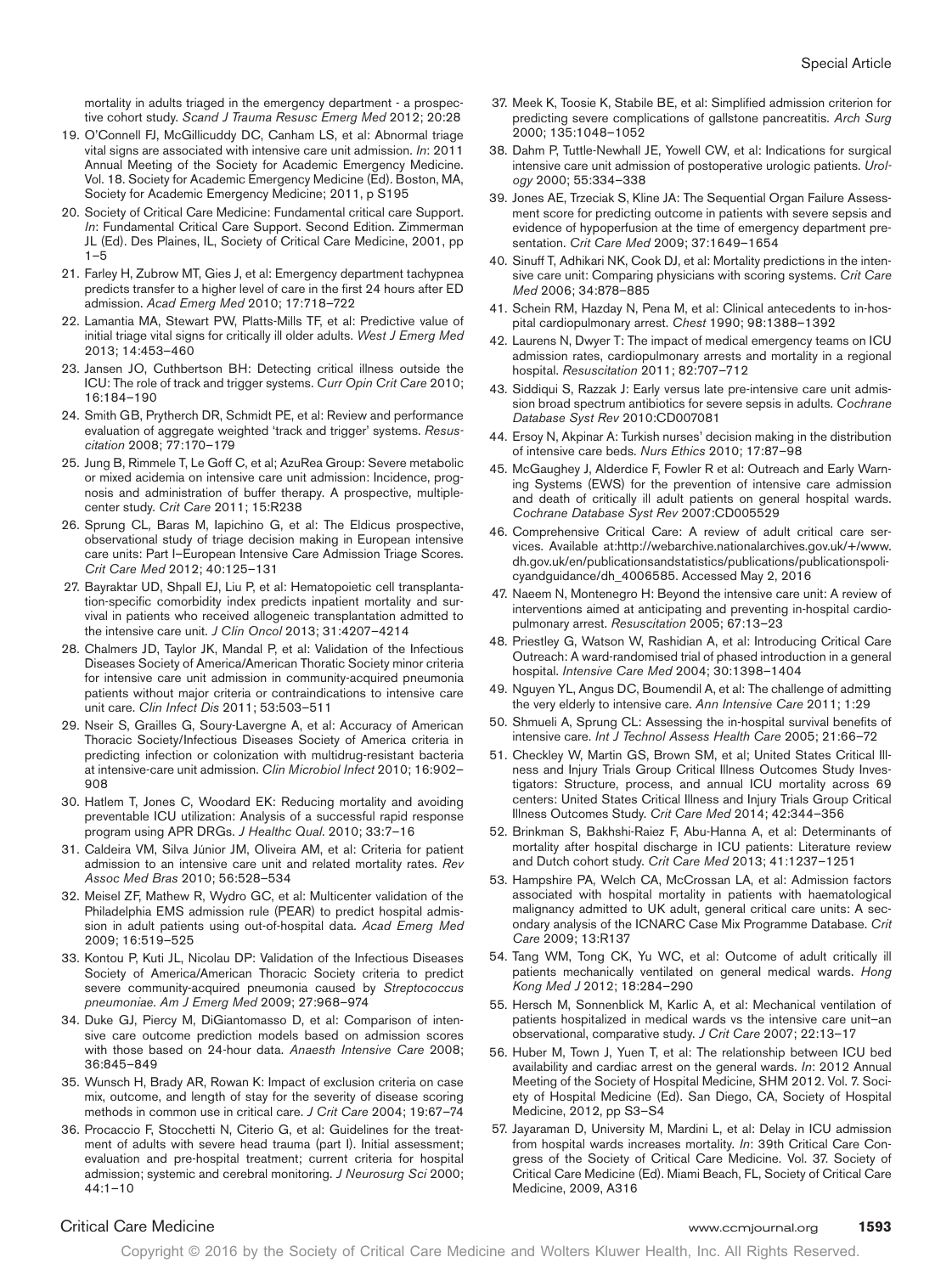- 58. Young MP, Gooder VJ, McBride K, et al: Inpatient transfers to the intensive care unit: Delays are associated with increased mortality and morbidity. *J Gen Intern Med* 2003; 18:77–83
- 59. Chalfin DB, Trzeciak S, Likourezos A, et al; DELAY-ED Study Group: Impact of delayed transfer of critically ill patients from the emergency department to the intensive care unit. *Crit Care Med* 2007; 35: 1477–1483
- 60. Angel D, Sieunarine K, Finn J, et al: Comparison of short-term clinical postoperative outcomes in patients who underwent carotid endarterectomy: Intensive care unit versus the ward high-dependency unit. *J Vasc Nurs* 2004; 22:85–90; quiz 91
- 61. McVeigh KP, Moore R, James G, et al: Advantages of not using the intensive care unit after operations for oropharyngeal cancer: An audit at Worcester Royal Hospital. *Br J Oral Maxillofac Surg* 2007; 45:648–651
- 62. Prather SH, Forsyth LW, Russell KD, et al: Caring for the patient undergoing transsphenoidal surgery in the acute care setting: An alternative to critical care. *J Neurosci Nurs* 2003; 35:270–275
- 63. Kramer AH, Zygun DA: Do neurocritical care units save lives? Measuring the impact of specialized ICUs. *Neurocrit Care* 2011; 14:329– 333
- 64. Angus DC, Black N: Improving care of the critically ill: Institutional and health-care system approaches. *Lancet* 2004; 363:1314–1320
- 65. Shortell SM, Zimmerman JE, Rousseau DM, et al: The performance of intensive care units: Does good management make a difference? *Med Care* 1994; 32:508–525
- 66. Lott JP, Iwashyna TJ, Christie JD, et al: Critical illness outcomes in specialty versus general intensive care units. *Am J Respir Crit Care Med* 2009; 179:676–683
- 67. Diringer MN, Edwards DF: Admission to a neurologic/neurosurgical intensive care unit is associated with reduced mortality rate after intracerebral hemorrhage. *Crit Care Med* 2001; 29:635–640
- 68. Kurtz P, Fitts V, Sumer Z, et al: How does care differ for neurological patients admitted to a neurocritical care unit versus a general ICU? *Neurocrit Care* 2011; 15:477–480
- 69. Mirski MA, Chang CW, Cowan R: Impact of a neuroscience intensive care unit on neurosurgical patient outcomes and cost of care: Evidence-based support for an intensivist-directed specialty ICU model of care. *J Neurosurg Anesthesiol* 2001; 13:83–92
- 70. Patel HC, Menon DK, Tebbs S, et al: Specialist neurocritical care and outcome from head injury. *Intensive Care Med* 2002; 28: 547–553
- 71. Duane TM, Rao IR, Aboutanos MB, et al: Are trauma patients better off in a trauma ICU? *J Emerg Trauma Shock* 2008; 1:74–77
- 72. Afessa B, Gajic O, Keegan MT, et al: Impact of introducing multiple evidence-based clinical practice protocols in a medical intensive care unit: A retrospective cohort study. *BMC Emerg Med* 2007; 7:10
- 73. Crunden E, Boyce C, Woodman H, et al: An evaluation of the impact of the ventilator care bundle. *Nurs Crit Care* 2005; 10:242–246
- 74. Gajic O, Afessa B: Physician staffing models and patient safety in the ICU. *Chest* 2009; 135:1038–1044
- 75. Hampton DC, Griffith D, Howard A: Evidence-based clinical improvement for mechanically ventilated patients. *Rehabil Nurs* 2005; 30:160–165
- 76. Haupt MT, Bekes CE, Brilli RJ, et al; Task Force of the American College of Critical Care Medicine, Society of Critical Care Medicine: Guidelines on critical care services and personnel: Recommendations based on a system of categorization of three levels of care. *Crit Care Med* 2003; 31:2677–2683
- 77. Pronovost PJ, Angus DC, Dorman T, et al: Physician staffing patterns and clinical outcomes in critically ill patients: A systematic review. *JAMA* 2002; 288:2151–2162
- 78. The Leapfrog Group: Factsheet: ICU Physician Staffing (IPS). Washington, DC, AcademyHealth, 2000
- 79. Pronovost P, Needham D, Berenholtz S, et al: An intervention to decrease catheter-related bloodstream infections in the ICU. *N Engl J Med* 2006; 355:2725–2732
- 80. Wilcox ME, Chong CA, Niven DJ, et al: Do intensivist staffing patterns influence hospital mortality following ICU admission? A systematic review and meta-analyses. *Crit Care Med* 2013; 41:2253–2274
- 81. Dimick JB, Pronovost PJ, Heitmiller RF, et al: Intensive care unit physician staffing is associated with decreased length of stay, hospital cost, and complications after esophageal resection. *Crit Care Med* 2001; 29:753–758
- 82. Dimick JB, Pronovost PJ, Lipsett PA: The effect of ICU physician staffing and hospital volume on outcomes after hepatic resection. *J Intens Care Med* 2002; 17:41–47
- 83. Hawari FI, Al Najjar TI, Zaru L, et al: The effect of implementing highintensity intensive care unit staffing model on outcome of critically ill oncology patients. *Crit Care Med* 2009; 37:1967–1971
- 84. Logani S, Green A, Gasperino J: Benefits of high-intensity intensive care unit physician staffing under the Affordable Care Act. *Crit Care Res Pract* 2011; 2011:170814
- 85. Suarez JI, Zaidat OO, Suri MF, et al: Length of stay and mortality in neurocritically ill patients: Impact of a specialized neurocritical care team. *Crit Care Med* 2004; 32:2311–2317
- 86. Kahn JM, Brake H, Steinberg KP: Intensivist physician staffing and the process of care in academic medical centres. *Qual Saf Health Care* 2007; 16:329–333
- 87. Levy MM, Rapoport J, Lemeshow S, et al: Association between critical care physician management and patient mortality in the intensive care unit. *Ann Intern Med* 2008; 148:801–809
- 88. Blunt MC, Burchett KR: Out-of-hours consultant cover and casemix-adjusted mortality in intensive care. *Lancet* 2000; 356:735–736
- 89. Gajic O, Afessa B, Hanson AC, et al: Effect of 24-hour mandatory versus on-demand critical care specialist presence on quality of care and family and provider satisfaction in the intensive care unit of a teaching hospital. *Crit Care Med* 2008; 36:36–44
- 90. Wallace DJ, Angus DC, Barnato AE, et al: Nighttime intensivist staffing and mortality among critically ill patients. *N Engl J Med* 2012; 366:2093–2101
- 91. van der Wilden GM, Schmidt U, Chang Y, et al: Implementation of 24/7 intensivist presence in the SICU: Effect on processes of care. *J Trauma Acute Care Surg* 2013; 74:563–567
- 92. Garland A, Roberts D, Graff L: Twenty-four-hour intensivist presence: A pilot study of effects on intensive care unit patients, families, doctors, and nurses. *Am J Respir Crit Care Med* 2012; 185:738–743
- 93. Kerlin MP, Small DS, Cooney E, et al: A randomized trial of nighttime physician staffing in an intensive care unit. *N Engl J Med* 2013; 368:2201–2209
- 94. Afessa B: Intensive care unit physician staffing: Seven days a week, 24 hours a day. *Crit Care Med* 2006; 34:894–895
- 95. Gershengorn HB, Wunsch H, Wahab R, et al: Impact of nonphysician staffing on outcomes in a medical ICU. *Chest* 2011; 139:1347–1353
- 96. Boyle III WA, Buckman TG, Kleinpell RM: Integrating Nurse Practicioners and Physician Assistants Into the ICU: Strategies for Optimizing Contributions to Care: Society of Critical Care Medicine; 2012
- 97. Doolan D: Keeping watch: California's staffing ratios. *Nurs Manage* 2005; 36:36–40
- 98. Cho SH, Yun SC: Bed-to-nurse ratios, provision of basic nursing care, and in-hospital and 30-day mortality among acute stroke patients admitted to an intensive care unit: Cross-sectional analysis of survey and administrative data. *Int J Nurs Stud* 2009; 46:1092–1101
- 99. Stone PW, Pogorzelska M, Kunches L, et al: Hospital staffing and health care-associated infections: A systematic review of the literature. *Clin Infect Dis* 2008; 47:937–944
- 100. McGahan M, Kucharski G, Coyer F; Winner ACCCN Best Nursing Review Paper 2011 sponsored by Elsevier: Nurse staffing levels and the incidence of mortality and morbidity in the adult intensive care unit: A literature review. *Aust Crit Care* 2012; 25:64–77
- 101. Needleman J, Buerhaus P, Mattke S, et al: Nurse-staffing levels and the quality of care in hospitals. *N Engl J Med* 2002; 346:1715–1722
- 102. Needleman J, Buerhaus P, Pankratz VS, et al: Nurse staffing and inpatient hospital mortality. *N Engl J Med* 2011; 364:1037–1045
- 103. Centers for Medicare & Medicaid Services: The Provider Reimbursement Manual - Part 1. Baltimore, MD, Centers for Medicare & Medicaid Services, 2013

### **1594** www.ccmjournal.org **August 2016 • Volume 44 • Number 8 August 2016 • Volume 44 • Number 8**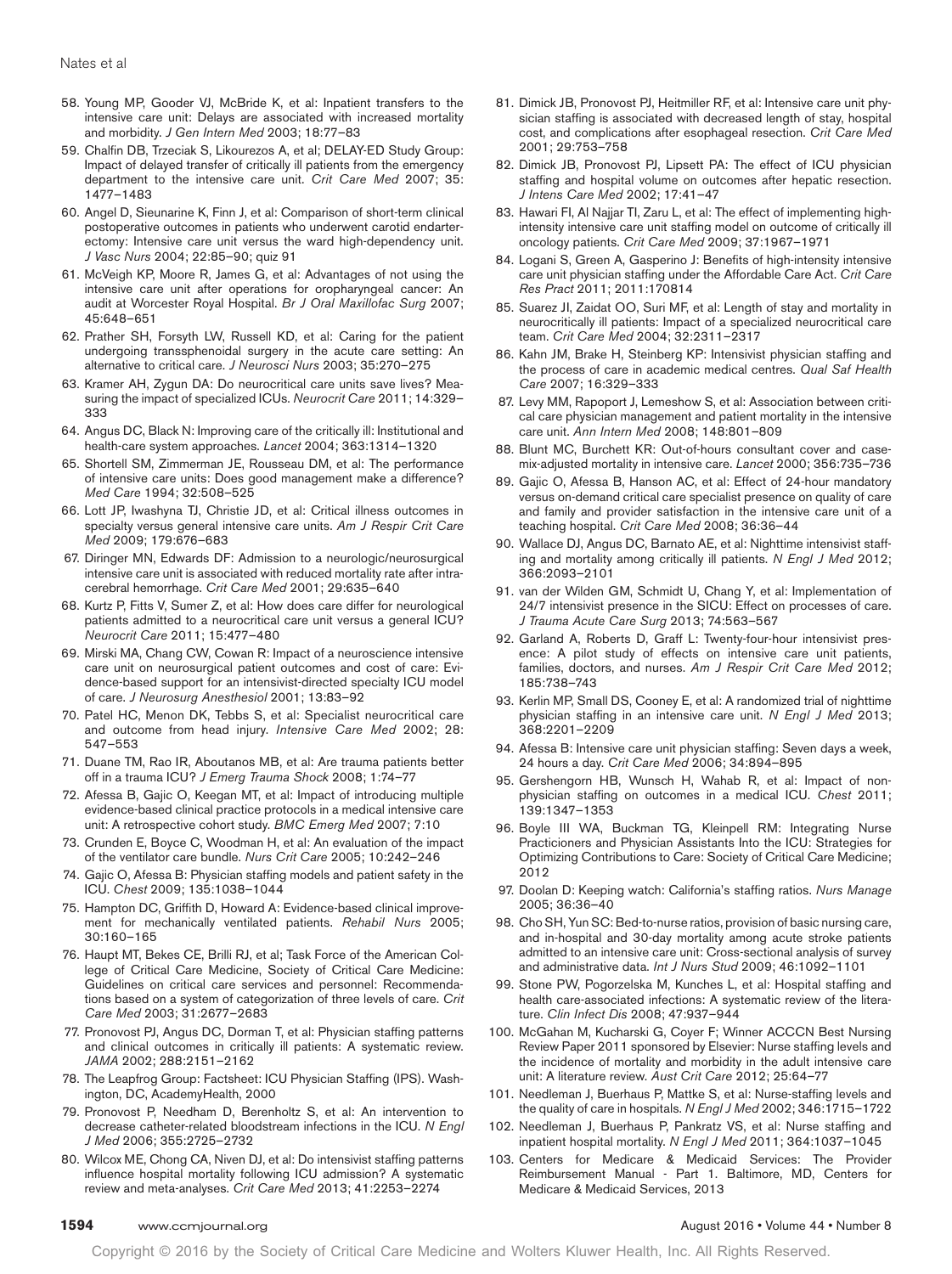- 104. Assembly Committee on Health: AB 394. Health facilities: Nursing staff, 1999. Available at: [ftp://www.leginfo.ca.gov/pub/99-00/bill/](http://ftp://www.leginfo.ca.gov/pub/99-00/bill/asm/ab_0351-0400/ab_394_cfa_19990628_171358_sen_comm.html) [asm/ab\\_0351-0400/ab\\_394\\_cfa\\_19990628\\_171358\\_sen\\_comm.](http://ftp://www.leginfo.ca.gov/pub/99-00/bill/asm/ab_0351-0400/ab_394_cfa_19990628_171358_sen_comm.html) [html.](http://ftp://www.leginfo.ca.gov/pub/99-00/bill/asm/ab_0351-0400/ab_394_cfa_19990628_171358_sen_comm.html) Accessed May 2, 2016
- 105. Schubert M, Glass TR, Clarke SP, et al: Validation of the Basel Extent of Rationing of Nursing Care instrument. *Nurs Res* 2007; 56:416–424
- 106. Schubert M, Clarke SP, Aiken LH, et al: Associations between rationing of nursing care and inpatient mortality in Swiss hospitals. *Int J Qual Health Care* 2012; 24:230–238
- 107. Schubert M, Glass TR, Clarke SP, et al: Rationing of nursing care and its relationship to patient outcomes: The Swiss extension of the International Hospital Outcomes Study. *Int J Qual Health Care* 2008; 20:227–237
- 108. Stone PW, Kunches L, Hirschhorn L: Cost of hospital-associated infections in Massachusetts. *Am J Infect Control* 2009; 37:210–214
- 109. Madsen F, Ladelund S, Linneberg A: High levels of bed occupancy associated with increased inpatient and thirty-day hospital mortality in Denmark. *Health Aff (Millwood)* 2014; 33:1236–1244
- 110. Lipsett PA, Swoboda SM, Dickerson J, et al: Survival and functional outcome after prolonged intensive care unit stay. *Ann Surg* 2000; 231:262–268
- 111. Patrick DL, Starks HE, Cain KC, et al: Measuring preferences for health states worse than death. *Med Decis Making* 1994; 14:9–18
- 112. Martin CM, Hill AD, Burns K, et al: Characteristics and outcomes for critically ill patients with prolonged intensive care unit stays. *Crit Care Med* 2005; 33:1922–1927; quiz 1936
- 113. Douglas SL, Daly BJ, O'Toole EE, et al: Age differences in survival outcomes and resource use for chronically critically ill patients. *J Crit Care* 2009; 24:302–310
- 114. Bickenbach J, Fries M, Rex S, et al: Outcome and mortality risk factors in long-term treated ICU patients: A retrospective analysis. *Minerva Anestesiol* 2011; 77:427–438
- 115. Flaatten H, Kvåle R: Survival and quality of life 12 years after ICU. A comparison with the general Norwegian population. *Intensive Care Med* 2001; 27:1005–1011
- 116. Friedrich JO, Wilson G, Chant C: Long-term outcomes and clinical predictors of hospital mortality in very long stay intensive care unit patients: A cohort study. *Crit Care* 2006; 10:R59
- 117. Heyland DK, Konopad E, Noseworthy TW, et al: Is it 'worthwhile' to continue treating patients with a prolonged stay (>14 days) in the ICU? An economic evaluation. *Chest* 1998; 114:192–198
- 118. Montuclard L, Garrouste-Orgeas M, Timsit JF, et al: Outcome, functional autonomy, and quality of life of elderly patients with a long-term intensive care unit stay. *Crit Care Med* 2000; 28:3389–3395
- 119. Weiler N, Waldmann J, Bartsch DK, et al: Outcome in patients with long-term treatment in a surgical intensive care unit. *Langenbecks Arch Surg* 2012; 397:995–999
- 120. Gaudino M, Girola F, Piscitelli M, et al: Long-term survival and quality of life of patients with prolonged postoperative intensive care unit stay: Unmasking an apparent success. *J Thorac Cardiovasc Surg* 2007; 134:465–469
- 121. Chalfin DB: Length of intensive care unit stay and patient outcome: The long and short of it all. *Crit Care Med* 2005; 33:2119–2120
- 122. Hall WB, Willis LE, Medvedev S, et al: The implications of long-term acute care hospital transfer practices for measures of in-hospital mortality and length of stay. *Am J Respir Crit Care Med* 2012; 185:53–57
- 123. Ward NS, Afessa B, Kleinpell R, et al; Members of Society of Critical Care Medicine Taskforce on ICU Staffing: Intensivist/patient ratios in closed ICUs: A statement from the Society of Critical Care Medicine Taskforce on ICU Staffing. *Crit Care Med* 2013; 41:638–645
- 124. Kleinpell RM, Ely EW, Grabenkort R: Nurse practitioners and physician assistants in the intensive care unit: An evidence-based review. *Crit Care Med* 2008; 36:2888–2897
- 125. Iapichino G, Corbella D, Minelli C, et al: Reasons for refusal of admission to intensive care and impact on mortality. *Intensive Care Med* 2010; 36:1772–1779
- 126. Simchen E, Sprung CL, Galai N, et al: Survival of critically ill patients hospitalized in and out of intensive care units under paucity of intensive care unit beds. *Crit Care Med* 2004; 32:1654–1661
- 127. Azoulay E, Pochard F, Chevret S, et al; PROTOCETIC Group: Compliance with triage to intensive care recommendations. *Crit Care Med* 2001; 29:2132–2136
- 128. Chen LM, Render M, Sales AE, et al: Variation in triage practices among veterans administration hospitals. *In*: 34th Annual Meeting of the Society of General Internal Medicine. Vol. 26. Society of General Internal Medicine (Ed). Phoenix, AZ, Society of General Internal Medicine, 2011, p S51
- 129. Consensus statement on the triage of critically ill patients. Society of Critical Care Medicine Ethics Committee. *JAMA* 1994; 271:1200–1203
- 130. Devereaux AV, Dichter JR, Christian MD, et al: Definitive care for the critically ill during a disaster: A framework for allocation of scarce resources in mass critical care: From a Task Force for Mass Critical Care summit meeting, January 26–27, 2007, Chicago, IL. *Chest* 2008, 133:51S–66S
- 131. Christian MD, Joynt GM, Hick JL, et al; European Society of Intensive Care Medicine's Task Force for intensive care unit triage during an influenza epidemic or mass disaster: Chapter 7. Critical care triage. Recommendations and standard operating procedures for intensive care unit and hospital preparations for an influenza epidemic or mass disaster. *Intensive Care Med* 2010; 36(Suppl 1):S55–S64
- 132. Rehn M, Eken T, Krüger AJ, et al: Precision of field triage in patients brought to a trauma centre after introducing trauma team activation guidelines. *Scand J Trauma Resusc Emerg Med* 2009; 17:1
- 133. Lossius HM, Rehn M, Tjosevik KE, et al: Calculating trauma triage precision: Effects of different definitions of major trauma. *J Trauma Manag Outcomes* 2012; 6:9
- 134. de Ceballos JP, Turégano-Fuentes F, Perez-Diaz D, et al: 11 March 2004: The terrorist bomb explosions in Madrid, Spain–an analysis of the logistics, injuries sustained and clinical management of casualties treated at the closest hospital. *Crit Care* 2005; 9:104–111
- 135. Frykberg ER: Medical management of disasters and mass casualties from terrorist bombings: How can we cope? *J Trauma* 2002; 53:201–212
- 136. Sorensen MJ, von Recklinghausen FM, Fulton G, et al: Secondary overtriage: The burden of unnecessary interfacility transfers in a rural trauma system. *JAMA Surg* 2013; 148:763–768
- 137. Kleber C, Cwojdzinski D, Strehl M, et al: Results of in-hospital triage in 17 mass casualty trainings: Underestimation of life-threatening injuries and need for re-triage. *Am J Disaster Med* 2013; 8:5–11
- 138. Magid DJ, Sullivan AF, Cleary PD, et al: The safety of emergency care systems: Results of a survey of clinicians in 65 US emergency departments. *Ann Emerg Med* 2009; 53:715–23.e1
- 139. Richardson JD, Franklin G, Santos A, et al: Effective triage can ameliorate the deleterious effects of delayed transfer of trauma patients from the emergency department to the ICU. *J Am Coll Surg* 2009; 208:671–678
- 140. Horwitz LI, Meredith T, Schuur JD, et al: Dropping the baton: A qualitative analysis of failures during the transition from emergency department to inpatient care. *Ann Emerg Med* 2009; 53:701–10.e4
- 141. Goldstein RS: Management of the critically ill patient in the emergency department: Focus on safety issues. *Crit Care Clin* 2005; 21:81–9, viii
- 142. Delgado MK, Liu V, Pines JM, et al: Risk factors for unplanned transfer to intensive care within 24 hours of admission from the emergency department in an integrated healthcare system. *J Hosp Med* 2013; 8:13–19
- 143. Brown SM, Jones JP, Aronsky D, et al: Relationships among initial hospital triage, disease progression and mortality in communityacquired pneumonia. *Respirology* 2012; 17:1207–1213
- 144. Parkhe M, Myles PS, Leach DS, et al: Outcome of emergency department patients with delayed admission to an intensive care unit. *Emerg Med (Fremantle)* 2002; 14:50–57
- 145. Escobar GJ, Greene JD, Gardner MN, et al: Intra-hospital transfers to a higher level of care: Contribution to total hospital and intensive care unit (ICU) mortality and length of stay (LOS). *J Hosp Med* 2011; 6:74–80
- 146. Flabouris A, Jeyadoss J, Field J, et al: Direct and delayed admission to an intensive care or high dependency unit following discharge

### Critical Care Medicine www.ccmjournal.org **1595**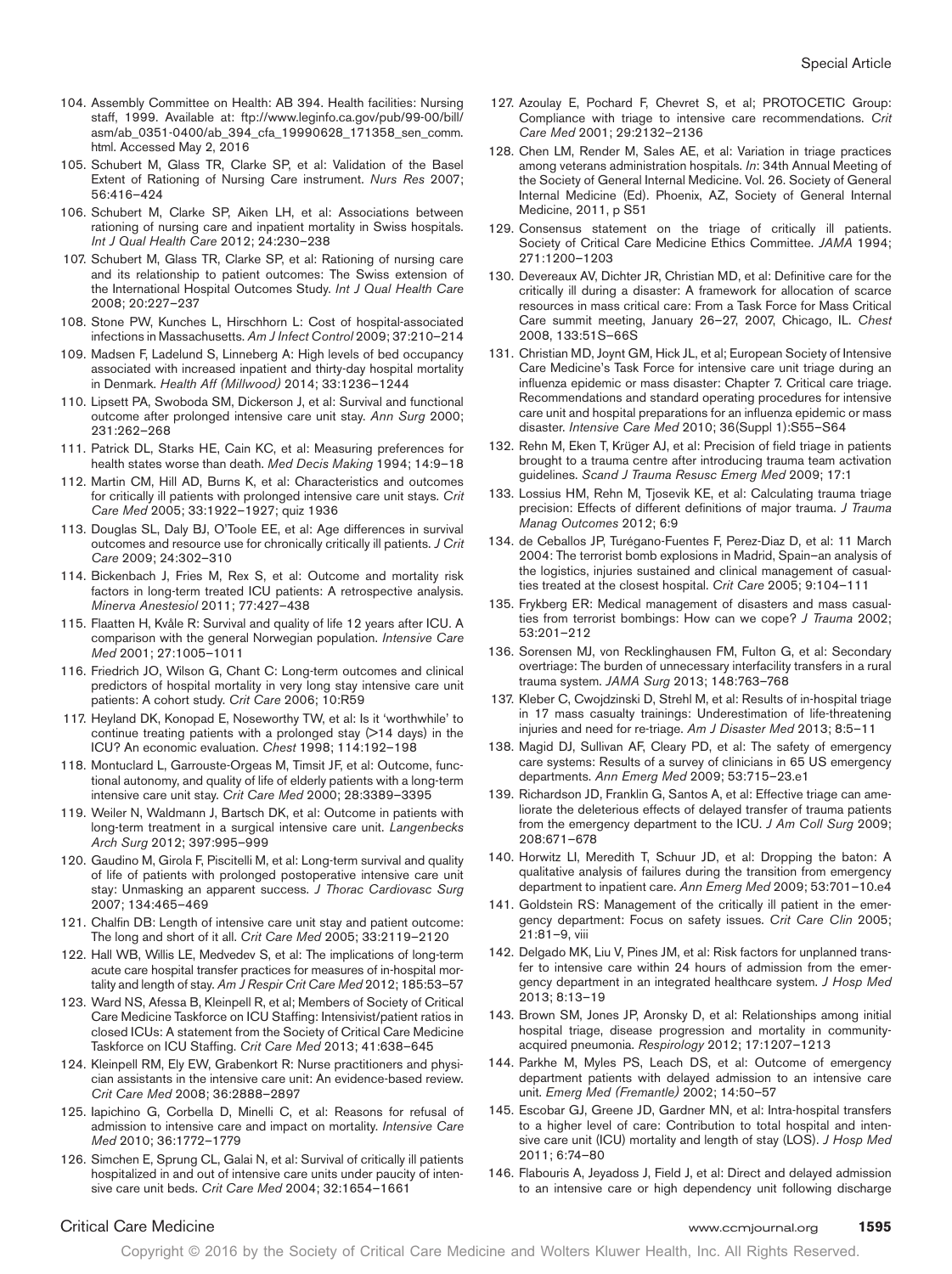from the emergency department: Associated patient characteristics and hospital outcomes. *Crit Care Resusc* 2012; 14:191–197

- 147. Liu V, Kipnis P, Rizk NW, et al: Adverse outcomes associated with delayed intensive care unit transfers in an integrated healthcare system. *J Hosp Med* 2012; 7:224–230
- 148. Piercy M, Lau S, Loh E, et al: Unplanned admission to the intensive care unit in postoperative patients–an indicator of quality of anaesthetic care? *Anaesth Intensive Care* 2006; 34:592–598
- 149. Sobol JB, Gershengorn HB, Wunsch H, et al: The surgical Apgar score is strongly associated with intensive care unit admission after high-risk intraabdominal surgery. *Anesth Analg* 2013; 117:438–446
- 150. Kamath AF, McAuliffe CL, Baldwin KD, et al: Unplanned admission to the intensive care unit after total hip arthroplasty. *J Arthroplasty* 2012; 27:1027–32.e1
- 151. Weingarten TN, Venus SJ, Whalen FX, et al: Postoperative emergency response team activation at a large tertiary medical center. *Mayo Clin Proc* 2012; 87:41–49
- 152. Gerber DR, Schorr C, Ahmed I, et al: Location of patients before transfer to a tertiary care intensive care unit: Impact on outcome. *J Crit Care* 2009; 24:108–113
- 153. Duke GJ, Green JV: Outcome of critically ill patients undergoing interhospital transfer. *Med J Aust* 2001; 174:122–125
- 154. Newgard CD, McConnell KJ, Hedges JR, et al: The benefit of higher level of care transfer of injured patients from nontertiary hospital emergency departments. *J Trauma* 2007; 63:965–971
- 155. Kindermann D, Mutter R, Pines JM: Emergency Department Transfers to Acute Care Facilities, 2009: Statistical Brief #155. Healthcare Cost and Utilization Project (HCUP) Statistical Briefs. Rockville, MD, 2013
- 156. Cohen RI, Lisker GN, Eichorn A, et al: The impact of do-not-resuscitate order on triage decisions to a medical intensive care unit. *J Crit Care* 2009; 24:311–315
- 157. Cohen RI, Eichorn A, Lisker G, et al: Triage practices in a US-based medical intensive care unit. *In*: American Thoracic Society International Conference. Vol. 181. ATS (Ed). New Orleans, LA, American Journal of Respiratory and Critical Care Medicine, 2010
- 158. Sinuff T, Kahnamoui K, Cook DJ, et al; Values Ethics and Rationing in Critical Care Task Force: Rationing critical care beds: A systematic review. *Crit Care Med* 2004; 32:1588–1597
- 159. Barfod C, Lauritzen MM, Danker JK, et al: Abnormal vital signs are strong predictors for intensive care unit admission and in-hospital mortality in adults triaged in the emergency department - a prospective cohort study. *Scand J Trauma Resusc Emerg Med* 2012; 20:28
- 160. Sprung CL, Geber D, Eidelman LA, et al: Evaluation of triage decisions for intensive care admission. *Crit Care Med* 1999; 27:1073–1079
- 161. Howe DC: Observational study of admission and triage decisions for patients referred to a regional intensive care unit. *Anaesth Intensive Care* 2011; 39:650–658
- 162. Louriz M, Abidi K, Akkaoui M, et al: Determinants and outcomes associated with decisions to deny or to delay intensive care unit admission in Morocco. *Intensive Care Med* 2012; 38:830–837
- 163. Joynt GM, Gomersall CD, Tan P, et al: Prospective evaluation of patients refused admission to an intensive care unit: Triage, futility and outcome. *Intensive Care Med* 2001; 27:1459–1465
- 164. Garrouste-Orgeas M, Montuclard L, Timsit JF, et al: Triaging patients to the ICU: A pilot study of factors influencing admission decisions and patient outcomes. *Intensive Care Med* 2003; 29:774–781
- 165. Mery E, Kahn JM: Does space make waste? The influence of ICU bed capacity on admission decisions. *Crit Care* 2013; 17:315
- 166. Sidlow R, Aggarwal V: "The MICU is full": One hospital's experience with an overflow triage policy. *Jt Comm J Qual Patient Saf* 2011; 37:456–460
- 167. Robert R, Reignier J, Tournoux-Facon C, et al; Association des Réanimateurs du Centre Ouest Group: Refusal of intensive care unit admission due to a full unit: Impact on mortality. *Am J Respir Crit Care Med* 2012; 185:1081–1087
- 168. Gabler NB, Ratcliffe SJ, Wagner J, et al: Mortality among patients admitted to strained intensive care units. *Am J Respir Crit Care Med* 2013; 188:800–806
- 169. Hick JL, Christian MD, Sprung CL; European Society of Intensive Care Medicine's Task Force for Intensive Care Unit Triage During an Influenza Epidemic or Mass Disaster: Chapter 2. Surge capacity and infrastructure considerations for mass critical care. Recommendations and standard operating procedures for intensive care unit and hospital preparations for an influenza epidemic or mass disaster. *Intensive Care Med* 2010; 36(Suppl 1):S11–S20
- 170. Bayram JD, Sauer LM, Catlett C, et al: Critical resources for hospital surge capacity: An expert consensus panel. *PLoS Curr* 2013, 5
- 171. Nates JL: Combined external and internal hospital disaster: Impact and response in a Houston trauma center intensive care unit. *Crit Care Med* 2004; 32:686–690
- 172. Sprung CL, Zimmerman JL, Christian MD, et al; European Society of Intensive Care Medicine Task Force for Intensive Care Unit Triage during an Influenza Epidemic or Mass Disaster: Recommendations for intensive care unit and hospital preparations for an influenza epidemic or mass disaster: Summary report of the European Society of Intensive Care Medicine's Task Force for intensive care unit triage during an influenza epidemic or mass disaster. *Intensive Care Med* 2010; 36:428–443
- 173. Nates J, Rathi N, Haque S, et al: ICU Triage Improves Patient Flow and Resource Utilization. *Chest* 2011, 140:357A
- 174. Howell E, Bessman E, Marshall R, et al: Hospitalist bed management effecting throughput from the emergency department to the intensive care unit. *J Crit Care* 2010; 25:184–189
- 175. Rathi N, Haque S, Feng L, et al: Variability of ICU triage practices in a cancer hospital. *Crit Care Med* 2011, 39:166
- 176. Peschman J, Neideen T, Brasel K: The impact of discharging minimally injured trauma patient: Does age play a role in trauma admission? *J Trauma* 2011; 70:1331–1336
- 177. Nasa P, Juneja D, Singh O, et al: Severe sepsis and its impact on outcome in elderly and very elderly patients admitted in intensive care unit. *J Intensive Care Med* 2012; 27:179–183
- 178. Mok JM, Durrani SK, Yamamoto A, et al: Admitting service and morbidity and mortality in elderly patients after hip fracture: Finding a threshold for medical versus orthopedic admission. *Am J Orthop (Belle Mead NJ)* 2010; 39:80–87
- 179. Garrouste-Orgeas M, Boumendil A, Pateron D, et al; ICE-CUB Group: Selection of intensive care unit admission criteria for patients aged 80 years and over and compliance of emergency and intensive care unit physicians with the selected criteria: An observational, multicenter, prospective study. *Crit Care Med* 2009; 37:2919–2928
- 180. Ryan D, Conlon N, Phelan D, et al: The very elderly in intensive care: Admission characteristics and mortality. *Crit Care Resusc* 2008; 10:106–110
- 181. Demetriades D, Sava J, Alo K, et al: Old age as a criterion for trauma team activation. *J Trauma* 2001; 51:754–756
- 182. Sprung CL, Artigas A, Kesecioglu J, et al: The Eldicus prospective, observational study of triage decision making in European intensive care units. Part II: Intensive care benefit for the elderly. *Crit Care Med* 2012; 40:132–138
- 183. Demoule A, Cracco C, Lefort Y, et al: Patients aged 90 years or older in the intensive care unit. *J Gerontol A Biol Sci Med Sci* 2005; 60:129–132
- 184. Flaatten H: ICU triage: An overview. *In*: 30th Congress of the Scandinavian Society of Anaesthesiologists. Vol. 53. Scandinavian Society of Anaesthesiologists (Ed). Odense, Denmark, Acta Anaesthesiologica Scandinavica, 2009, pp 17–18
- 185. Marik PE: Management of the critically ill geriatric patient. *Crit Care Med* 2006; 34:S176–S182
- 186. Sprung CL, Danis M, Iapichino G, et al: Triage of intensive care patients: Identifying agreement and controversy. *Intensive Care Med* 2013; 39:1916–1924
- 187. Garrouste-Orgeas M, Tabah A, Vesin A, et al: The ETHICA study (part II): Simulation study of determinants and variability of ICU physician decisions in patients aged 80 or over. *Intensive Care Med* 2013; 39:1574–1583
- 188. Philippart F, Vesin A, Bruel C, et al: The ETHICA study (part I): Elderly's thoughts about intensive care unit admission for life-sustaining treatments. *Intensive Care Med* 2013; 39:1565–1573

### **1596** www.ccmjournal.org **August 2016** www.ccmjournal.org August 2016 • Volume 44 • Number 8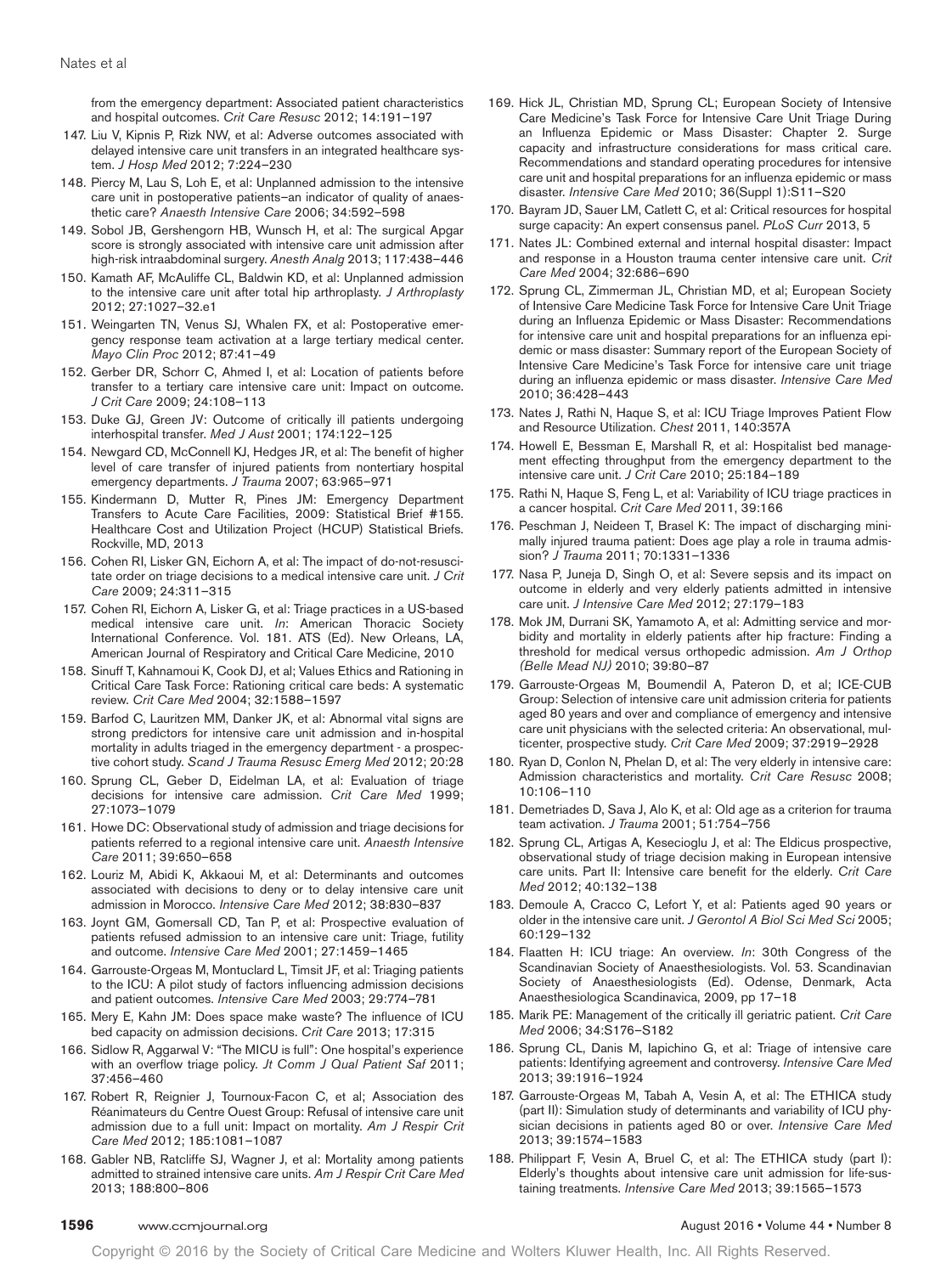- 189. Magid T, Haase N, Andersen JS, et al: Intensive care of haematological patients. *Dan Med J* 2012; 59:A4395
- 190. Lecuyer L, Chevret S, Thiery G, et al: The ICU trial: A new admission policy for cancer patients requiring mechanical ventilation. *Crit Care Med* 2007; 35:808–814
- 191. Cárdenas-Turanzas M, Ensor J, Wakefield C, et al: Cross-validation of a Sequential Organ Failure Assessment score-based model to predict mortality in patients with cancer admitted to the intensive care unit. *J Crit Care* 2012; 27:673–680
- 192. Azoulay E, Mokart D, Pène F, et al: Outcomes of critically ill patients with hematologic malignancies: Prospective multicenter data from France and Belgium–a groupe de recherche respiratoire en réanimation onco-hématologique study. *J Clin Oncol* 2013; 31:2810–2818
- 193. Horster S, Stemmler HJ, Mandel PC, et al: Mortality of patients with hematological malignancy after admission to the intensive care unit. *Onkologie* 2012; 35:556–561
- 194. Bos MM, Bakhshi-Raiez F, Dekker JW, et al: Outcomes of intensive care unit admissions after elective cancer surgery. *Eur J Surg Oncol* 2013; 39:584–592
- 195. Bos MM, de Keizer NF, Meynaar IA, et al: Outcomes of cancer patients after unplanned admission to general intensive care units. *Acta Oncol* 2012; 51:897–905
- 196. Niskanen M, Kari A, Halonen P: Five-year survival after intensive care–comparison of 12,180 patients with the general population. Finnish ICU Study Group. *Crit Care Med* 1996; 24:1962–1967
- 197. Moore EC, Pilcher DV, Bailey MJ, et al: A simple tool for mortality prediction in burns patients: APACHE III score and FTSA. *Burns* 2010; 36:1086–1091
- 198. Mariani P, Servois V, De Rycke Y, et al: Liver metastases from breast cancer: Surgical resection or not? A case-matched control study in highly selected patients. *Eur J Surg Oncol* 2013; 39:1377–1383
- 199. Joynt GM, Loo S, Taylor BL, et al; European Society of Intensive Care Medicine's Task Force for Intensive Care Unit Triage During an Influenza Epidemic or Mass Disaster: Chapter 3. Coordination and collaboration with interface units. Recommendations and standard operating procedures for intensive care unit and hospital preparations for an influenza epidemic or mass disaster. *Intensive Care Med* 2010; 36(Suppl 1):S21–S31
- 200. Hick JL, Christian MD, Sprung CL; European Society of Intensive Care Medicine's Task Force for Intensive Care Unit Triage During an Influenza Epidemic or Mass Disaster: Chapter 2. Surge capacity and infrastructure considerations for mass critical care. Recommendations and standard operating procedures for intensive care unit and hospital preparations for an influenza epidemic or mass disaster. *Intensive Care Med* 2010; 36(Suppl 1):S11–S20
- 201. Barr HL, Macfarlane JT, Macgregor O, et al: Ethical planning for an influenza pandemic. *Clin Med (Lond)* 2008; 8:49–52
- 202. Carbonara S, Bruno G, Ciaula GD, et al: Limiting severe outcomes and impact on intensive care units of moderate-intermediate 2009 pandemic influenza: Role of infectious diseases units. *PLoS One* 2012; 7:e42940
- 203. Challen K, Bright J, Bentley A, et al: Physiological-social score (PMEWS) vs. CURB-65 to triage pandemic influenza: A comparative validation study using community-acquired pneumonia as a proxy. *BMC Health Serv Res* 2007; 7:33
- 204. Guest T, Tantam G, Donlin N, et al: An observational cohort study of triage for critical care provision during pandemic influenza: 'clipboard physicians' or 'evidenced based medicine'? *Anaesthesia* 2009; 64:1199–1206
- 205. Talmor D, Jones AE, Rubinson L, et al: Simple triage scoring system predicting death and the need for critical care resources for use during epidemics. *Crit Care Med* 2007; 35:1251–1256
- 206. Hammond NE, Corley A, Fraser JF: The utility of procalcitonin in diagnosis of H1N1 influenza in intensive care patients. *Anaesth Intensive Care* 2011; 39:238–241
- 207. Huang CC, Yen DH, Huang HH, et al: Impact of severe acute respiratory syndrome (SARS) outbreaks on the use of emergency department medical resources. *J Chin Med Assoc* 2005; 68:254–259
- 208. Siau C, Tee A, Au V, et al: Influenza A H1N1 (2009): Clinical spectrum of disease among adult patients admitted to a regional hospital in Singapore. *Singapore Med J* 2011; 52:475–480
- 209. Khan Z, Hulme J, Sherwood N: An assessment of the validity of SOFA score based triage in H1N1 critically ill patients during an influenza pandemic. *Anaesthesia* 2009; 64:1283–1288
- 210. Shahpori R, Stelfox HT, Doig CJ, et al: Sequential Organ Failure Assessment in H1N1 pandemic planning. *Crit Care Med* 2011; 39:827–832
- 211. Farmer JC, Jimenez EJ, Taylor DS et al: Fundamentals of Disaster Management. Des Plaines, IL, Society of Critical Care Medicine, 2003
- 212. Christian MD, Sprung CL, King MA, et al; Task Force for Mass Critical Care; Task Force for Mass Critical Care: Triage: Care of the critically ill and injured during pandemics and disasters: CHEST consensus statement. *Chest* 2014; 146:e61S–e74S
- 213. Marres GM, van der Eijk J, Bemelman M, et al: Evaluation of admissions to the Major Incident Hospital based on a standardized protocol. *Eur J Trauma Emerg Surg* 2011; 37:19–29
- 214. Abir M, Choi H, Cooke CR, et al: Effect of a mass casualty incident: Clinical outcomes and hospital charges for casualty patients versus concurrent inpatients. *Acad Emerg Med* 2012; 19:280–286
- 215. Ball CG, Kirkpatrick AW, Mulloy RH, et al: The impact of multiple casualty incidents on clinical outcomes. *J Trauma* 2006; 61:1036–1039
- 216. Bala M, Willner D, Keidar A, et al: Indicators of the need for ICU admission following suicide bombing attacks. *Scand J Trauma Resusc Emerg Med* 2012; 20:19
- 217. Mahoney EJ, Harrington DT, Biffl WL, et al: Lessons learned from a nightclub fire: Institutional disaster preparedness. *J Trauma* 2005; 58:487–491
- 218. Lavery GG, Horan E: Clinical review: Communication and logistics in the response to the 1998 terrorist bombing in Omagh, Northern Ireland. *Crit Care* 2005; 9:401–408
- 219. Shamir MY, Weiss YG, Willner D, et al: Multiple casualty terror events: The anesthesiologist's perspective. *Anesth Analg* 2004; 98:1746–1752, table of contents
- 220. Stein M: Urban bombing: A trauma surgeon's perspective. *Scand J Surg* 2005; 94:286–292
- 221. Peleg K, Aharonson-Daniel L, Michael M, et al; Israel Trauma Group: Patterns of injury in hospitalized terrorist victims. *Am J Emerg Med* 2003; 21:258–262
- 222. Peleg K, Aharonson-Daniel L, Stein M, et al; Israeli Trauma Group (ITG): Gunshot and explosion injuries: Characteristics, outcomes, and implications for care of terror-related injuries in Israel. *Ann Surg* 2004; 239:311–318
- 223. Peleg K, Liran A, Tessone A, et al: Do burns increase the severity of terror injuries? *J Burn Care Res* 2008; 29:887–892
- 224. Peleg K, Jaffe DH; Israel Trauma Group: Are injuries from terror and war similar? A comparison study of civilians and soldiers. *Ann Surg* 2010; 252:363–369
- 225. Weil YA, Peleg K, Givon A, et al; Israeli Trauma Group: Penetrating and orthopaedic trauma from blast versus gunshots caused by terrorism: Israel's National Experience. *J Orthop Trauma* 2011; 25:145–149
- 226. Avidan V, Hersch M, Armon Y, et al: Blast lung injury: Clinical manifestations, treatment, and outcome. *Am J Surg* 2005; 190:927–931
- 227. Einav S, Aharonson-Daniel L, Weissman C, et al; Israel Trauma Group: In-hospital resource utilization during multiple casualty incidents. *Ann Surg* 2006; 243:533–540
- 228. Avitzour M, Mintz Y, Liebergall M, et al: The burden of terrorism: High rate of recurrent hospital referrals. *Injury* 2008; 39:77–82
- 229. Shamir MY, Rivkind A, Weissman C, et al: Conventional terrorist bomb incidents and the intensive care unit. *Curr Opin Crit Care* 2005; 11:580–584
- 230. Joint Commission TJ: 2014 Hospital Accreditation Standards. 2013; 1:520
- 231. Nates JL, Moyer VA: Lessons from Hurricane Katrina, tsunamis, and other disasters. *Lancet* 2005; 366:1144–1146
- 232. Franco C, Toner E, Waldhorn R, et al: Systemic collapse: Medical care in the aftermath of Hurricane Katrina. *Biosecur Bioterror* 2006; 4:135–146

### Critical Care Medicine www.ccmjournal.org **1597**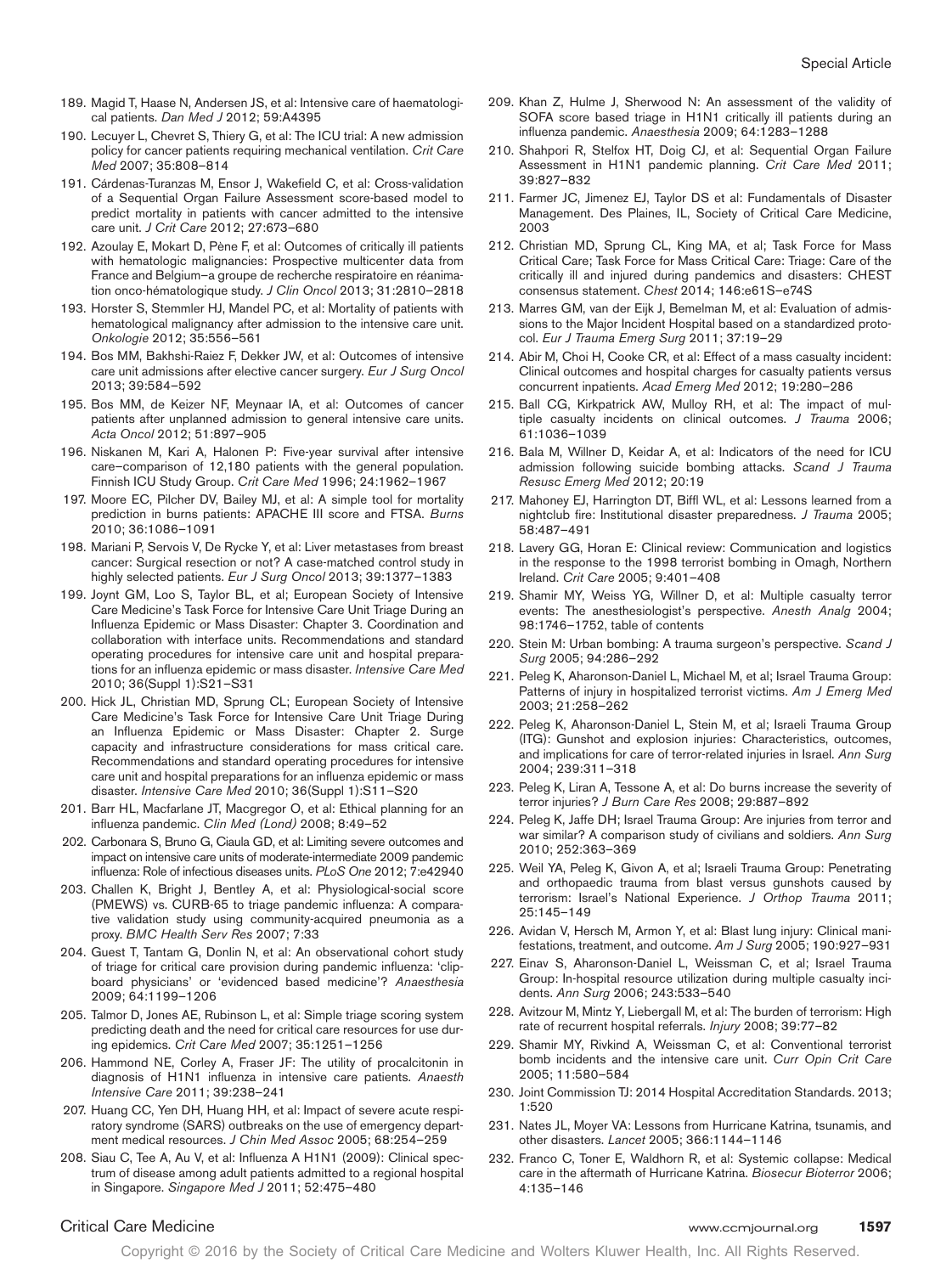- 233. Berggren R: Hurricane Katrina. Unexpected necessities–inside Charity Hospital. *N Engl J Med* 2005; 353:1550–1553
- 234. Koyama A, Fuse A, Hagiwara J, et al: Medical relief activities, medical resourcing, and inpatient evacuation conducted by Nippon Medical School due to the Fukushima Daiichi Nuclear Power Plant accident following the Great East Japan Earthquake 2011. *J Nippon Med Sch* 2011; 78:393–396
- 235. Fuse A, Igarashi Y, Tanaka T, et al: Onsite medical rounds and factfinding activities conducted by Nippon Medical School in Miyagi prefecture after the Great East Japan Earthquake 2011. *J Nippon Med Sch* 2011; 78:401–404
- 236. Nollet KE, Ohto H, Yasuda H, et al: The great East Japan earthquake of March 11, 2011, from the vantage point of blood banking and transfusion medicine. *Transfus Med Rev* 2013; 27:29–35
- 237. Maegele M, Gregor S, Yuecel N, et al: One year ago not business as usual: Wound management, infection and psychoemotional control during tertiary medical care following the 2004 Tsunami disaster in southeast Asia. *Critical Care* 2006, 10:R50
- 238. Millie M, Senkowski C, Stuart L, et al: Tornado disaster in rural Georgia: Triage response, injury patterns, lessons learned. *Am Surg* 2000; 66:223–228
- 239. Hartmann EH, Creel N, Lepard J, et al: Mass casualty following unprecedented tornadic events in the Southeast: Natural disaster outcomes at a Level I trauma center. *Am Surg* 2012; 78:770–773
- 240. Ablah E, Tinius AM, Konda K, et al: Regional Health System Response to the 2007 Greensburg, Kansas, EF5 Tornado. *Disaster Med Public Health Prep* 2007; 1:90–95
- 241. Hamilton DR, Gavagan TF, Smart KT, et al: Houston's medical disaster response to Hurricane Katrina: Part 1: The initial medical response from Trauma Service Area Q. *Ann Emerg Med* 2009; 53:505–514
- 242. Hamilton DR, Gavagan T, Smart K, et al: Houston's medical disaster response to Hurricane Katrina: Part 2: Transitioning from emergency evacuee care to community health care. *Ann Emerg Med* 2009; 53:515–527
- 243. Heidegger CP, Treggiari MM, Romand JA; Swiss ICU Network: A nationwide survey of intensive care unit discharge practices. *Intensive Care Med* 2005; 31:1676–1682
- 244. Duke GJ, Green JV, Briedis JH: Night-shift discharge from intensive care unit increases the mortality-risk of ICU survivors. *Anaesth Intensive Care* 2004; 32:697–701
- 245. Hanane T, Keegan MT, Seferian EG, et al: The association between nighttime transfer from the intensive care unit and patient outcome. *Crit Care Med* 2008; 36:2232–2237
- 246. Laupland KB, Misset B, Souweine B, et al: Mortality associated with timing of admission to and discharge from ICU: A retrospective cohort study. *BMC Health Serv Res* 2011; 11:321
- 247. Laupland KB, Shahpori R, Kirkpatrick AW, et al: Hospital mortality among adults admitted to and discharged from intensive care on weekends and evenings. *J Crit Care* 2008; 23:317–324
- 248. Pilcher DV, Duke GJ, George C, et al: After-hours discharge from intensive care increases the risk of readmission and death. *Anaesth Intensive Care* 2007; 35:477–485
- 249. Singh MY, Nayyar V, Clark PT, et al: Does after-hours discharge of ICU patients influence outcome? *Crit Care Resusc* 2010; 12:156–161
- 250. Tobin AE, Santamaria JD: After-hours discharges from intensive care are associated with increased mortality. *Med J Aust* 2006; 184:334–337
- 251. Ouanes I, Schwebel C, Français A, et al; Outcomerea Study Group: A model to predict short-term death or readmission after intensive care unit discharge. *J Crit Care* 2012; 27:422.e1–422.e9
- 252. Barker RC, Flint NJ: Consequences of time of discharge from intensive care on mortality and readmission rates in a uk university teaching hospital. *In*: 23rd Annual Congress of the European Society of Intensive Care Medicine. Vol. 36. ESICM (Ed). Barcelona, Spain, Intensive Care Medicine, 2010, p S164
- 253. Bramma YL, Allan R, Sundaram R: Out-of-hours discharge from the ICU: Defining the out-of-hours period and its effect on mortality. *In*: 32nd International Symposium on Intensive Care and Emergency

Medicine. Vol. 16. Department of Intensive Care Emergency Medicine of Erasme University Hospital (Ed). Brussels, Belgium, Critical Care, 2012, p S182

- 254. Clarke L, McAllister C: Intensive care unit discharge timing audit. *In*: 24th Annual Congress of the European Society of Intensive Care Medicine. Vol. 16. ESICM LIVES (Ed). Berlin, Germany, Intensive Care Medicine, 2011, p S218
- 255. Santamaria JD, Duke G, Pilcher D, et al: After-hours discharge from ICU is a risk factor for in-hospital mortality in a large multi-center prospective study. *In*: American Thoracic Society International Conference. Vol. 183. ATS (Ed). New Orleans, LA, American Journal of Respiratory and Critical Care Medicine, 2011
- 256. Makris N, Dulhunty JM, Paratz JD, et al: Unplanned early readmission to the intensive care unit: A case-control study of patient, intensive care and ward-related factors. *Anaesth Intensive Care* 2010; 38:723–731
- 257. Obel N, Schierbeck J, Pedersen L, et al: Mortality after discharge from the intensive care unit during the early weekend period: A population-based cohort study in Denmark. *Acta Anaesthesiol Scand* 2007; 51:1225–1230
- 258. Wagner J, Gabler NB, Ratcliffe SJ, et al: Outcomes among patients discharged from busy intensive care units. *Ann Intern Med* 2013; 159:447–455
- 259. da Silva MC, de Sousa RM, Padilha KG: Patient destination after discharge from intensive care units: Wards or intermediate care units? *Rev Lat Am Enfermagem* 2010; 18:224–232
- 260. Adkins EJ, Huet JD, Rahmanian S, et al: Clinical factors associated with step-down unit request at ICU discharge. *In*: American Thoracic Society International Conference. Vol. 181. ATS (Ed). New Orleans, LA, American Journal of Respiratory and Critical Care Medicine, 2010
- 261. Su J, Lin CY, Chen PJ, et al: Experience with a step-down respiratory care center at a tertiary referral medical center in Taiwan. *J Crit Care* 2006; 21:156–161
- 262. Jung RS, Sila C, Furlan AJ, et al: Impact of a new neuroscience intermediate care unit on acute stroke care: Quality, cost, and nursing productivity. *In*: 2011 International Stroke Conference. Vol. 42. Los Angeles, CA, Stroke, 2011, e342
- 263. Chen HY, Vanness DJ, Golestanian E: A simplified score for transfer of patients requiring mechanical ventilation to a long-term care hospital. *Am J Crit Care* 2011; 20:e122–e130
- 264. Kahn JM, Werner RM, Carson SS, et al: Variation in long-term acute care hospital use after intensive care. *Med Care Res Rev* 2012; 69:339–350
- 265. Lane-Fall MB, Iwashyna TJ, Cooke CR, et al: Insurance and racial differences in long-term acute care utilization after critical illness. *Crit Care Med* 2012; 40:1143–1149
- 266. Hassenpflug M, Steckart J, Nelson DR: Post-ICU mechanical ventilation: Extended care facility residents transferred from intensive care to long-term acute care. *In*: American Thoracic Society International Conference. Vol. 183. ATS (Ed). Denver, CO, American Journal of Respiratory and Critical Care Medicine, 2011
- 267. Scheinhorn DJ, Hassenpflug MS, Votto JJ, et al; Ventilation Outcomes Study Group: Post-ICU mechanical ventilation at 23 long-term care hospitals: A multicenter outcomes study. *Chest* 2007; 131:85–93
- 268. Kahn JM, Benson NM, Appleby D, et al: Long-term acute care hospital utilization after critical illness. *JAMA* 2010; 303:2253–2259
- 269. Brown SE, Ratcliffe SJ, Kahn JM, et al: The epidemiology of intensive care unit readmissions in the United States. *Am J Respir Crit Care Med* 2012; 185:955–964
- 270. Chrusch CA, Olafson KP, McMillan PM, et al: High occupancy increases the risk of early death or readmission after transfer from intensive care. *Crit Care Med* 2009; 37:2753–2758
- 271. Lai JI, Lin HY, Lai YC, et al: Readmission to the intensive care unit: A population-based approach. *J Formos Med Assoc* 2012; 111:504–509
- 272. Litmathe J, Kurt M, Feindt P, et al: Predictors and outcome of ICU readmission after cardiac surgery. *Thorac Cardiovasc Surg* 2009; 57:391–394

### **1598** www.ccmjournal.org **August 2016** • Volume 44 • Number 8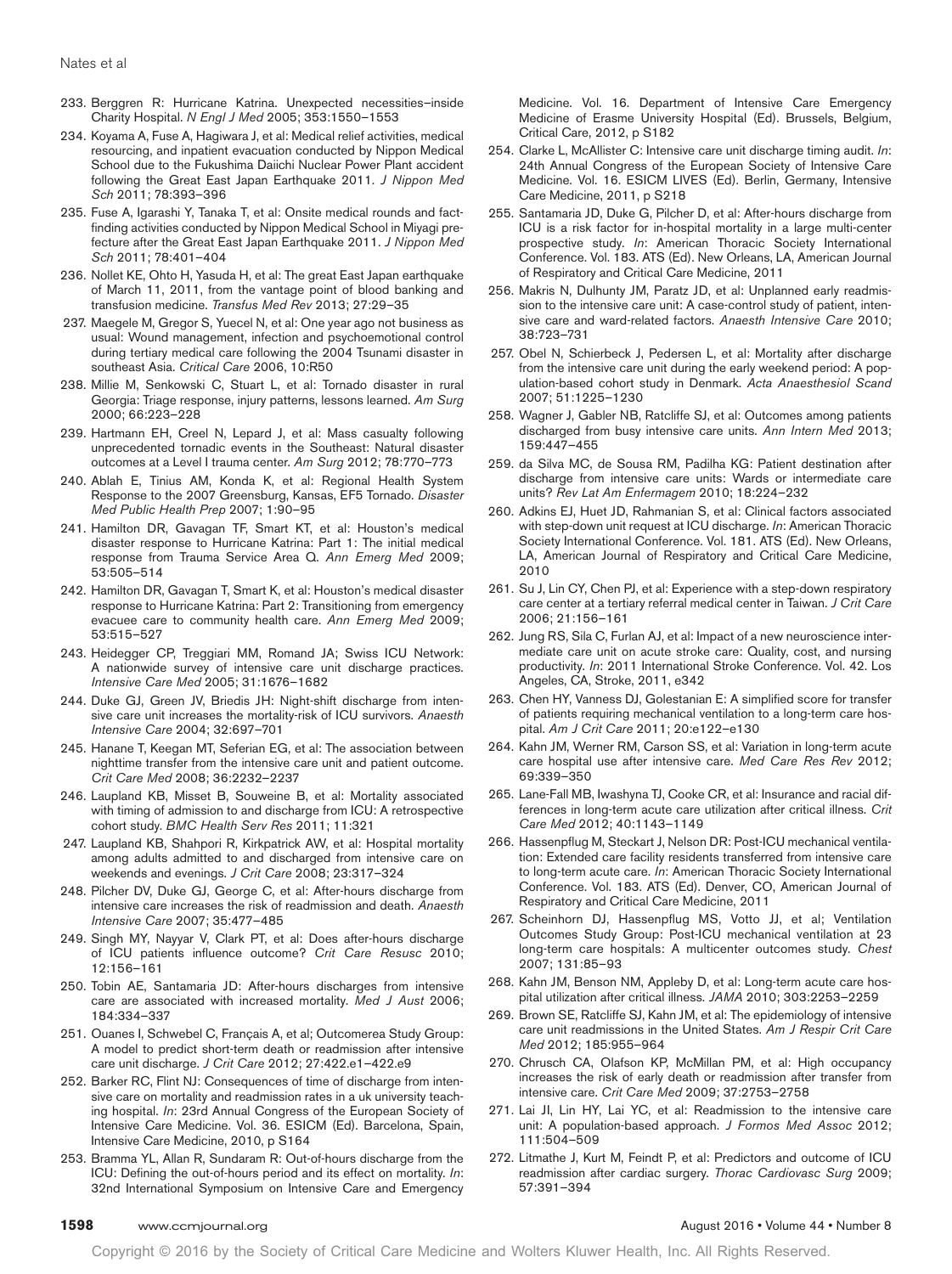- 273. Renton J, Pilcher DV, Santamaria JD, et al: Factors associated with increased risk of readmission to intensive care in Australia. *Intensive Care Med* 2011; 37:1800–1808
- 274. Timmers TK, Verhofstad MH, Moons KG, et al: Patients' characteristics associated with readmission to a surgical intensive care unit. *Am J Crit Care* 2012; 21:e120–e128
- 275. Kramer AA, Higgins TL, Zimmerman JE: Intensive care unit readmissions in U.S. hospitals: Patient characteristics, risk factors, and outcomes. *Crit Care Med* 2012; 40:3–10
- 276. Kramer AA, Higgins TL, Zimmerman JE: The association between ICU readmission rate and patient outcomes. *Crit Care Med* 2013; 41:24–33
- 277. Brown SE, Ratcliffe SJ, Halpern SD: An empirical derivation of the optimal time interval for defining ICU readmissions. *Med Care* 2013; 51:706–714
- 278. Campbell AJ, Cook JA, Adey G, et al: Predicting death and readmission after intensive care discharge. *Br J Anaesth* 2008; 100:656–662
- 279. Frost SA, Alexandrou E, Bogdanovski T, et al: Severity of illness and risk of readmission to intensive care: A meta-analysis. *Resuscitation* 2009; 80:505–510
- 280. Arsenault KA, Hamielec CM: Prediction of readmission: ICU risk and prognostic models. *In*: American Thoracic Society International Conference. Vol. 181. ATS (Ed). New Orleans, LA, American Journal of Respiratory and Critical Care Medicine, 2010
- 281. Beck V: Predictors of readmission to a cardiac surgical intensive care unit. *In*: 2010 Annual Meeting of the Canadian Anesthesiologists' Society. Vol. 57. CAS (Ed). Montreal, QC, Canada, Canadian Journal of Anesthesia, 2010, pp S136–S137
- 282. Ligtenberg B, Dieperink W, Dijkema L, et al: Early readmission to the ICU: A recurrent problem. *In*: 24th Annual Congress of the European Society of Intensive Care Medicine. Vol. 37. ESICM LIVES (Ed). Berlin, Germany, Intensive Care Medicine, 2011, p S216
- 283. Nassar AP, Salles LD, Brauer L: Patients readmitted to intensive care: Who they are and what happens to them? *In*: 6th International Symposium on Intensive Care and Emergency Medicine for Latin America. Vol. 15. Sao Paulo, Brazil, Critical Care, 2011, p 28
- 284. Park HP, Lee HN, Lee JH, et al: The discharge revised acute physiology and chronic health evaluation score as a predictor of readmission after discharge from surgical intensive care unit. *In*: 40th Critical Care Congress of the Society of Critical Care Medicine. Vol. 38. San Diego, CA, Critical Care Medicine, 2010, p A145
- 285. Santamaria J, Duke G, Pilcher D: Discharge planning in Australasian intensive care units. *In*: Intensive Care Annual Scientific Meeting of the Australian and New Zealand Intensive Care Society and Australian College of Critical Care Nurses. Vol. 39. Brisbane, QLD, Australia, Anaesthesia and Intensive Care, 2011, pp 1146–1147
- 286. Baker DR, Pronovost PJ, Morlock LL, et al: Patient flow variability and unplanned readmissions to an intensive care unit. *Crit Care Med* 2009; 37:2882–2887
- 287. Abu-Awwad R, Buran G: Failure of the swift score to predict readmission to the ICU. *In*: 2012 Annual Meeting of the Society of Hospital Medicine. Vol. 7. SHM (Ed). San Diego, CA, Journal of Hospital Medicine, 2012, p S88
- 288. Badawi O, Breslow MJ: Readmissions and death after ICU discharge: Development and validation of two predictive models. *PLoS One* 2012; 7:e48758
- 289. Chandra S, Kashyap R, Smairat R, et al: Bedside implementation of a readmission prediction model (Stability and Workload Index for Transfer) in the medical intensive care unit. *In*: CHEST. Vol. 140. Honolulu, HI, Chest, 2011
- 290. Gajic O, Malinchoc M, Comfere TB, et al: The Stability and Workload Index for Transfer score predicts unplanned intensive care unit patient readmission: Initial development and validation. *Crit Care Med* 2008; 36:676–682
- 291. Roehrig C, Antonio AC, Castro P, et al: Swift score predict ICUreadmission in South America? *In*: 24th Annual Congress of the European Society of Intensive Care Medicine. Vol. 37. ESICM LIVES (Ed). Berlin, Germany, Intensive Care Medicine, 2011, S216
- 292. Kastrup M, Powollik R, Balzer F, et al: Predictive ability of the stability and workload index for transfer score to predict unplanned

readmissions after ICU discharge. *Crit Care Med* 2013; 41:1608–1615

- 293. Araujo TG, Rieder Mde M, Kutchak FM, et al: Readmissions and deaths following ICU discharge: A challenge for intensive care. *Rev Bras Ter Intensiva* 2013; 25:32–38
- 294. Diya L, Van den Heede K, Sermeus W, et al: The relationship between in-hospital mortality, readmission into the intensive care nursing unit and/or operating theatre and nurse staffing levels. *J Adv Nurs* 2012; 68:1073–1081
- 295. da Silva MC, de Sousa RM, Padilha KG: Factors associated with death and readmission into the Intensive Care Unit. *Rev Lat Am Enfermagem* 2011, 19:911–919
- 296. Elliott M, Worrall-Carter L, Page K: Factors contributing to adverse events after ICU discharge: A survey of liaison nurses. *Aust Crit Care* 2013; 26:76–80
- 297. Frankel HL, Foley A, Norway C, et al: Amelioration of increased intensive care unit service readmission rate after implementation of work-hour restrictions. *J Trauma* 2006; 61:116–121
- 298. Hess DR, Tokarczyk A, O'Malley M, et al: The value of adding a verbal report to written handoffs on early readmission following prolonged respiratory failure. *Chest* 2010; 138:1475–1479
- 299. Levin PD, Worner TM, Sviri S, et al: Intensive care outflow limitation– frequency, etiology, and impact. *J Crit Care* 2003; 18:206–211
- 300. Abir M, Davis MM, Sankar P, et al: Design of a model to predict surge capacity bottlenecks for burn mass casualties at a large academic medical center. *Prehosp Disaster Med* 2013; 28:23–32
- 301. Keller AS, Kirkland LL, Rajasekaran SY, et al: Unplanned transfers to the intensive care unit: The role of the shock index. *J Hosp Med* 2010; 5:460–465
- 302. Sebat F, Winters B: Background and need for rapid response systems. *In*: Designing, Implementing, and Enhancing a Rapid Response System. Sebat F, Lighthall G, Kleinpell R, Baldisseri M, Wax R (Eds). Chicago, IL, Society of Critical Care Medicine, 2009, pp 1–7
- 303. Armitage M, Eddleston J, Stokes T; Guideline Development Group at the NICE: Recognising and responding to acute illness in adults in hospital: Summary of NICE guidance. *BMJ* 2007; 335:258–259
- 304. DeVita MA, Smith GB, Adam SK, et al: "Identifying the hospitalised patient in crisis"–a consensus conference on the afferent limb of rapid response systems. *Resuscitation* 2010; 81:375–382
- 305. Konrad D, Jäderling G, Bell M, et al: Reducing in-hospital cardiac arrests and hospital mortality by introducing a medical emergency team. *Intensive Care Med* 2010; 36:100–106
- 306. Peberdy MA, Cretikos M, Abella BS, et al: Recommended guidelines for monitoring, reporting, and conducting research on medical emergency team, outreach, and rapid response systems: An Utstein-style scientific statement. A Scientific Statement from the International Liaison Committee on Resuscitation; the American Heart Association Emergency Cardiovascular Care Committee; the Council on Cardiopulmonary, Perioperative, and Critical Care; and the Interdisciplinary Working Group on Quality of Care and Outcomes Research. *Resuscitation* 2007; 75:412–433
- 307. Santamaria J, Tobin A, Holmes J: Changing cardiac arrest and hospital mortality rates through a medical emergency team takes time and constant review. *Crit Care Med* 2010; 38:445–450
- 308. Opdam HI: Medical emergency teams in teaching hospitals. *In*: Medical Emergency Teams. DeVita MA, Hillman K, Bellomo R (Eds). New York, NY, Springer, 2006, pp 152–162
- 309. Sebat F, Musthafa AA, Johnson D, et al: Effect of a rapid response system for patients in shock on time to treatment and mortality during 5 years. *Crit Care Med* 2007; 35:2568–2575
- 310. Sharek PJ, Parast LM, Leong K, et al: Effect of a rapid response team on hospital-wide mortality and code rates outside the ICU in a Children's Hospital. *JAMA* 2007; 298:2267–2274
- 311. Beitler JR, Link N, Bails DB, et al: Reduction in hospital-wide mortality after implementation of a rapid response team: A long-term cohort study. *Crit Care* 2011; 15:R269
- 312. Winters BD, Weaver SJ, Pfoh ER, et al: Rapid-response systems as a patient safety strategy: A systematic review. *Ann Intern Med* 2013; 158:417–425

### Critical Care Medicine www.ccmjournal.org **1599**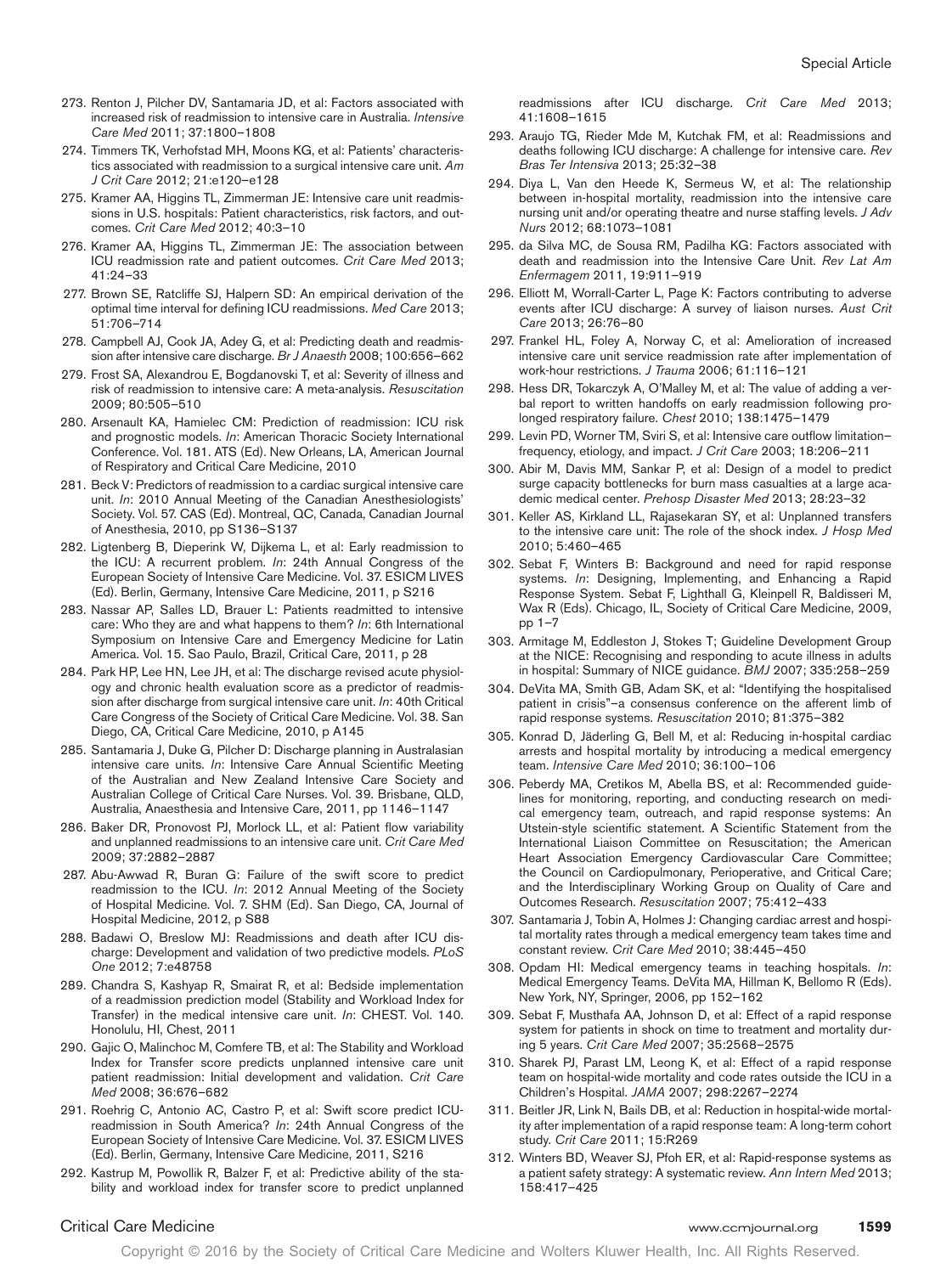- 313. Chan PS, Jain R, Nallmothu BK, et al: Rapid response teams: A systematic review and meta-analysis. *Arch Intern Med* 2010; 170:18–26
- 314. Ranji SR, Auerbach AD, Hurd CJ, et al: Effects of rapid response systems on clinical outcomes: Systematic review and meta-analysis. *J Hosp Med* 2007; 2:422–432
- 315. Winters BD, Pham JC, Hunt EA, et al: Rapid response systems: A systematic review. *Crit Care Med* 2007; 35:1238–1243
- 316. Hillman K, Chen J, Cretikos M, et al; MERIT Study Investigators: Introduction of the medical emergency team (MET) system: A cluster-randomised controlled trial. *Lancet* 2005; 365:2091–2097
- 317. Chen J, Bellomo R, Flabouris A, et al; MERIT Study Investigators for the Simpson Centre; ANZICS Clinical Trials Group: The relationship between early emergency team calls and serious adverse events. *Crit Care Med* 2009; 37:148–153
- 318. Cretikos MA, Chen J, Hillman KM, et al; MERIT Study Investigators: The effectiveness of implementation of the medical emergency team (MET) system and factors associated with use during the MERIT study. *Crit Care Resusc* 2007; 9:205–212
- 319. Barbetti J, Lee G: Medical emergency team: A review of the literature. *Nurs Crit Care* 2008; 13:80–85
- 320. Gao H, McDonnell A, Harrison DA, et al: Systematic review and evaluation of physiological track and trigger warning systems for identifying at-risk patients on the ward. *Intensive Care Med* 2007; 33:667–679
- 321. Schneider AG, Calzavacca P, Mercer I, et al: The epidemiology and outcome of medical emergency team call patients treated with noninvasive ventilation. *Resuscitation* 2011; 82:1218–1223
- 322. Panico M, Pisani M, Jenq G, et al: Outcomes following a rapid response and the impact on transfer to the Intensive Care Unit. *In*: American Thoracic Society International Conference. Vol. 183. ATS (Ed). Denver, CO, American Journal of Respiratory and Critical Care Medicine, 2011
- 323. Arabi YM, Qahtani S, Al-Dorzi HM, et al: Implementation Of Critical Care Response Team (CCRT) is associated with reduction of inhospital cardiac arrests and ICU readmissions. *In*: C24 Identifying Patients at Risk of and Rescuing Them. Vol. 181. New Orleans, American Thoracic Society International Conference, 2010, A4095
- 324. Dacey MJ, Mirza ER, Wilcox V, et al: The effect of a rapid response team on major clinical outcome measures in a community hospital. *Crit Care Med* 2007; 35:2076–2082
- 325. Elmer J, Froemming B, Harris P et al: Impact of a rapid response team on a medical ICU. *In*: 39th Critical Care Congress of the Society of Critical Care Medicine. Vol. 37. Miami Beach, FL, Critical Care Medicine, 2010, A371
- 326. Jones D, Drennan K, Hart GK, et al: Rapid Response Team composition, resourcing and calling criteria in Australia. *Resuscitation* 2012, 83:563–567
- 327. Shearer B, Marshall S, Buist MD, et al: What stops hospital clinical staff from following protocols? An analysis of the incidence and factors behind the failure of bedside clinical staff to activate the rapid response system in a multi-campus Australian metropolitan healthcare service. *BMJ Qual Saf* 2012; 21:569–575
- 328. Sandroni C, Cavallaro F: Failure of the afferent limb: A persistent problem in rapid response systems. *Resuscitation* 2011; 82:797–798
- 329. Trinkle RM, Flabouris A: Documenting rapid response system afferent limb failure and associated patient outcomes. *Resuscitation* 2011; 82:810–814
- 330. Adelstein BA, Piza MA, Nayyar V, et al: Rapid response systems: A prospective study of response times. *J Crit Care* 2011; 26:635. e11–635.e18
- 331. Mackintosh N, Rainey H, Sandall J: Understanding how rapid response systems may improve safety for the acutely ill patient: Learning from the frontline. *BMJ Qual Saf* 2012; 21:135–144
- 332. Peebles E, Subbe CP, Hughes P, et al: Timing and teamwork–an observational pilot study of patients referred to a Rapid Response Team with the aim of identifying factors amenable to re-design of a Rapid Response System. *Resuscitation* 2012; 83:782–787
- 333. Garcea G, Thomasset S, McClelland L, et al: Impact of a critical care outreach team on critical care readmissions and mortality. *Acta Anaesthesiol Scand* 2004; 48:1096–1100
- 334. Eliott S, Chaboyer W, Ernest D, et al: A national survey of Australian Intensive Care Unit (ICU) Liaison Nurse (LN) services. *Aust Crit Care* 2012; 25:253–262
- 335. Endacott R, Boulanger C, Chamberlain W, et al: Stability in shifting sands: Contemporary leadership roles in critical care. *J Nurs Manag* 2008; 16:837–845
- 336. Australian I.C.U. Liaison Nurse Forum: Uptake and caseload of intensive care unit liaison nurse services in Australia. *Crit Care Resusc* 2012, 14:221–226
- 337. Mellinghoff J, O'Shea P, Dawson D, et al: Delayed discharges revisited: Impact of a liaison post on patients' transition from ICU to ward care. *In*: 32nd International Symposium on Intensive Care and Emergency Medicine. Vol. 16. Brussels, Belgium, Critical Care, 2012, S182
- 338. Chaboyer W, Thalib L, Foster M, et al: The impact of an ICU liaison nurse on discharge delay in patients after prolonged ICU stay. *Anaesth Intensive Care* 2006; 34:55–60
- 339. Endacott R, Chaboyer W, Edington J, et al: Impact of an ICU Liaison Nurse Service on major adverse events in patients recently discharged from ICU. *Resuscitation* 2010; 81:198–201
- 340. Endacott R, Eliott S, Chaboyer W: An integrative review and metasynthesis of the scope and impact of intensive care liaison and outreach services. *J Clin Nurs* 2009; 18:3225–3236
- 341. Green A, Edmonds L: Bridging the gap between the intensive care unit and general wards-the ICU Liaison Nurse. *Intensive Crit Care Nurs* 2004; 20:133–143
- 342. Priestley G, Watson W, Rashidian A, et al: Introducing Critical Care Outreach: A ward-randomised trial of phased introduction in a general hospital. *Intensive Care Med* 2004; 30:1398–1404
- 343. Baker-McClearn D, Carmel S: Impact of critical care outreach services on the delivery and organization of hospital care. *J Health Serv Res Policy* 2008; 13:152–157
- 344. Eliott SJ, Ernest D, Doric AG, et al: The impact of an ICU liaison nurse service on patient outcomes. *Crit Care Resusc* 2008; 10:296–300
- 345. Esmonde L, McDonnell A, Ball C, et al: Investigating the effectiveness of critical care outreach services: A systematic review. *Intensive Care Med* 2006; 32:1713–1721
- 346. Butcher BW, Vittinghoff E, Maselli J, et al: Impact of proactive rounding by a rapid response team on patient outcomes at an academic medical center. *J Hosp Med* 2013; 8:7–12
- 347. Niven DJ, Bastos JF, Stelfox HT: Critical care transition programs and the risk of readmission or death after discharge from an ICU: A systematic review and meta-analysis. *Crit Care Med* 2014; 42:179–187
- 348. Brilli RJ, Spevetz A, Branson RD, et al; American College of Critical Care Medicine Task Force on Models of Critical Care Delivery. The American College of Critical Care Medicine Guidelines for the Defintion of an Intensivist and the Practice of Critical Care Medicine: Critical care delivery in the intensive care unit: Defining clinical roles and the best practice model. *Crit Care Med* 2001; 29:2007–2019
- 349. The Joint Commission: Performance Measurement. Available at: [http://www.jointcommission.org/performance\\_measurement.aspx](http://www.jointcommission.org/performance_measurement.aspx). Accessed May 2, 2016
- 350. Chassin MR, Loeb JM, Schmaltz SP, et al: Accountability measures– using measurement to promote quality improvement. *N Engl J Med* 2010; 363:683–688
- 351. Accountability Measure List: Available at: [http://www.jointcommis](http://www.jointcommission.org/accountability_measures.aspx)[sion.org/accountability\\_measures.aspx.](http://www.jointcommission.org/accountability_measures.aspx) Accessed May 2, 2016
- 352. Berenholtz SM, Dorman T, Ngo K, et al: Qualitative review of intensive care unit quality indicators. *J Crit Care* 2002; 17:1–12
- 353. SEMICYUC: Quality Indicators in Critically Ill Patients. Available [http://wwwsemicyucorg/sites/default/files/quality\\_indicators\\_](http://wwwsemicyucorg/sites/default/files/quality_indicators_update_2011pdf) [update\\_2011pdf](http://wwwsemicyucorg/sites/default/files/quality_indicators_update_2011pdf), 2011, 1–188
- 354. Rhodes A, Moreno RP, Azoulay E, et al; Task Force on Safety and Quality of European Society of Intensive Care Medicine (ESICM): Prospectively defined indicators to improve the safety and quality of care for critically ill patients: A report from the Task Force on Safety

### **1600** www.ccmjournal.org **August 2016** • Volume 44 • Number 8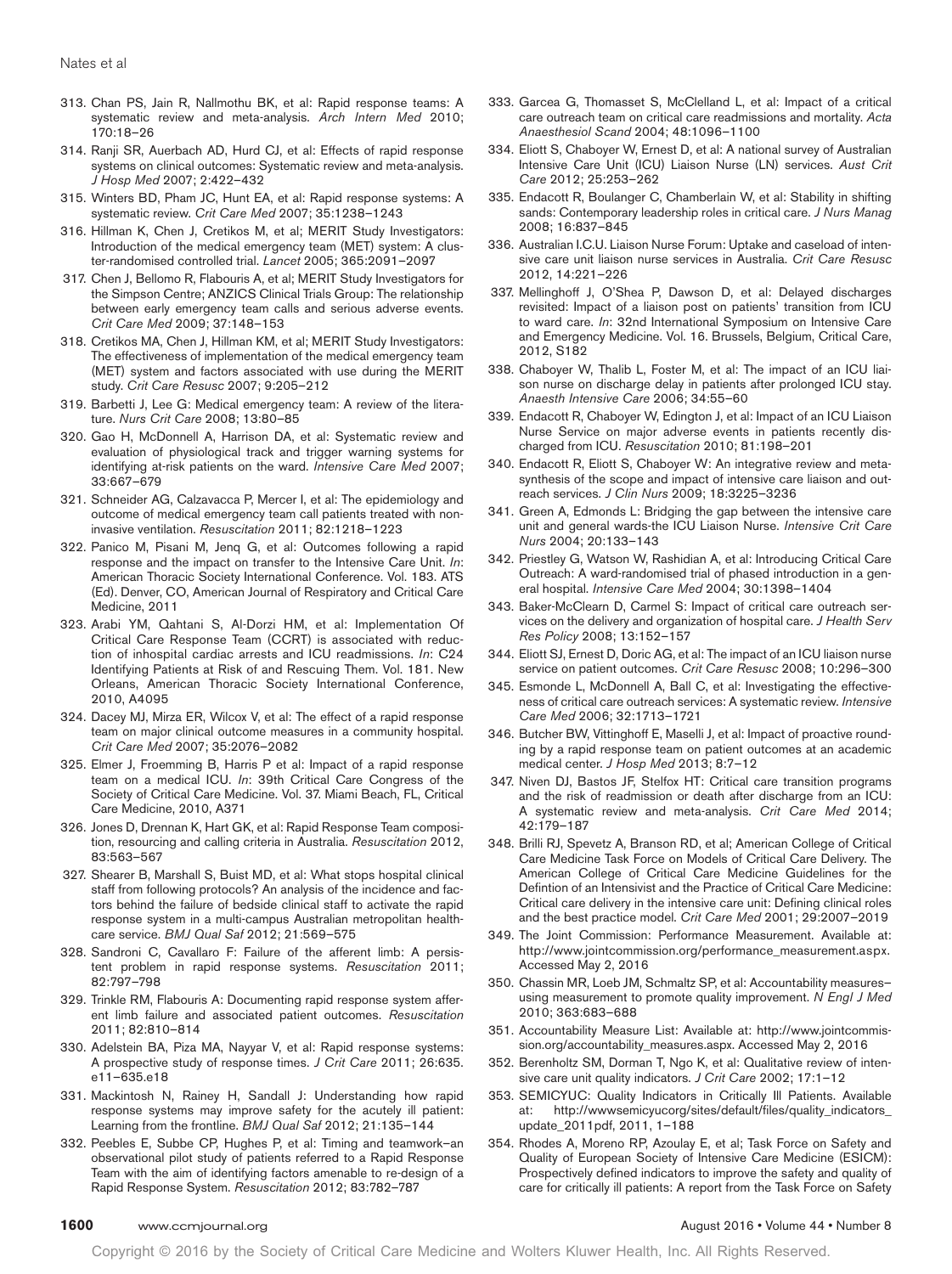and Quality of the European Society of Intensive Care Medicine (ESICM). *Intensive Care Med* 2012; 38:598–605

- 355. Luce JM: A history of resolving conflicts over end-of-life care in intensive care units in the United States. *Crit Care Med* 2010; 38:1623–1629
- 356. Medical futility in end-of-life care: Report of the Council on Ethical and Judicial Affairs. *JAMA* 1999; 281:937–941
- 357. Consensus statement of the Society of Critical Care Medicine's Ethics Committee regarding futile and other possibly inadvisable treatments. *Crit Care Med* 1997; 25:887–891
- 358. Fair Allocation of Intensive Care Unit Resources: American Thoracic Society. *Am J Respir Crit Care Med* 1997; 156:1282–1301
- 359. Burns JP, Truog RD: Futility: A concept in evolution. *Chest* 2007; 132:1987–1993
- 360. Schneiderman LJ, Jecker NS, Jonsen AR: Medical futility: Its meaning and ethical implications. *Ann Intern Med* 1990; 112:949–954
- 361. BANEC: Nonbeneficial or futile medical treatment: Conflict resolution guidelines for the San Francisco Bay area. Bay Area Network of Ethics Committees (BANEC) Nonbeneficial Treatment Working Group. *West J Med* 1999; 170:287–290
- 362. Jecker NS, Schneiderman LJ: Futility and rationing. *Am J Med* 1992; 92:189–196
- 363. Schneiderman LJ, Jecker NS, Jonsen AR: Medical futility: Response to critiques. *Ann Intern Med* 1996; 125:669–674
- 364. Murphy DJ, Matchar DB: Life-sustaining therapy. A model for appropriate use. *JAMA* 1990; 264:2103–2108
- 365. Teno JM, Murphy D, Lynn J, et al: Prognosis-based futility guidelines: Does anyone win? SUPPORT Investigators. Study to Understand Prognoses and Preferences for Outcomes and Risks of Treatment. *J Am Geriatr Soc* 1994; 42:1202–1207
- 366. Frick S, Uehlinger DE, Zuercher Zenklusen RM: Medical futility: Predicting outcome of intensive care unit patients by nurses and doctors–a prospective comparative study. *Crit Care Med* 2003; 31:456–461
- 367. Prendergast TJ, Luce JM: Increasing incidence of withholding and withdrawal of life support from the critically ill. *Am J Respir Crit Care Med* 1997; 155:15–20
- 368. Lee Char SJ, Evans LR, Malvar GL, et al: A randomized trial of two methods to disclose prognosis to surrogate decision makers in intensive care units. *Am J Respir Crit Care Med* 2010; 182:905–909
- 369. Prendergast TJ: Futility and the common cold. How requests for antibiotics can illuminate care at the end of life. *Chest* 1995; 107:836–844
- 370. Hariharan S, Moseley HS, Kumar AY, et al: Futility-of-care decisions in the treatment of moribund intensive care patients in a developing country. *Can J Anaesth* 2003; 50:847–852
- 371. Palda VA, Bowman KW, McLean RF, et al: "Futile" care: Do we provide it? Why? A semistructured, Canada-wide survey of intensive care unit doctors and nurses. *J Crit Care* 2005; 20:207–213
- 372. Huynh TN, Kleerup EC, Wiley JF, et al: The frequency and cost of treatment perceived to be futile in critical care. *JAMA Intern Med* 2013; 173:1887–1894
- 373. Luce JM, Rubenfeld GD: Can health care costs be reduced by limiting intensive care at the end of life? *Am J Respir Crit Care Med* 2002; 165:750–754
- 374. History of CPR: Available at: [http://www.heart.org/HEARTORG/](http://www.heart.org/HEARTORG/CPRAndECC/WhatisCPR/CPRFactsandStats/History-of-CPR_UCM_307549_Article.jsp.AccessedMay2,2016) [CPRAndECC/WhatisCPR/CPRFactsandStats/History-of-CPR\\_](http://www.heart.org/HEARTORG/CPRAndECC/WhatisCPR/CPRFactsandStats/History-of-CPR_UCM_307549_Article.jsp.AccessedMay2,2016) [UCM\\_307549\\_Article.jsp. Accessed May 2, 2016](http://www.heart.org/HEARTORG/CPRAndECC/WhatisCPR/CPRFactsandStats/History-of-CPR_UCM_307549_Article.jsp.AccessedMay2,2016)
- 375. van Walraven C, Forster AJ, Stiell IG: Derivation of a clinical decision rule for the discontinuation of in-hospital cardiac arrest resuscitations. *Arch Intern Med* 1999; 159:129–134
- 376. Bailey ED, Wydro GC, Cone DC: Termination of resuscitation in the prehospital setting for adult patients suffering nontraumatic cardiac arrest. National Association of EMS Physicians Standards and Clinical Practice Committee. *Prehosp Emerg Care* 2000; 4:190–195
- 377. Eckstein M: Termination of resuscitative efforts: Medical futility for the trauma patient. *Curr Opin Crit Care* 2001; 7:450–454
- 378. Hopson LR, Hirsh E, Delgado J, et al; National Association of EMS Physicians Standards and Clinical Practice Committee; American College of Surgeons Committee on Trauma: Guidelines for withholding or termination of resuscitation in prehospital traumatic cardiopulmonary arrest: A joint position paper from the National Association of EMS Physicians Standards and Clinical Practice Committee and the American College of Surgeons Committee on Trauma. *Prehosp Emerg Care* 2003; 7:141–146
- 379. 2005 American Heart Association Guidelines for Cardiopulmonary Resuscitation and Emergency Cardiovascular Care. *Circulation* 2005, 112:IV1–203
- 380. Ewy GA: Cardiac resuscitation–when is enough enough? *N Engl J Med* 2006; 355:510–512
- 381. Cummins RO (Ed): ACLS: Principles and Practice. The Reference Textbook. Dallas, TX, American Heart Association, 2003
- 382. Nolan JP, Morley PT, Vanden Hoek TL, et al; International Liaison Committee on Resuscitation: Therapeutic hypothermia after cardiac arrest: An advisory statement by the advanced life support task force of the International Liaison Committee on Resuscitation. *Circulation* 2003; 108:118–121
- 383. Chen YS, Chao A, Yu HY, et al: Analysis and results of prolonged resuscitation in cardiac arrest patients rescued by extracorporeal membrane oxygenation. *J Am Coll Cardiol* 2003; 41:197–203
- 384. Morrison LJ, Visentin LM, Kiss A, et al; TOR Investigators: Validation of a rule for termination of resuscitation in out-of-hospital cardiac arrest. *N Engl J Med* 2006; 355:478–487
- 385. Morrison LJ, Kierzek G, Diekema DS, et al: Part 3: Ethics: 2010 American Heart Association Guidelines for Cardiopulmonary Resuscitation and Emergency Cardiovascular Care. *Circulation* 2010; 122:S665–S675
- 386. Truog RD: Is it always wrong to perform futile CPR? *N Engl J Med* 2010; 362:2034–2037
- 387. Truog RD: Is it always wrong to perform futile CPR? *N Engl J Med* 2010; 362:477–479
- 388. Wijdicks EF, Varelas PN, Gronseth GS, et al; American Academy of Neurology: Evidence-based guideline update: Determining brain death in adults: Report of the Quality Standards Subcommittee of the American Academy of Neurology. *Neurology* 2010; 74:1911–1918
- 389. Office of the Attorney General, Department of Law and Public Safety, Division of Consumer Affairs: Rule Adoptions, Law and Public Safety: Division of Consumer Affairs. Board of Medical Examiners. Vol. 39. New Jersey Register May 7, 2007
- 390. Cohen J, Ashkenazi T, Katvan E, et al: Brain death determination in Israel: The first two years experience following changes to the brain death law-opportunities and challenges. *Am J Transplant* 2012; 12:2514–2518
- 391. Steinberg A, Sprung CL: The dying patient: New Israeli legislation. *Intensive Care Med* 2006; 32:1234–1237
- 392. Liao S, Ito S: Brain death: Ethical challenges to palliative care concepts of family care. *J Pain Symptom Manage* 2010; 40:309–313
- 393. Smith ML, Flamm AL: Accommodating religious beliefs in the ICU: A narrative account of a disputed death. *Narrat Inq Bioeth* 2011; 1:55–64
- 394. After Buddhist Dies, Legal Battle Continues: [Available at: http://](http://Availableat:http://www.boston.com/yourlife/health/other/articles/2006/12/03/after_buddhist_dies_legal_battle_continues/) [www.boston.com/yourlife/health/other/articles/2006/12/03/after\\_](http://Availableat:http://www.boston.com/yourlife/health/other/articles/2006/12/03/after_buddhist_dies_legal_battle_continues/) [buddhist\\_dies\\_legal\\_battle\\_continues/](http://Availableat:http://www.boston.com/yourlife/health/other/articles/2006/12/03/after_buddhist_dies_legal_battle_continues/). Accessed May 2, 2016
- 395. Ethical considerations in the allocation of organs and other scarce medical resources among patients. Council on Ethical and Judicial Affairs, American Medical Association. *Arch Intern Med* 1995; 155:29–40
- 396. Schneiderman LJ, Gilmer T, Teetzel HD: Impact of ethics consultations in the intensive care setting: A randomized, controlled trial. *Crit Care Med* 2000; 28:3920–3924
- 397. Schneiderman LJ, Gilmer T, Teetzel HD, et al: Effect of ethics consultations on nonbeneficial life-sustaining treatments in the intensive care setting: A randomized controlled trial. *JAMA* 2003; 290:1166–1172
- 398. Andereck WS, McGaughey JW, Schneiderman LJ, et al: Seeking to reduce nonbeneficial treatment in the ICU: An exploratory trial of proactive ethics intervention\*. *Crit Care Med* 2014; 42:824–830

### Critical Care Medicine www.ccmjournal.org **1601**